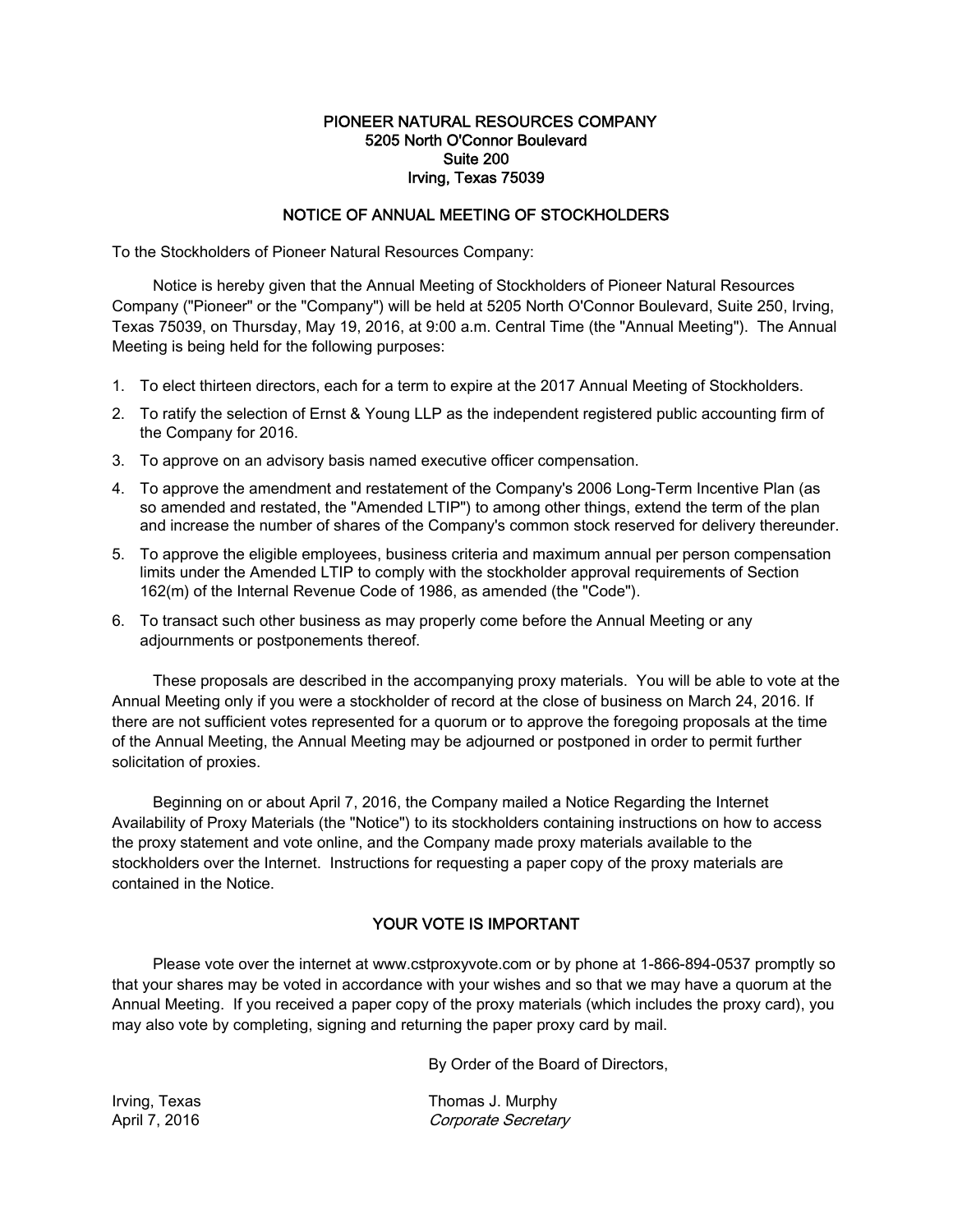## TABLE OF CONTENTS

| Compensation and Management Development Committee Interlocks and Insider Participation  64                                                                                                                            |  |
|-----------------------------------------------------------------------------------------------------------------------------------------------------------------------------------------------------------------------|--|
|                                                                                                                                                                                                                       |  |
|                                                                                                                                                                                                                       |  |
|                                                                                                                                                                                                                       |  |
|                                                                                                                                                                                                                       |  |
|                                                                                                                                                                                                                       |  |
|                                                                                                                                                                                                                       |  |
| Item Five Approval of the Eligible Employees, Business Criteria and Maximum Annual Per Person Compensation<br>Limits under the Amended LTIP to Comply with the Stockholder Approval Requirements of Section 162(m) of |  |
|                                                                                                                                                                                                                       |  |
|                                                                                                                                                                                                                       |  |
|                                                                                                                                                                                                                       |  |
|                                                                                                                                                                                                                       |  |
|                                                                                                                                                                                                                       |  |
|                                                                                                                                                                                                                       |  |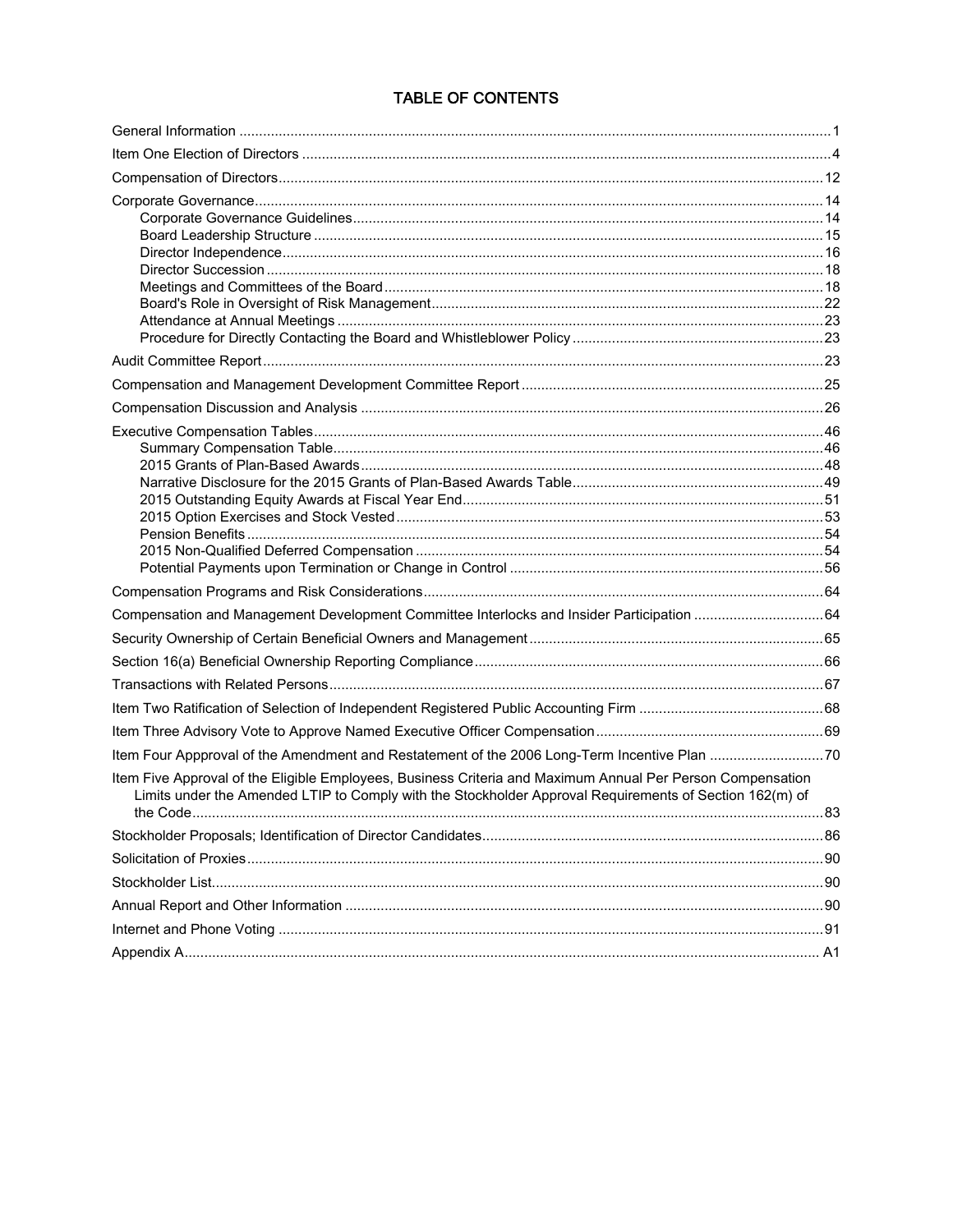# PROXY STATEMENT 2016 Annual Meeting of Stockholders

#### GENERAL INFORMATION

The Board of Directors of the Company (the "Board") requests your Proxy for the Annual Meeting of Stockholders that will be held Thursday, May 19, 2016, at 9:00 a.m. Central Time, at 5205 North O'Connor Boulevard, Suite 250, Irving, Texas 75039. By granting the Proxy, you authorize the persons named on the Proxy to represent you and vote your shares at the Annual Meeting. Those persons will also be authorized to vote your shares to adjourn the Annual Meeting from time to time and to vote your shares at any adjournments or postponements of the Annual Meeting.

If you attend the Annual Meeting, you may vote in person. If you are not present at the Annual Meeting, your shares may be voted only by a person to whom you have given a proper Proxy. You may revoke the Proxy in writing at any time before it is exercised at the Annual Meeting by (i) delivering a written notice of the revocation to the Secretary of the Company at 5205 North O'Connor Boulevard, Suite 200, Irving, Texas 75039 no later than 5:00 p.m., Central Time on May 18, 2016, (ii) timely submitting a new Proxy electronically through the internet or by phone, (iii) signing and delivering to the Secretary of the Company at 5205 North O'Connor Boulevard, Suite 200, Irving, Texas 75039 a new Proxy with a later date no later than 5:00 p.m., Central Time on May 18, 2016, or (iv) attending the Annual Meeting and voting your shares in person. Your attendance at the Annual Meeting will not revoke the Proxy unless you give written notice of revocation to the Company's Secretary before the Proxy is exercised or unless you vote your shares in person at the Annual Meeting.

#### Electronic Availability of Proxy Statement and Annual Report

As permitted under the rules of the Securities and Exchange Commission (the "SEC"), the Company is making this Proxy Statement and its Annual Report available to its stockholders electronically via the internet. The Company is sending the Notice on or about April 7, 2016, to its stockholders of record as of the close of business on March 24, 2016. This Notice includes (i) instructions on how to access the Company's proxy materials electronically, (ii) the date, time and location of the Annual Meeting, (iii) a description of the matters intended to be acted upon at the Annual Meeting, (iv) a list of the materials being made available electronically, (v) instructions on how a stockholder can request paper or e-mail copies of the Company's proxy materials, (vi) any control/identification numbers that a stockholder needs to access the Proxy, and (vii) information about attending the Annual Meeting and voting in person.

## Stockholders of Record and Beneficial Owners

Most of the Company's stockholders hold their shares through a broker, bank or nominee rather than directly in their own name. As summarized below, there are some distinctions between shares held of record and those owned beneficially.

Stockholders of Record. If your shares are registered directly in your name with the Company's transfer agent, you are considered the stockholder of record of those shares, and the Notice is being sent directly to you by the Company's agent. If you are a stockholder of record, you have the right to vote by Proxy or to vote in person at the Annual Meeting. If you received a paper copy of the proxy materials by mail instead of the Notice, the proxy materials include a proxy card for the Annual Meeting.

Beneficial Owners. If you hold your shares in a brokerage account or through a bank or nominee, you are considered the beneficial owner of shares held in "street name," and the Notice will be forwarded to you by your broker or nominee. The broker or nominee is considered the stockholder of record of those shares. As the beneficial owner, you have the right to direct your broker how to vote. Beneficial owners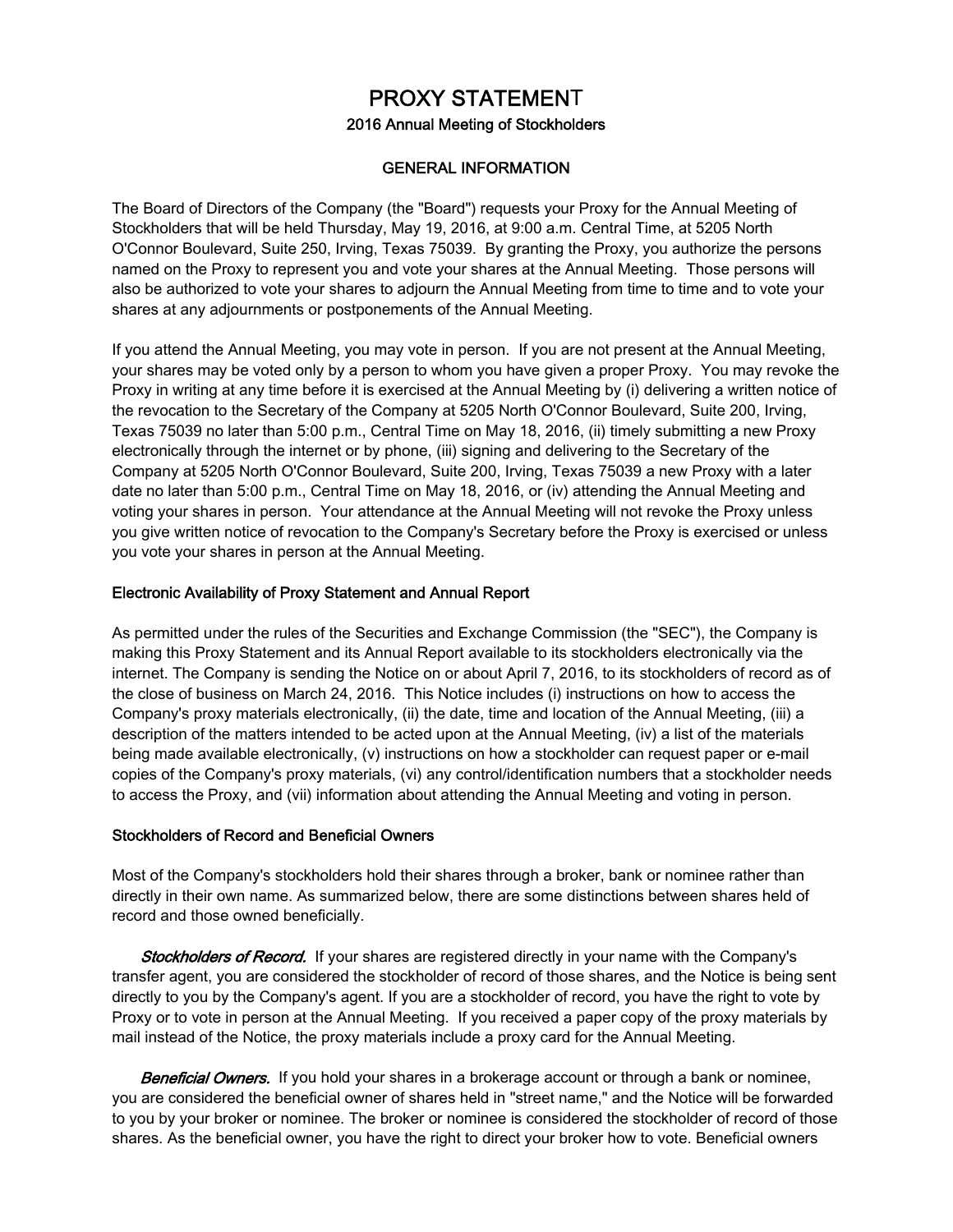that receive the Notice by mail from the stockholder of record should follow the instructions included in the Notice to view the Proxy Statement and transmit voting instructions. If you received a paper copy of the proxy materials by mail instead of the Notice, the proxy materials include a proxy card or voting instruction form for the Annual Meeting.

#### Quorum and Voting

Voting Stock. The Company's common stock is the only class of securities that entitles holders to vote generally at meetings of the Company's stockholders. Each share of common stock outstanding on the record date is entitled to one vote. An automated system that the Company's transfer agent administers will tabulate the votes.

Record Date. The record date for stockholders entitled to notice of and to vote at the Annual Meeting was the close of business on March 24, 2016. As of the record date, 163,652,858 shares of common stock were outstanding and entitled to be voted at the Annual Meeting.

**Quorum and Adjournments.** The presence, in person or by Proxy, of the holders of a majority of the shares entitled to vote at the Annual Meeting is necessary to constitute a quorum at the Annual Meeting. If a quorum is not present, the chairman of the Annual Meeting or the holders of a majority in voting power of the stock of the Company entitled to vote at the Annual Meeting who are present in person or by Proxy at the Annual Meeting have the power to adjourn the Annual Meeting from time to time, whether or not there is a quorum. No notice of the reconvened meeting is required to be given if the date, time and place are announced at the Annual Meeting unless the reconvened meeting is more than 30 days after the date for which notice was originally given. At any reconvened Annual Meeting at which a quorum is present, any business may be transacted that may have been transacted at the Annual Meeting had a quorum been present.

**Effect of Broker Non-Votes and Abstentions; Vote Required.** If you are a beneficial owner whose shares are held of record by a broker or nominee, you will receive instructions from the broker or nominee describing how to vote your shares. If you do not instruct your broker or nominee how to vote your shares, it may vote your shares as it decides with respect to any matter for which it has discretionary authority under the rules of the New York Stock Exchange ("NYSE").

 There are also non-discretionary matters for which your broker or nominee does not have discretionary authority to vote unless it receives timely instructions from you. A broker non-vote results when a broker or nominee does not have discretion to vote on a particular matter, you have not given timely instructions on how the broker or nominee should vote your shares and the broker or nominee indicates it does not have authority to vote such shares on its Proxy. Although broker non-votes will be counted as present at the Annual Meeting for purposes of determining a quorum, they will not be treated as entitled to vote or as votes cast, as applicable, with respect to non-discretionary matters.

 If your shares are held in street name and you do not give voting instructions, pursuant to NYSE Rule 452, the record holder will only be entitled to vote your shares in its discretion with respect to the ratification of the selection of the Company's independent registered public accounting firm (Item 2).

 Without voting instructions from you, the record holder will not be permitted to vote your shares with respect to the election of directors (Item 1), the advisory vote regarding executive compensation (Item 3), the proposal to approve the Amended LTIP (Item 4), and the proposal to approve the eligible employees, business criteria and maximum annual per person compensation limits under the Amended LTIP to comply with the stockholder approval requirements of Section 162(m) of the Code (Item 5). Your shares would therefore be considered "broker non-votes" with respect to these proposals.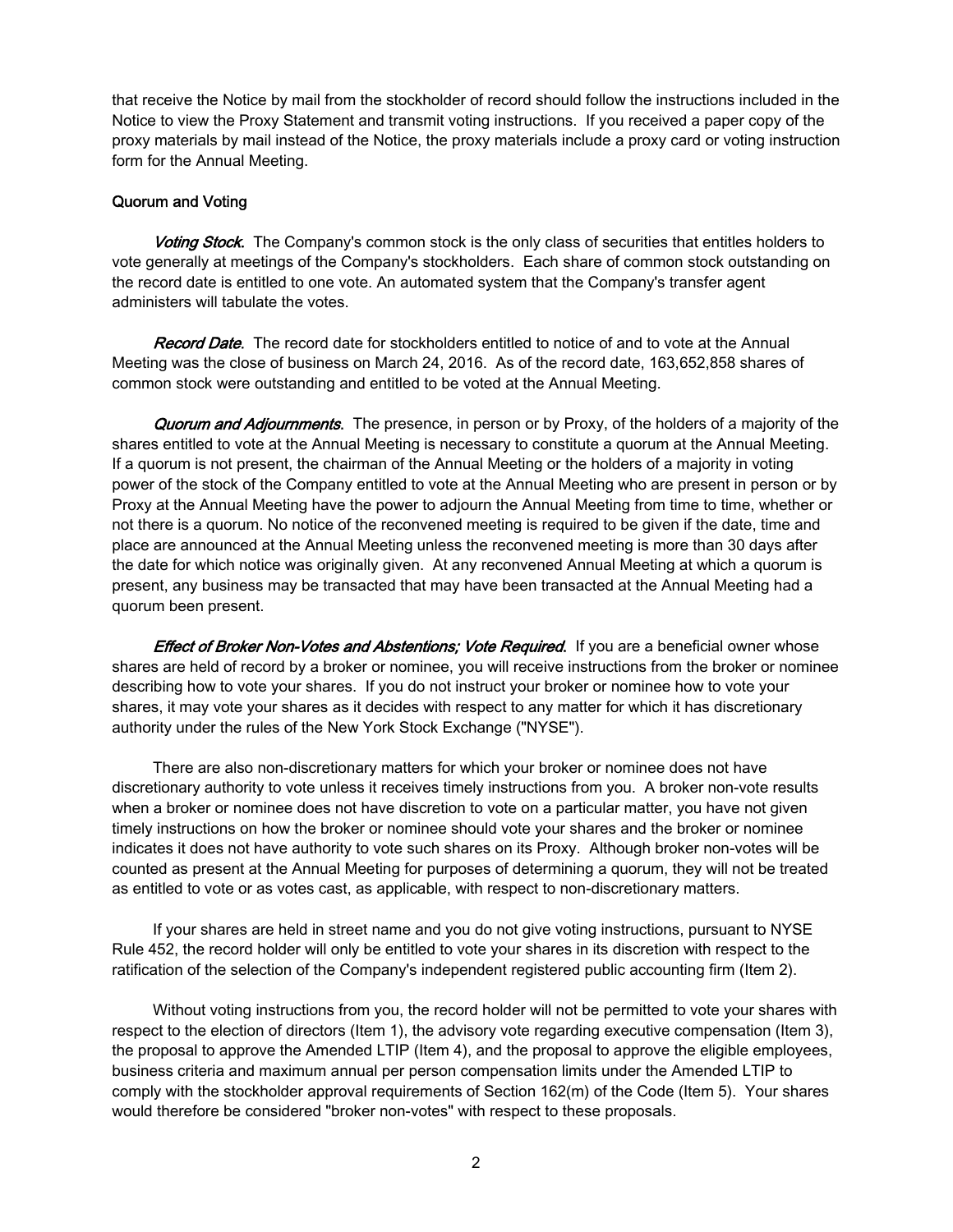Abstentions occur when stockholders are present at the Annual Meeting but fail to vote or voluntarily withhold their vote for any of the matters upon which the stockholders are voting.

 The Company's Fourth Amended and Restated Bylaws (the "Bylaws") provide that the election of directors (Item 1) shall be decided by the affirmative vote of a majority of the votes cast by the holders of shares entitled to vote in the election of directors at the Annual Meeting, unless, as of the tenth day preceding the date that the Company first distributes its proxy materials for the Annual Meeting, the number of nominees exceeds the number of directors to be elected at the Annual Meeting, in which case the directors shall be elected by a plurality of the votes cast by the holders of shares entitled to vote in the election of directors at the Annual Meeting. In order for a director nominee to be elected by the affirmative vote of a majority of the votes cast, the number of votes cast "For" the nominee must exceed the number of votes cast "Against" the nominee. Abstentions and broker non-votes will not be counted as votes cast either "For" or "Against" any nominee for director and will have no effect on the outcome of the vote for directors.

 Ratification of the selection of the Company's independent registered public accounting firm (Item 2) requires the affirmative vote of the holders of a majority of the shares present in person or by Proxy at the Annual Meeting and entitled to vote. Abstentions will be counted in determining the total number of shares "entitled to vote" on this proposal and will have the same effect as a vote "Against" the proposal. Because record holders have discretion to vote your shares on this proposal, there will be no broker nonvotes.

 The advisory vote to approve named executive officer compensation (Item 3) and the proposal to approve the Amended LTIP (Item 4) require the affirmative vote of the holders of a majority of the shares present in person or by Proxy at the Annual Meeting and entitled to vote. Abstentions will be counted in determining the total number of shares "entitled to vote" on these proposals and will have the same effect as a vote "Against" the proposals. The proposal to approve the eligible employees, business criteria and maximum annual per person compensation limits under the Amended LTIP to comply with the stockholder approval requirements of Section 162(m) of the Code (Item 5) requires the approval of the majority of the votes cast in accordance with regulations under Section 162(m). For purposes of Item 5, abstentions are not considered votes cast and do not affect the outcome of this proposal under Delaware law. Broker non-votes will have no effect on the outcome of the vote on any of these three proposals. While the advisory vote to approve named executive officer compensation is required by law, it will not be binding on the Company or the Board, nor will it create or imply any change in the fiduciary duties of, or impose any additional fiduciary duty on, the Company or the Board. However, the Compensation and Management Development Committee of the Board (the "Compensation Committee") will take into account the outcome of the vote when considering future executive compensation decisions.

**Default Voting.** A Proxy that is properly completed and submitted will be voted at the Annual Meeting in accordance with the instructions on the Proxy. If you properly complete and submit a Proxy, but do not indicate any contrary voting instructions, your shares will be voted as follows:

- FOR the election of the thirteen persons named in this Proxy Statement as the Board's nominees for election as directors.
- FOR the ratification of the selection of Ernst & Young LLP as the Company's independent registered public accounting firm for 2016.
- FOR the advisory vote to approve named executive officer compensation.
- FOR the approval of the amendment and restatement of the Company's 2006 Long-Term Incentive Plan to, among other things, extend the term of the plan and increase the number of shares of the Company's common stock reserved for delivery thereunder.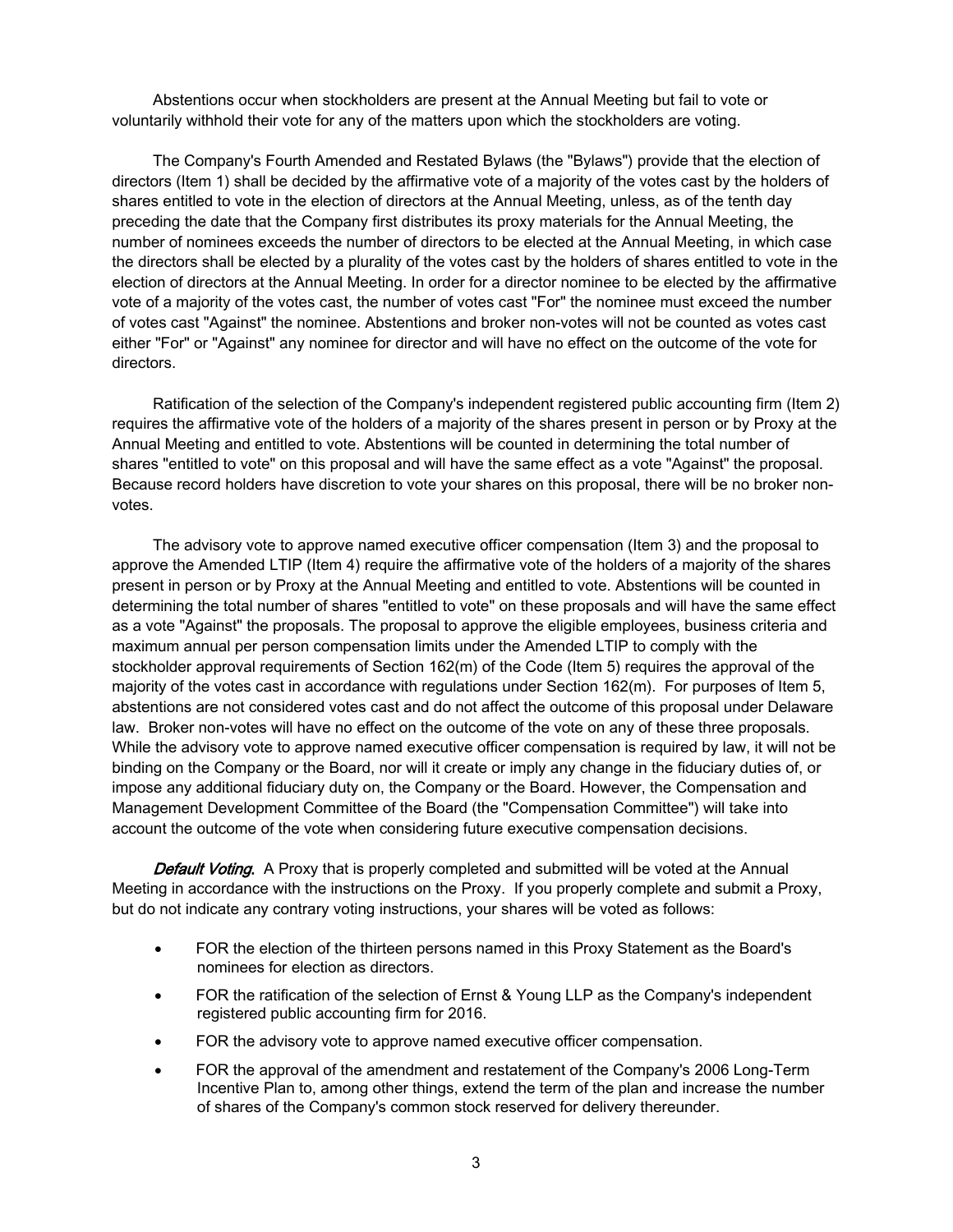FOR the approval of the eligible employees, business criteria and maximum annual per person compensation limits under the Amended LTIP to comply with the stockholder approval requirements of Section 162(m) of the Code.

 If any other business properly comes before the stockholders for a vote at the Annual Meeting, your shares will be voted in accordance with the discretion of the holders of the Proxy. The Board knows of no matters, other than those previously stated, to be presented for consideration at the Annual Meeting.

## Participants in the Pioneer Natural Resources USA, Inc. 401(k) and Matching Plan

Participants in the Pioneer Natural Resources USA, Inc. 401(k) and Matching Plan (the "401(k) Plan") who have shares of common stock credited to their plan account as of the record date will have the right to direct the 401(k) Plan trustee how to vote those shares. The trustee will vote the shares in a participant's 401(k) Plan account in accordance with the participant's instructions or, if no instructions are received prior to 4:00 p.m., Central Time on May 16, 2016, the shares credited to that participant's account will be voted by the trustee in the same proportion as it votes shares for which it did receive timely instructions. Information as to how participants voted the shares credited to their 401(k) Plan account will not be disclosed to the Company.

If a participant holds common stock outside of the 401(k) Plan, the participant will need to vote those shares separately.

## ITEM ONE ELECTION OF DIRECTORS

## Directors and Nominees

Upon recommendation of the Nominating and Corporate Governance Committee, the Board has nominated the thirteen individuals named below for election as directors at the Annual Meeting, each of whom is currently serving as a director of the Company.

The Company's Amended and Restated Certificate of Incorporation, as amended (the "Certificate of Incorporation"), provides that all directors are to be elected annually. The Company's Bylaws provide for the election of directors by the majority vote of stockholders in uncontested elections. This means the number of votes cast "For" a nominee's election must exceed the number of votes cast "Against" such nominee's election in order for him or her to be elected to the Board. As a condition to being nominated, each nominee for director is required to submit an irrevocable letter of resignation that becomes effective if the nominee does not receive a majority of the votes cast in an uncontested election and the Board decides to accept the resignation. If a nominee who is currently serving as a director does not receive a majority of the votes cast for his or her election, the Board will act on the tendered resignation within 90 days after the date of the certification of the election results. If the resignation is not accepted, the Board will publicly disclose its decision and its primary rationale, and the director will continue to serve as a director until his or her successor is elected and qualified or until his or her earlier resignation or removal. If the Board accepts the resignation, the Board may fill the vacancy in accordance with the Company's Bylaws or may decrease the size of the Board.

The Board has no reason to believe that any of its nominees will be unable or unwilling to serve if elected. If a nominee becomes unable or unwilling to accept nomination or election, either the number of the Company's directors will be reduced or the persons acting under the Proxy will vote for the election of a substitute nominee that the Board recommends.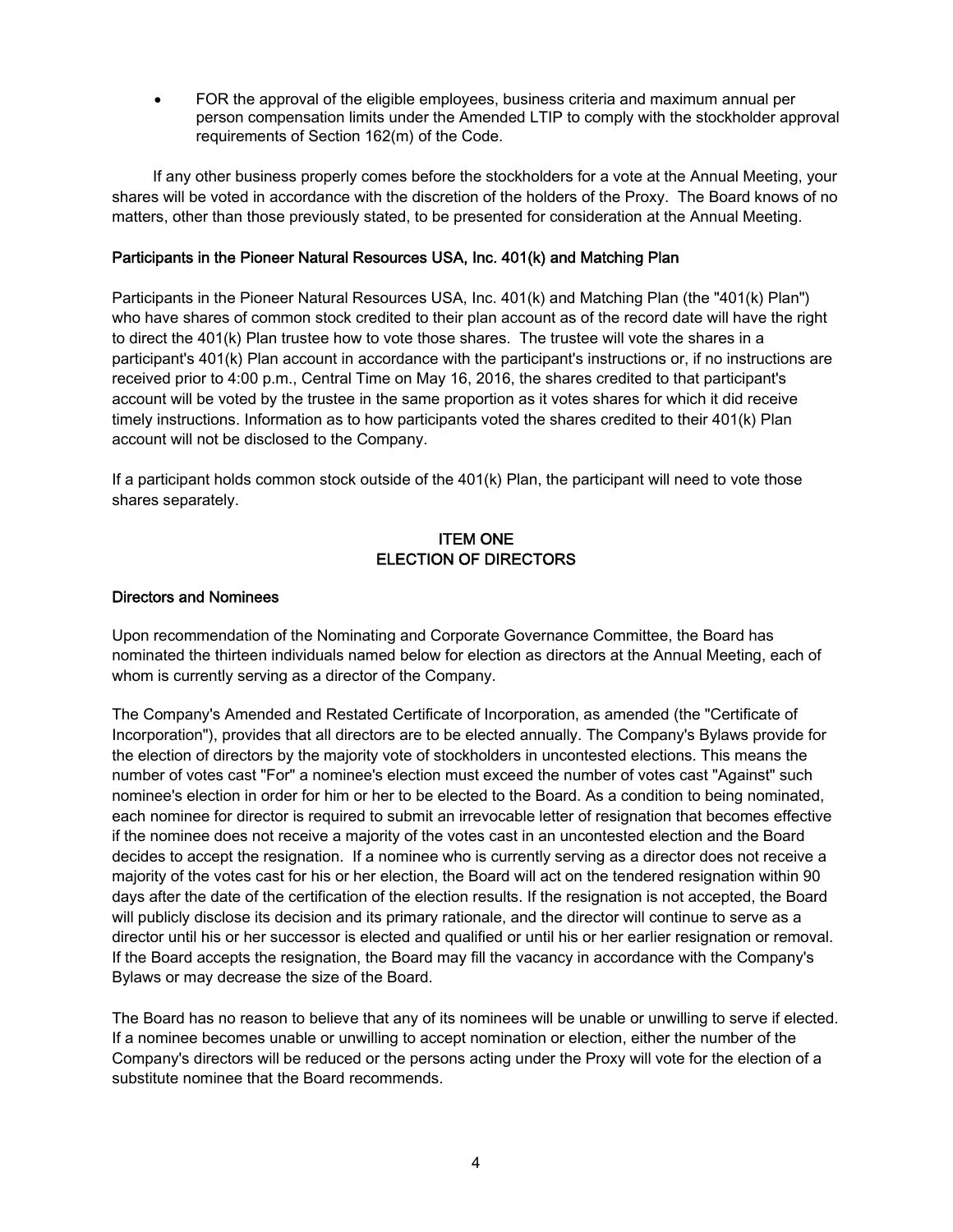The table below sets forth certain information, as of the date of this Proxy Statement, regarding the Company's director nominees. Following the table is additional biographical information regarding each nominee, including his or her principal occupations and business experience.

## THE BOARD OF DIRECTORS UNANIMOUSLY RECOMMENDS THAT STOCKHOLDERS VOTE "FOR" THE ELECTION OF EACH OF THE NOMINEES LISTED BELOW.

| <b>Name</b>         | <b>Position and Offices</b>                       | Age | <b>Director Since</b> |
|---------------------|---------------------------------------------------|-----|-----------------------|
| Edison C. Buchanan  | <b>Director</b>                                   | 61  | 2002                  |
| Andrew F. Cates     | <b>Director</b>                                   | 45  | 2009                  |
| Timothy L. Dove     | Director; President and Chief Operating Officer   | 59  | 2013                  |
| Phillip A. Gobe     | <b>Director</b>                                   | 63  | 2014                  |
| Larry R. Grillot    | <b>Director</b>                                   | 69  | 2013                  |
| Stacy P. Methvin    | <b>Director</b>                                   | 59  | 2013                  |
| Royce W. Mitchell   | <b>Director</b>                                   | 61  | 2014                  |
| Frank A. Risch      | <b>Director</b>                                   | 73  | 2005                  |
| Scott D. Sheffield  | Chairman of the Board and Chief Executive Officer | 63  | 1997                  |
| Mona K. Sutphen     | <b>Director</b>                                   | 48  | 2015                  |
| J. Kenneth Thompson | <b>Director</b>                                   | 64  | 2011                  |
| Phoebe A. Wood      | <b>Director</b>                                   | 62  | 2013                  |
| Michael D. Wortley  | <b>Director</b>                                   | 68  | 2015                  |

## Edison C. Buchanan

Mr. Buchanan was a Managing Director of various groups in the Investment Banking Division of Dean Witter Reynolds in their New York and Dallas offices from 1981 to 1997. In 1997, Mr. Buchanan joined Morgan Stanley Dean Witter as a Managing Director in the Real Estate Investment Banking group. During 2000, Mr. Buchanan served as Managing Director and head of the domestic Real Estate Investment Banking Group of Credit Suisse First Boston. Mr. Buchanan also served on the Board of Directors of MFA Financial, Inc. from March 2004 through May 2011. Mr. Buchanan received a Bachelor of Science degree in Civil Engineering from Tulane University and a Master of Business Administration in Finance and International Business from Columbia University Graduate School of Business. The Board believes that Mr. Buchanan is qualified to serve on the Board based on his experience and education, as summarized above, and particularly, his financial education, his extensive experience of over twenty years in investment banking, and his management experience as a senior executive with a large institution.

## Andrew F. Cates

Mr. Cates is the Managing Member of Value Acquisition Fund and Chief Executive Officer of RVC Outdoor Destinations, a developer and operator of outdoor resorts. He has acquired and asset managed commercial real estate throughout the United States within various entities, including Value Acquisition Fund, an acquisition, development, and asset management company that he founded in 2004. After starting his career in Dallas, Texas with Crow Family Holdings and Viceroy Investments, he became the Project Developer and founding Board Chairman of Soulsville, one of the largest inner city revitalization projects in the United States. In 2000, he began working with a team of civic and business leaders that attracted the Vancouver Grizzlies NBA franchise to Memphis, Tennessee in 2001. Mr. Cates also serves as a director of PICO Holdings, Inc., a diversified holding company, and on the board of the Myelin Repair Foundation. Mr. Cates earned a Bachelor of Business Administration in Finance at the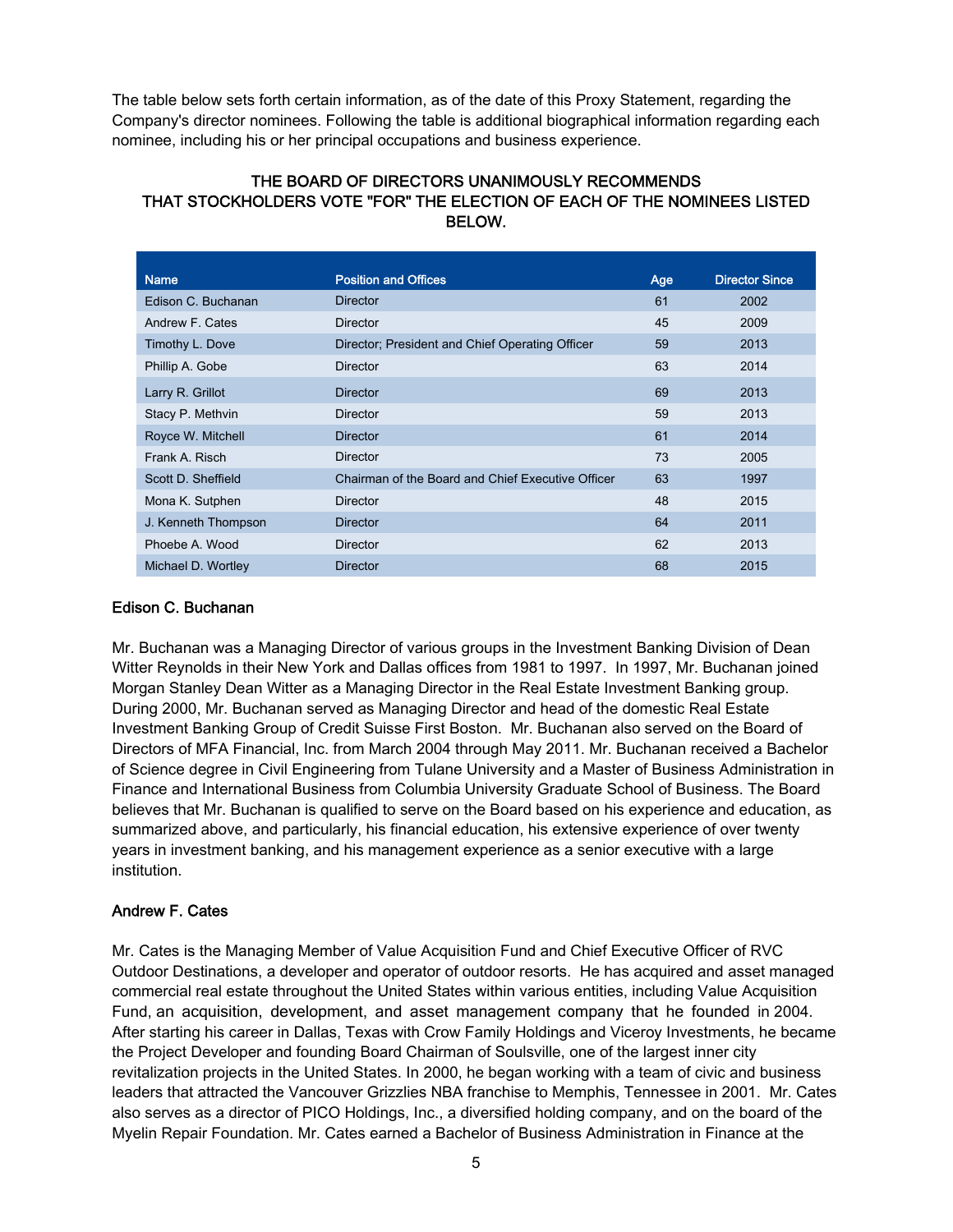University of Texas. The Board believes that Mr. Cates is qualified to serve on the Board based on his experience and education, as summarized above, and particularly, his senior executive experience and experience in business operations and asset management, as well as evaluating investments.

## Timothy L. Dove

Mr. Dove has served as the Company's President and Chief Operating Officer since December 2004. He held the positions for the Company of Executive Vice President and Chief Financial Officer from February 2000 to November 2004 and Executive Vice President - Business Development from August 1997 to January 2000. Mr. Dove also served as President and Chief Operating Officer of the general partner of Pioneer Southwest Energy Partners L.P. ("Pioneer Southwest"), which was a majority-owned subsidiary of the Company, from June 2007 through the Company's acquisition of Pioneer Southwest in December 2013. Mr. Dove joined Parker & Parsley Petroleum Company, a predecessor of the Company (together with its predecessor companies, "Parker & Parsley"), in 1994 as a Vice President and was promoted to Senior Vice President - Business Development in October 1996, in which position he served until the Company's formation in August 1997. Before joining Parker & Parsley, Mr. Dove was employed with Diamond Shamrock Corp and its successor, Maxus Energy Corp., in various capacities in international exploration and production, marketing, refining, and planning and development. Mr. Dove earned a Bachelor of Science degree in Mechanical Engineering from Massachusetts Institute of Technology and received his Master of Business Administration from the University of Chicago. The Board believes that Mr. Dove is qualified to serve on the Board based on his experience and education, as summarized above, and particularly, his role as President and Chief Operating Officer of the Company, his experience as the former Chief Financial Officer of the Company, his educational background and work experience in petroleum engineering, his deep knowledge of the Company resulting from his long tenure with the Company and its predecessor, and his extensive knowledge of the energy industry.

## Phillip A. Gobe

Mr. Gobe joined Energy Partners, Ltd. as Chief Operating Officer in December 2004 and became President in May 2005, and served in those capacities until his retirement in September 2007. Mr. Gobe also served as a director of Energy Partners, Ltd. from November 2005 until May 2008. Prior to that, Mr. Gobe served as Chief Operating Officer of Nuevo Energy Company from February 2001 until its acquisition by Plains Exploration & Production Company in May 2004. Prior to that time, he held numerous operations and human resources positions with Vastar Resources, Inc. and Atlantic Richfield Company and its subsidiaries. Mr. Gobe served as an independent director of the general partner of Pioneer Southwest from June 2009 through the Company's acquisition of Pioneer Southwest in December 2013. He is also Lead Director and Chairman of the Compensation Committee of Scientific Drilling International, Inc., a privately held directional drilling and wellbore navigation, surveying and logging service company. Subsequent to his retirement in September 2007, Energy Partners, Ltd. filed a voluntary petition for reorganization under Chapter 11 of the U.S. Bankruptcy Code in May 2009. Energy Partners, Ltd. emerged from bankruptcy in September of that same year. Mr. Gobe is a graduate of the University of Texas with a degree in history and earned his Master of Business Administration at the University of Louisiana in Lafayette. The Board believes that Mr. Gobe is qualified to serve on the Board based on his experience and education, as summarized above, and particularly, his extensive senior management experience in the oil and gas industry.

## Larry R. Grillot

Dr. Grillot served as the dean of the Mewbourne College of Earth and Energy at the University of Oklahoma from 2006 until his retirement from the university in June 2015. Dr. Grillot is a member of the American Association of Petroleum Geologists, the Society of Exploration Geophysicists and the Society of Petroleum Engineers. Prior to his role at the University of Oklahoma, from 1973 until his retirement in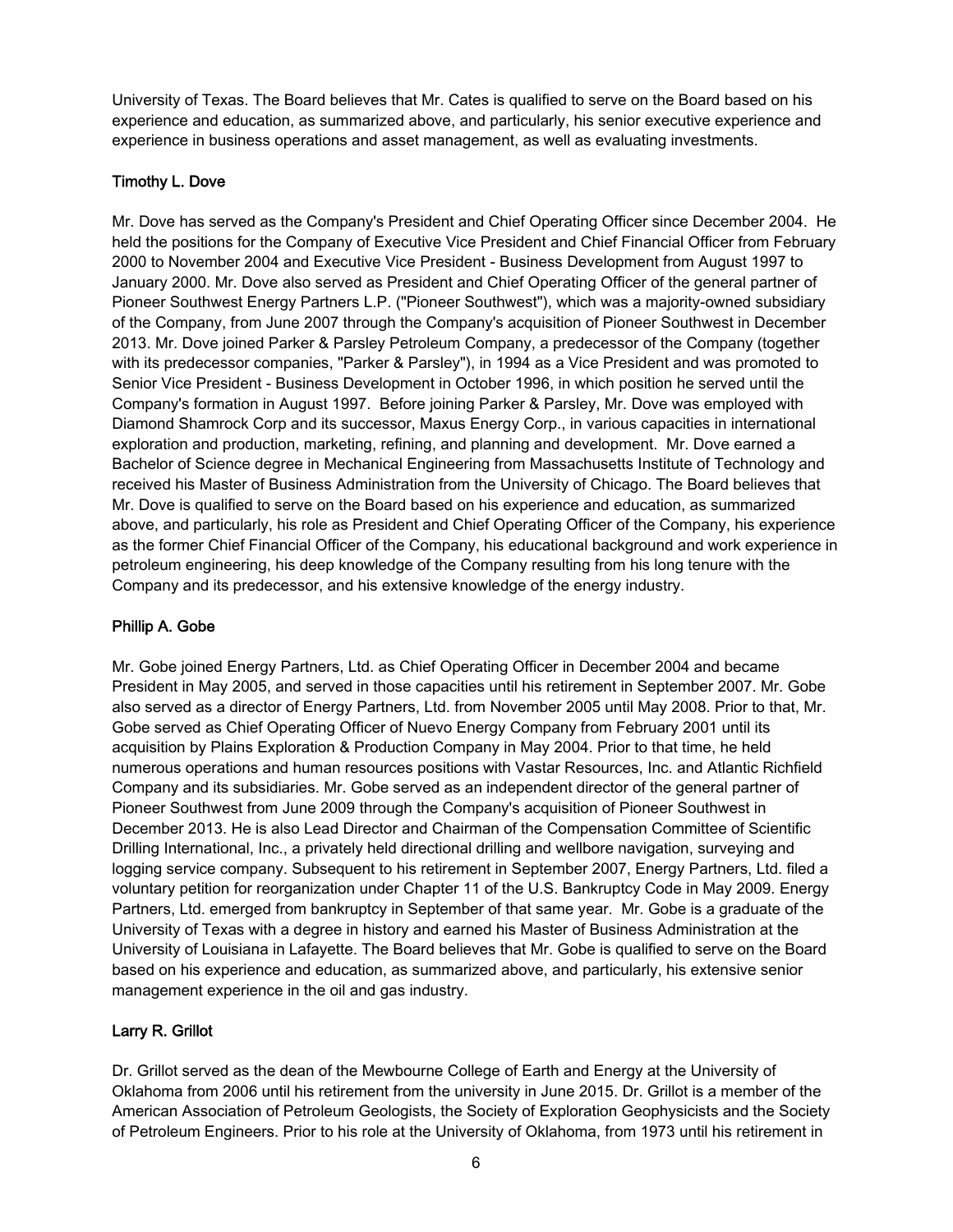2003, Dr. Grillot worked for Phillips Petroleum Company in a variety of technical and managerial positions in exploration and production, including Manager of E&P Technology and Services, Upstream Technology and Project Development, Manager of International Exploration, President and Region Manager for Phillips Petroleum Canada Limited and Manager of E&P Planning. Dr. Grillot graduated from Mississippi State University with a Bachelor of Science degree in Physics and then earned master's and doctoral degrees in geological sciences from Brown University. The Board believes that Dr. Grillot is qualified to serve on the Board based on his experience and education, as summarized above, and particularly, his extensive technical experience as a geophysicist and his senior executive experience with a major integrated oil company.

## Stacy P. Methvin

Ms. Methvin was Vice President, Refining Margin Optimization of Shell Oil Company ("Shell") from 2011 until her retirement in 2012, and from 2009 until 2010, she was Vice President, Global Distribution of Shell. Ms. Methvin also held various other operational and management roles in the upstream, downstream and chemical businesses during her tenure at Shell and its subsidiaries that began in 1979, including President, Shell Louisiana E&P Company, President, Shell Deer Park Refining Company, President, Shell Pipeline Company LP, President, Shell Chemical LP, and Vice President, Strategy and Portfolio for the downstream business. Ms. Methvin also serves on the Board of Directors of the general partner of Magellan Midstream Partners, L.P., a master limited partnership engaged in the transportation, storage and distribution of refined petroleum products and crude oil, and as Vice Chair of Marquard & Bahls AG, a Hamburg, Germany-based company that operates in the fields of energy supply, trading and logistics. She also serves on the board of the Houston Zoo, and is a member of the finance and systems quality committee of the Board of Memorial Hermann Healthcare System and a trustee for the Springside Chestnut Hill Academy in Philadelphia. She has been an appointee on the Louisiana Governor's Commission for Coastal Restoration and Protection since 2003. Ms. Methvin graduated from Princeton University with a Bachelor of Arts degree in Geological and Geophysical Sciences. The Board believes that Ms. Methvin is qualified to serve on the Board based on her experience and education, as summarized above, and particularly, her extensive executive experience in upstream, downstream and chemical businesses with a major integrated oil company.

## Royce W. Mitchell

Mr. Mitchell has been an executive consultant, focusing on advising management and audit committees of exploration and production companies, since January 2005, except for the period from April 2008 through December 2008 when he served as Chief Financial Officer of Frac Tech Services, Ltd. Mr. Mitchell served as Executive Vice President, Chief Financial Officer and Chief Accounting Officer of Key Energy Services, Inc. from January 2002 to January 2005. Before joining Key Energy Services, Inc., he was a partner with KPMG LLP from April 1986 through December 2001 specializing in the oil and gas industry. Mr. Mitchell served as an independent director and audit committee chairman of the general partner of Pioneer Southwest from April 2008 through the Company's acquisition of Pioneer Southwest in December 2013. He received a Bachelor of Business Administration degree from Texas Tech University and is a certified public accountant. The Board believes that Mr. Mitchell is qualified to serve on the Board based on his experience and education, as summarized above, and particularly, his extensive experience in accounting matters focused on the oil and gas industry, developed through experience with both an outside accounting firm and companies in the industry.

## Frank A. Risch

Mr. Risch joined Exxon Corporation in 1966 as a financial analyst in New York and subsequently held various positions in finance, planning, marketing and general management with Exxon and its operating affiliates in the U.S. and abroad for nearly 38 years. He retired in July 2004 as Vice President and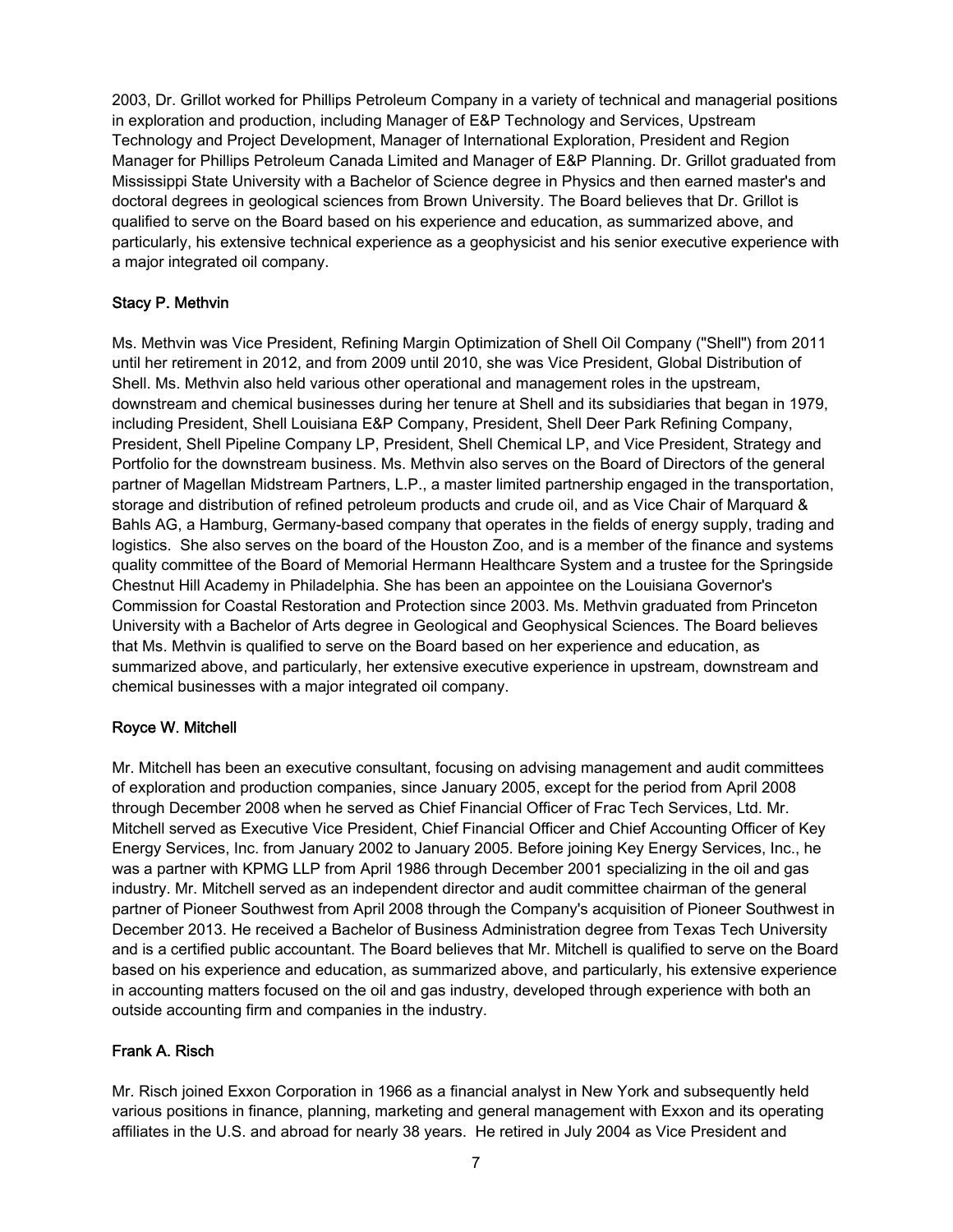Treasurer (and principal financial officer) of Exxon Mobil Corporation. Mr. Risch is a member of the Business Board of Advisors of the Tepper School of Business at Carnegie Mellon University and Financial Executives International, and is active in civic and community organizations, serving as Immediate Past Chairman and Life Trustee of the Board of the Dallas Theater Center; Chairman of the Board of Communities Foundation of Texas; a member of the Boards of the ATT Performing Arts Center and the Dallas Holocaust Museum; and an Emeritus Director of Dallas CASA (Court Appointed Special Advocates). Mr. Risch also served on the Board of Directors of the general partner of Susser Petroleum Partners LP, a master limited partnership, from September 2013 until its acquisition in August 2014. Mr. Risch holds a Bachelor of Science degree in Business Administration from Pennsylvania State University and a Master of Science degree in Industrial Administration from Carnegie Mellon University. The Board believes that Mr. Risch is qualified to serve on the Board based on his experience and education, as summarized above, and particularly, his extensive experience as an employee and executive in the oil and gas industry for almost 40 years, including his role, at the time of his retirement, as principal financial officer of Exxon Mobil Corporation.

#### Scott D. Sheffield

Mr. Sheffield has held the position of Chief Executive Officer ("CEO") for the Company since August 1997 and assumed the position of Chairman of the Board of Directors ("Chairman") for the Company in August 1999. He was President of the Company from August 1997 to November 2004. Mr. Sheffield also served as Chief Executive Officer and director from June 2007, and as Chairman of the Board from May 2008, of the general partner of Pioneer Southwest through the Company's acquisition of Pioneer Southwest in December 2013. Mr. Sheffield was the Chairman of the Board of Directors and Chief Executive Officer of Parker & Parsley from January 1989 until the Company was formed in August 1997. Mr. Sheffield joined Parker & Parsley as a petroleum engineer in 1979, was promoted to Vice President - Engineering in September 1981, was elected President and a Director in April 1985, and became Parker & Parsley's Chairman of the Board and Chief Executive Officer in January 1989. Before joining Parker & Parsley, Mr. Sheffield was employed as a production and reservoir engineer for Amoco Production Company. Mr. Sheffield also serves as a director of Santos Limited, an Australian exploration and production company. Mr. Sheffield is a distinguished graduate of the University of Texas with a Bachelor of Science degree in Petroleum Engineering. The Board believes that Mr. Sheffield is qualified to serve on the Board based on his experience and education, as summarized above, and particularly, his role as CEO of the Company, his educational background and work experience in petroleum engineering, his deep knowledge of the Company resulting from his long tenure with the Company and its predecessor, and his extensive knowledge of the energy industry. Mr. Sheffield's severance agreement provides that his failure to be reelected constitutes "good reason" under his severance agreement whether or not his resignation is accepted by the Board, which would entitle him to terminate his employment and receive the benefits described in the section below entitled "Executive Compensation Tables - Potential Payments upon Termination or Change in Control."

## Mona K. Sutphen

Ms. Sutphen is a Partner at Macro Advisory Partners LLP, a consulting firm providing strategic advice in the areas of financial markets, geopolitics and government policy, and previously spent three years at UBS AG, a global financial institution, as Managing Director, covering geopolitical risk and macro-policy trends. From 2009 through 2011, she served as White House Deputy Chief of Staff for Policy for President Obama, working on a range of domestic and international policy and regulatory matters. Prior to that position, she was Managing Director at Stonebridge International, an international consulting firm, and from 1991 through 2000 was a career diplomat, serving on the staff of the National Security Council, the U.S. Mission to the United Nations and postings in Asia and Europe. Ms. Sutphen is a Member of the President's Intelligence Advisory Board. She serves on the Boards of Drilling Info Holdings LLC, a privately held provider of information and analytic tools for energy companies, the International Rescue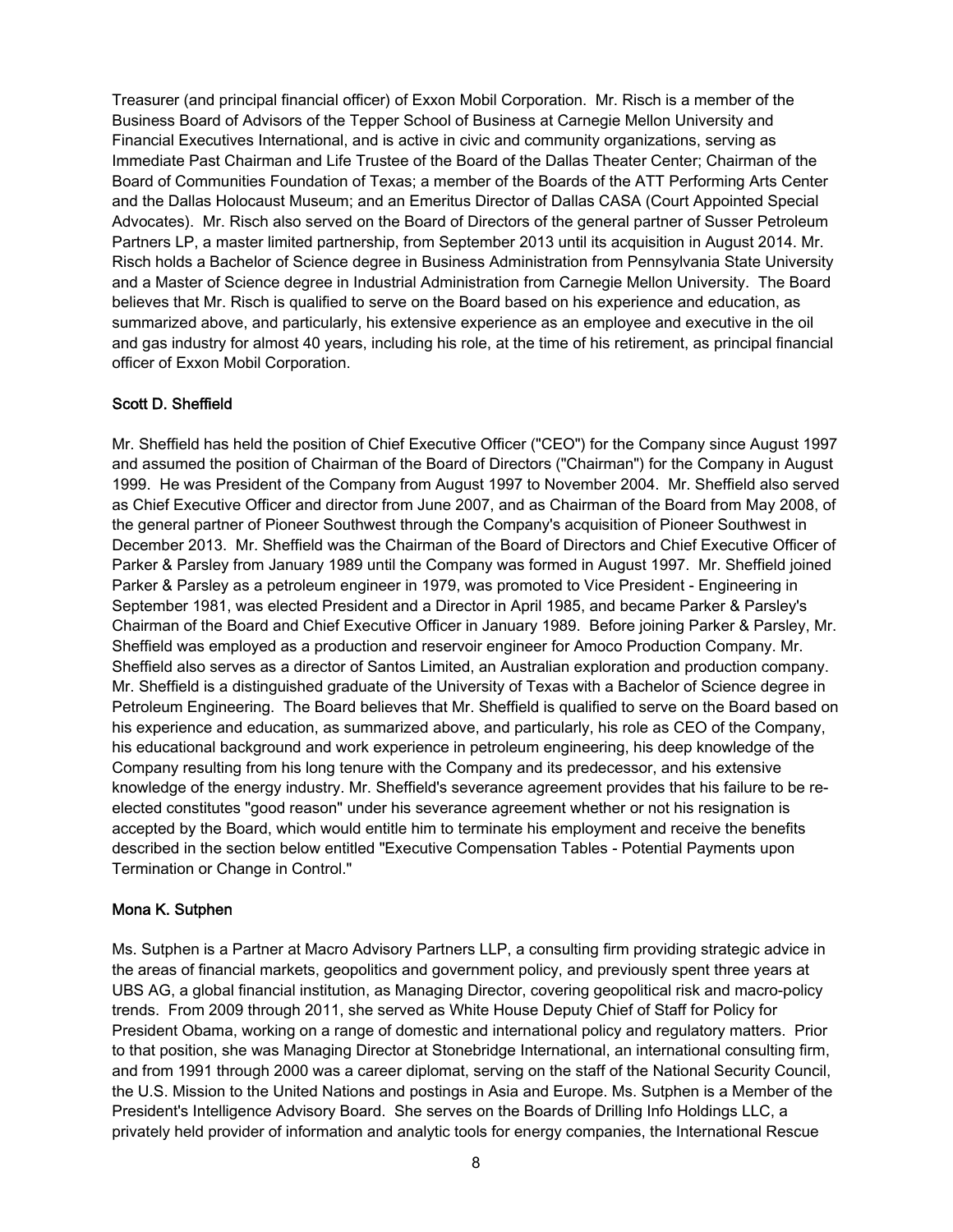Committee and Human Rights First. Ms. Sutphen is a member of the Council on Foreign Relations, a Trustee of Mount Holyoke College and is on the Advisory Board of the Center for Global Energy Policy at Columbia University. She is co-author of The Next American Century: How the US Can Thrive as Other Powers Rise, and holds a Bachelor of Arts degree from Mount Holyoke College and a Master of Science degree from the London School of Economics. The Board believes that Ms. Sutphen is qualified to serve on the Board based on her experience and education, as summarized above, and particularly, her extensive leadership and experience in the areas of macroeconomics, geopolitics, and governmental relations, policy and regulatory matters.

## J. Kenneth Thompson

Mr. Thompson has served as the President and Chief Executive Officer of Pacific Star Energy LLC, a privately held oil and gas investment firm in Alaska, since September 2000, and as Managing Director of Alaska Venture Capital Group LLC, a privately held, family-owned oil and gas exploration company in which Pacific Star Energy LLC owns an interest, from December 2004 to December 2012. Mr. Thompson's experience includes serving as Executive Vice President of Atlantic Richfield Company's ("ARCO") Asia Pacific oil and gas operating companies in Alaska, California, Indonesia, China and Singapore from 1998 to 2000, and President and Chief Executive Officer of ARCO Alaska, Inc., the parent company's oil and gas producing subsidiary based in Anchorage, from June 1994 to January 1998. He also served as executive head of ARCO's oil and gas research and technology center from 1993 to 1994. Mr. Thompson also serves as a director of Coeur d'Alene Mines Corporation, a company engaged in the operation, ownership, development and exploration of silver and gold mining property, Alaska Air Group, Inc., a holding company for Alaska Airlines and Horizon Air Industries, and Tetra Tech, Inc., an engineering consulting firm. Mr. Thompson received a Bachelor of Science degree in Petroleum Engineering from Missouri University of Science & Technology. The Board believes that Mr. Thompson is qualified to serve on the Board based on his experience and education, as summarized above, and particularly, his educational background in petroleum engineering and experience as a senior executive with a major integrated oil company and as a chief executive officer, which bring to the Board significant leadership, risk management, operations, strategic planning, engineering, environmental, safety and regulatory experience.

## Phoebe A. Wood

Ms. Wood has been a principal at CompaniesWood, a consulting firm specializing in early stage investments, since 2008. She was Executive Vice President and Chief Financial Officer of Brown-Forman Corporation, a diversified consumer products manufacturer, from 2001 to 2006, and Vice Chairman and Chief Financial Officer from 2006 to 2008. Prior to Brown-Forman Corporation, Ms. Wood was Vice President, Chief Financial Officer and a Director of Propel Corporation (a subsidiary of Motorola) from 2000 to 2001. Previously, Ms. Wood served in various capacities during her tenure at ARCO from 1976 to 2000. Ms. Wood currently serves on the Boards of Directors of Coca-Cola Enterprises Inc., a major bottler and distributor of Coca-Cola products, Invesco Ltd., a global investment management company, and Leggett & Platt, Incorporated, a diversified manufacturer, as well as on the boards of trustees for the Gheens Foundation and the American Printing House for the Blind. Ms. Wood graduated from Smith College with an A.B. degree in Psychology and then earned a Master of Business Administration from the University of California Los Angeles. The Board believes that Ms. Wood is qualified to serve on the Board based on her experience and education, as summarized above, and particularly, her extensive experience as a financial executive, including in the oil and gas industry, and her experience on the boards and audit committees of a number of public companies.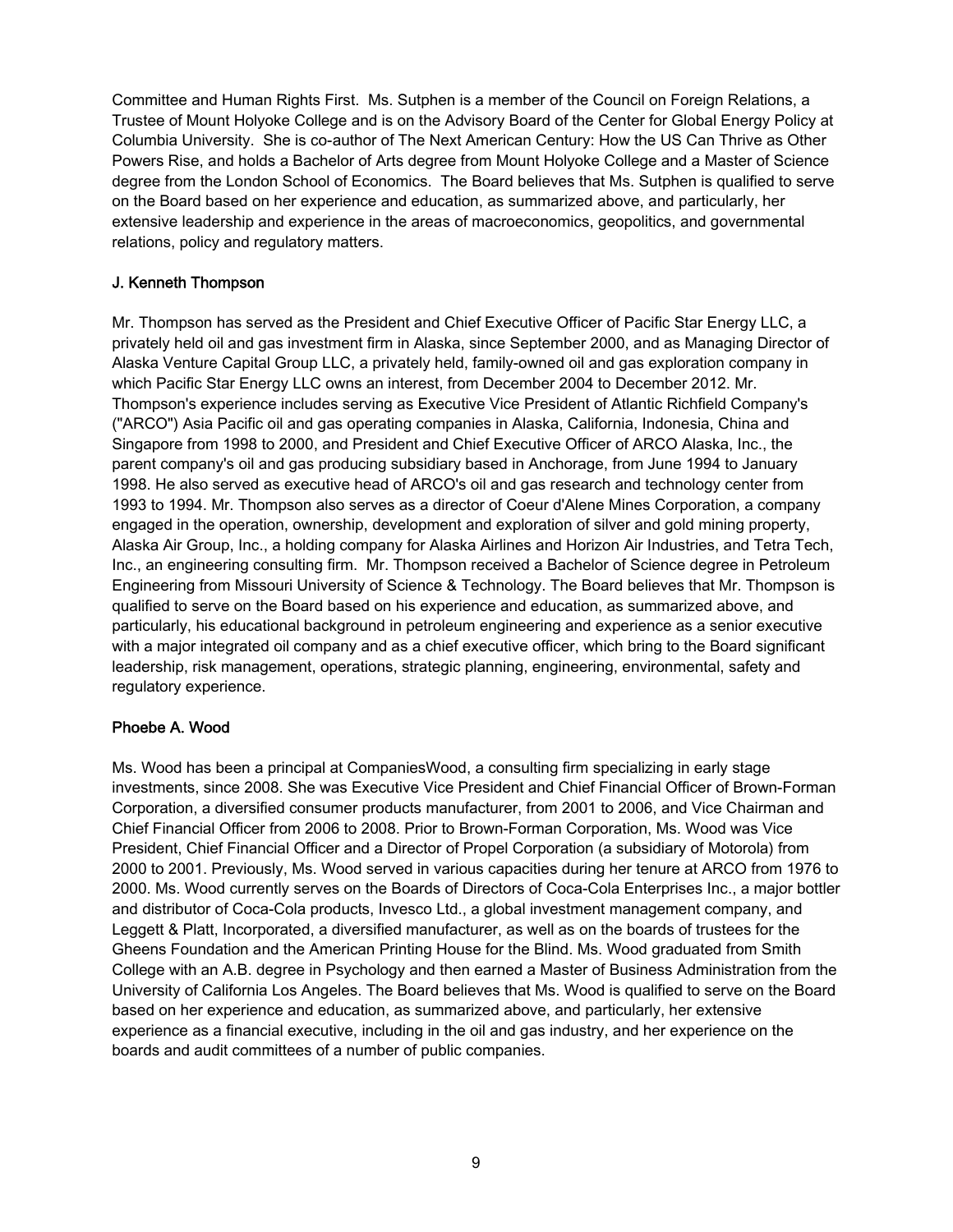#### Michael D. Wortley

Mr. Wortley is currently the Chief Legal Officer for Reata Pharmaceuticals, Inc., a clinical-stage biopharmaceutical company, and has practiced corporate law for over 35 years, focusing primarily on corporate governance matters, acquisitions and divestitures, public and private financings and securities law matters, including over 25 years in management positions. Mr. Wortley was a partner in the Dallas, Texas, office of Vinson & Elkins L.L.P. from 1995 to 2014 and served in various capacities, including Chief Operating Partner of the firm and Managing Partner of the Dallas office. Prior to joining Vinson & Elkins L.L.P., he was an attorney with Johnson & Wortley, P.C. (which prior to 1993 was known as Johnson & Swanson or Johnson & Gibbs) from 1978 to 1995 and served in various capacities, including President and Chairman of the Board. Mr. Wortley has also served on both for-profit public company boards and non-profit boards of trustees. He holds Bachelor of Arts and Juris Doctorate degrees from Southern Methodist University and a Master's degree in Regional Planning from the University of North Carolina at Chapel Hill. The Board believes that Mr. Wortley is qualified to serve on the Board based on his experience and education, as summarized above, and particularly, his education in the law and his extensive experience of over 35 years as a corporate attorney, including advising boards of directors in the areas of corporate governance and significant financing transactions and acquisitions and divestitures.

#### Executive Officers

The following table sets forth certain information, as of the date of this Proxy Statement, regarding the Company's executive officers. All of the Company's executive officers serve at the discretion of the Board. There are no family relationships among any of the Company's directors or executive officers.

| <b>Name</b>               | <b>Position</b>                                               | Age |
|---------------------------|---------------------------------------------------------------|-----|
| Scott D. Sheffield        | Chairman of the Board and Chief Executive Officer             | 63  |
| Timothy L. Dove           | President and Chief Operating Officer                         | 59  |
| Mark S. Berg              | Executive Vice President, Corporate/Operations                | 57  |
| Chris J. Cheatwood        | Executive Vice President, Business Development and Geoscience | 55  |
| Richard P. Dealy          | Executive Vice President and Chief Financial Officer          | 50  |
| J. D. Hall                | Executive Vice President, Permian Operations                  | 50  |
| Kenneth H. Sheffield, Jr. | Executive Vice President, STAT, WAT and Corporate Engineering | 55  |
| Mark H. Kleinman          | Senior Vice President and General Counsel                     | 54  |
| Margaret M. Montemayor    | Vice President and Chief Accounting Officer                   | 38  |

The biographical information for Messrs. Sheffield and Dove may be found above under "Directors and Nominees."

Mark S. Berg. Mr. Berg was elected the Company's Executive Vice President and General Counsel in April 2005, serving in those capacities until January 2014, at which time he assumed broader executive responsibilities, most recently being elected to serve as Executive Vice President, Corporate/Operations in August 2015. Mr. Berg also served as Executive Vice President, General Counsel and Assistant Secretary of the general partner of Pioneer Southwest from June 2007 through the Company's acquisition of Pioneer Southwest in December 2013. Prior to joining the Company, Mr. Berg served as Executive Vice President, General Counsel and Secretary of American General Corporation, a Fortune 200 diversified financial services company, from 1997 through 2002. Subsequent to the sale of American General to American International Group, Inc., Mr. Berg joined Hanover Compressor Company as Senior Vice President, General Counsel and Secretary. He served in that capacity from May 2002 through April 2004. Mr. Berg began his career in 1983 with the Houston-based law firm of Vinson & Elkins L.L.P. He was a partner with the firm from 1990 through 1997. Mr. Berg graduated Magna Cum Laude and Phi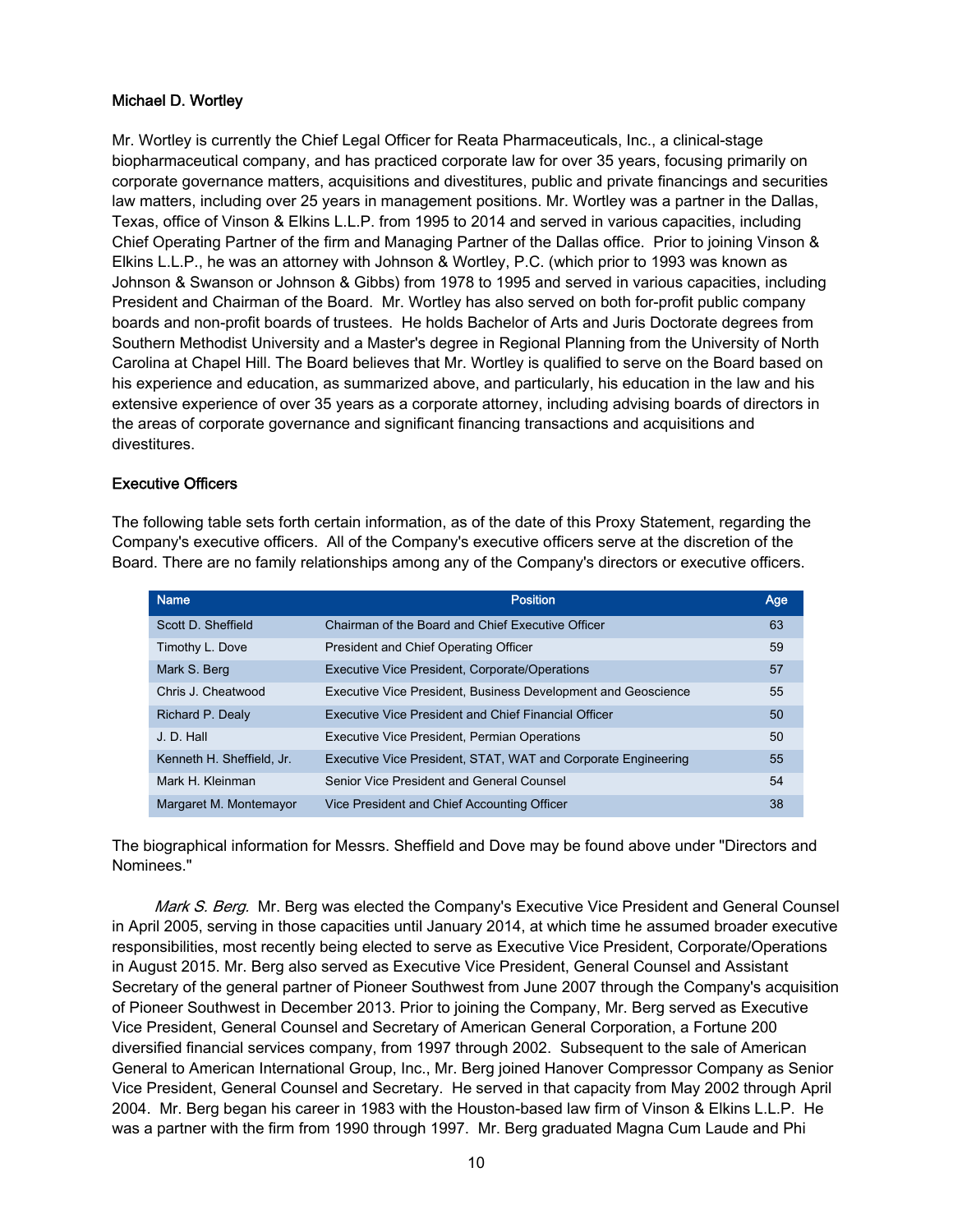Beta Kappa with a Bachelor of Arts degree from Tulane University in 1980. He earned his Juris Doctorate with honors from the University of Texas School of Law in 1983.

Chris J. Cheatwood. Mr. Cheatwood was elected the Company's Executive Vice President, Business Development and Geoscience in November 2011. Mr. Cheatwood had previously served the Company as Executive Vice President, Business Development and Technology since February 2010, as Executive Vice President, Geoscience from November 2007 until February 2010, as Executive Vice President - Worldwide Exploration from January 2002 until November 2007, as Senior Vice President – Worldwide Exploration from December 2000 to January 2002, and as Vice President - Domestic Exploration from July 1998 to December 2000. Mr. Cheatwood also served as an Executive Vice President of the general partner of Pioneer Southwest from June 2007 through the Company's acquisition of Pioneer Southwest in December 2013. Before joining the Company, Mr. Cheatwood spent ten years with Exxon Corporation. Mr. Cheatwood is a graduate of the University of Oklahoma with a Bachelor of Science degree in Geology and earned his Master of Science degree in Geology from the University of Tulsa.

Richard P. Dealy. Mr. Dealy was elected the Company's Executive Vice President and Chief Financial Officer in November 2004. Mr. Dealy held positions for the Company as Vice President and Chief Accounting Officer from February 1998 to November 2004, and Vice President and Controller from August 1997 to January 1998. Mr. Dealy also served as Executive Vice President, Chief Financial Officer, Treasurer and Director of the general partner of Pioneer Southwest from June 2007 through the Company's acquisition of Pioneer Southwest in December 2013. Mr. Dealy joined Parker & Parsley in July 1992 and was promoted to Vice President and Controller in 1996, in which position he served until August 1997. He is a Certified Public Accountant, and before joining Parker & Parsley, he was employed by KPMG LLP. Mr. Dealy graduated with honors from Eastern New Mexico University with a Bachelor of Business Administration degree in Accounting and Finance.

J. D. Hall. Mr. Hall was elected Executive Vice President, Permian Operations, in August 2015. Mr. Hall had previously held positions for the Company as Executive Vice President, Southern Wolfcamp Operations from August 2014 to August 2015, Senior Vice President, South Texas Operations from June 2013 to August 2014, Vice President, South Texas Operations from February 2013 to June 2013, Vice President, South Texas Asset Team from September 2012 to February 2013, and Vice President, Eagle Ford Asset Team from January 2010 to September 2012. Prior to his positions in South Texas, he was the Operations Manager in Alaska from January 2005 to January 2010. He previously held several other positions with the Company, including managing offshore, onshore and international projects. He began his career with a predecessor company, MESA, Inc. ("MESA"), in 1989. He has a Bachelor of Science degree in Mechanical Engineering from Texas Tech University and is a Registered Professional Engineer in Texas.

Kenneth H. Sheffield, Jr. Mr. Sheffield was elected as Executive Vice President, STAT (the Company's South Texas Asset Team), WAT (the Company's Western Asset Team) and Corporate Engineering in August 2015. Mr. Sheffield has previously served the Company in a number of executive positions, including Executive Vice President, South Texas Operations from August 2014 to August 2015, Senior Vice President, Operations and Engineering from June 2013 to August 2014, Vice President, Corporate Engineering from November 2011 to June 2013, and President of the Company's Alaska subsidiary from September 2002 to November 2011. Mr. Sheffield joined MESA in June 1982 and held a number of supervisory and technical positions with MESA in the areas of drilling, production, reservoir engineering and acquisitions until being promoted to Vice President Acquisitions & Development in 1996. He is a graduate of Texas A&M University with a Bachelor of Science degree in Petroleum Engineering.

Mark H. Kleinman. Mr. Kleinman was elected Senior Vice President and General Counsel in January 2014. He also held the positions of Corporate Secretary from June 2005 through August 2015,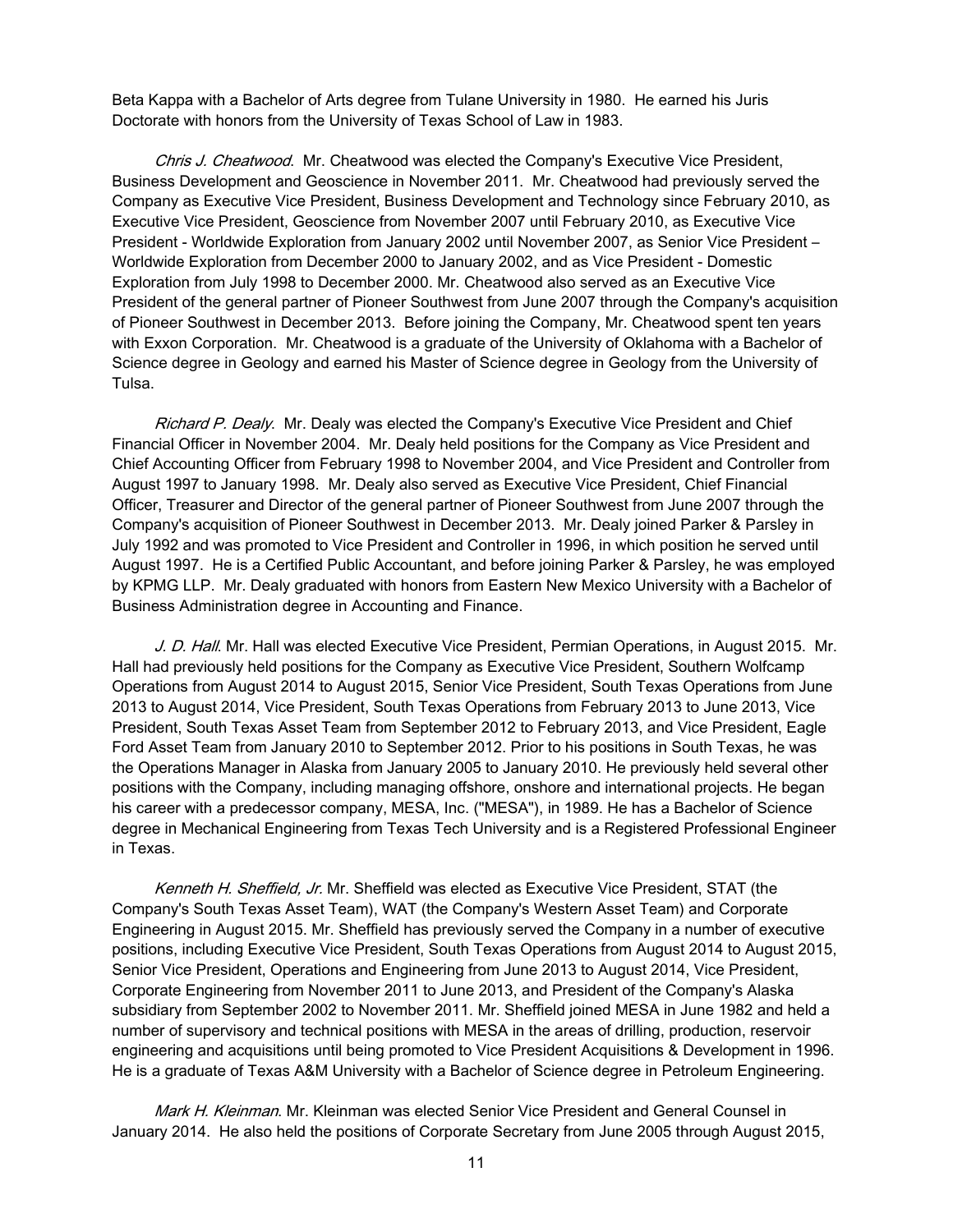Vice President from May 2006 until January 2014 and Chief Compliance Officer from May 2006 until May 2013. Mr. Kleinman also served as Vice President and Secretary of the general partner of Pioneer Southwest from June 2007 until April 2008, and as its Vice President and Chief Compliance Officer from April 2008 through the Company's acquisition of Pioneer Southwest in December 2013. Prior to joining the Company, Mr. Kleinman was Vice President and General Counsel of Inet Technologies, Inc., a communications software provider, from 2000 until its acquisition in 2004, and Assistant General Counsel of Sterling Software, Inc., a computer software provider, from 1996 until its acquisition in 2000. Mr. Kleinman earned a Bachelor of Arts degree in Government from the University of Texas and graduated, with honors, from the University of Texas School of Law.

Margaret M. Montemayor. Ms. Montemayor was elected the Company's Vice President and Chief Accounting Officer in March 2014. Ms. Montemayor had previously served the Company as Vice President and Corporate Controller since January 2014, Corporate Controller from April 2012 to December 2013, and Director of Technical Accounting and Financial Reporting from June 2010 to March 2012. Prior to joining the Company, Ms. Montemayor served as Manager at PricewaterhouseCoopers LLP since June 2006. Ms. Montemayor graduated from St. Mary's University in San Antonio, Texas with a Bachelor of Business Administration degree in Accounting and a Master of Business Administration.

#### COMPENSATION OF DIRECTORS

#### 2015 Director Compensation Table

 $\overline{\phantom{a}}$  , where  $\overline{\phantom{a}}$ 

| The table below summarizes the compensation paid by the Company to non-employee directors during |  |
|--------------------------------------------------------------------------------------------------|--|
| 2015.                                                                                            |  |

|                            | <b>Fees Earned or</b> |                |                         | <b>All Other</b> |                |              |
|----------------------------|-----------------------|----------------|-------------------------|------------------|----------------|--------------|
|                            | Paid in Cash          |                | <b>Stock Awards (2)</b> | Compensation (3) |                | <b>Total</b> |
| <b>Name</b>                | $(1)(\$)$             |                | $(\$)$                  | $($ \$)          |                | \$)          |
| (a)                        | (b)                   |                | (c)                     | (g)              |                | (h)          |
| <b>Current Directors</b>   |                       |                |                         |                  |                |              |
| Edison C. Buchanan         | \$<br>50,025          | \$             | 219,053                 | \$<br>7,058      | \$             | 276,136      |
| Andrew F. Cates            | \$<br>50,108          | \$             | 205,286                 | \$               | \$             | 255,394      |
| Phillip A. Gobe            | \$<br>50,108          | \$             | 205,286                 | \$<br>228        | \$             | 255,622      |
| Larry R. Grillot           | \$<br>50,108          | \$             | 205,286                 | \$<br>1,250      | \$             | 256,644      |
| Stacy P. Methvin           | \$<br>50,025          | \$             | 219,053                 | \$<br>5,000      | \$             | 274,078      |
| Royce W. Mitchell          | \$<br>50,108          | \$             | 205,286                 | \$               | \$             | 255,394      |
| Frank A. Risch             | \$<br>50,025          | \$             | 219,053                 | \$               | \$             | 269,078      |
| Mona K. Sutphen (4)        | \$<br>12,630          | \$             | 295,705                 | \$               | \$             | 308,335      |
| J. Kenneth Thompson        | \$<br>50,306          | \$             | 227,925                 | \$<br>1,477      | \$             | 279,708      |
| Phoebe A. Wood             | \$<br>50,108          | \$             | 205,286                 | \$<br>5,000      | \$             | 260,394      |
| Michael D. Wortley (4)     | \$<br>12,630          | \$             | 295,705                 | \$               | \$             | 308,335      |
| <b>Former Directors</b>    |                       |                |                         |                  |                |              |
| Charles E. Ramsey, Jr. (5) | \$<br>25,000          | $\mathfrak{S}$ |                         | \$<br>5,000      | $\mathfrak{L}$ | 30,000       |
| Jim A. Watson (5)          | \$<br>25,000          | \$             |                         | \$               | \$             | 25,000       |

(1) As noted below, the elements of compensation for the Company's non-employee directors are a cash annual base retainer fee of \$50,000 plus an annual award of restricted stock units ("RSUs"), the amount of which varies for directors serving as Lead Director or the chair of a standing committee. A portion of the amounts included in this column represent cash received in lieu of fractional RSUs that vested during 2015 and were not deferred.

(2) Stock awards represent the aggregate grant date fair value attributable to RSU awards granted in 2015, determined in accordance with Financial Accounting Standards Board of Accounting Standards Codification Topic 718 ("FASB ASC 718"). Accordingly, the Company valued its RSU awards based on the market-quoted closing price of the Company's common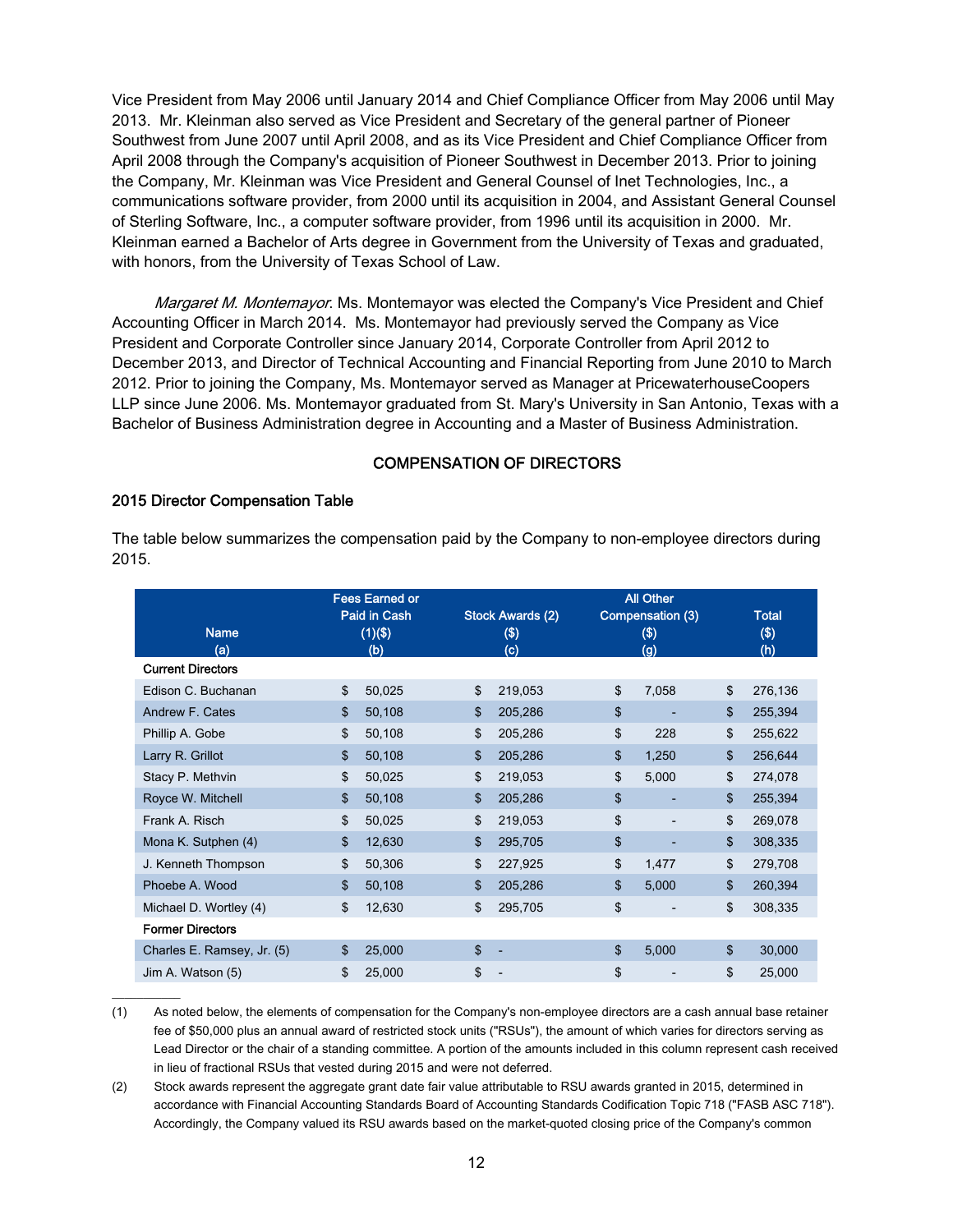stock on the last trading day prior to the grant date of the awards. Additional detail regarding the Company's share-based awards is included in Note H of Notes to Consolidated Financial Statements included in "Item 8. Financial Statements and Supplementary Data" in the Company's Annual Report on Form 10-K for the year ended December 31, 2015. Aggregate director stock awards for which restrictions had not lapsed as of December 31, 2015, totaled (i) 672 shares for Mr. Cates; (ii) 716 shares for Messrs. Buchanan and Risch; (iii) 1,126 shares for Messrs. Gobe and Mitchell; (iv) 1,006 shares for Dr. Grillot, and Ms. Wood; (v) 1,050 shares for Ms. Methvin; (vi) 746 shares for Mr. Thompson; and (vii) 1,763 shares for Ms. Sutphen and Mr. Wortley. In accordance with director elections, shares for which vesting services had been performed but for which share issuance has been deferred totaled 22,857 for Mr. Buchanan, 4,417 for Mr. Watson, 1,661 for Messrs. Gobe and Mitchell, 1,796 for Dr. Grillot; 377 for Ms. Sutphen and Mr. Wortley, and 3,587 for Ms. Wood as of December 31, 2015. The Company did not issue to the directors any options to purchase the Company's common stock during 2015, and the directors did not hold any unexercised stock options as of December 31, 2015.

- (3) Amounts reported in the All Other Compensation column consist of certain travel and entertainment costs of directors and their spouses (if applicable) related to attendance at Board or committee meetings or director education seminars, and, in the case of the following directors, the amounts indicated, which represent a matching contribution made by the Company under its Matching Gifts to Educational Institutions Policy: Mr. Buchanan, \$5,000; Dr. Grillot, \$1,250; Ms. Methvin, \$5,000; Ms. Wood, \$5,000; and Mr. Ramsey, \$5,000.
- (4) Ms. Sutphen and Mr. Wortley joined the Board in June 2015.
- (5) Messrs. Ramsey and Watson ceased to serve on the Board effective as of the 2015 Annual Meeting.

#### **General**

The elements of compensation for the Company's non-employee directors for the 2015-2016 director year, which began as of the 2015 Annual Meeting, are as follows:

- Each non-employee director received a cash annual base retainer fee of \$50,000.
- Each non-employee director received an annual grant of RSUs, valued at \$225,000 based on the methodology described below.
- The Lead Director received an additional annual retainer of \$25,000, and the chairs of the Audit Committee, Compensation Committee and Health, Safety and Environment Committee each received an additional annual retainer of \$15,000, in each case, payable in the form of RSUs.

All of the RSUs received in payment of non-employee directors' annual fees vest quarterly on a pro rata basis during the director year, and the price that is used to calculate the number of RSUs granted is based on an average of the closing stock prices over the 30 trading days prior to the date of the annual meeting of stockholders. The vesting of ownership and the lapse of transfer restrictions on RSUs awarded to non-employee directors is accelerated in the event of the death or disability of the director or a change in control of the Company.

Unless a deferral election is made, RSUs are paid in shares of the Company's common stock promptly following the vesting date. Non-employee directors may elect to defer settlement of their RSUs until the earliest to occur of (i) the one-year anniversary of the director's retirement, resignation, or removal from the Board, (ii) a date certain that the director specifies, (iii) the director's death or (iv) a change in control of the Company.

In July 2015, in connection with their initial election to the Board, each of Ms. Sutphen and Mr. Wortley received grants of (i) RSUs valued at \$168,750 as the pro rata portion of the normal annual grant of RSUs for directors, and (ii) RSUs valued at \$150,000 as a one-time grant. The RSUs covered by these one-time grants are subject to vesting and transfer restrictions that lapse with respect to one third of the shares each year following the grant over a three year period. Retirement before the third anniversary of the grant results in pro rata vesting, and vesting is accelerated in full in the event of the death or disability of the director or a change in control of the Company.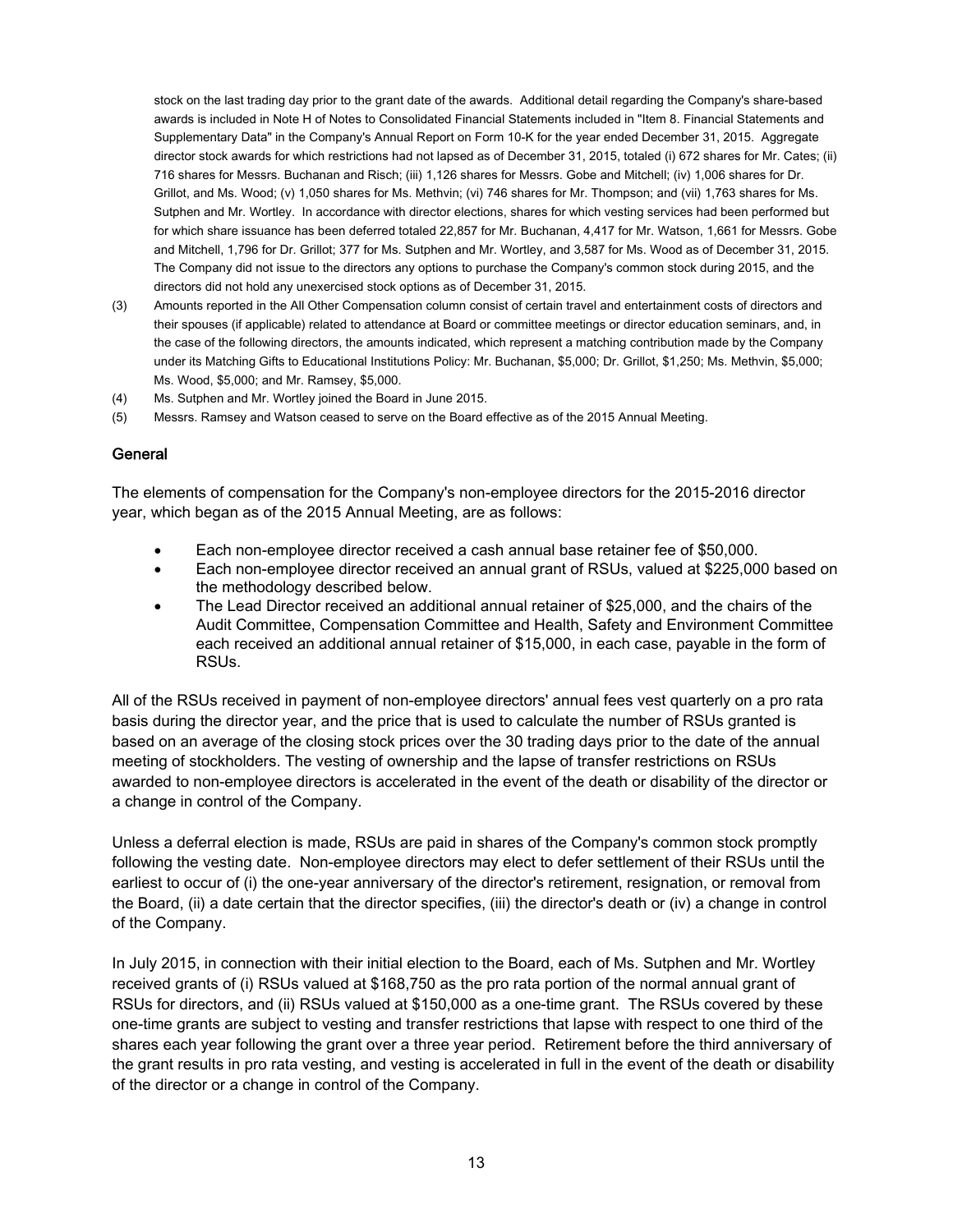Additionally, non-employee directors are (i) eligible to participate in the Company's Matching Gifts to Educational Institutions Policy, pursuant to which the Company will match up to \$5,000 of eligible contributions to a qualifying educational institution each year, (ii) provided information technology support by the Company, and (iii) reimbursed for travel and certain other related expenses to attend meetings of the Board or its committees and director education seminars and for the cost of certain trade publications. No additional fees are paid for attendance at Board or committee meetings. In those instances when a director's spouse accompanies the director to Board or committee meetings or director education seminars, the Company reimburses the director for the cost of the spouse's travel and certain related expenses.

Mr. Sheffield, the Company's CEO, and Mr. Dove, the Company's President and Chief Operating Officer, do not receive additional compensation for serving on the Board.

The Compensation Committee's practice is to review with its independent compensation consultant the compensation program for the Company's non-employee directors each year at its regularly scheduled November meeting. To assist in this process, the Committee engages the consultant to conduct a full benchmarking study of the Company's program and the programs of the Company's peers every other year, using the same peer companies as those used in connection with benchmarking executive compensation. The full benchmarking study was most recently conducted in November 2014, and indicated that the Company's compensation program for non-employee directors was well below the median of the peer group, but the Committee determined not to recommend an increase in the program at that time in light of declining commodity prices. In November 2015, the Committee reviewed the program with its independent compensation consultant and determined that, based on a review of the peer companies' 2015 proxy statements, the Company's compensation program continued to be below the median of the peer group, but again the Committee determined not to recommend an increase in the program in light of commodity prices continuing to be low.

## Stock Ownership Guidelines for Non-Employee Directors

To support the Company's commitment to significant stock ownership, the Company has established an ownership guideline that non-employee directors own stock with a value equal to at least ten times the cash annual base retainer fee of \$50,000. The non-employee directors have three years after joining the Board to meet this guideline. Directors are required to retain all shares of common stock acquired upon the vesting of RSUs, other than sales to satisfy tax obligations, until the ownership guideline is reached. In evaluating compliance by directors with the stock ownership guidelines, the Compensation Committee has established procedures to minimize the effect of stock price fluctuations on the deemed value of the individual's holdings. All non-employee directors are in compliance with this ownership guideline.

## CORPORATE GOVERNANCE

## Corporate Governance Guidelines

The Board believes that sound governance practices and policies provide an important framework to assist it in fulfilling its duty to stockholders. The Company's Corporate Governance Guidelines cover the following principal subjects:

- Role and functions of the Board and its Lead Director
- Qualifications and independence of directors
- Size of the Board and director selection process
- Committee functions and independence of committee members
- Meetings of non-employee directors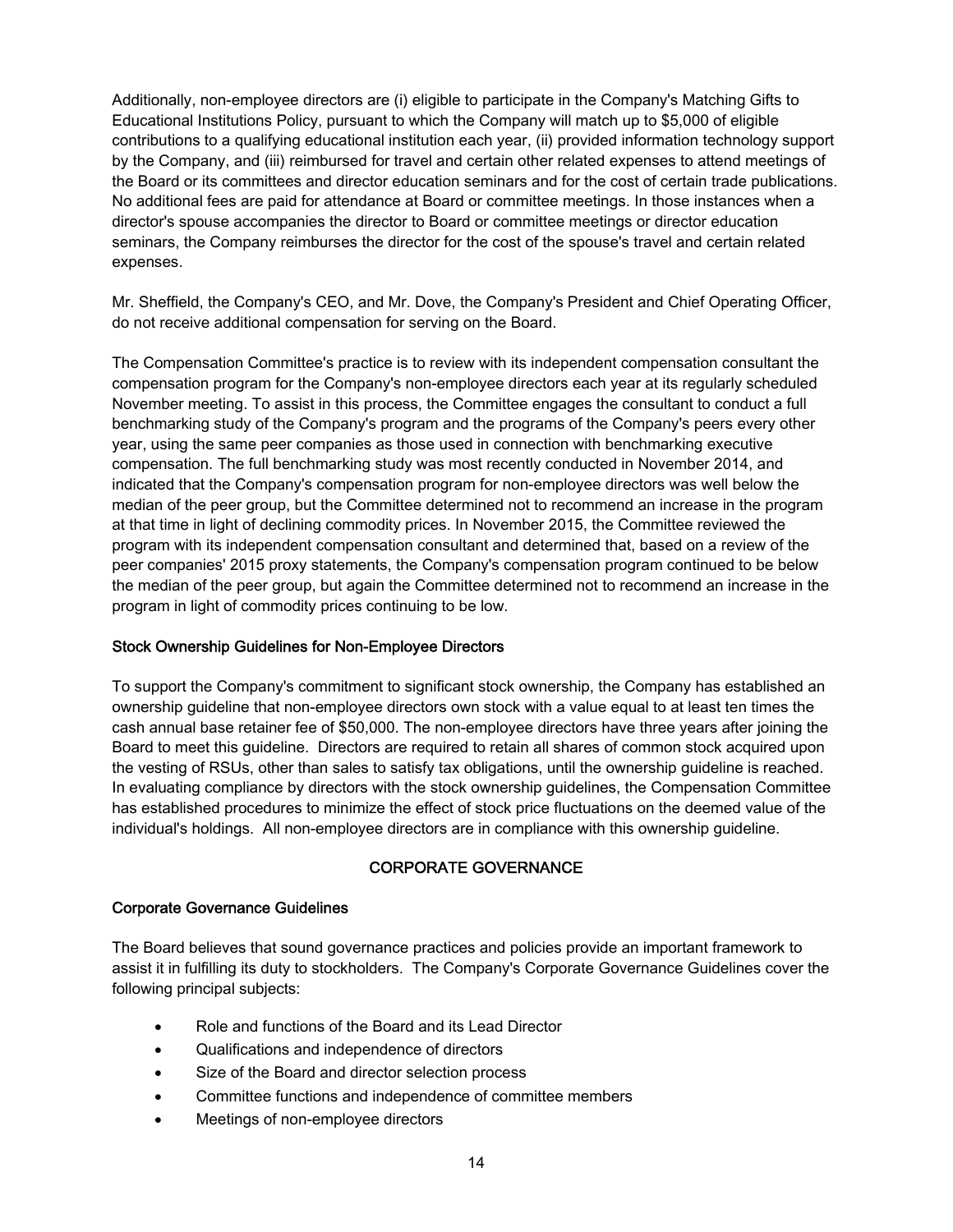- Self-evaluation of the Board and its committees
- Ethics and conflicts of interest (a copy of the current "Code of Business Conduct and Ethics" is posted on the Company's website at www.pxd.com/about/governance)
- Reporting of concerns about the Company's conduct, or about the Company's accounting, internal accounting controls or auditing matters, directly to any director, the Board, the Lead Director or the Audit Committee
- Compensation of the Board and stock ownership requirements
- Succession planning and annual compensation review of senior management
- Directors' access to senior management and to independent advisors
- New director orientation
- Continuing director education
- Review and approval of related person transactions

The Company's Corporate Governance Guidelines are posted on the Company's website at www.pxd.com/about/governance. The Corporate Governance Guidelines are reviewed periodically and as necessary by the Company's Nominating and Corporate Governance Committee, and any proposed additions to or amendments of the Corporate Governance Guidelines are presented to the Board for its approval.

The NYSE has adopted rules that require listed companies to adopt governance guidelines covering certain matters. The Company believes that the Corporate Governance Guidelines comply with the NYSE rules.

## Board Leadership Structure

Mr. Sheffield was first elected CEO of the Company in 1997 and Chairman of the Company in 1999, and has been re-elected to those positions each year since 1999. Mr. Sheffield also served as the Chairman of the Board and Chief Executive Officer of Parker & Parsley, a predecessor of the Company, from January 1989 until the formation of the Company in 1997.

The Board believes that at present the combined role of Chairman and CEO promotes unified leadership and direction for the Company, which allows for a single, clear focus for management to execute the Company's strategy and business plans. As CEO, Mr. Sheffield is best suited to ensure that critical business issues are brought before the Board, which enhances the Board's ability to develop and implement business strategies.

To maintain a strong and independent board, all directors of the Company, other than Messrs. Sheffield and Dove, are "independent" as described in more detail below. In addition, the Company's Corporate Governance Guidelines provide that if the Chairman is also the Chief Executive Officer, or if the Chairman is otherwise not independent, the Board shall have a Lead Director, who is to be an independent director designated by the Nominating and Corporate Governance Committee, which is composed entirely of independent directors, from among the independent members of the Board, and who will serve as the chair of the Nominating and Corporate Governance Committee.

Mr. Thompson has served as Lead Director of the Board since May 2015, succeeding the prior independent Lead Director who had served in that role since 2002 until his retirement from the Board. The Lead Director provides, in conjunction with the Chairman, leadership and guidance to the Board, and also: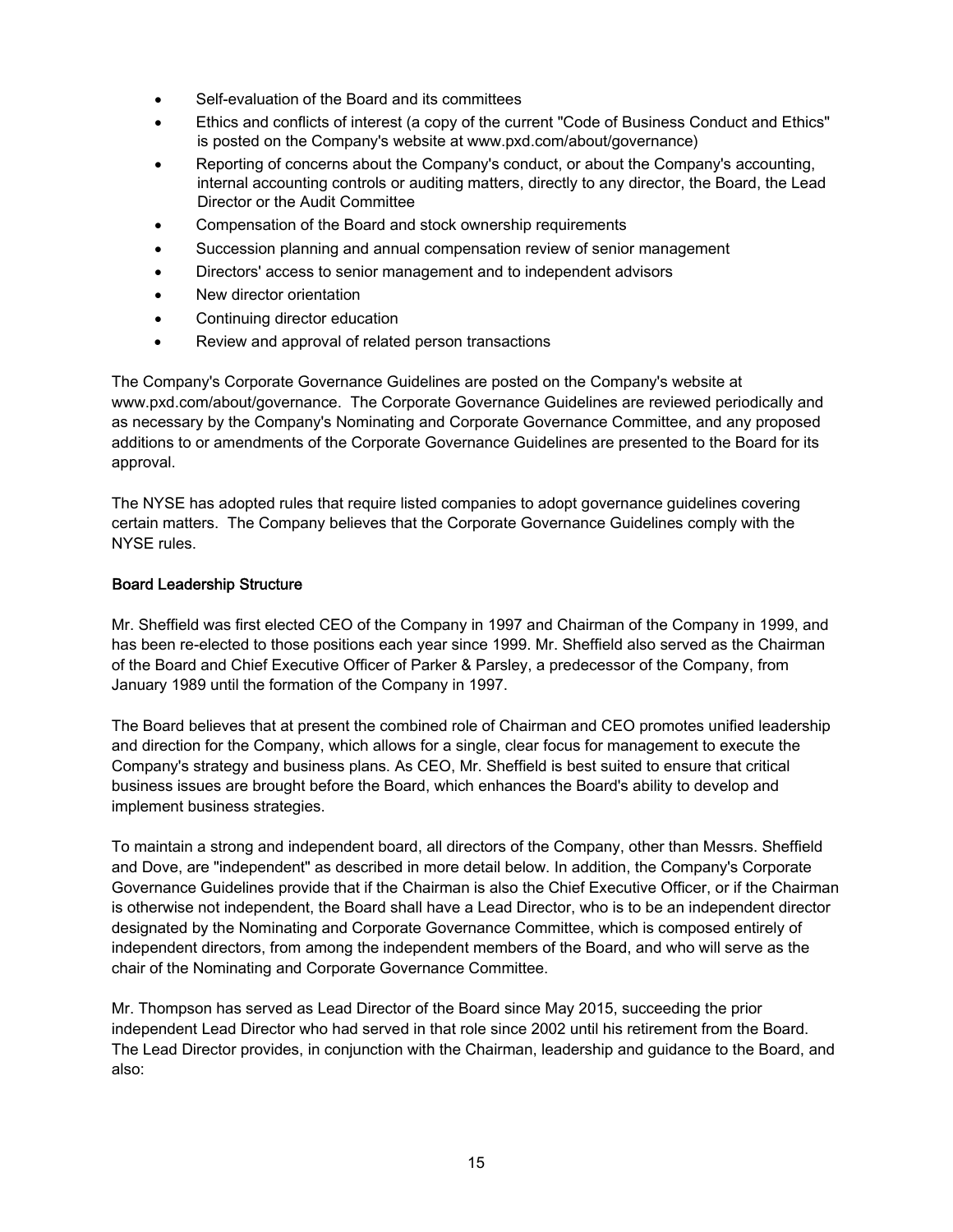- presides at all meetings of the Board at which the Chairman is not present, including the executive sessions of the independent directors, and has the authority to call such executive sessions;
- in consultation with the Chairman and Corporate Secretary, approves the agenda and meeting schedules for each meeting of the Board, taking into account suggestions of other directors;
- coordinates the nature, quality, quantity and timeliness of, and is authorized to approve, information sent to the Board in advance of meetings;
- serves as liaison between the Chairman and the independent directors, although all of the independent directors have complete and open access to the Chairman and all members of management; and
- serves as the Board's contact for direct employee and stockholder communications with the Board.

In addition, all directors are encouraged to suggest the inclusion of agenda items and meeting materials, and any director is free to raise at any Board meeting items that are not on the agenda for that meeting. All of these principles are set forth in the Company's Corporate Governance Guidelines.

The Board's independent directors regularly meet in executive session without the presence of any members of management. The Lead Director presides at these meetings and provides the Board's guidance and feedback to the Chairman and the Company's management team.

The Company's governing documents allow the roles of Chairman of the Board and CEO to be filled by the same or different individuals. This approach allows the Board flexibility to determine whether the two roles should be separate or combined based upon the Company's needs and the Board's assessment of the Company's leadership from time to time. Although the Board regularly considers and is open to different structures as circumstances may warrant, the Board believes that, at the present time, the current arrangement of having the strong leadership of the Company's Chairman and CEO, the effective counterbalancing role of the Lead Director and a Board composed of strong and independent directors, best serves the interests of the Company and its stockholders.

## Director Independence

Each year, the Board assesses the independence of its directors. In making this assessment, the Board uses the independence standards of the NYSE corporate governance rules for determining whether directors are independent, and additionally considers the rules of the SEC and the NYSE in determining independence for Audit Committee and Compensation Committee members. A director cannot be considered independent unless the Board affirmatively determines that he or she does not have any relationship with management or the Company that may interfere with the exercise of his or her independent judgment, including any of the relationships that would disqualify the director from being independent under the rules of the NYSE and SEC.

The Board has assessed the independence of each director and each nominee for director under the independence standards of the NYSE and affirmatively determined that all of the Board's non-employee directors (Messrs. Buchanan, Cates, Gobe, Mitchell, Risch, Thompson and Wortley, Dr. Grillot and Mses. Methvin, Sutphen and Wood) are independent. The Board also determined that Messrs. Ramsey and Watson, two non-employee directors who retired from the Board in May 2015, were independent. In connection with its assessment of the directors' independence, the Board reviewed the facts and circumstances of certain of the directors' roles as independent directors of companies that have a business relationship as a vendor or service provider to the Company in the ordinary course of business. In each such case, the Board concluded that the director is an independent director because his or her role at the other company is limited to that of an independent director, and the amount of business done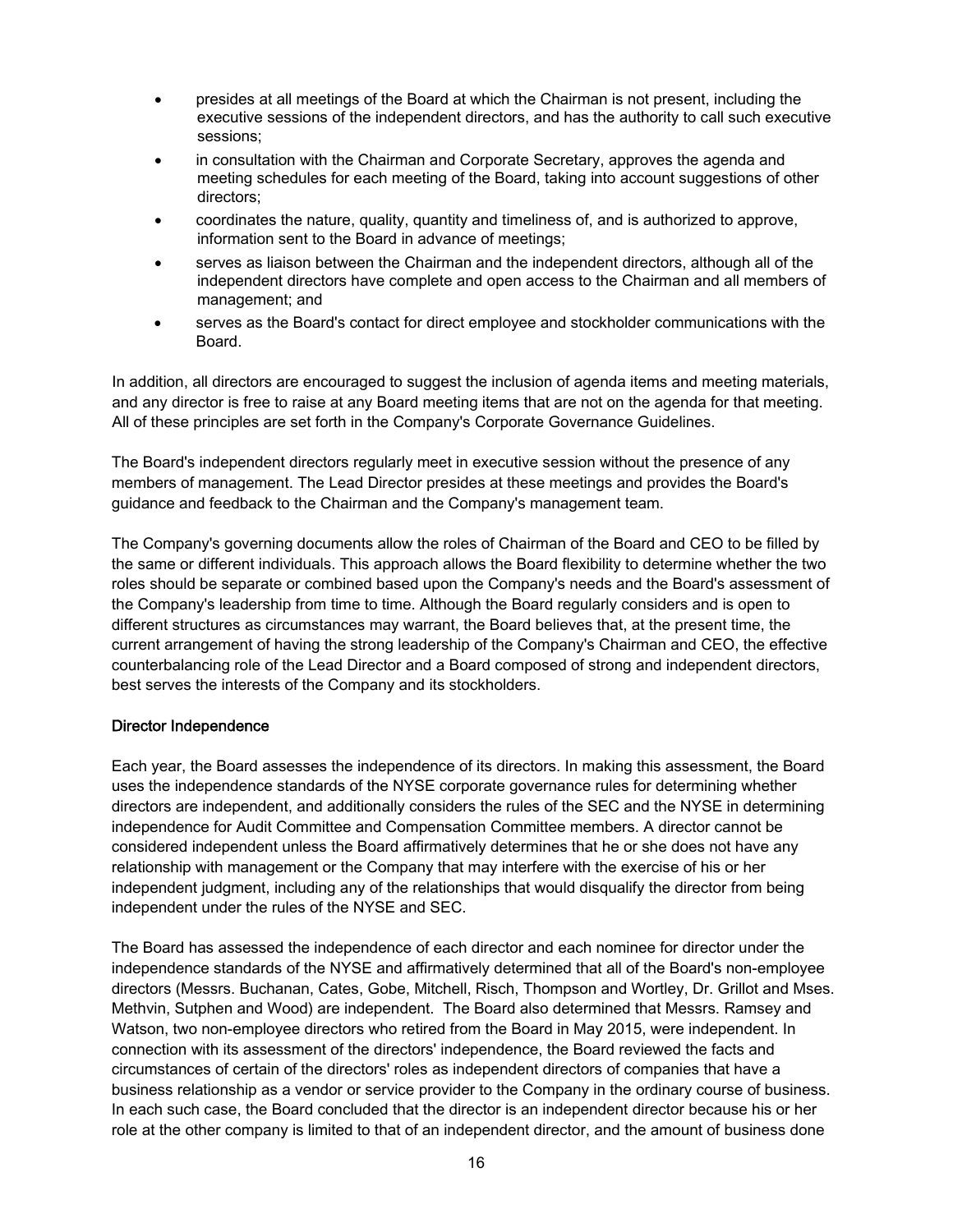between the Company and the other company is immaterial to both entities (less than two percent of revenues). This was applicable to Mr. Gobe's role as an independent director of Scientific Drilling International, Inc., a privately owned company that provides directional drilling services and other related technology services to the Company; Ms. Methvin's role as an independent director of the general partner of Magellan Midstream Partners, L.P., which owns the Longhorn crude oil pipeline on which the Company is a shipper; Ms. Sutphen's role as an independent director of Drilling Info Holdings LLC, a privately owned company that publishes an industry information service to which the Company subscribes; and Mr. Thompson's role as an independent director of Alaska Air Group, Inc., a publicly owned airline company, and Tetra Tech, Inc., an engineering consulting firm that provides services to the Company. In addition, prior to Ms. Sutphen's appointment to the Board in June 2015, the Board reviewed the facts and circumstances regarding (i) the position of her brother, David Sutphen, as a partner with Brunswick Group ("Brunswick"), a leading business communications firm with 23 offices in 14 countries that provided advisory services to the Company in 2015, and (ii) the services Ms. Sutphen's consulting company provided to a law firm during 2015 in connection with that firm's services to Producers for American Crude Oil Exports ("PACE"), which was an ad hoc group of energy companies formed to advocate for lifting the ban on United States oil exports, and Pioneer was among its members. The Board concluded that Ms. Sutphen is an independent director because she had no role at or interest in Brunswick, and the amount of business done between the Company and Brunswick was immaterial to both Brunswick and the Company (less than one percent of the Brunswick's gross revenues for 2014, the last full year prior to the assessment). With regard to PACE, the Board noted, among other facts, that Ms. Sutphen's company was engaged directly by the law firm pursuant to general budget authority PACE was granted prior to the engagement, her fees were not being passed through to Pioneer (and in any event, on a percentage basis, Pioneer's share of the payments were expected to be less than \$15,000), and PACE's management was led by an unaffiliated company. Both the Company's engagement of Brunswick and Ms. Sutphen's work on behalf of PACE terminated in 2015. Prior to Mr. Wortley's appointment to the Board in June 2015, the Board reviewed the facts and circumstances of Mr. Wortley's former position as a partner in the law firm of Vinson & Elkins L.L.P. Mr. Wortley had retired as a partner from the law firm on December 31, 2014, and remained as an employee (of counsel) through March 31, 2015. He currently has no role at the firm. The Board concluded that Mr. Wortley is an independent director because his role at the firm had terminated and he no longer has any interest in amounts paid by the Company to the firm, and the amount of business done between the Company and the firm was immaterial to the Company and to the firm (less than one percent of the firm's gross revenues for 2014, the last full year prior to the assessment).

In connection with its assessment of the independence of each non-employee director, the Board also determined that each member of the Audit Committee meets the additional independence standards of the NYSE and SEC applicable to members of the Audit Committee. Those standards require that the director not be an affiliate of the Company and that the director not receive from the Company, directly or indirectly, any consulting, advisory or other compensatory fees except for fees for services as a director.

In connection with its independence assessment, the Board also determined that each member of the Compensation Committee meets the additional independence standards of the NYSE and SEC applicable to members of the Compensation Committee. Those standards require that the Board consider all factors specifically relevant to determining whether a director has a relationship to the Company that is material to his or her ability to be independent from management of the Company in connection with the duties of a member of the Compensation Committee, including the source of his or her compensation and whether he or she is affiliated with the Company, a subsidiary of the Company or an affiliate of a subsidiary of the Company.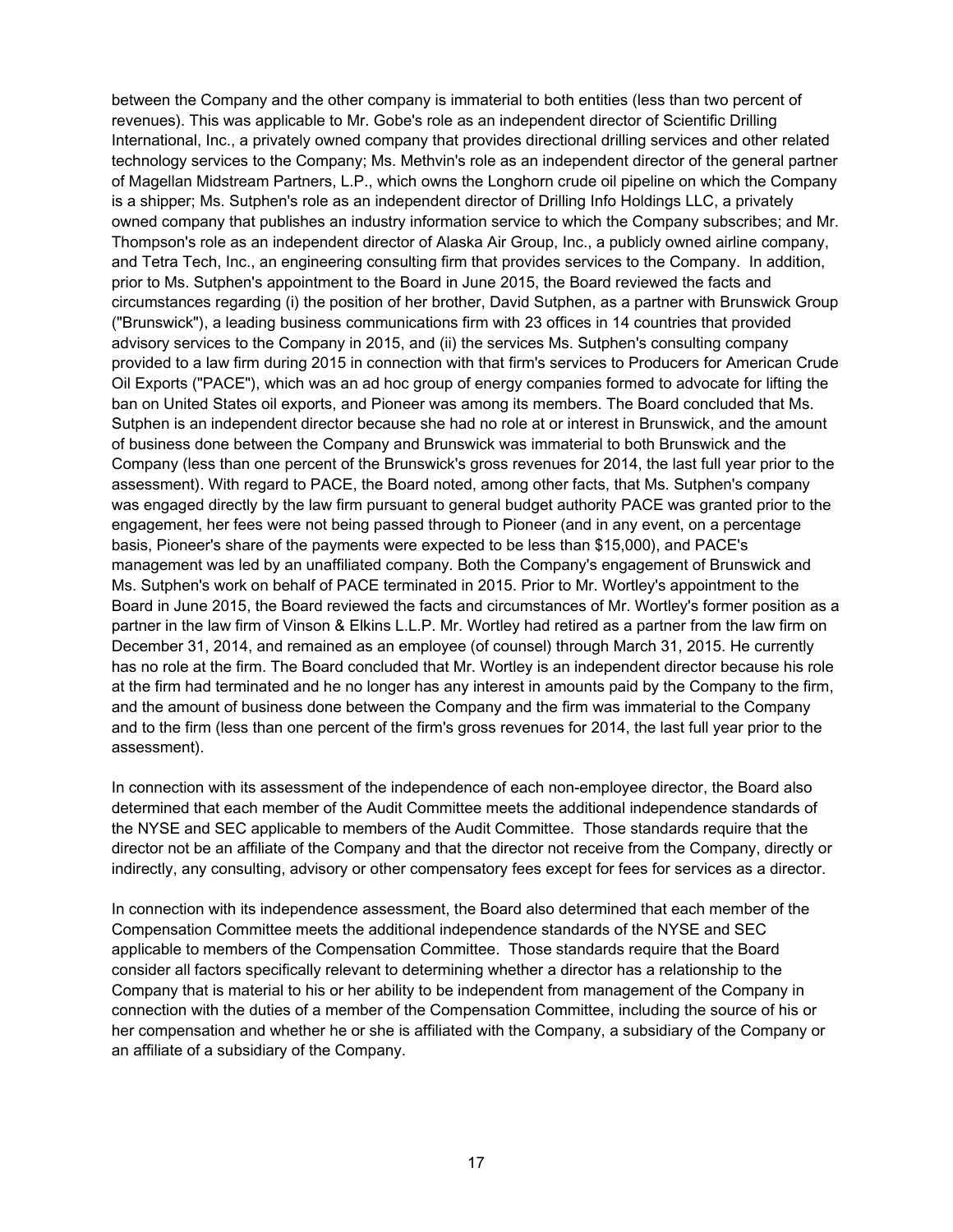#### Director Succession

The Board does not believe that it is appropriate to impose arbitrary term limits on directors' service, and currently the Board does not have a mandatory retirement age. Directors who have served on the Board for an extended period of time provide valuable insight based on their experience with and understanding of the Company's mission, strategies and objectives and the challenges faced by the Company in the oil and gas industry, particularly given the industry's cyclical nature.

Each year the Board undergoes a self-evaluation process led by the Lead Director. The process includes an evaluation of the current directors, as well as an evaluation of the Board in terms of the experience of its members in the key technical, professional, business, financial, regulatory, legal and other areas needed to lead a large U.S. independent oil and gas company.

Over time, the Board refreshes its membership through a combination of adding or replacing directors to achieve the appropriate balance between maintaining longer-term directors with deep institutional knowledge of the Company and adding directors who bring a diversity of perspectives and experience. For example, following the Annual Meeting of Stockholders in 2009, the Board was composed of ten directors, nine of whom were independent, including three directors who were newly elected to the Board at that time. Since that meeting:

- Six of the nine independent directors serving following the 2009 Annual Meeting have resigned or retired.
- The membership of the Board has been expanded to thirteen directors, eleven of whom are independent.
- Nine new directors have been named to the Board, eight of whom are independent, including directors who bolster the Board's diversity and experience and knowledge in the areas of oil and gas engineering and operations, geology, the midstream and downstream segments of the energy industry, macroeconomics, geopolitics, governmental relations and regulatory matters, safety, accounting, law and corporate governance.
- The Lead Director and the chair of the Audit Committee have changed, and a new Health, Safety and Environment Committee has been established. Four of the new independent directors serve on the Audit Committee, three serve on the Compensation Committee, and three serve on the Nominating and Corporate Governance Committee.

If all of the nominees are elected to the Board, following the Annual Meeting, the average tenure of the independent directors will be five years.

#### Meetings and Committees of the Board

The Board held eleven meetings during 2015, and its independent directors met in executive session four times during 2015. During 2015, each of the directors attended at least 75 percent of the aggregate of the total number of meetings of the Board and the total number of meetings of all committees of the Board on which that director served.

The Board has established four standing committees: the Audit Committee, the Compensation Committee, the Nominating and Corporate Governance Committee and the Health, Safety and Environment Committee. The Board has also formed an ad hoc reserves committee to assist the Board in overseeing the Company's reporting of proved reserves.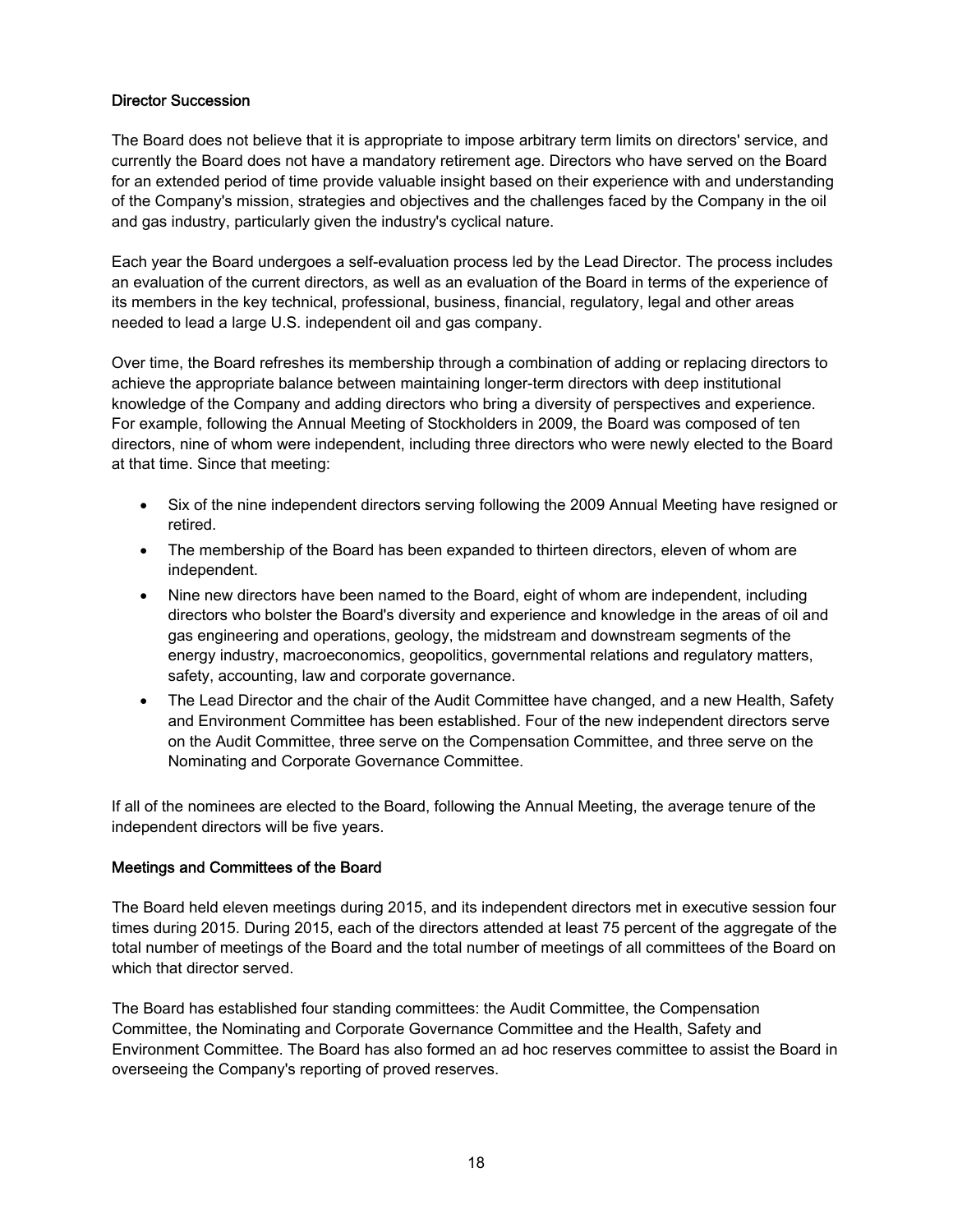**Audit Committee.** The Audit Committee assists the Board with its responsibilities relating to the oversight of the Company's internal controls, financial statements and the audit process, including among other responsibilities:

- overseeing:
	- o the integrity of the Company's financial statements;
	- o the Company's accounting, disclosure and financial reporting processes and its accounting policies and practices;
	- o the Company's compliance with legal and regulatory requirements;
	- o the independent auditor's qualifications and independence;
	- o the performance of the Company's internal audit function; and
	- o the performance of the Company's systems of internal controls;
- reviewing and appraising the audit efforts of the Company's independent auditors and internal auditors and, where appropriate, replacing the independent auditors or internal auditors; and
- providing an open avenue of communication among the independent auditors, financial and senior management, the internal auditors, and the Board.

 The Chief Financial Officer works with the Audit Committee chairperson to prepare an agenda for regularly scheduled meetings, but the Audit Committee chairperson makes the final decision regarding the agenda for regularly scheduled meetings and develops the agenda for special meetings based on the information supplied by the persons requesting the special meeting. As a part of its effort to foster open communications, the Audit Committee Charter provides that the Audit Committee is to meet at least annually with management, the internal auditors and the independent auditors in separate executive sessions. As a matter of practice, the Audit Committee holds these executive sessions throughout the year. In addition, representatives of Ernst & Young LLP, the Company's independent registered public accounting firm, are present at all regularly scheduled quarterly meetings of the Audit Committee. Additional information regarding the functions performed by the Audit Committee and its membership is set forth in the "Audit Committee Report" included herein and also in the Audit Committee Charter that is posted on the Company's website at www.pxd.com/about/governance.

 The members of the Audit Committee are Messrs. Risch (Chair), Mitchell and Wortley, Dr. Grillot and Ms. Wood. The Audit Committee held eight meetings during 2015.

Financial Literacy of Audit Committee and Designation of Financial Experts. In 2015, the Board evaluated the members of the Audit Committee for financial literacy and the attributes of an audit committee financial expert as defined by the SEC. The Board determined that each of the Audit Committee members is financially literate and that three of the Audit Committee members (Messrs. Mitchell and Risch and Ms. Wood) meet the SEC's definition of audit committee financial expert.

Compensation and Management Development Committee. The Compensation Committee assists the Board with its responsibilities relating to executive compensation and management development and succession, including among other responsibilities:

- reviewing and approving the compensation of the Company's executive officers, including the individual elements of the total compensation of the CEO;
- monitoring the Company's overall employee compensation and benefits philosophy and strategy;
- administering the Company's employee and executive benefit plans;
- periodically reviewing and recommending to the full Board total compensation for each nonemployee director for services as a member of the Board and its committees;
- overseeing the Company's succession planning for the CEO and other executive officers;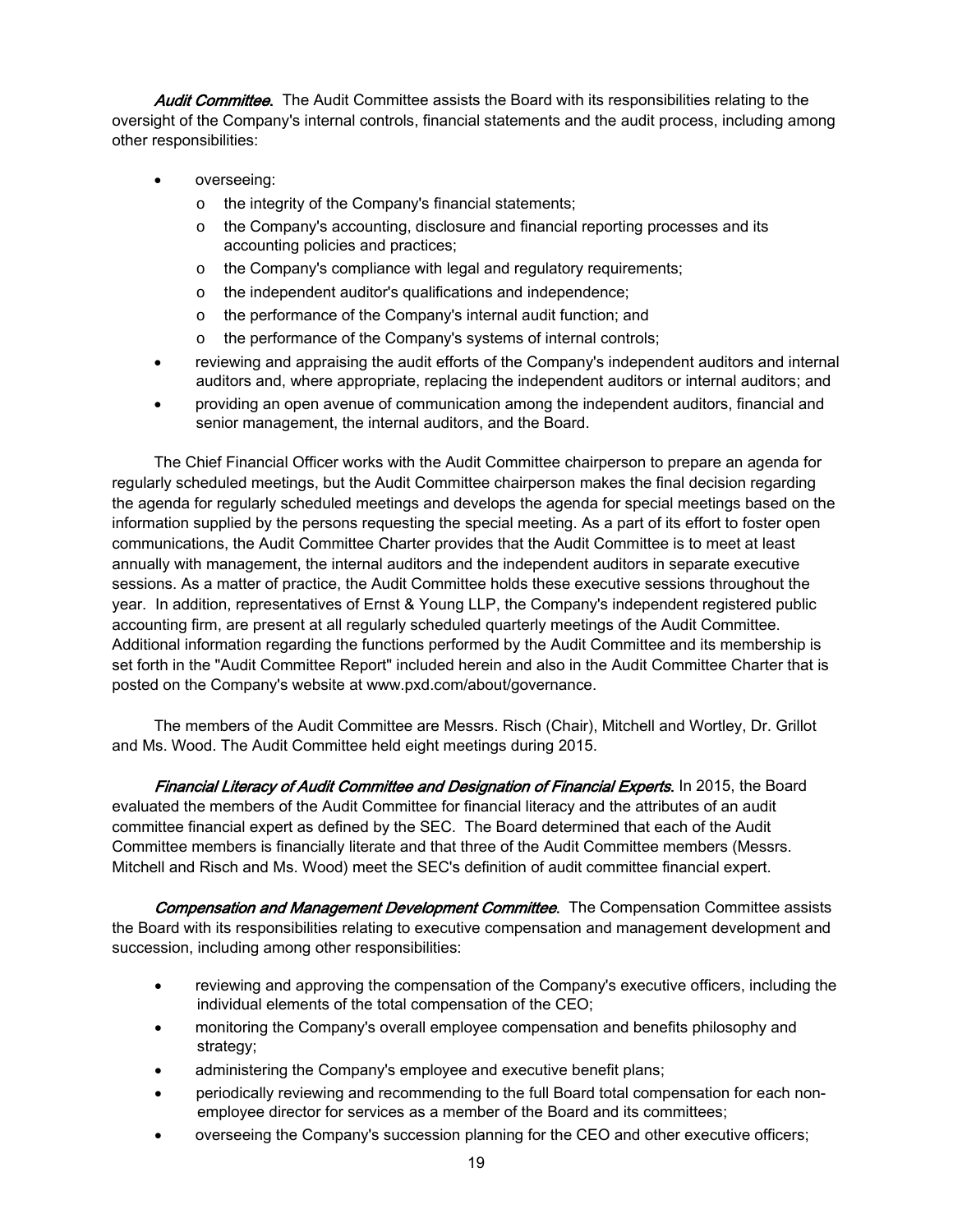- overseeing the Company's management development activities; and
- conducting an annual review of the CEO's performance and discussing the CEO's review of the other executive officers' performance.

 The Compensation Committee is delegated all authority of the Board as may be required or advisable to fulfill the purposes of the Compensation Committee. The Compensation Committee may form and delegate some or all of its authority to subcommittees when it deems appropriate. Meetings may, at the discretion of the Compensation Committee, include members of the Company's management, other members of the Board, consultants or advisors, and such other persons as the Compensation Committee or its chairperson may determine. Additional information regarding the functions performed by the Compensation Committee is set forth in the "Compensation Discussion and Analysis" included herein and also in the Compensation Committee Charter, which is posted on the Company's website at www.pxd.com/about/governance.

 The Vice President and Chief Human Resources Officer of the Company, or such other officer as may from time to time be designated by the Compensation Committee, acts as the management liaison to the Compensation Committee and works with the Compensation Committee chairperson to prepare an agenda for regularly scheduled meetings. The Compensation Committee chairperson makes the final decision regarding the agenda for regularly scheduled meetings and develops the agenda for special meetings based on the information supplied by the persons requesting the special meeting. The CEO makes recommendations to the Compensation Committee regarding the compensation of other executive officers and provides information to the Compensation Committee regarding the executive officers' performance; however, the Compensation Committee makes all final decisions regarding the executive officers' compensation.

 The Compensation Committee has the sole authority to retain, amend the engagement with, and terminate any compensation consultant to be used to assist in the evaluation of director, CEO or executive officer compensation. The Compensation Committee has sole authority to approve the consultant's fees and other retention terms and has authority to cause the Company to pay the fees and expenses of such consultants. During 2015, the Compensation Committee engaged the services of Meridian Compensation Partners LLC ("Meridian"). The terms of Meridian's engagement are set forth in an engagement agreement that provides, among other things, that Meridian is engaged by, and reports only to, the Compensation Committee and will perform the compensation advisory services requested by the Compensation Committee. Among the services Meridian performed were apprising the Compensation Committee of compensation-related trends, developments in the marketplace and industry best practices; informing the Compensation Committee of compensation-related regulatory developments; providing peer group survey data to establish compensation ranges for the various elements of executive compensation; providing an evaluation of the competitiveness of the Company's executive compensation and benefits programs; assessing the relationship between executive pay and performance; advising on the design of the Company's incentive compensation programs, including metric selection and target setting and the design and administration of the Company's performance unit award program; advising the Compensation Committee on director compensation; and providing such additional reports and analyses as requested by the Compensation Committee from time to time. Meridian does not provide any services to the Company other than its services to the Compensation Committee. The Compensation Committee has assessed the independence of Meridian pursuant to applicable SEC and NYSE rules and concluded that Meridian's work for the Compensation Committee does not raise any conflict of interest.

 The members of the Compensation Committee are Messrs. Buchanan (Chair), Cates, Gobe and Thompson, and Ms. Methvin. The Compensation Committee held six meetings during 2015.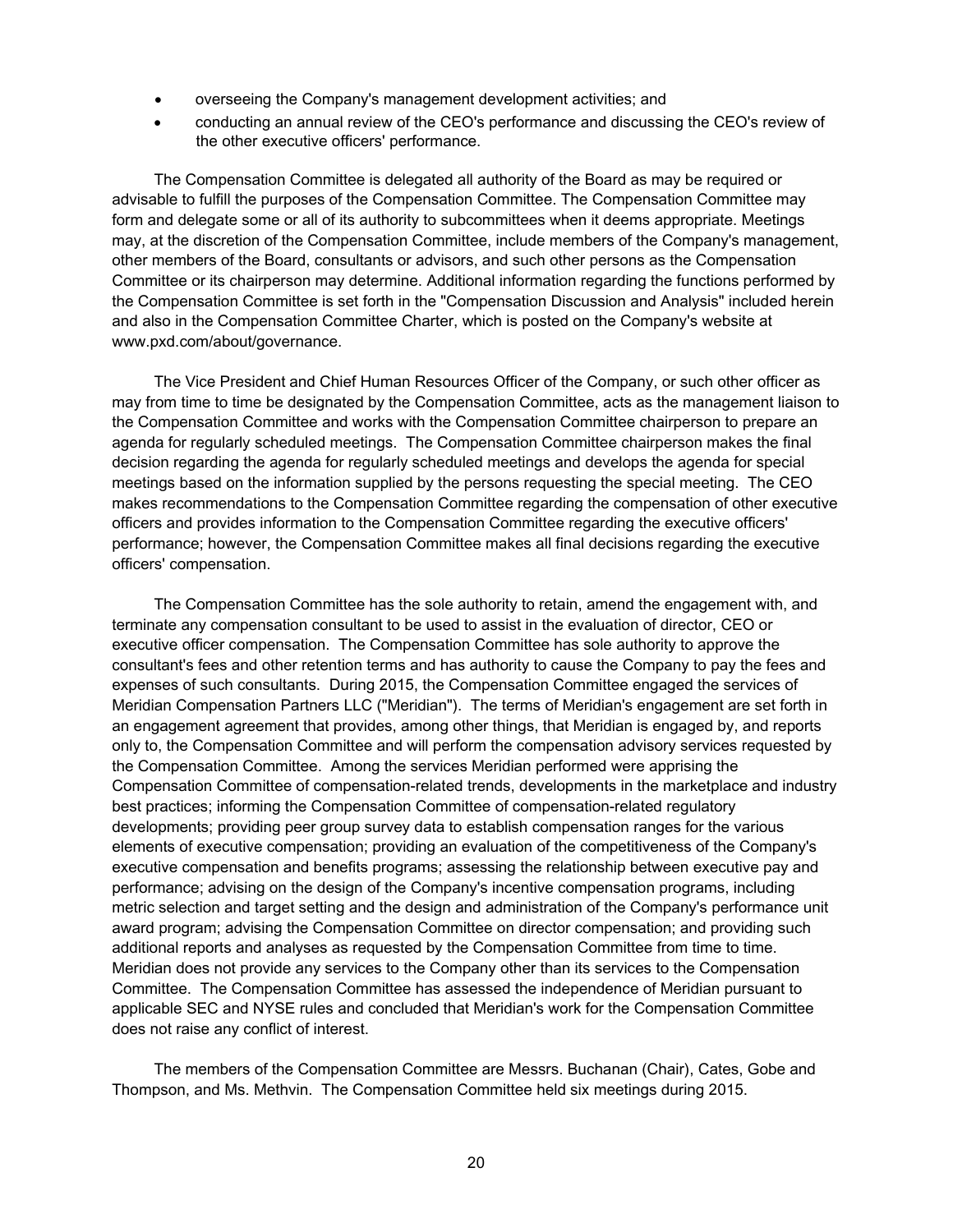Nominating and Corporate Governance Committee. The Nominating and Corporate Governance Committee assists the Board with its responsibilities relating to its composition and corporate governance, including among other responsibilities:

- reviewing and assessing the adequacy of the Company's Corporate Governance Guidelines, and recommending to the Board any necessary modifications to those guidelines;
- identifying and evaluating nominees for election at the annual meeting of stockholders, as well as for filling vacancies or additions on the Board that may occur between annual meetings;
- recommending committee members and structure;
- reviewing related person transactions that the rules of the SEC require be disclosed in the Company's Proxy Statement, and making a recommendation to the Board regarding the initial authorization or ratification of any such transactions;
- advising the Board about, and developing and recommending to the Board, appropriate corporate governance principles and practices and assisting the Board in implementing those practices; and
- overseeing the evaluation of the Board.

 Additional information regarding the functions performed by the Nominating and Corporate Governance Committee is set forth in the Nominating and Corporate Governance Committee Charter that is posted on the Company's website at www.pxd.com/about/governance. Please see "Stockholder Proposals; Identification of Director Candidates - Director Nominations" for a discussion of the Nominating and Corporate Governance Committee's process and criteria for the selection of candidates for nomination to the Board.

 The members of the Nominating and Corporate Governance Committee are Messrs. Thompson (Chair), Buchanan, Cates, Risch and Wortley, and Ms. Wood. The Nominating and Corporate Governance Committee held four meetings during 2015.

Health, Safety and Environment Committee. The Health, Safety and Environment Committee assists the Board in its oversight of the Company's health, safety and environmental ("HSE") practices, including among other responsibilities:

- providing oversight for the Company's HSE practices;
- monitoring management's efforts in creating a culture of continuous improvement in the Company's HSE practices;
- reviewing the Company's HSE performance, including working with management to establish HSE goals and objectives, and communicating the Committee's evaluation of the Company's HSE performance to the Board's Compensation Committee as appropriate;
- reviewing the Company's management of current and emerging HSE issues, including trends in legislation and proposed regulations affecting the Company; and
- receiving reports from management regarding, and providing oversight for, the HSE aspects of the Company's sustainable development program.

 The Health, Safety and Environment Committee's principal responsibility is one of oversight, as the Company's management is responsible for execution of the Company's goal to comply with applicable laws and regulations relating to HSE protection.

 Additional information regarding the functions performed by the Health, Safety and Environment Committee and its membership is set forth in the in the Health, Safety and Environment Committee Charter that is posted on the Company's website at www.pxd.com/about/governance.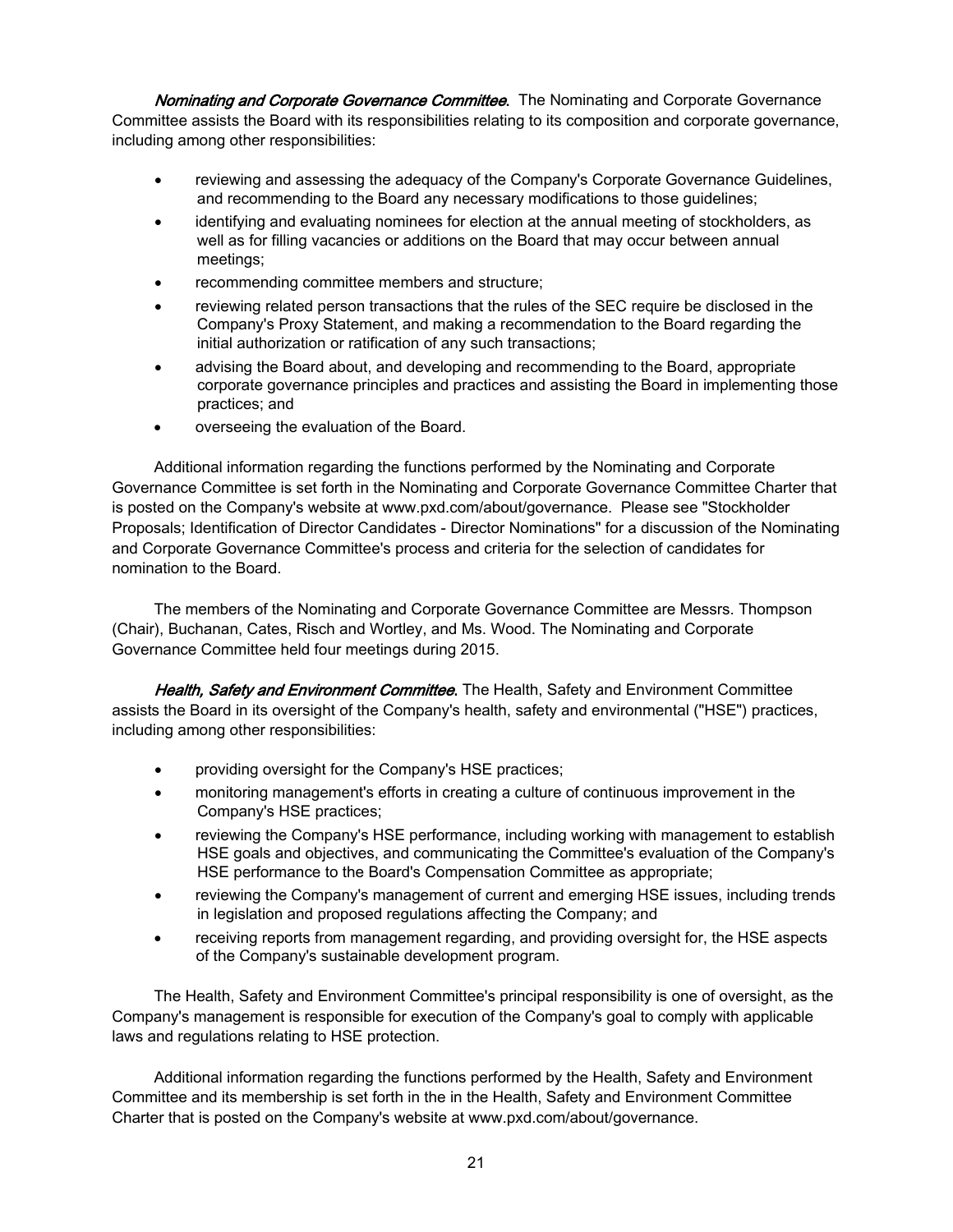The members of the Health, Safety and Environment Committee are Ms. Methvin (Chair), Messrs. Gobe and Mitchell, Dr. Grillot and Ms. Sutphen. The Health, Safety and Environment Committee held four meetings during 2015.

## Board's Role in Oversight of Risk Management

Except as discussed below, the Board as a whole oversees the Company's assessment of major risks and the measures taken to manage such risks. For example:

- the Board oversees the long-term strategic direction of the Company, and in doing so periodically reviews the Company's strategic plans, the principal issues and risks that the Company may face and management's efforts to monitor and mitigate those risks;
- the Board receives periodic presentations from management regarding significant areas of operational risk and efforts to mitigate those risks;
- the Board oversees management of the Company's commodity price risk through regular review with executive management of the Company's derivatives strategy, and the oversight of the Company's policy that limits the Company's authority to enter into derivative commodity price instruments to a specified level of production, above which management must seek Board approval;
- the Board has established specific dollar limits on the commitment authority of members of senior management and requires Board approval of expenditures or entering into material contracts and transactions exceeding that authority; and
- the Board reviews management's capital spending plans, approves the Company's capital budget after reviewing projected investment returns, and requires that management present for Board review significant departures from those plans.

The Audit Committee of the Board is responsible for overseeing the Company's assessment and management of financial reporting and internal controls risks, as well as other financial risks such as the credit risks associated with counterparty exposure. Management and the Company's external and internal auditors report regularly to the Audit Committee on those subjects.

The Nominating and Corporate Governance Committee is responsible for overseeing risks that may arise in connection with the Company's governance structures and processes, including Board and committee composition and succession planning, director independence, and the Company's charitable contributions, political spending and lobbying activities.

The Health, Safety and Environment Committee of the Board provides oversight for the Company's HSE practices and monitors management's efforts in creating a culture of safety and environmental stewardship.

In addition, the ad hoc reserves committee of the Board periodically meets with the executives and employees of the Company responsible for overseeing the Company's proved reserves estimates to assist the Board in its oversight of the risks related to the Company's disclosure of proved reserves.

The Company believes that its leadership structure supports the risk oversight function of the Board. While the Company currently has combined the role of Chairman and CEO, strong, independent directors chair the Board committees involved with risk oversight, there is open communication between management and directors, and all directors are actively involved in the risk oversight function.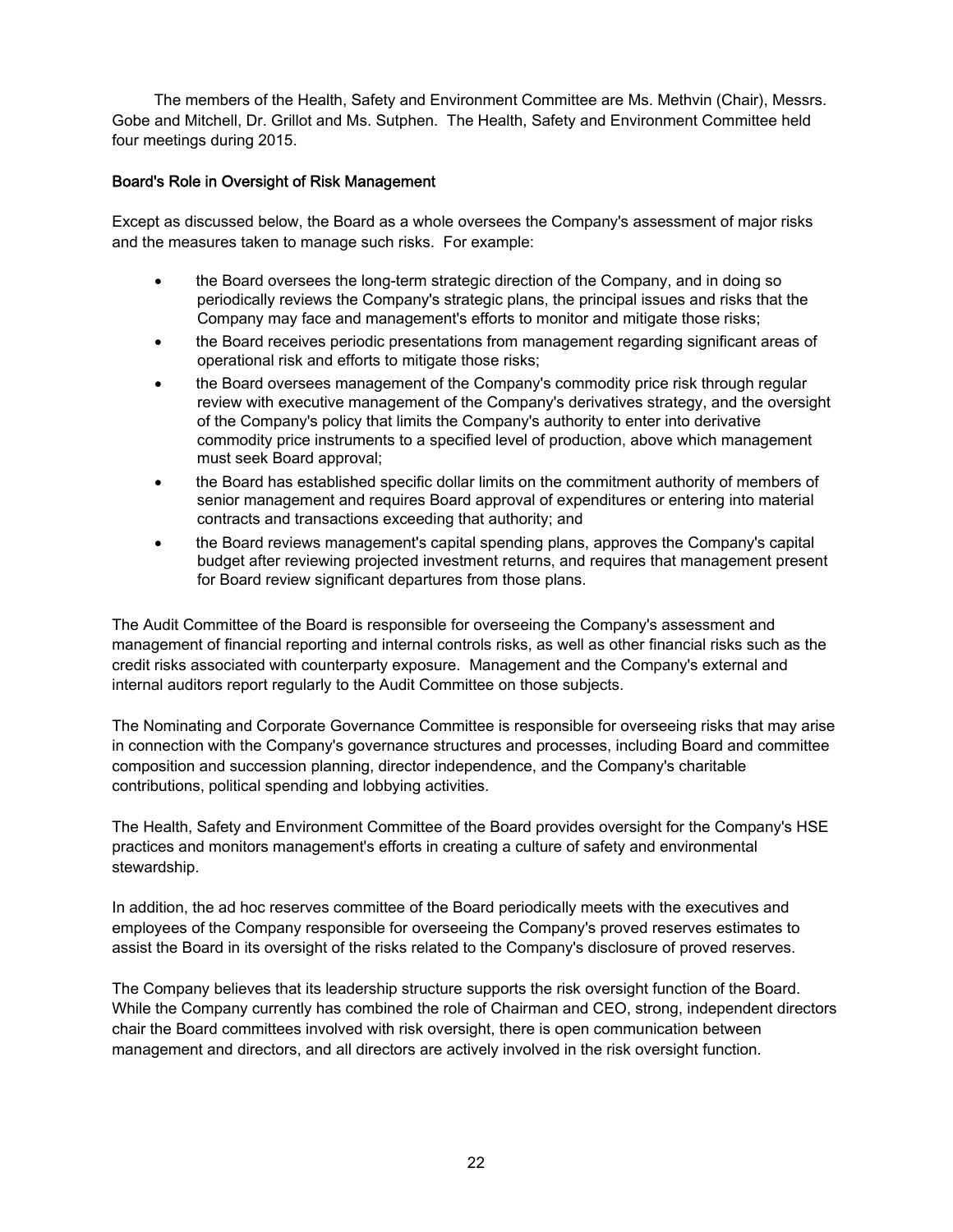## Attendance at Annual Meetings

The Board encourages all directors to attend the annual meetings of stockholders, if practicable. All of the then-serving directors attended the 2015 Annual Meeting of Stockholders held on May 20, 2015.

#### Procedure for Directly Contacting the Board and Whistleblower Policy

The means for stockholders and any other interested parties to directly contact the Board (including the Lead Director) has been established and is published on the Company's website at www.pxd.com/about/governance. Matters for which this contact may be used include allegations about actions of the Company or its directors, officers or employees involving (i) questionable accounting, internal controls and auditing matters; (ii) materially misleading statements or omissions in SEC reports, press releases, or other public statements or other forms of wire, mail or securities fraud; (iii) violations of law, Company policy or the Company's Code of Business Conduct and Ethics; or (iv) other concerns that should be brought to the attention of the Company's independent directors. All complaints and concerns are received and processed by the Company's Corporate Secretary's Office. Complaints relating to the Company's accounting, internal accounting controls or auditing matters are referred to the Audit Committee and other concerns are referred to the Lead Director. Information may be submitted confidentially and anonymously, although the Company may be obligated by law to disclose the information or identity of the person (if known) providing the information in connection with government or private legal actions and in some other circumstances. The Company's policy is not to take any adverse action, and to not tolerate any retaliation, against any person for asking questions or making good faith reports of possible violations of law, Company policy or the Code of Business Conduct and Ethics.

## AUDIT COMMITTEE REPORT

The information contained in this Audit Committee Report and references in this Proxy Statement to the independence of the Audit Committee members shall not be deemed to be "soliciting material" or to be "filed" with the SEC, nor shall such information be incorporated by reference into any future filing under the Securities Act of 1933 or the Securities Exchange Act of 1934 (the "Exchange Act"), except to the extent that the Company specifically incorporates such information by reference in such filing.

The Audit Committee's purpose is to assist the Board with its responsibilities relating to the oversight of the Company's internal controls, financial statements and the audit process. The Board, in its business judgment, has determined that all members of the Audit Committee meet the independence standards of the NYSE and the SEC applicable to members of the Audit Committee.

Management is responsible for the preparation, presentation and integrity of the Company's financial statements, accounting and financial reporting principles, and internal controls and procedures designed to assure compliance with accounting standards and applicable laws and regulations. The independent registered public accounting firm, Ernst & Young LLP, is responsible for performing an independent audit of the consolidated financial statements in accordance with generally accepted auditing standards and for auditing the Company's internal controls over financial reporting. While the Audit Committee has the responsibilities and powers set forth in its charter and management and the independent registered public accounting firm for the Company are accountable to the Audit Committee, it is not the duty of the Audit Committee to plan or conduct audits or to determine that the Company's consolidated financial statements are complete and accurate and are in accordance with generally accepted accounting principles.

In performing its oversight role, the Audit Committee has reviewed and discussed the audited financial statements as of and for the year ended December 31, 2015 with management and the independent registered public accounting firm. The Audit Committee has also discussed with the independent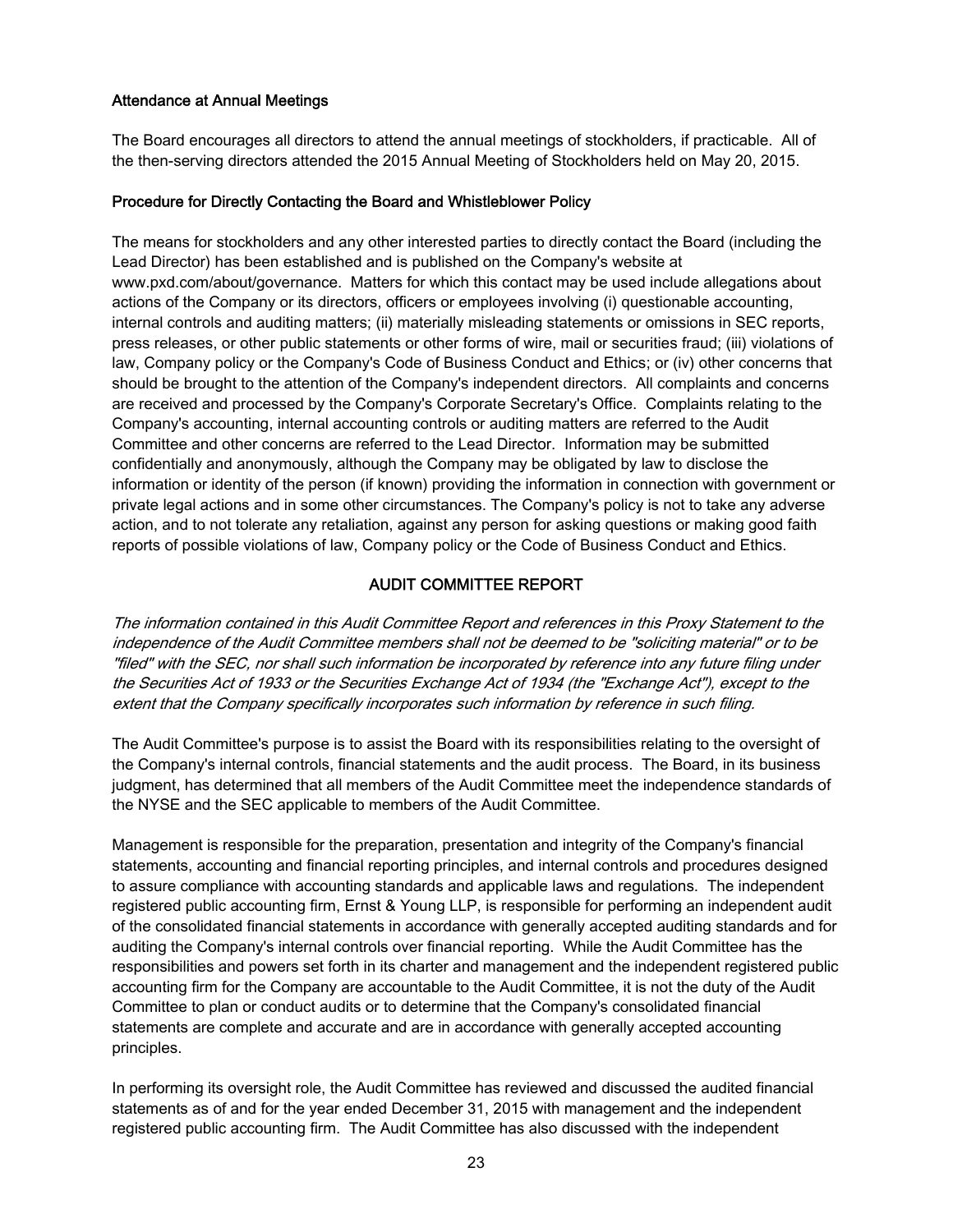registered public accounting firm the matters required to be discussed by Statement on Auditing Standards No. 61, as amended (AICPA, Professional Standards, Vol. 1. AU section 380), as adopted by the Public Company Accounting Oversight in Rule 3200T, and any other applicable accounting and auditing standards. The Audit Committee has received the written disclosures and the letter from the independent registered public accounting firm required by applicable requirements of the Public Company Accounting Oversight Board regarding the independent registered public accounting firm's communications with the Audit Committee concerning independence, and has discussed with the independent registered public accounting firm the firm's independence.

Based on the reports and discussions described in this Audit Committee Report, and subject to the limitations on the roles and responsibilities of the Audit Committee referred to below and in the Audit Committee Charter, the Audit Committee recommended to the Board that the audited financial statements be included in the Annual Report on Form 10-K for the year ended December 31, 2015, for filing with the SEC. The Audit Committee has also selected Ernst & Young LLP as the Company's independent registered public accounting firm for 2016.

Although determined to be financially literate (as defined by the SEC rules), the members of the Audit Committee are not professionally engaged in the practice of auditing or accounting for the Company and are not experts in auditor independence standards or legal or regulatory matters. Members of the Audit Committee rely, without independent verification, on the information provided to them and on the representations made by management and the independent registered public accounting firm. Accordingly, the Audit Committee's oversight does not provide an independent basis to determine that management has maintained appropriate accounting and financial reporting principles or appropriate internal controls and procedures designed to assure compliance with accounting standards and applicable laws and regulations. Furthermore, the Audit Committee's considerations and discussions referred to above do not assure that the audit of the Company's financial statements has been carried out in accordance with generally accepted auditing standards, that the financial statements are presented in accordance with generally accepted accounting principles or that Ernst & Young LLP is in fact independent.

Respectfully submitted by the Audit Committee of the Board of Directors,

Frank A. Risch, Chair Larry R. Grillot Royce W. Mitchell Phoebe A. Wood Michael D. Wortley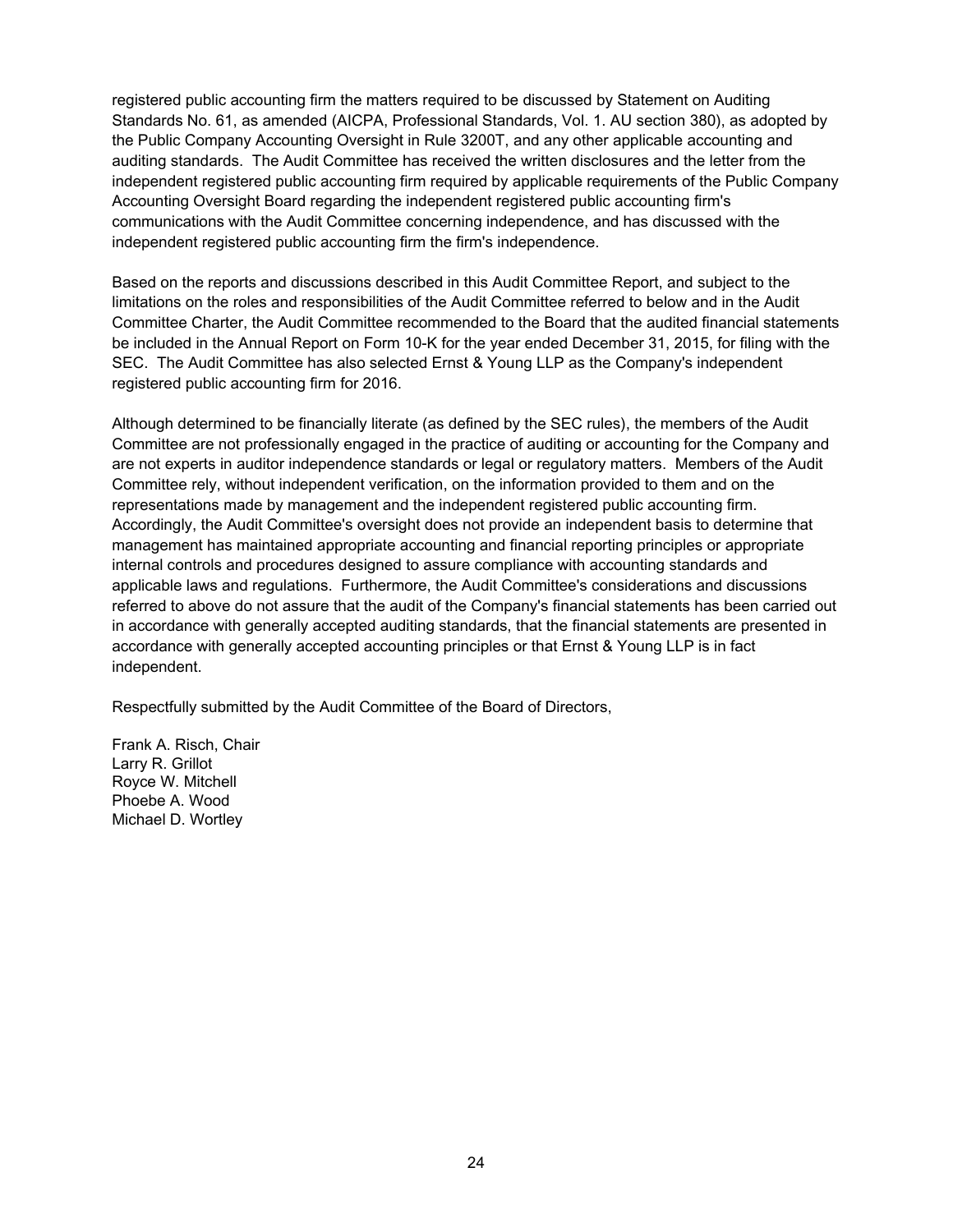## COMPENSATION AND MANAGEMENT DEVELOPMENT COMMITTEE REPORT

The information contained in this Compensation and Management Development Committee Report shall not be deemed to be "soliciting material" or to be "filed" with the SEC, nor shall such information be incorporated by reference into any future filing under the Securities Act of 1933 or the Exchange Act, except to the extent that the Company specifically incorporates such information by reference to such filing.

During the last fiscal year, and this year in preparation for the filing of this Proxy Statement with the SEC, the Compensation and Management Development Committee of the Board of Directors:

- reviewed and discussed the disclosure set forth under the heading "Compensation Discussion and Analysis" with management as required by Item 402(b) of Regulation S-K; and
- based on the reviews and discussions referred to above, recommended to the Board of Directors that the disclosure set forth under the heading "Compensation Discussion and Analysis" be included in this Proxy Statement and incorporated by reference into the Company's Annual Report on Form 10-K for the fiscal year ended December 31, 2015.

Respectfully submitted by the Compensation and Management Development Committee of the Board of Directors,

Edison C. Buchanan, Chair Andrew F. Cates Phillip A. Gobe Stacy P. Methvin J. Kenneth Thompson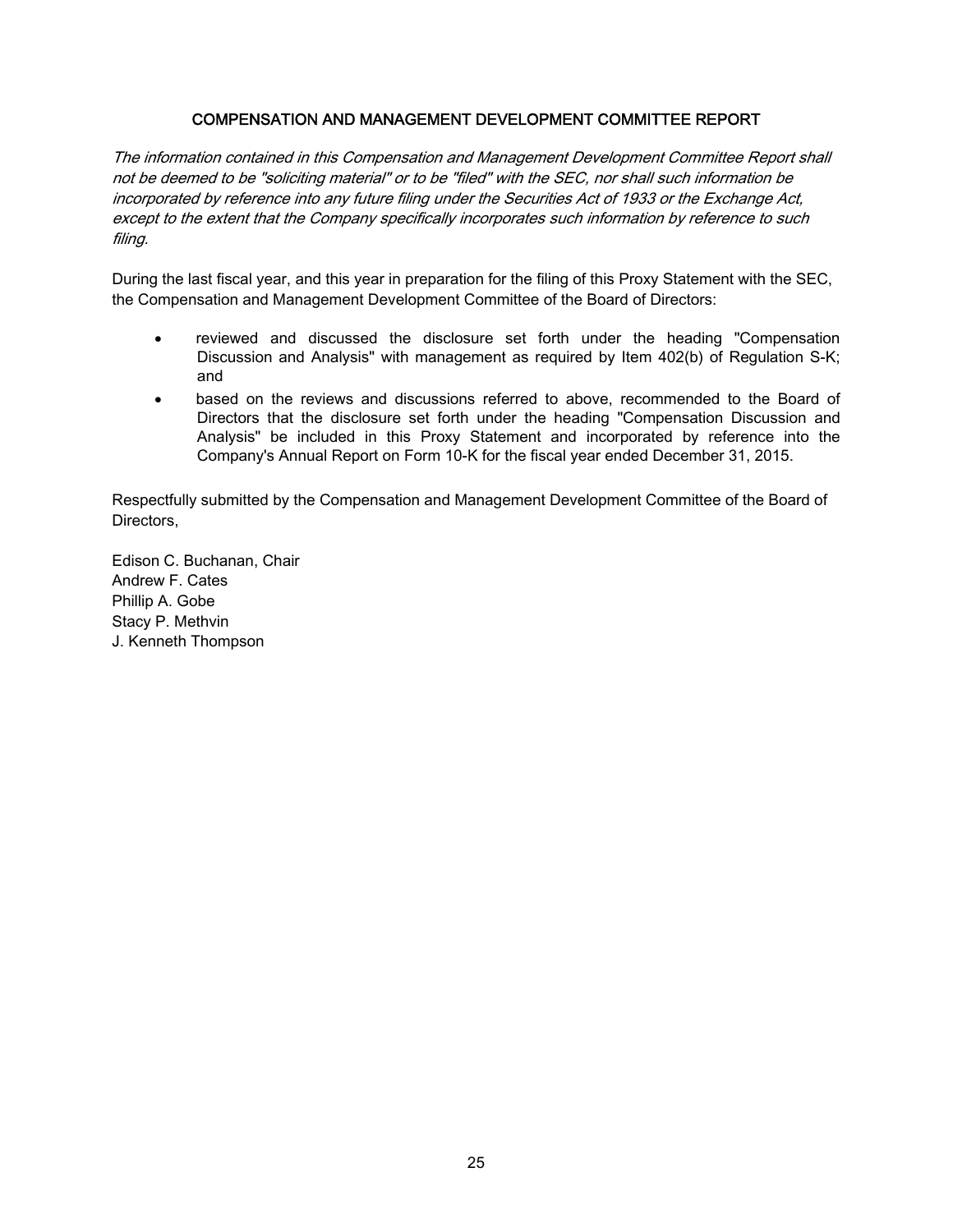## COMPENSATION DISCUSSION AND ANALYSIS

The purpose of this Compensation Discussion and Analysis is to explain the Compensation Committee's philosophy for determining the compensation program for the Company's CEO, Chief Financial Officer and three other most highly compensated executive officers for 2015 (the "NEOs") and to discuss how the 2015 compensation package for these executives was determined. Following this discussion are tables that include compensation information for the NEOs. The NEOs for 2015 are as follows:

- Scott D. Sheffield, Chairman and CEO;
- Timothy L. Dove, President and Chief Operating Officer;
- Mark S. Berg, Executive Vice President, Corporate/Operations;
- Chris J. Cheatwood, Executive Vice President, Business Development and Geoscience; and
- Richard P. Dealy, Executive Vice President and Chief Financial Officer.

## Executive Summary

## Company Compensation Philosophy and Components

The Company's executive compensation program is designed to emphasize "pay for performance." The three main components of the executive compensation program, each of which generally is targeted at the median level of the Company's peer group, are:

- Base salary fixed cash compensation component (for 2015, represented approximately eight percent of the CEO's total compensation, and approximately 12 percent of the other NEOs' total compensation)
- Annual cash bonus variable cash payout based on Company and individual performance (for 2015, represented approximately eleven percent of the CEO's total compensation, and approximately 13 percent of the other NEOs' total compensation)
- Long-term incentive plan awards variable stock-based payout based on the performance of the Company's common stock over a three-year period, with the opportunity to realize substantially more or less than the initial award (for 2015, represented approximately 80 percent of the CEO's total compensation, and approximately 73 percent of the other NEOs' total compensation)

## Company Performance

Highlights of the Company's 2015 performance included:

- realizing significant capital efficiency gains in the Spraberry/Wolfcamp area as evidenced by (i) reducing the average cost per lateral foot to drill and complete horizontal wells in the Wolfcamp B interval of the northern Spraberry/Wolfcamp area by 30 percent between the fourth quarter of 2014 and the fourth quarter of 2015 and (ii) during this same period, improving the average well productivity for these same Wolfcamp B interval wells over their first 90 days of production by 50 percent as a result of the Company's completion optimization program;
- maintaining a strong balance sheet, with \$1.4 billion of cash and cash equivalents at year end, including proceeds from the successful issuance of \$500 million of 3.45% Senior Notes due 2021 and \$500 million of 4.45% Senior Notes due 2026 in December to fund the repayment of senior notes maturing in 2016 and 2017;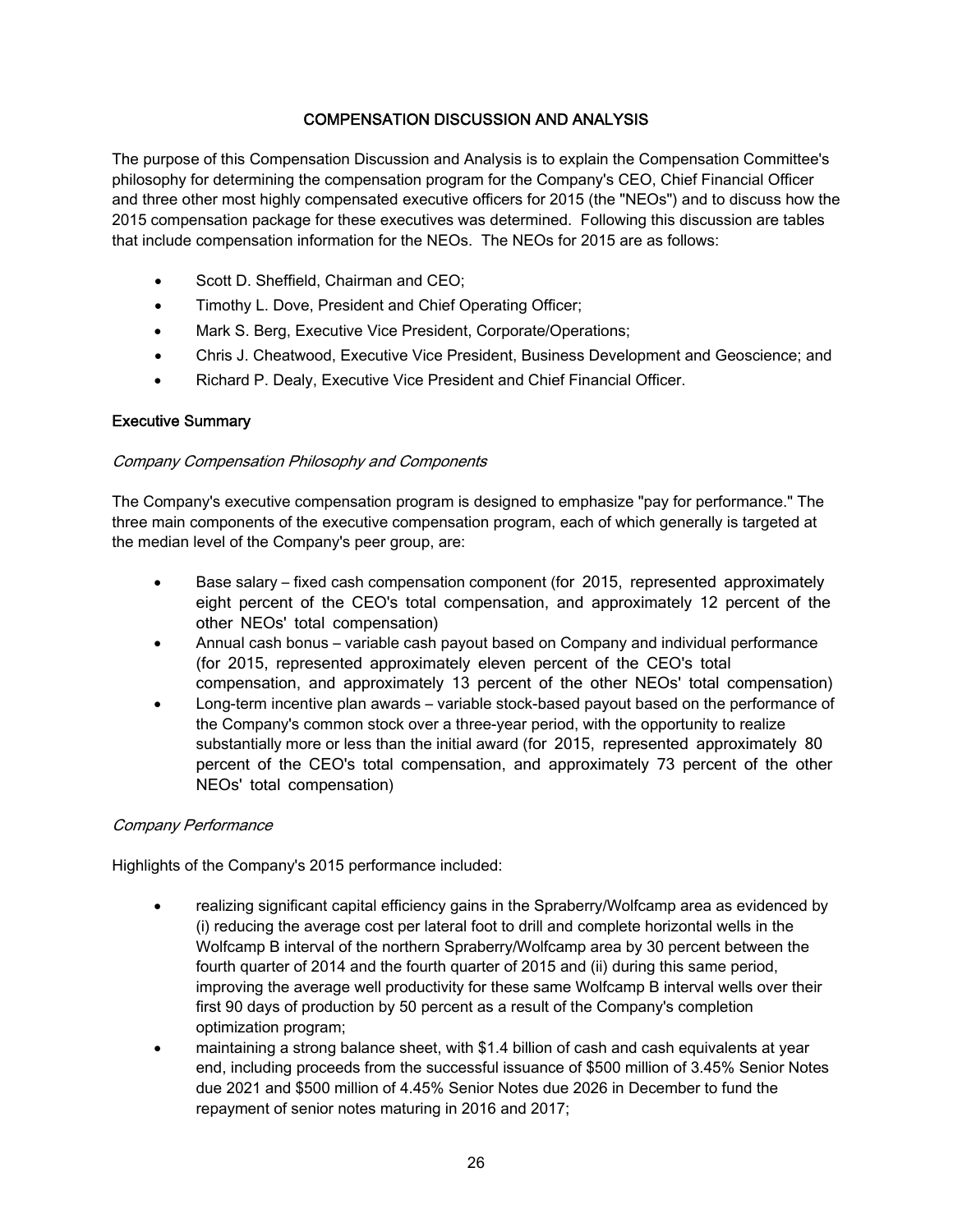- completing the sale of the Company's 50.1 percent equity interest in its non-core Eagle Ford Shale midstream business, EFS Midstream LLC, for total cash proceeds to the Company of approximately \$1.0 billion; \$530 million was received in July 2015 with the remaining \$500 million to be received in July 2016;
- receiving \$875 million in cash proceeds during the year from the Company's oil and gas derivatives positions;
- producing an average of 204,000 barrels oil equivalent per day ("MBOEPD"), an increase of 22 MBOEPD, or 12 percent, compared to 2014 (reflects Alaska, Barnett Shale and Hugoton divestures in 2014 as discontinued operations); oil production grew by 18,000 barrels per day ("MBPD"), or 21 percent, on a comparable basis; oil production represented 52 percent of total production in 2015 compared to 48 percent in 2014; this strong annual production growth was primarily driven by the Company's continued successful Spraberry/Wolfcamp horizontal drilling program in the Permian Basin of West Texas;
- adding proved reserves of 210 million barrels oil equivalent ("MMBOE") from discoveries, extensions and technical revisions of previous estimates (excludes negative price revisions of 269 MMBOE resulting from lower oil and gas prices in 2015 compared to 2014 and reserves added from acquisitions of 1 MMBOE); the substantial reserve additions in 2015 were primarily due to (i) the continued successful execution of Pioneer's horizontal drilling program in the Spraberry/Wolfcamp and (ii) improved well performance and reduced costs in the Spraberry/Wolfcamp, Raton and West Panhandle;
- delivering this strong production growth and low-cost reserve replacement despite a reduction in the Company's average horizontal rig count from 36 rigs in 2014 to 20 rigs in 2015 in response to the almost 50 percent drop in the average price of oil between 2014 and 2015;
- realizing a 24 percent reduction in base lease operating expenses during the fourth quarter of 2015 as compared to the fourth quarter in 2014;
- working proactively with the United States Congress and the administration to have legislation approved that resulted in the lifting of the 40-year old ban on U.S. oil exports; the Company expects to have facilities operational along the Gulf Coast by the middle of 2016 to take advantage of future export opportunities;
- continuing the Company-wide focus on HSE performance, with all Pioneer business units seeing improvements in overall employee safety and environmental compliance; continuing to emphasize the drive toward an incident- and injury-free workplace during 2015, realizing reductions in Occupational Safety and Health Administration ("OSHA") lost time accident and preventable vehicle accident rates for 2015; reducing the Company's reportable spills by 37 percent compared to 2014 levels; and
- maintaining a strong Company culture, with the Company ranking second among large employers in the Dallas/Fort Worth area in an annual survey for the best places to work; it is the sixth consecutive year that Pioneer has been ranked in the top three, and the Company is one of the few companies in the area to place in the Top 100 every year since the program's inception in 2009.

Over the three-year period covering 2013 through 2015 and the five-year period covering 2011 through 2015, the Company's total return to shareholders was second best in its 12-company E&P peer group and third best among the 17 E&P companies in the Standard & Poor's 500 Index (the "S&P 500"). (See "— Compensation Setting Process — Benchmarking" for more information regarding the Company's peer group.) This strong performance reflected the Company's world class assets, outstanding operational performance and strong financial position during periods of volatile and declining commodity prices.

The following charts compare the cumulative total stockholder return on the Company's common stock during the three-year and five-year periods ended December 31, 2015, with cumulative total return during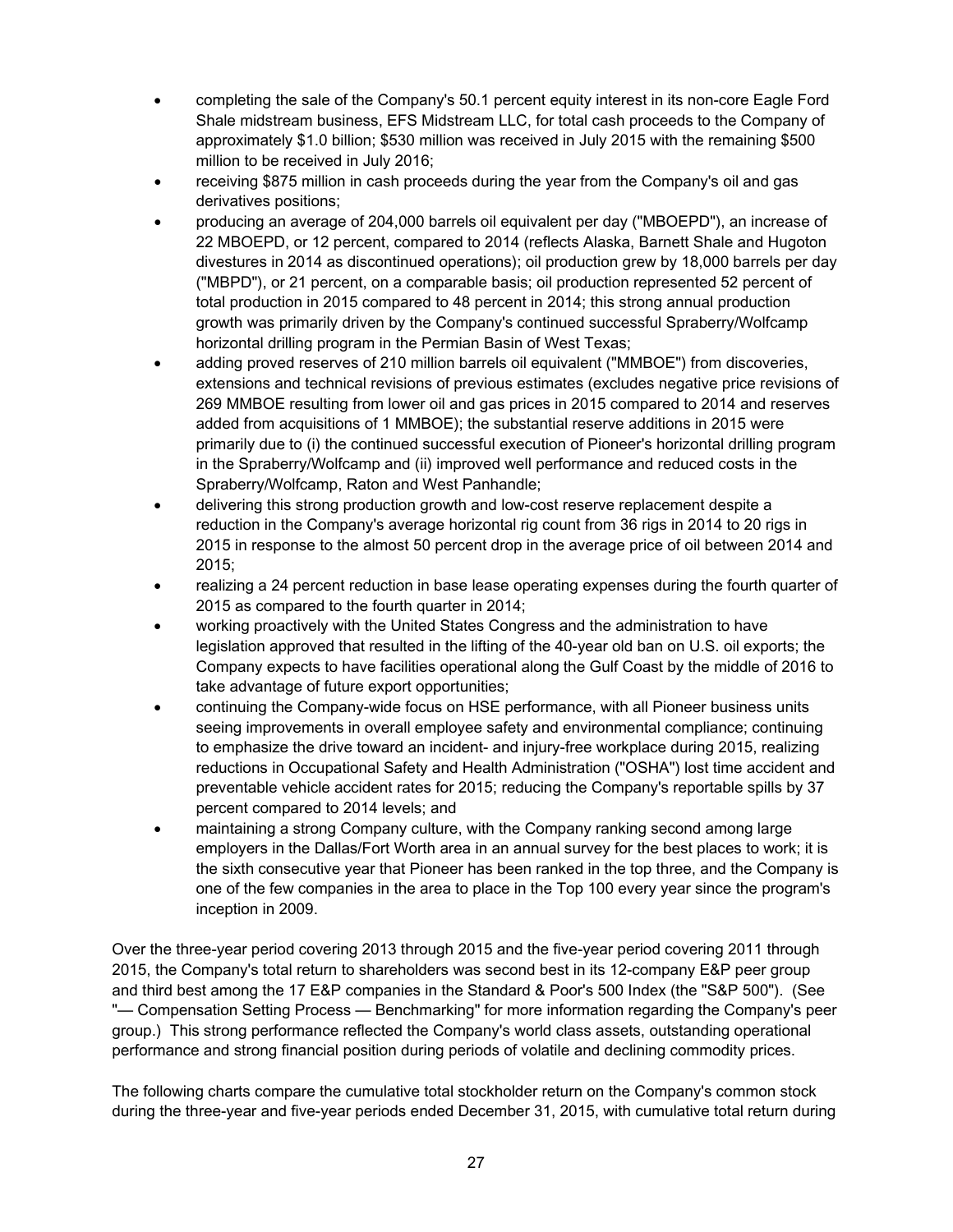the same period for the Company's peer group average, the Standard & Poor's Oil and Gas Exploration & Production Index and the S&P 500.



Note: The total stockholder returns for the Company's common stock and the indices in the chart are based on closing prices as of the first and last days in the periods depicted. The total stockholder returns for the Company's common stock differ from those reported below with respect to the performance unit awards because the returns for the performance unit awards are based on average closing prices of the Company's common stock over 60-day periods prior to the first and last days in the applicable periods.

#### Compensation Actions

In general, the Compensation Committee's process in making its compensation decisions for a given year is to begin its evaluation of benchmarking data late in the prior year, and make its decisions as to base salaries, annual cash bonus target percentages and long-term incentive awards at the beginning of the year. As stated above, in general each of these is targeted at the median level of the Company's peer group.

For 2015 compensation levels, in light of the significantly reduced commodity prices in late 2014 and early 2015, the Committee decided not to increase base salaries, annual cash bonus target percentages or long-term incentive award levels for any of the NEOs, even where determined to be below the median of the peer group, with one exception noted below. With regard to the 2015 annual bonuses paid in 2016, the Committee approved a discretionary annual cash bonus pool in an amount equal to 105 percent of the potential target bonus levels for the NEOs (before individual adjustments) based on its assessment of the Company's strong performance and accomplishments described herein in light of the significantly reduced commodity prices during 2015.

The following charts illustrate the various components of total 2015 annual compensation for the CEO and the other NEOs as a group, and reflect the following: the annual base salary for 2015 established by the Compensation Committee, the annual cash bonus paid for 2015, the grant date fair value for the 2015 annual long-term incentive plan awards and the other compensation for each NEO as included in the Summary Compensation Table below.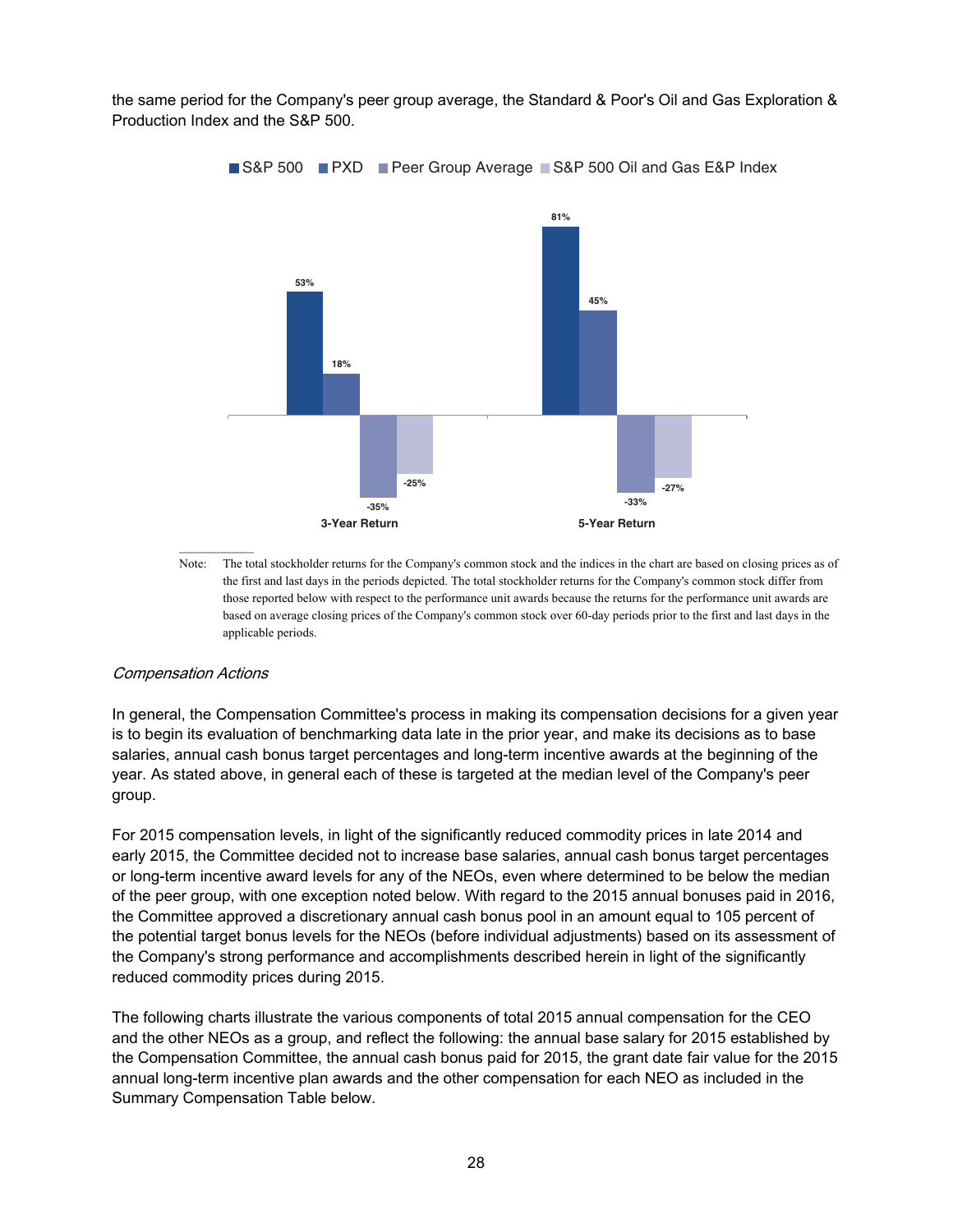

More specific information regarding the Compensation Committee's compensation decisions for 2015 and the Company's executive compensation program generally is contained in the remainder of this Compensation Discussion and Analysis section.

## Good Governance and Best Practices

The Compensation Committee continually monitors developing practices in the areas of executive compensation and corporate governance as it relates to compensation. The following are some of the Company's more significant practices and policies:

- The Compensation Committee emphasizes long-term performance, with a majority of the NEOs' total compensation being in the form of long-term incentive awards.
- The Company maintains significant stock ownership guidelines for all of its directors and officers.
- The Company has a long-standing practice of granting stock-based compensation awards to the majority of its employees.
- The Company does not provide gross-ups for excise taxes on severance or other payments in connection with a change of control.
- The Company has a policy that prohibits directors, officers and employees from engaging in short sales or in transactions involving derivatives based on the Company's common stock.
- The Company has a clawback policy pursuant to which the Board has the right to cause the reimbursement of certain incentive compensation if predicated upon the achievement of financial results that were subsequently the subject of a required restatement.
- The Company's 2006 Long-Term Incentive Plan expressly prohibits repricing of stock options, unless approved by stockholders.
- All members of the Compensation Committee are independent as defined in the corporate governance listing standards of the NYSE.
- The Compensation Committee has engaged a compensation consultant that is independent of management and free of conflicts of interest with the Company.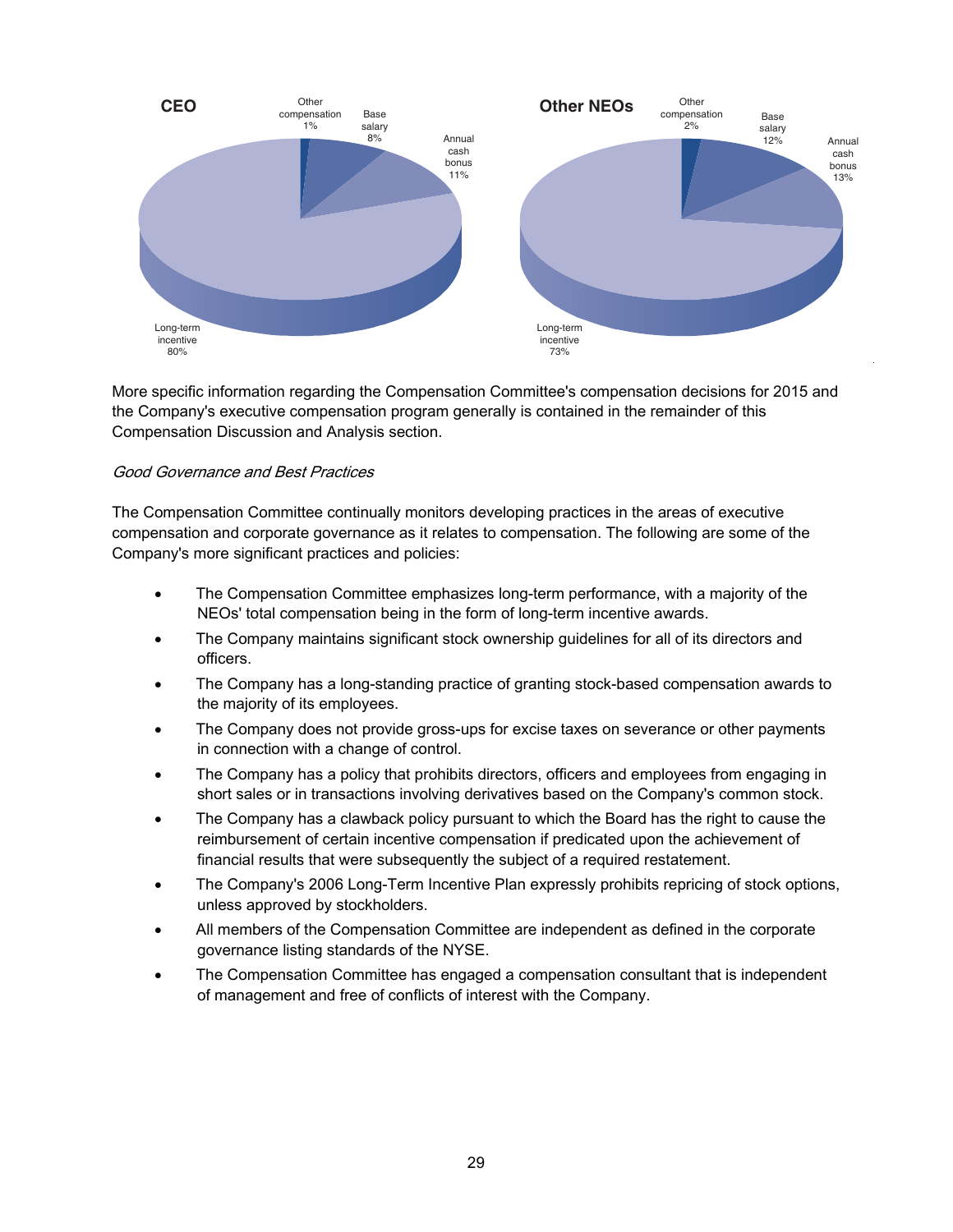## Executive Compensation Philosophy

## Philosophy and Objectives

The Company's executive compensation program is designed to emphasize "pay for performance" by:

- providing performance-driven compensation opportunities that attract, retain and motivate executives to achieve optimal results for the Company and its stockholders;
- aligning compensation with the Company's short- and long-term business objectives while providing sufficient flexibility to address the unique dynamics of the E&P industry; and
- emphasizing the use of equity-based compensation to motivate the long-term retention of the Company's executives and align their interests with those of stockholders.

As an executive's leadership role expands, and the scope, duties and responsibilities of the executive's position increase, the Compensation Committee believes a greater portion of total compensation should be performance-driven and have a longer duration, and base salary should be a relatively smaller portion of senior executive total compensation. The Committee believes that the majority of an NEO's realized compensation should be driven by the performance of the Company.

## Executive Compensation Components

The components of the Company's executive compensation program for 2015 and the respective purposes of each within the framework of the Company's compensation philosophy and objectives are described in the table below.

| Compensation<br><b>Component</b> | <b>Description</b>                                                                 | <b>Purpose and Philosophy</b>                                                                                                                                                                                                                                                                                                                                                                                                                                                                                              |
|----------------------------------|------------------------------------------------------------------------------------|----------------------------------------------------------------------------------------------------------------------------------------------------------------------------------------------------------------------------------------------------------------------------------------------------------------------------------------------------------------------------------------------------------------------------------------------------------------------------------------------------------------------------|
| <b>Base Salary</b>               | Fixed annual cash compensation                                                     | • Provides a stable, fixed element of cash<br>compensation<br>• Recognizes and considers the internal value of<br>the position within the Company and the<br>individual's experience, leadership potential,<br>and demonstrated performance                                                                                                                                                                                                                                                                                |
| <b>Annual Cash Bonus</b>         | Performance-based annual cash<br>compensation based on annual<br>performance goals | • Rewards executives for the achievement of<br>annual financial, operating and strategic goals<br>and individual performance<br>• Allows the Committee to evaluate both<br>objective and subjective considerations when<br>determining final payout amounts<br><b>Emphasizes team performance; however,</b><br>individual executives may receive bonus<br>payments above the team level if the<br>individual's performance adds significant value,<br>or below the team level if performance does not<br>meet expectations |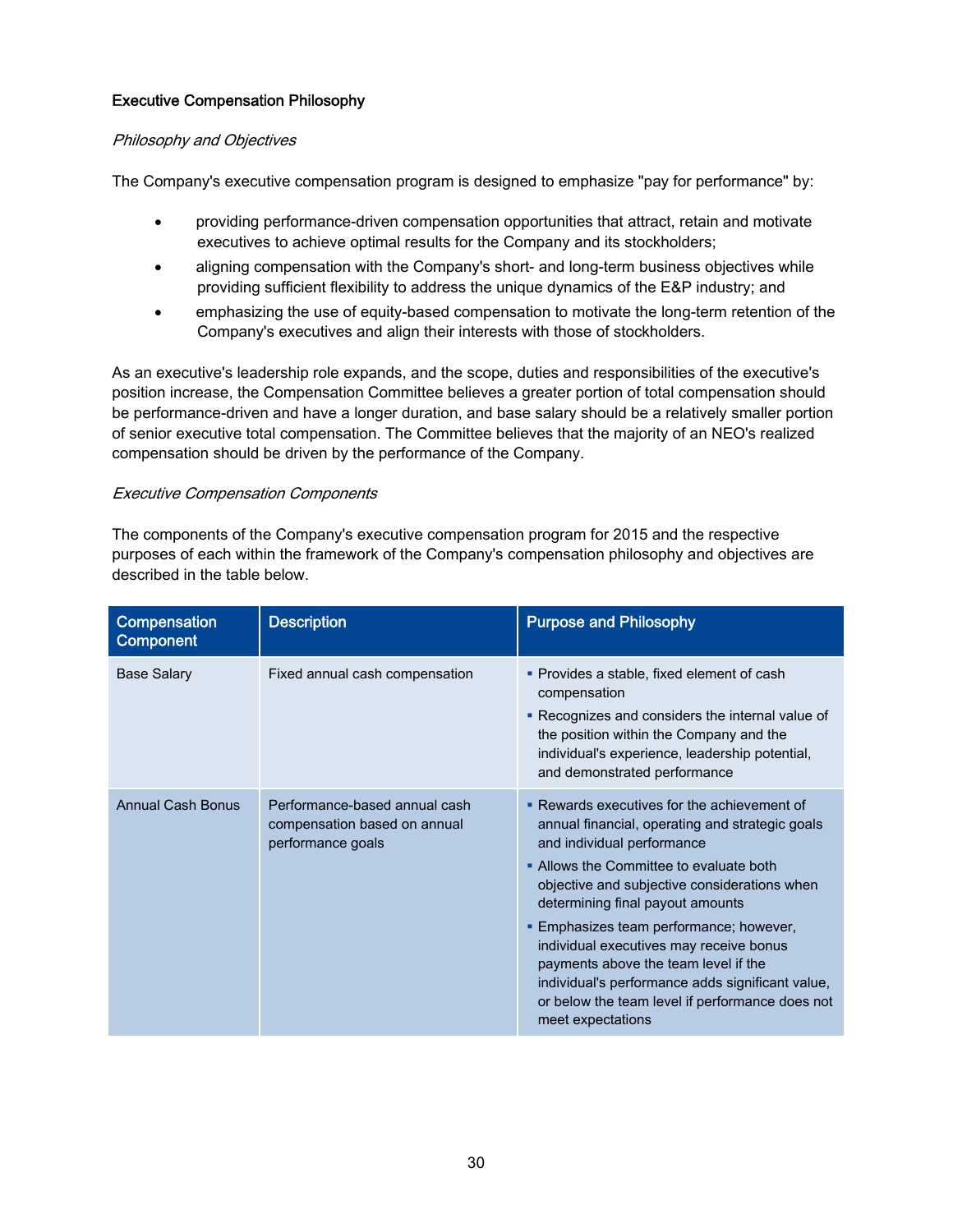| Long-Term Incentive,<br>in two components -<br>Performance<br>Units | Performance units - equity<br>compensation with payout in shares<br>based on total stockholder return in<br>relation to peers over a three-year<br>period | • Ensures that realized value to the executive<br>aligns with value delivered to stockholders.<br>Realized value is dependent on Company<br>performance over the long-term (three years),<br>with performance unit payout being dependent<br>on relative total stockholder return against<br>industry peers                                   |
|---------------------------------------------------------------------|-----------------------------------------------------------------------------------------------------------------------------------------------------------|-----------------------------------------------------------------------------------------------------------------------------------------------------------------------------------------------------------------------------------------------------------------------------------------------------------------------------------------------|
| <b>Restricted Stock</b>                                             | Restricted stock - equity<br>compensation with time-based, three-<br>year cliff vesting                                                                   | • Reinforces executive stock ownership<br>• Through a combination of award types,<br>encourages executives to take the proper level<br>of risk in developing and executing the<br>Company's business plan with a long-term<br>focus<br>• Critical to the Company's ability to attract,<br>motivate and retain the Company's key<br>executives |
| <b>Other Compensation</b>                                           | Health and life insurance, retirement<br>benefits and limited perquisites                                                                                 | Addresses health and post-retirement welfare<br>of executives and provides certain other limited<br>benefits                                                                                                                                                                                                                                  |

In determining compensation components and their design, the Compensation Committee also considers the typical practices of the Company's direct industry peers.

The Compensation Committee reviews peer data relative to each of the three main components for each NEO. The Committee's philosophy, in general, is to set base salary, target bonus percentage and longterm incentive award value at approximately the median of the Company's peers for each NEO, unless the Committee determines that an NEO's term of experience and/or contribution level justify setting compensation levels below or above median. However, the ultimate values realized by the NEOs upon payout of the annual cash bonus incentive or vesting of long-term incentive awards will vary above or below median depending on performance, which in the case of the long-term incentive awards will be determined after three years.

## Compensation Setting Process

Role of the Compensation and Management Development Committee

As a part of its oversight of the Company's executive compensation program, the Compensation Committee:

- administers the Company's executive compensation program;
- establishes the Company's overall compensation philosophy and strategy; and
- ensures the NEOs are rewarded appropriately in light of the guiding principles as described in the sections above.

In determining the compensation of the NEOs, other than the CEO, the Compensation Committee considers the CEO's evaluation of their performance and his recommendations as to their compensation, but the Committee makes all final decisions regarding the NEOs' compensation. The Committee determines the individual elements of the CEO's total compensation and benefits; approves specific annual corporate goals and objectives relative to the CEO's compensation; reviews the CEO's performance in meeting these corporate goals and objectives; and prior to finalizing compensation for the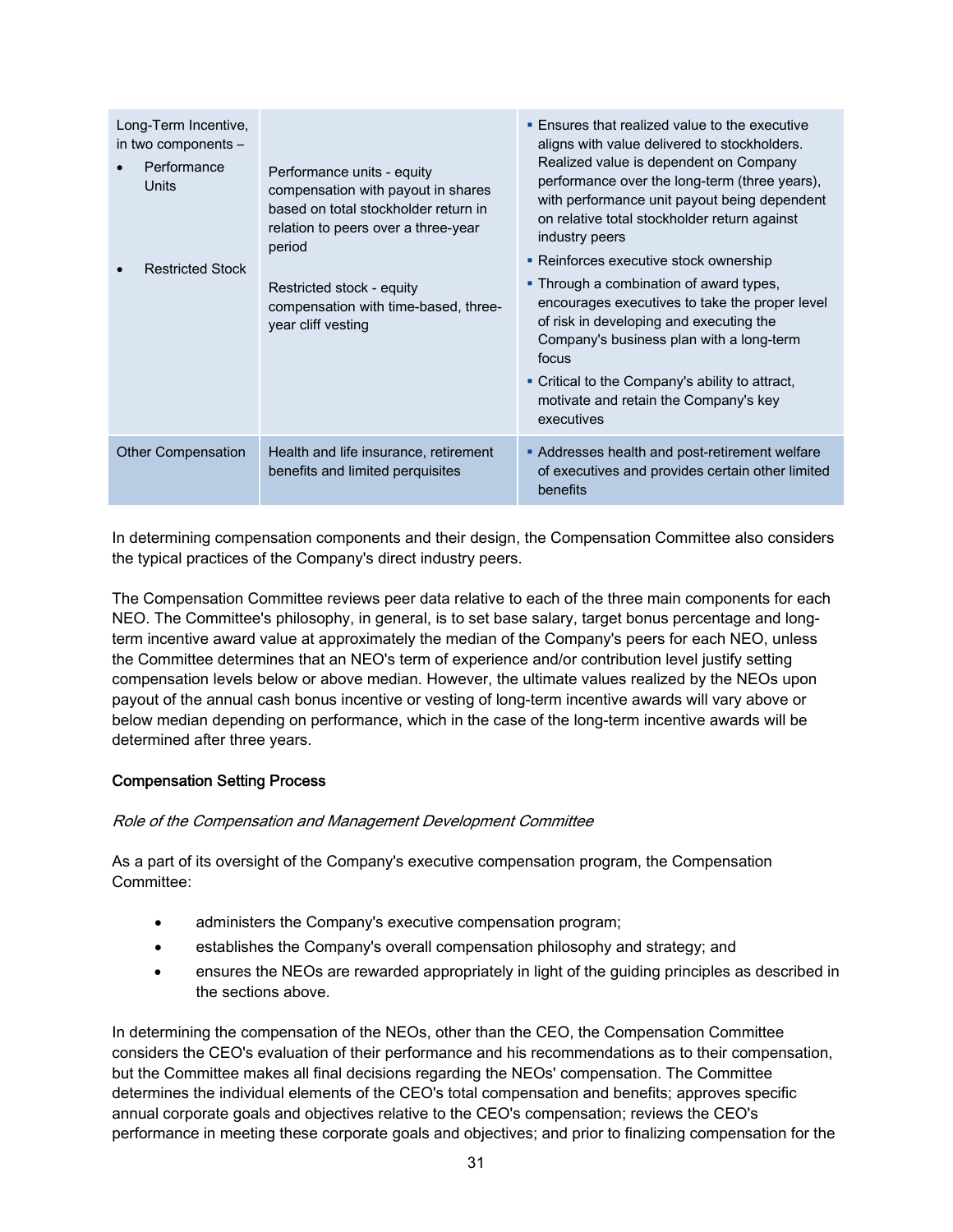CEO, reviews the Committee's intentions with the other independent directors on the Board and receives their input.

The Compensation Committee utilizes tally sheets to review each NEO's total compensation and potential payouts in the event of a change in control and for various employment termination events, including the NEO's potential "walk-away" benefits. The Committee also reviews historical target and actual compensation levels to determine whether the compensation plan design is meeting the Committee's objectives of providing fair compensation and effective retention and supporting the program's emphasis on pay-for-performance.

A further description of the duties and responsibilities of the Compensation Committee can be found in "Corporate Governance - Meetings and Committees of the Board."

## Role of Management

The Company's Administration and Human Resources Departments assist the Compensation Committee and its independent compensation consultant, Meridian, in gathering the information needed for their respective reviews of the Company's executive compensation program. This assistance includes assembling requested compensation data for the NEOs. As referenced in the section above, the CEO develops pay recommendations for the other NEOs for review and discussion with the Committee. The Committee, in executive session and without executive officers present, approves the CEO's pay levels.

#### Role of the Compensation Consultant

For 2015, the Compensation Committee retained Meridian to serve as an independent consultant to the Committee to provide information and objective advice regarding executive and director compensation. All of the decisions with respect to the Company's executive compensation, however, are made by the Committee. The Committee did not direct Meridian to perform its services in any particular manner or under any particular method. The Committee has the final authority to hire and terminate the compensation consultant, and the Committee evaluates the compensation consultant annually. Meridian does not provide any services to the Company other than in its role as advisor to the Committee, and the Committee has determined that no conflicts of interest exist as a result of the engagement of Meridian. The Committee has retained Meridian as its independent consultant on executive and director compensation for 2016.

From time to time, Meridian contacts the Company's executive officers for information necessary to fulfill its assignment and makes reports and presentations to and on behalf of the Compensation Committee that the Company's executive officers also receive.

## **Benchmarking**

In conjunction with Meridian, the Compensation Committee annually benchmarks the competitiveness of its compensation programs to determine the degree to which target and actual compensation levels reflect the Company's overall philosophy and compare to the external market. Each year the Committee identifies a peer group consisting of independent oil and gas E&P companies that have similar operational and capital investment profiles as the Company. The Committee believes these metrics are appropriate for determining peers in this context because these metrics are likely to result in identification of the companies with which the Company should expect to compete for executive talent. Thus, the Committee believes this peer group provides a reasonable point of reference for comparing the compensation of the Company's executives to others holding similar positions and having similar responsibilities. The Committee's overall objective is to construct a peer group with roughly equal numbers of companies that are larger than and smaller than the Company, primarily taking into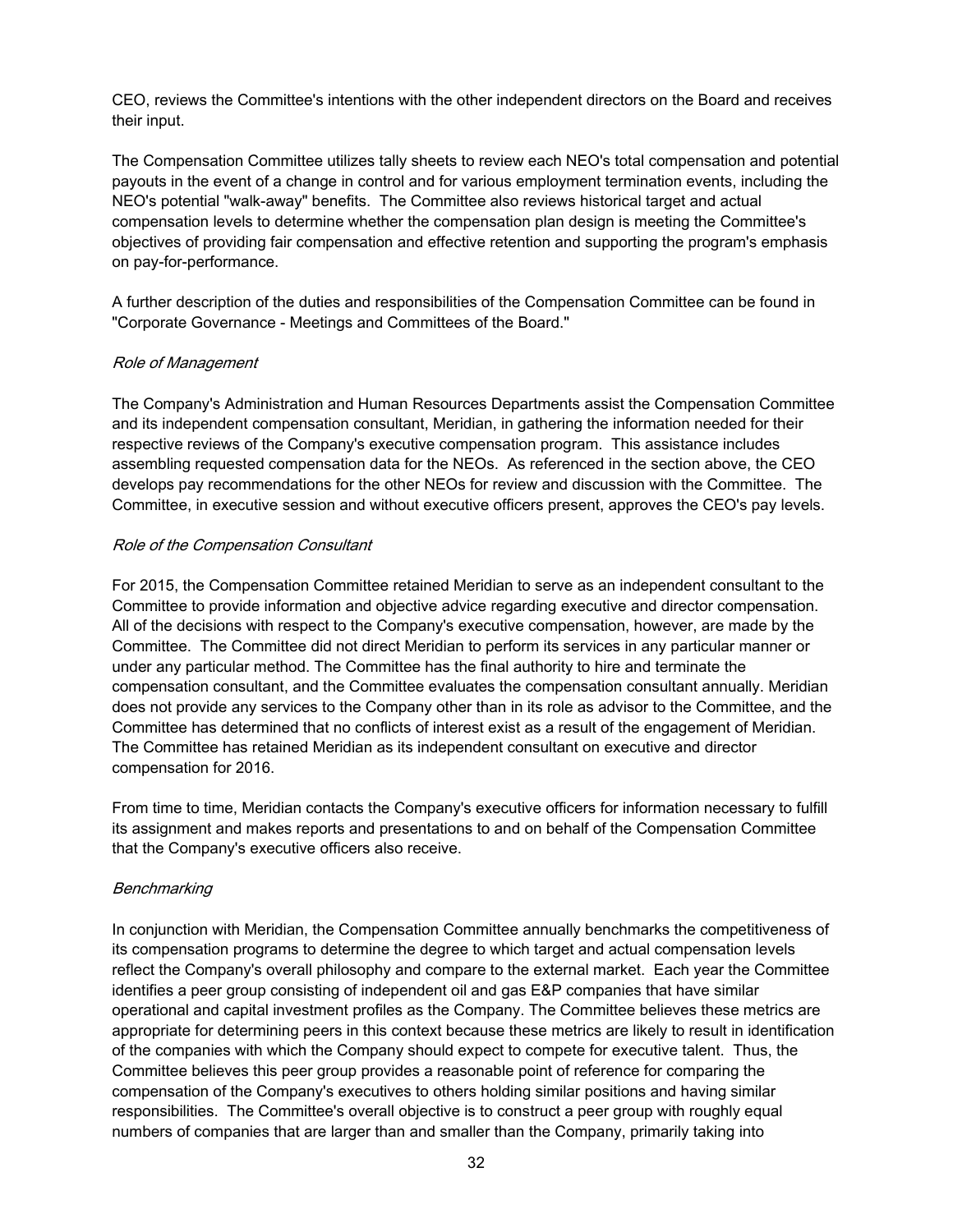consideration the companies' relative sizes in terms of market capitalization and enterprise value, but also considering total assets and revenue. The Committee reviews the peer group each year and makes changes as needed.

The Company's benchmarking consists of all components of direct compensation, including base salary, annual cash bonus targets and long-term incentive awards. Information gathered from the proxy statements of the peer group companies and Meridian's proprietary databases are reviewed as a part of the benchmarking effort.

For the 2015 compensation decisions, the Compensation Committee used a peer group of 16 companies and grouped those companies into two tiers as follows (all statistics are as of October 31, 2014):

| <b>Tier 1 Companies</b>              | <b>Market Cap.</b><br>(\$ million) | <b>Enterprise</b><br><b>Value</b><br>(\$ million) |
|--------------------------------------|------------------------------------|---------------------------------------------------|
| EOG Resources, Inc.                  | 52,036                             | 56,715                                            |
| <b>Apache Corporation</b>            | 29,527                             | 37,900                                            |
| <b>Hess Corporation</b>              | 26,098                             | 27,974                                            |
| <b>Devon Energy Corporation</b>      | 24,546                             | 35,195                                            |
| Marathon Oil Corporation             | 23,877                             | 29,138                                            |
| Continental Resources, Inc.          | 20,982                             | 26,338                                            |
| Noble Energy, Inc.                   | 20,854                             | 25,250                                            |
| <b>Chesapeake Energy Corporation</b> | 14,767                             | 27,871                                            |
| Concho Resources Inc.                | 12,315                             | 15,329                                            |
| Range Resources Corporation          | 11,539                             | 14,537                                            |
| Southwestern Energy Company          | 11,480                             | 13,267                                            |

| <b>Tier 2 Companies</b>              | <b>Market Cap.</b><br>(\$ million) | <b>Enterprise</b><br><b>Value</b><br>(\$ million) |
|--------------------------------------|------------------------------------|---------------------------------------------------|
| Anadarko Petroleum Company           | 46,482                             | 52,875                                            |
| Cimarex Energy Co.                   | 9.892                              | 11,263                                            |
| Murphy Oil Corporation               | 9,481                              | 12,214                                            |
| <b>Whiting Petroleum Corporation</b> | 7.291                              | 10,017                                            |
| Denbury Resources Inc.               | 4,368                              | 7.994                                             |

| <b>Summary Statistics and Pioneer</b><br><b>Ranking</b> | <b>Market Cap.</b><br>$$$ million) | <b>Enterprise</b><br><b>Value</b><br>(\$ million) |
|---------------------------------------------------------|------------------------------------|---------------------------------------------------|
| <b>Summary Tier 1 Statistics</b>                        |                                    |                                                   |
| 25th Percentile                                         | 13,541                             | 20,289                                            |
| 50th Percentile                                         | 20.982                             | 27,871                                            |
| <b>75th Percentile</b>                                  | 25,322                             | 32,166                                            |
| Summary Tiers 1 and 2 Statistics                        |                                    |                                                   |
| 25th Percentile                                         | 11,083                             | 13.004                                            |
| 50th Percentile                                         | 17,810                             | 25,794                                            |
| 75th Percentile                                         | 24.934                             | 30.652                                            |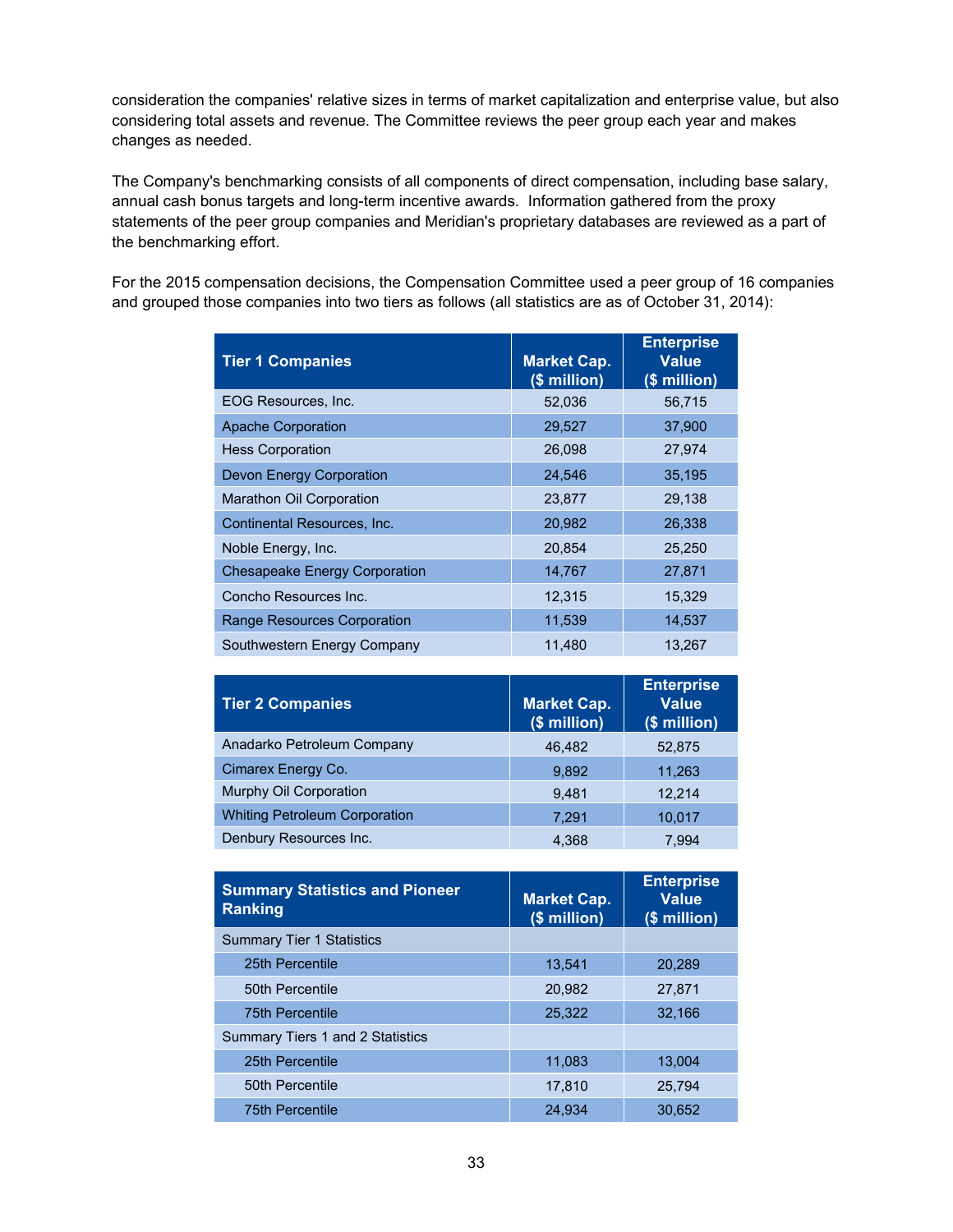| <b>Pioneer</b>                  | 27.054     | 29.268 |
|---------------------------------|------------|--------|
| Percentile Rank - Tier 1        | <b>77%</b> | 67%    |
| Percentile Rank - Tiers 1 and 2 | 82%        | 73%    |

The Compensation Committee believed the Tier 1 peer group companies were most closely related to the Company in size and operations. The Tier 2 group includes the Tier 1 peer group companies plus the next five companies closest in size and operations to the Company. The Committee believes a tiered approach to analyzing benchmarking data provides additional insight to determine the most comparable levels of compensation for each NEO. The Committee relies primarily on the market survey data of the Tier 1 peer group companies to make its compensation decisions. Overall, the peer companies remained primarily the same as the group used for 2014 decisions, except that QEP Resources, Inc. and Newfield Exploration Company were removed as peer companies, and Hess Corporation and Murphy Oil Corporation were added as new peer group companies.

## Elements of the Company's Compensation Program

The following sections describe in greater detail each of the components of the Company's executive compensation program and how the amounts of each element were determined for 2015.

## Base Salary

The Compensation Committee reviewed with Meridian its base salary survey data and analyzed how effectively the survey data matched each executive's duties and responsibilities. The Committee decided not to increase base salaries, even where determined to be below the median of the peer group, in light of the significantly reduced commodity prices in late 2014 and early 2015, and accordingly approved the 2015 base salaries of the NEOs as follows:

| <b>NEO</b>         | 2014 Base Salary | 2015 Base Salary | % Change                 |
|--------------------|------------------|------------------|--------------------------|
| Scott D. Sheffield | \$990,000        | \$990,000        | $\overline{\phantom{0}}$ |
| Richard P. Dealy   | \$488,000        | \$488,000        | $\overline{\phantom{0}}$ |
| Mark S. Berg       | \$410,000        | \$410,000        | $\overline{\phantom{0}}$ |
| Chris J. Cheatwood | \$425,000        | \$425,000        | $\overline{\phantom{0}}$ |
| Timothy L. Dove    | \$635,000        | \$635,000        | $\overline{\phantom{0}}$ |

## Annual Cash Bonus Incentive Program

## Annual Cash Incentive Bonus

 The Company's annual cash bonus incentive program is generally administered each year as follows. At the beginning of the year, the Compensation Committee establishes for each NEO a target bonus level as a percent of the executive's base salary. The levels that had been established in 2014 were determined to be near the median level of companies in the Company's peer group, and accordingly were not increased for 2015, and were set as follows:

| <b>NEO</b>         | 2014 Target Bonus % | 2015 Target Bonus % | % Change |
|--------------------|---------------------|---------------------|----------|
| Scott D. Sheffield | 130                 | 130                 |          |
| Richard P. Dealy   | 100                 | 100                 |          |
| Mark S. Berg       | 80                  | 80                  | -        |
| Chris J. Cheatwood | 80                  | 80                  |          |
| Timothy L. Dove    | 100                 | 100                 |          |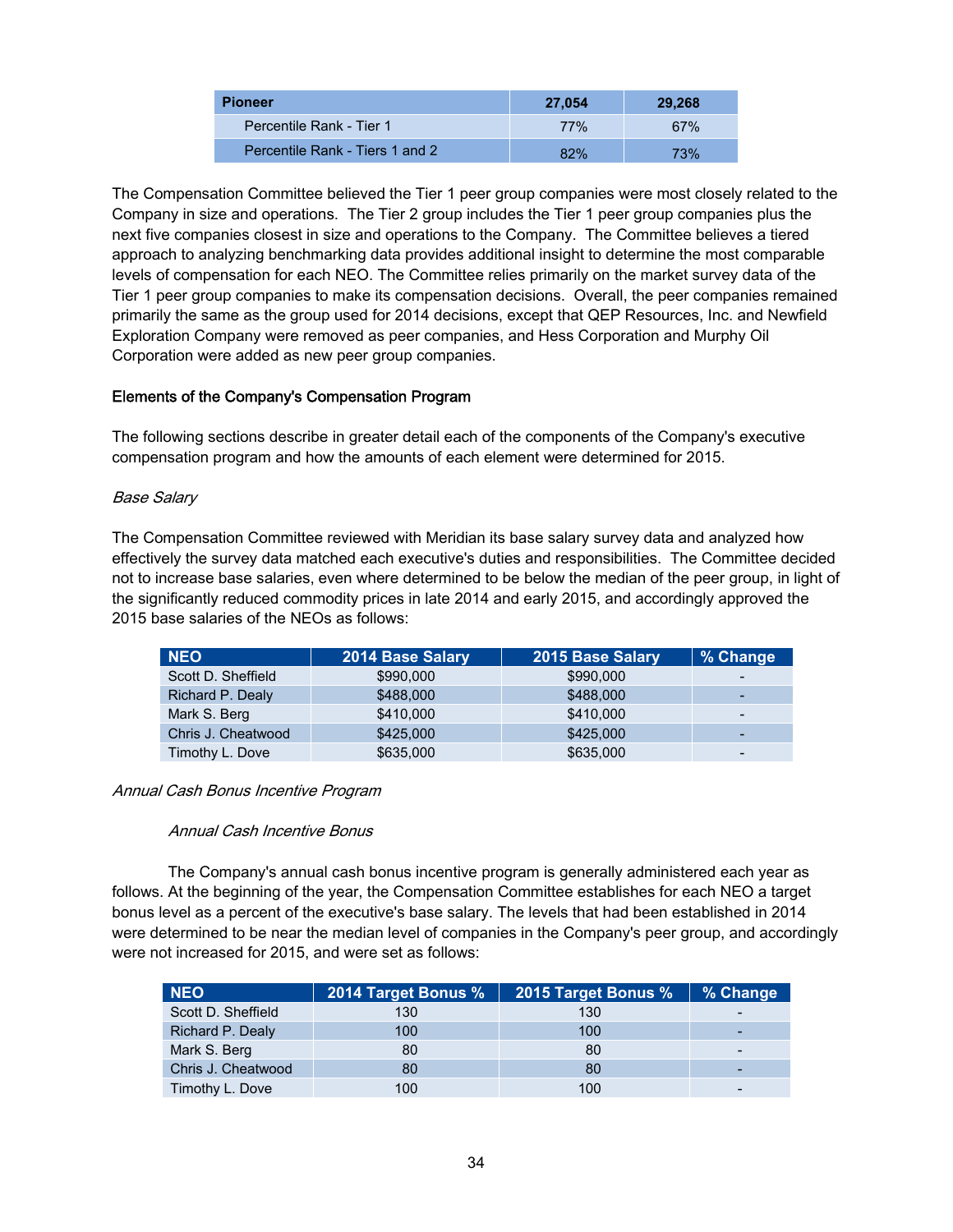The Compensation Committee also establishes a baseline performance hurdle that is a condition to the payout of awards under the program and, if achieved, would permit a payout at a maximum bonus level of 250 percent of target for each NEO. Although the achievement of the baseline performance hurdle would permit a payout at the maximum 250 percent of target bonus level for each NEO, the Compensation Committee, in determining actual awards, applies its subjective judgment to reduce the amount of the bonus payout, taking into consideration the Committee's assessment of Company performance. The program does not permit the Committee to increase the award above the maximum 250 percent bonus award opportunity. This approach is designed to qualify each NEO's annual cash bonus incentive program award as tax-deductible under Section 162(m) of the Code.

 In evaluating whether to reduce the payout, and in determining the actual payout to each NEO, shortly following the end of the year when the Company's results are known, the Committee uses the following formula:

|        |     |        |   |              |   |              |     | Individual     |
|--------|-----|--------|---|--------------|---|--------------|-----|----------------|
| Actual | $=$ | Base   |   | Target       |   | Performance  |     | performance    |
| payout |     | salary | х | bonus $(\%)$ | х | score $(\%)$ | +/- | adjustment     |
|        |     |        |   |              |   |              |     | $($ if any $)$ |

 To assist the Compensation Committee in its determination of the performance score, the Compensation Committee works with senior management to establish a limited number of operational, financial and strategic performance goals, each with a pre-assigned weighting, for purposes of guiding the Committee's evaluation of performance. The performance goals are intended to be a group of operational and financial goals that support the Company's business plan for the year, as well as its longterm strategy. The goals also seek to provide a balanced approach, such that, the goals to achieve production growth or additions to reserves are complemented by goals designed to control costs and limit the Company's debt levels.

 At the end of the year, the Compensation Committee assesses the Company's performance by assigning a payout percentage for each of the goals to derive the performance score. The payout percentage for each goal can range from zero to a maximum of 250 percent, and is established by the Committee using its subjective judgment as to the Company's performance in each area. The Committee believes it is important to retain its ability to exercise this level of discretion so that the Board and management will have flexibility to plan for and react to changing industry circumstances, such as commodity prices, cost structures and business opportunities, without creating conflicting incentives for management. It also allows the Committee the flexibility to take into account other performance measures, such as drilling program returns, return on equity and return on capital employed as part of assessing management performance.

 In addition, the Compensation Committee reviews with Mr. Sheffield the individual performance of the other NEOs and makes a determination, in its discretion, as to whether any individual NEO merits a bonus payment above or below the bonus payout level determined for the Company as a whole based on achievement of individual goals, contributions to the Company during the year and other factors. The Committee makes its own assessment as to whether Mr. Sheffield's individual performance merits a bonus payment above or below the bonus payout level. Mr. Sheffield works with the other NEOs to develop the individual goals, and reviews them with the Committee as part of its management development and succession planning function.

 Set forth below are the operational, financial and strategic performance goals established at the beginning of the year for the NEOs, their pre-assigned weightings and relative weights, and the results for the year and resulting scores by the Compensation Committee.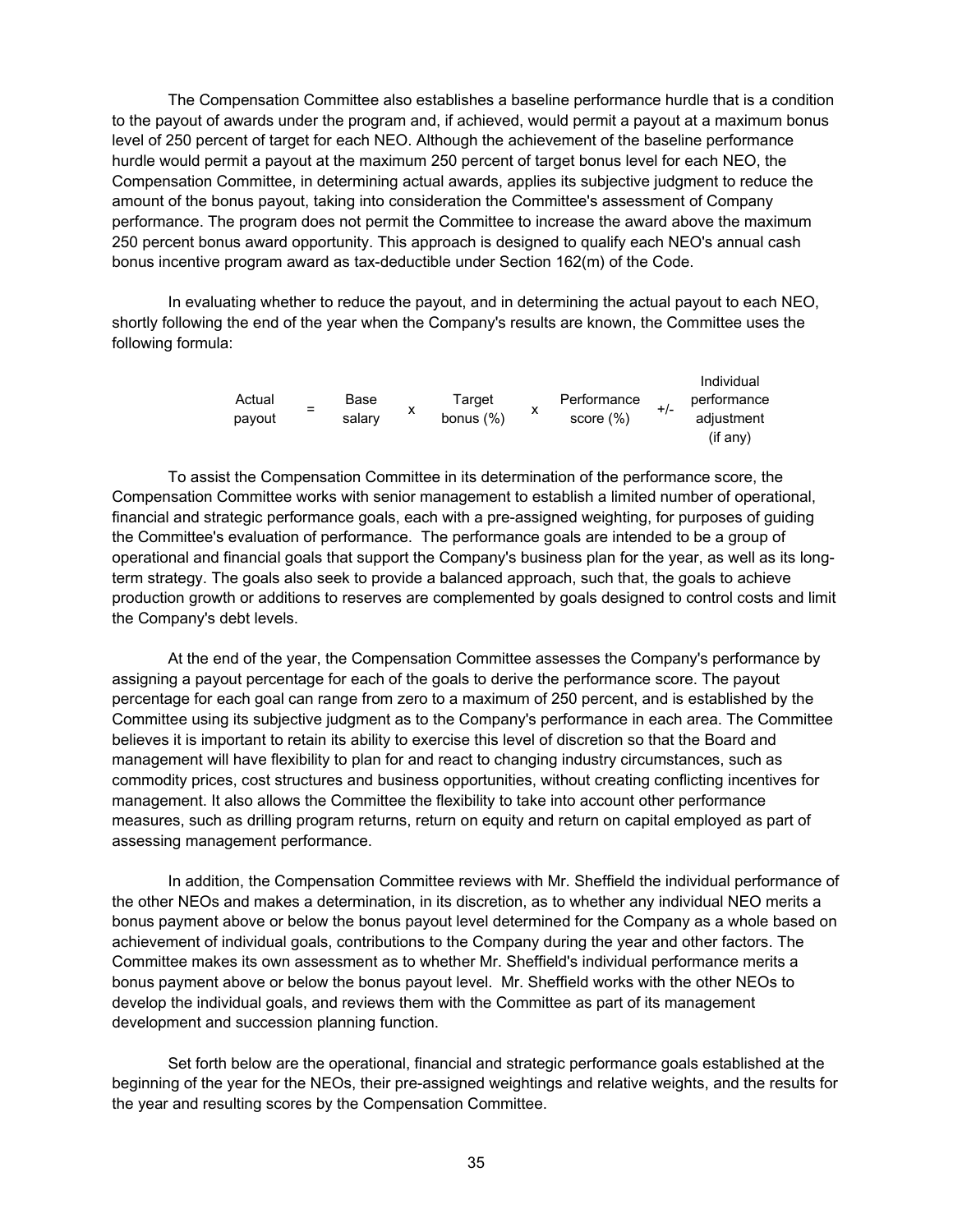| <b>Performance Goal</b>                                              | <b>Target</b><br><b>Performance</b> | <b>Performance</b><br><b>Result</b> | <b>Relative</b><br>Weight | Payout (%<br>of Target) | <b>Weighted</b><br><b>Payout</b> |
|----------------------------------------------------------------------|-------------------------------------|-------------------------------------|---------------------------|-------------------------|----------------------------------|
| Health, safety and<br>environmental (1)                              |                                     |                                     | 10%                       | 125%                    | 37.50%                           |
| Certain strategic<br>goals $(2)$                                     |                                     |                                     | 30%                       | 125%                    | 12.50%                           |
| Lease operating and<br>general and<br>administrative<br>expenses/BOE | \$15.75                             | \$14.01                             | 15%                       | 125%                    | 18.75%                           |
| Ratio of net debt to<br>EBITDAX (3)                                  | 1.5x                                | 1.3x                                | 15%                       | 125%                    | 18.75%                           |
| Production growth                                                    | 73 MMBOE                            | 74 MMBOE                            | 15%                       | 125%                    | 18.75%                           |
| Proved reserve<br>replacement (4)                                    | 100%                                | 274%                                | 15%                       | 150%                    | 22.50%                           |
|                                                                      |                                     |                                     | 100%                      |                         | 128.75%                          |

- (1) Health, safety and environmental ("HSE") goals generally were weighted one-half toward health and safety-related goals and one-half toward environmental-related goals, with the evaluation based in part, on input from the HSE Committee as to its evaluation of Company performance in the areas of safety observations, safety investigations, training of personnel, improvement in lagging indicators of ten percent and environmental metrics.
- (2) For 2015, the strategic goals category included preserving the strength of the Company's balance sheet, taking strategic steps to evaluate the Company's cost structure, and completing the divestiture of the Company's 50.1 percent equity interest in EFS Midstream LLC, assuming adequate value could be realized.
- (3) "EBITDAX" represents earnings before depletion, depreciation and amortization expense; impairment of oil and gas properties; inventory and other property and equipment; exploration and abandonments; accretion of discount on asset retirement obligations; interest expense; income taxes; gain or loss on the disposition of assets; income or loss from discontinued operations; noncash derivative related activity; amortization of stock-based compensation; and other noncash items. The target performance goal was adjusted by the Committee following the closing of the sale of the Company's interest in EFS Midstream LLC, to take into account the revised structure of a two-step payment, and also to take into account the increases in capital expenditures the Board approved during the year, which had not been in the initial, approved 2015 budget.
- (4) "Proved reserve replacement" is the summation of annual proved reserves, on a BOE basis, attributable to revisions of previous estimates, purchases of minerals-in-place and extensions and discoveries, if any, divided by annual production of oil, natural gas liquids ("NGLs") and gas, on a BOE basis. Revisions of previous estimates exclude negative price revisions of 269 MMBOE resulting from lower oil and gas prices in 2015 compared to 2014.

 The baseline performance hurdle applicable to the annual cash bonus incentive program for 2015 was based on achieving net cash from operating activities of over \$1.4 billion. Due to the steep decline and prolonged period of low commodity prices during 2015, the Company did not achieve the baseline performance hurdle, although it achieved strong results in production growth and many other areas of its business despite the challenging environment. Over a period when oil, NGL and gas prices declined 49 percent, 51 percent and 41 percent, respectively, the Company achieved net cash from operating activities of \$1.2 billion. As a result, for 2015, the Compensation Committee did not pay out awards under the Company's annual cash bonus incentive program; however, the Compensation Committee approved a separate discretionary cash bonus pool to recognize the NEOs' contributions to the Company's performance for 2015.

#### 2015 NEO Bonus Payments

 $\overline{\phantom{a}}$  , where  $\overline{\phantom{a}}$ 

 While no payouts were made to the NEOs under the annual cash bonus incentive program, the Compensation Committee determined that a separate discretionary bonus for the NEOs for 2015 was warranted. The Compensation Committee made this determination because it believed that the steep decline and prolonged period of low commodity prices during 2015 was unexpected by the industry and caused by circumstances over which management had no control, and particularly affected the Company's cash flow (the baseline performance hurdle under the annual cash bonus incentive program), despite the Company's growth in production, cost reductions and improvements in drilling efficiency. The Company, under the leadership of the Company's management team, more than exceeded its goals for production and cost-management, while preserving the Company's strong balance sheet. Moreover, the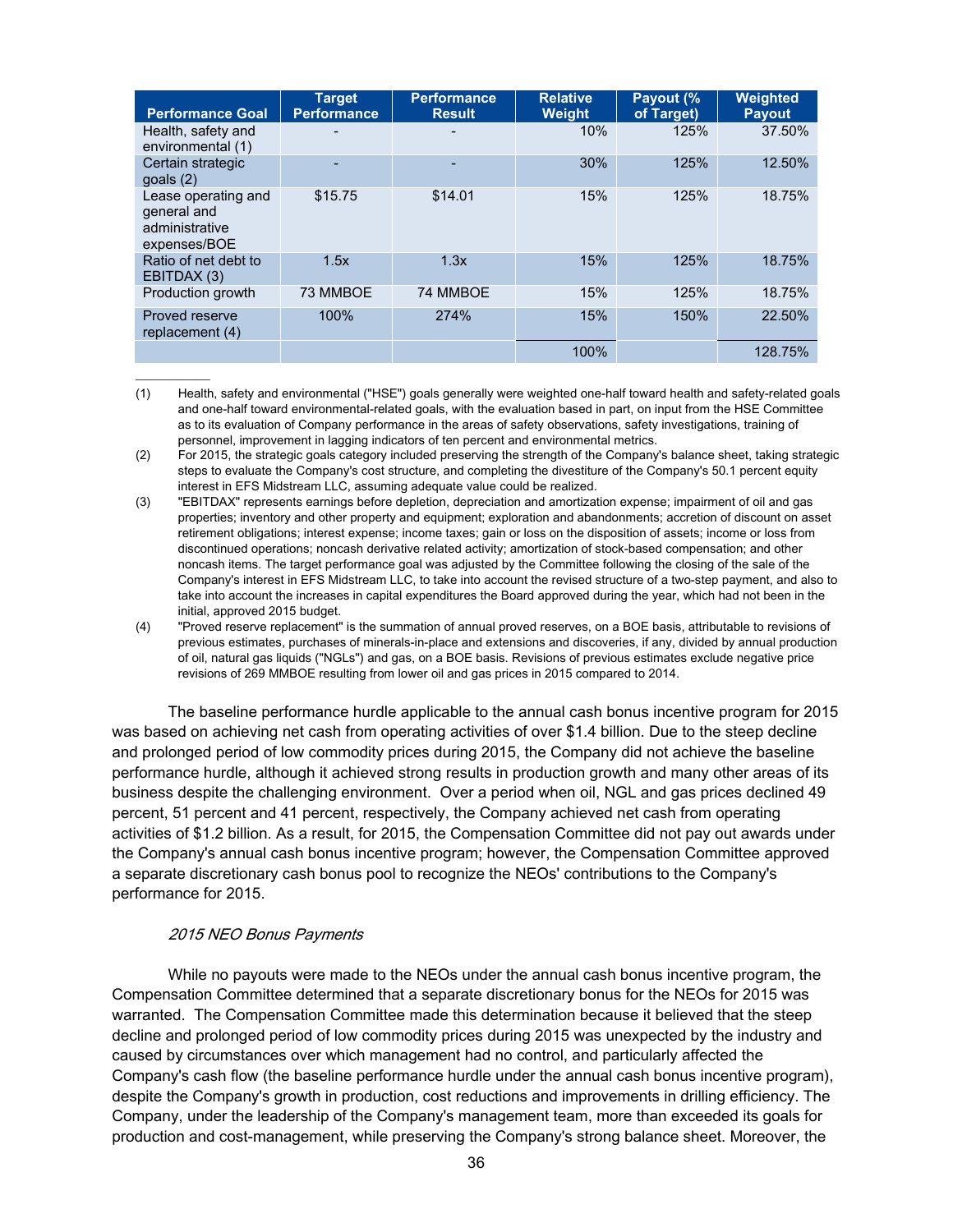Company has been particularly successful in proactively preparing the Company for the continuation of lower commodity prices, including entering into a strong derivative position for 2016 and conducting successful public offerings of debt and equity securities so that the Company is in a position to fund its capital program for 2016 and into 2017.

 In making its decision as to the amount of the separate discretionary cash bonus pool for the NEOs, the Committee took into consideration the following accomplishments:

- The Company realized significant capital efficiency gains in the Spraberry/Wolfcamp area as evidenced by (i) reducing the average cost per lateral foot to drill and complete horizontal wells in the Wolfcamp B interval and (ii) during this same period, improving the average well productivity for these same Wolfcamp B interval wells over their first 90 days of production by 50 percent as a result of the Company's completion optimization program.
- The Company maintained a strong balance sheet, with \$1.4 billion of cash and cash equivalents at year end and net debt-to-book capitalization of 21 percent. The Company completed the successful issuance of \$500 million of 3.45% Senior Notes due 2021 and \$500 million of 4.45% Senior Notes due 2026 in December to fund the repayment of senior notes maturing in 2016 and 2017.
- The Company sold its 50.1 percent equity interest in its non-core Eagle Ford Shale midstream business, EFS Midstream LLC, for total cash proceeds to the Company of approximately \$1.0 billion. In conjunction with this transaction, the Company also extended its downstream processing and transportation contracts to 20 years, with improved terms.
- The Company received \$875 million in cash proceeds during the year from the Company's oil and gas derivatives positions.
- Near the end of 2015, management moved quickly and proactively to effect an equity offering in advance of many of its peers, successfully completing the offering on favorable terms. With the successful equity and debt offerings, the Company is in a position to fund its 2016 and 2017 capital programs and repay its public debt maturing in the near term without incurring additional debt, and if prices improve, to quickly ramp up drilling activity.
- The Company realized production growth of 12 percent compared to 2014 on a comparable basis, primarily driven by the Company's continued successful Spraberry/Wolfcamp horizontal drilling program in the Permian Basin of West Texas. Oil production increased 21 percent year-over-year.
- The Company added proved reserves of 210 MMBOE from discoveries, extensions and technical revisions of previous estimates (excludes negative price revisions and proved reserves added from acquisitions), primarily due to the continued successful execution of Pioneer's horizontal drilling program in the Spraberry/Wolfcamp and improved well performance and reduced costs in the Spraberry/Wolfcamp, Raton and West Panhandle areas.
- The Company delivered this strong production growth and low-cost reserve replacement despite a reduction in the Company's average horizontal rig count in response to the almost 50 percent drop in the average price of oil between 2014 and 2015.
- The Company effectively managed its operating costs, realizing a 24 percent reduction in base lease operating expenses during the fourth quarter of 2015 as compared to the fourth quarter in 2014.
- The Company worked proactively with the United States Congress and the administration to have legislation approved that resulted in the lifting of the 40-year old ban on U.S. oil exports.
- The Company continued to implement the Company-wide focus on HSE performance, with all Pioneer business units seeing improvements in overall employee safety and environmental compliance. Pioneer continued to emphasize a drive toward an incident and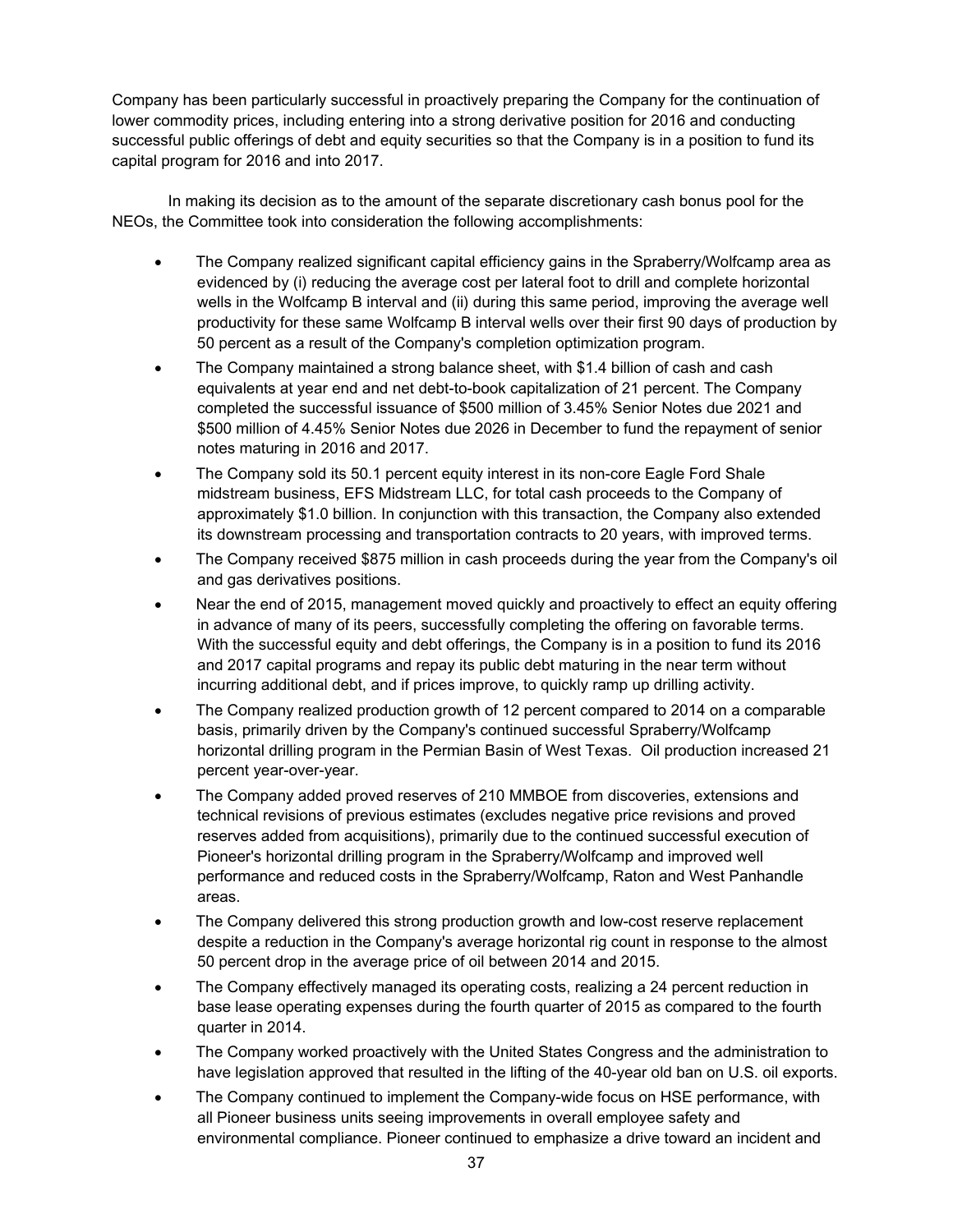injury-free workplace during 2015, realizing substantial reductions in OSHA lost time accident and preventable vehicle accident rates for 2015. In addition, the Company saw reportable spills decrease by 37 percent compared to 2014 levels.

- The Company continued to maintain its strong culture, ranking second among large employers in the Dallas/Fort Worth area in an annual survey for the best places to work. It is the sixth consecutive year that Pioneer has been ranked in the top three, and the Company is one of the few companies in the area to place in the Top 100 every year since the program's inception in 2009.
- During 2015, despite a bearish year in the stock market, and especially for energy companies that experienced a substantial drop in commodity prices during the year, the Company's stock price was the second best performing stock in its 12-company peer group and the second best performing E&P energy stock in the S&P 500.

 The Compensation Committee also took into consideration Company's performance against the limited number of critical operational, financial and strategic performance goals established for the NEOs under the annual cash bonus incentive program. Taking into account all of these factors, as well as the significantly reduced commodity prices during the year, the Committee, using its subjective judgment, approved a separate discretionary cash bonus pool for the NEOs of 105 percent of target, which the Committee believed appropriately reflected the Company's performance for 2015.

In addition, the Compensation Committee reviewed with Mr. Sheffield the individual performance of the other NEOs, taking into consideration their individual goals that the Committee approved at the beginning of the year as part of its management development and succession planning function. Based on this review, the Committee determined that each of Messrs. Dealy and Berg merited additional payouts, primarily in recognition of their efforts in connection with the successful sale of the Company's 50.1 percent equity interest in EFS Midstream LLC and the related negotiation of the Company's downstream processing and transportation contracts with the purchaser. Accordingly, each of Messrs. Dealy and Berg received an additional fifteen percent of his target bonus level.

 The Compensation Committee also met with the full Board to review Mr. Sheffield's performance and concluded that he merited an additional payout, primarily in recognition of his efforts in connection with the Company's work to have legislation approved that resulted in the lifting of the 40-year old ban on U.S. oil exports, as well as his continued excellent leadership and strategic direction for the Company in 2015. Accordingly, Mr. Sheffield received an additional five percent of his target bonus level.

#### Annual Long-Term Incentive Awards

In late 2014, the Compensation Committee began the process of determining the total dollar amount of the 2015 annual long-term incentive awards to be granted to each NEO by meeting with Meridian to review benchmarking data related to long-term incentive awards, including median award levels at companies within the Company's peer group, in accordance with the Company's compensation philosophy. The Committee also reviewed each NEO's total compensation level and each NEO's performance to determine if unique performance issues, positive or negative, existed that should affect the value of the 2015 annual long-term incentive award. At the Committee's regularly scheduled March 2015 meeting, in light of the significantly reduced commodity prices in late 2014 and early 2015, the Committee decided not to increase the dollar amount of the annual long-term incentive awards for any of the NEOs, even in the cases where it was determined to be below the median of the peer group, with the only exception being in the case of Mr. Berg. Mr. Berg's long-term incentive award level was increased to reflect his assumption of a number of additional responsibilities at the Company, including taking responsibility over the Company's vertical integration service companies and the legal, land, regulatory, government relations and communications departments; however, the increased target value of his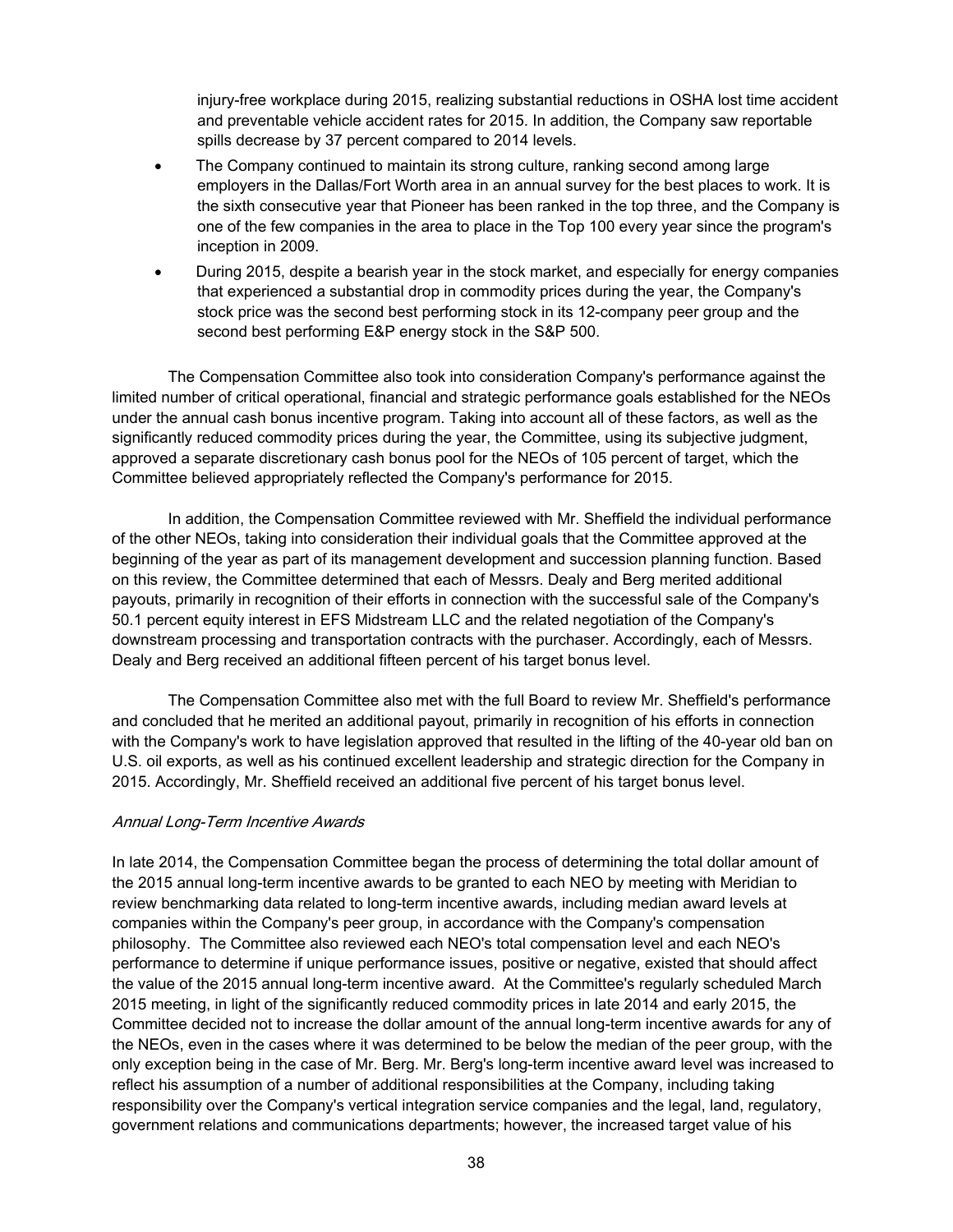annual long-term incentive award was still determined to be below the median of the peer group for his position. Although the Committee reviews the size and current value of prior long-term incentive awards, it did not consider these values in determining the 2015 long-term incentive award for the NEOs. The Committee believes that prior years' awards were a component of those specific years' total compensation and were not excessive, and future awards should be competitive with the NEO's current peer group position in order to retain and motivate the NEO.

The Compensation Committee next reviewed the Company's approach for delivering long-term incentives to NEOs. As a part of its review, the Committee considered the balance of risk in the long-term incentive program, peer company practices, and input from senior management and Meridian. In accordance with the pay-for-performance philosophy of the Company's compensation program, the Committee approved continuing the mix of long-term incentives for NEOs for 2015 at 50 percent performance units and 50 percent restricted shares. The Committee believes this mix of long-term incentive awards provides a good balance of risk, where restricted stock awards are time-based, full value awards, which avoid an "all or nothing" mentality, and performance units provide benefits based on the performance of the Company's stock price over a three-year period in relation to the Company's peer group total stockholder return.

For 2015, the approved dollar amounts of the aggregate long-term incentive awards granted to each NEO, and the allocation between the two award types, are shown in the table below. To arrive at the resulting number of restricted shares and target performance units awarded, the dollar value of the award was divided by the 30 trading day average closing price of the Company's common stock prior to February 1, 2015.

|                    |                    | <b>Allocation Among Awards (1)</b>           |                             |  |  |  |
|--------------------|--------------------|----------------------------------------------|-----------------------------|--|--|--|
| <b>NEO</b>         | <b>Total Value</b> | <b>Restricted Stock/RSU</b><br><b>Awards</b> | Performance<br><b>Units</b> |  |  |  |
| Scott D. Sheffield | \$8,250,000        | \$4,125,000                                  | \$4,125,000                 |  |  |  |
| Richard P. Dealy   | \$2,310,000        | \$1,155,000                                  | \$1,155,000                 |  |  |  |
| Mark S. Berg       | \$1,600,000        | \$800,000                                    | \$800,000                   |  |  |  |
| Chris J. Cheatwood | \$1,735,000        | \$867,500                                    | \$867,500                   |  |  |  |
| Timothy L. Dove    | \$3,395,000        | \$1,697,500                                  | \$1,697,500                 |  |  |  |

(1) These dollar amounts may vary from the values disclosed in the Summary Compensation Table and the 2015 Grants of Plan-Based Awards table below because those amounts are calculated based on the grant date fair value of the awards for accounting purposes in accordance with SEC rules. See the footnotes to those tables for further information regarding the methodology for determining the values of the awards for purposes of those tables.

## Restricted Stock and RSU Awards

\_\_\_\_\_\_\_\_\_\_\_\_

For the 2015 restricted stock and RSU award program, the awards cliff vest three years after the date of grant, subject to the NEO remaining employed with the Company continuously through the vesting date. For tax reasons, NEOs who have attained or who will attain the stated retirement age under the awards (which is age 60 for the 2015 awards) during the vesting period of the awards are awarded RSUs instead of restricted stock. Additional information regarding the terms of these awards is described below under "Executive Compensation Tables—Narrative Disclosure for the 2015 Grants of Plan-Based Awards Table."

#### Performance Unit Awards

For the 2015 performance unit award program, the Compensation Committee determined, as it has since it began awarding performance units in 2007, that performance should be measured objectively rather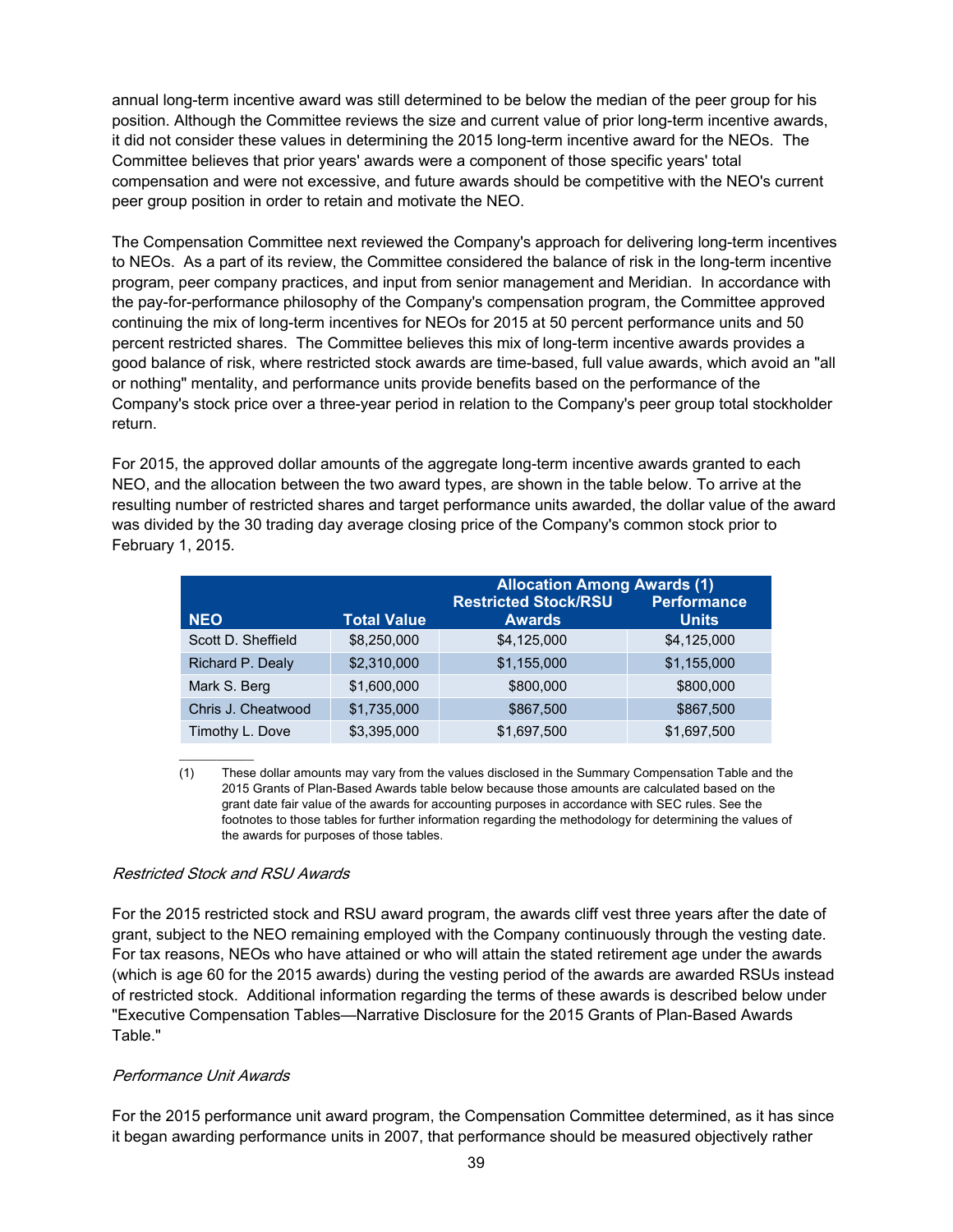than subjectively and should be based on relative total stockholder return, or "TSR" (as defined in the award agreements), over a three-year performance period. The Committee believes relative TSR is an appropriate long-term performance metric because it generally reflects all elements of a company's performance and provides the best alignment of the interests of management and the Company's stockholders. The Committee does from time to time consider incorporating other performance metrics, such as return on assets or levels of income, but believes that that such other metrics could lead to unintended results caused by the cyclicality of the oil and gas business, and that TSR is the best metric by which to measure performance of the Company and management compared to the Company's peers. The Committee also believes that the performance unit program provides a good balance to the restricted stock program.

The companies in the peer group used in measuring relative TSR with respect to the performance unit grants in 2015 were the same eleven companies listed above as Tier 1 peers for 2015 compensation benchmarking purposes. As depicted in the following table, the payout will range from zero percent to 250 percent of a target number of performance units awarded based on the Company's relative TSR ranking in the peer group at the end of the three-year performance period that ends December 31, 2017:

| <b>Percentage of Performance</b><br><b>Units Earned (1)</b> |
|-------------------------------------------------------------|
| 250%                                                        |
| 200%                                                        |
| 175%                                                        |
| 150%                                                        |
| 125%                                                        |
| 110%                                                        |
| 75%                                                         |
| 50%                                                         |
| 25%                                                         |
| 0%                                                          |
| 0%                                                          |
| 0%                                                          |
|                                                             |

(1) See the 2015 Grants of Plan-Based Awards table below, and the description of the performance units following that table, for additional information regarding the terms of the performance units.

\_\_\_\_\_\_\_\_\_\_\_\_

The performance unit awards granted each year provide an additional balance of risk to the long-term incentive award program because a new three-year performance period starts at the beginning of each year. As depicted in the table below, with respect to the performance units granted in 2013, for the period January 1, 2013 to December 31, 2015, the Company's TSR resulted in a ranking of fourth place, providing a payout of 150 percent of target.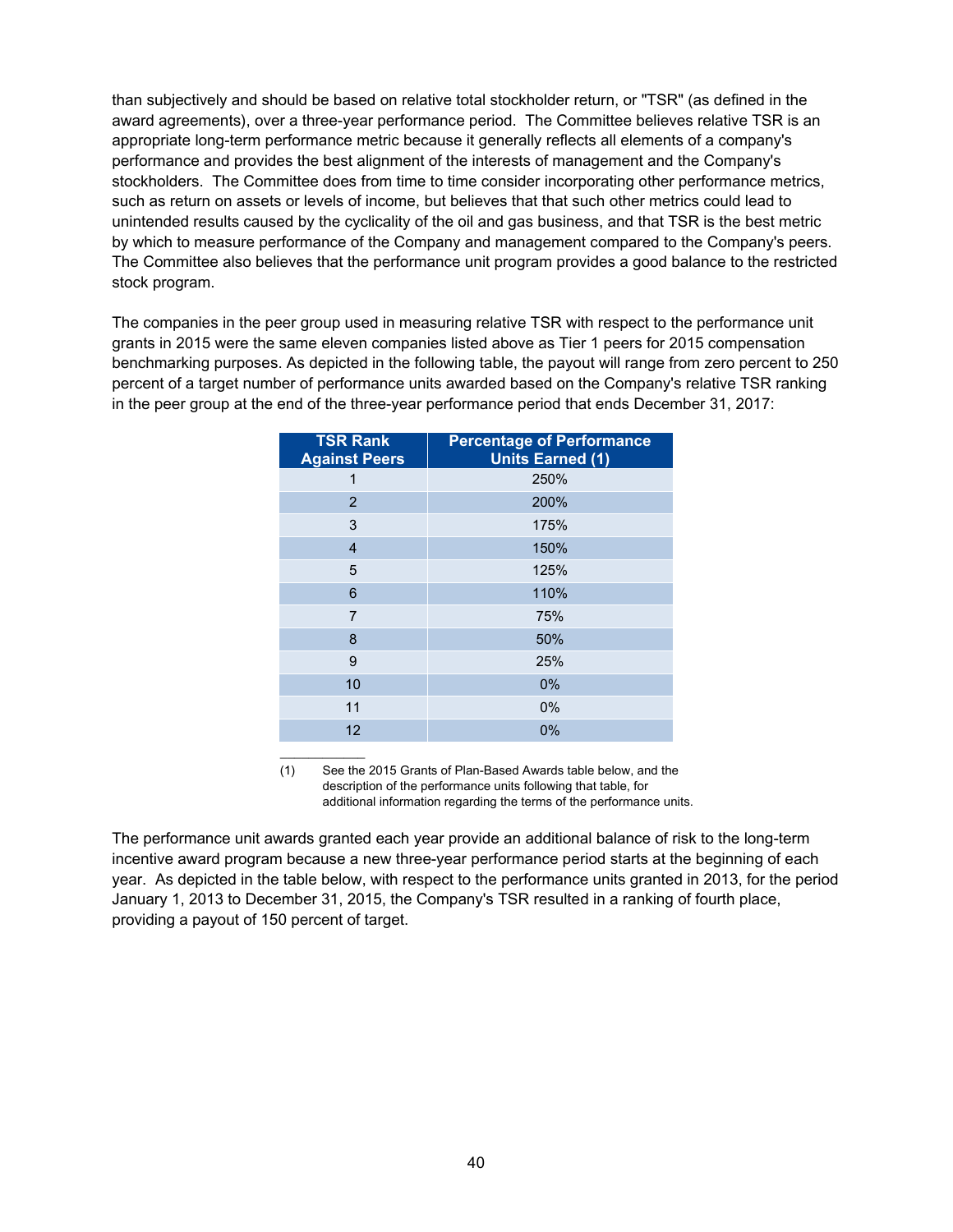| Ranking        | <b>Company</b>                      | <b>TSR (%)</b> |
|----------------|-------------------------------------|----------------|
|                | Cimarex Energy Co.                  | 85.1           |
| $\overline{2}$ | <b>Newfield Exploration Company</b> | 44.3           |
| 3              | EOG Resources, Inc.                 | 39.9           |
| $\overline{4}$ | <b>Pioneer</b>                      | 32.3           |
| 5              | Concho Resources Inc.               | 28.4           |
| 6              | Devon Energy Corporation            | (22.0)         |
|                | Noble Energy, Inc.                  | (26.0)         |
| 8              | <b>Apache Corporation</b>           | (37.0)         |
| 9              | <b>QEP Resources, Inc.</b>          | (50.5)         |
| 10             | Range Resources Corporation         | (57.0)         |
| 11             | Chesapeake Energy Corporation       | (66.3)         |
| 12             | Southwestern Energy Corporation     | (75.3)         |

Accordingly, the performance shares earned by the NEOs for the 2013 to 2015 performance period were as follows:

| <b>NEO</b>  | <b>Target Payout of Shares</b> | <b>Payout % of Target</b> | <b>Actual Payout of Shares</b> |
|-------------|--------------------------------|---------------------------|--------------------------------|
| Sheffield   | 30.540                         | 150%                      | 45.810                         |
| Dealy       | 9.881                          | 150%                      | 14.822                         |
| <b>Berg</b> | 5.839                          | 150%                      | 8.759                          |
| Cheatwood   | 7.186                          | 150%                      | 10.779                         |
| Dove        | 13.923                         | 150%                      | 20,885                         |

The following table shows, as of December 31, 2015, the relative TSR rankings of the Company and each of the named peer companies for the currently outstanding performance unit awards, which have periods that began January 1, 2014, or two years into the three year performance period, and January 1, 2015, or one year into the three year performance period.

| <b>Rank</b> | <b>Period Beginning</b><br><b>January 1, 2014</b> |                | <b>Period Beginning</b><br>January 1, 2015 |                |  |  |
|-------------|---------------------------------------------------|----------------|--------------------------------------------|----------------|--|--|
|             | Company                                           | <b>TSR (%)</b> | <b>Company</b>                             | <b>TSR (%)</b> |  |  |
|             | Concho Resources Inc.                             | (0.9)          | Concho Resources Inc.                      | 1.8            |  |  |
| 2           | EOG Resources, Inc.                               | (3.3)          | <b>Pioneer</b>                             | (11.0)         |  |  |
| 3           | <b>Pioneer</b>                                    | (25.2)         | EOG Resources, Inc.                        | (14.1)         |  |  |
| 4           | <b>Hess Corporation</b>                           | (29.4)         | <b>Hess Corporation</b>                    | (26.3)         |  |  |
| 5           | Devon Energy Corporation                          | (32.7)         | Apache Corporation                         | (28.2)         |  |  |
| 6           | Continental Resources, Inc.                       | (43.9)         | Continental Resources, Inc.                | (30.3)         |  |  |
|             | Apache Corporation                                | (45.6)         | Noble Energy, Inc.                         | (30.8)         |  |  |
| 8           | Noble Energy, Inc.                                | (49.4)         | <b>Devon Energy Corporation</b>            | (33.2)         |  |  |
| 9           | Marathon Oil Corporation                          | (53.3)         | Marathon Oil Corporation                   | (45.2)         |  |  |
| 10          | Range Resources Corporation                       | (64.3)         | Range Resources Corporation                | (56.1)         |  |  |
| 11          | Southwestern Energy Company                       | (77.6)         | Southwestern Energy Company                | (72.9)         |  |  |
| 12          | Chesapeake Energy Corporation                     | (78.5)         | Chesapeake Energy Corporation              | (74.2)         |  |  |

To demonstrate the pay-for-performance nature of the performance unit program, the following table shows the resulting realized value of the performance unit program for performance unit awards granted to the CEO since the program began in 2007: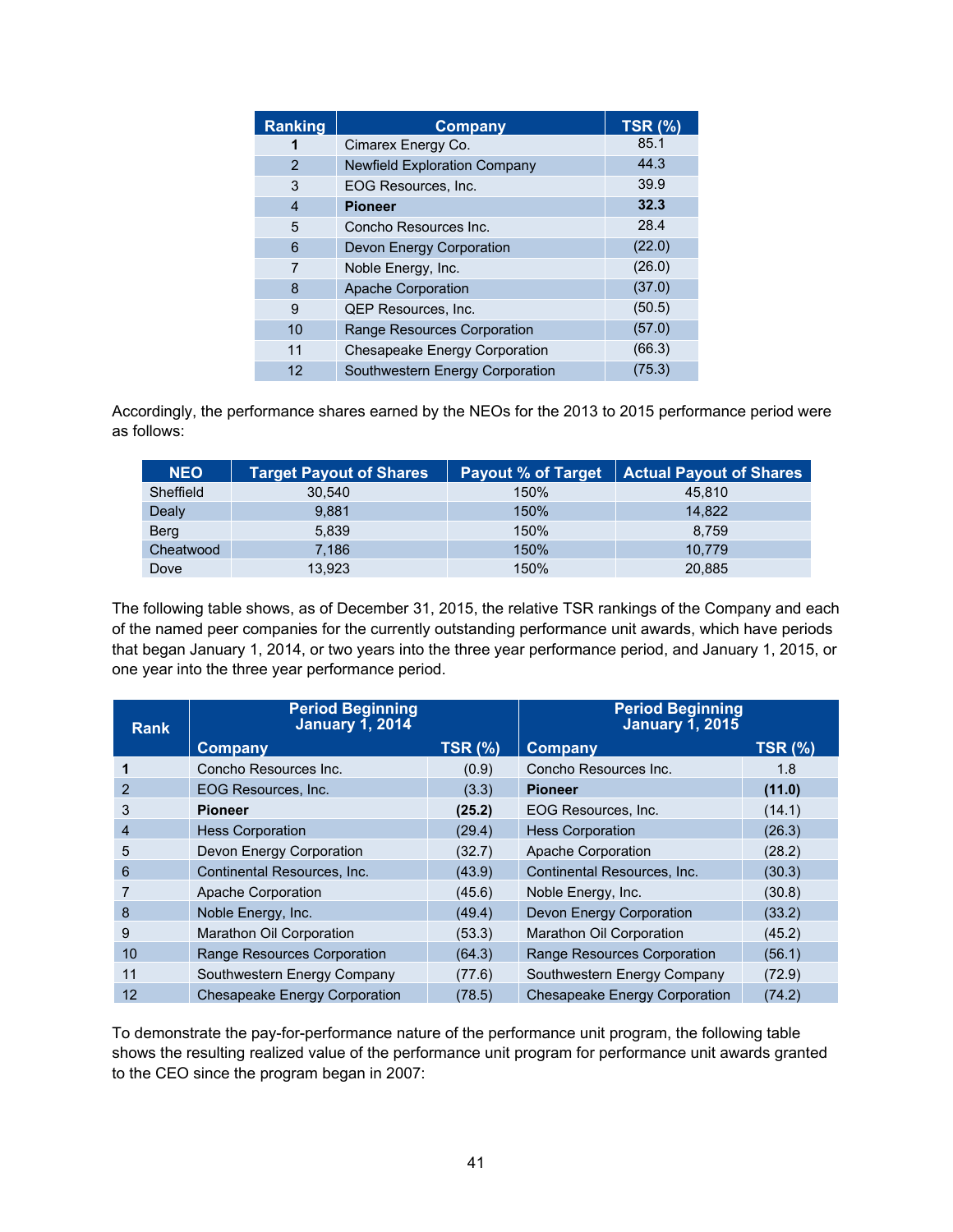| <b>Performance</b><br><b>Period</b> | <b>Min</b><br><b>Payout</b><br>ΟŤ<br><b>Shares</b> | <b>Target</b><br><b>Payout</b><br>0t<br><b>Shares</b> | <b>Max</b><br><b>Payout</b><br>Οf<br><b>Shares</b> | <b>Actual</b><br><b>Earned</b><br><b>Date</b> | <b>TSR</b><br><b>Rank</b> | <b>Payout</b><br>%<br><b>of</b><br><b>Target</b> | <b>Actual</b><br><b>Payout</b><br><b>of</b><br><b>Shares</b> |
|-------------------------------------|----------------------------------------------------|-------------------------------------------------------|----------------------------------------------------|-----------------------------------------------|---------------------------|--------------------------------------------------|--------------------------------------------------------------|
| 1/1/2007-12/31/2009                 | 0                                                  | 34,998                                                | 87,495                                             | 12/31/2009                                    | 7                         | 75                                               | 26,249                                                       |
| 1/1/2008-12/31/2010                 | $\mathbf{0}$                                       | 38,478                                                | 96,195                                             | 12/31/2010                                    | 2                         | 200                                              | 76,956                                                       |
| 1/1/2009-12/31/2011                 | 0                                                  | 60,459                                                | 151,148                                            | 12/31/2011                                    | 1                         | 250                                              | 151,148                                                      |
| 1/1/2010-12/31/2012                 | $\mathbf{0}$                                       | 28,222                                                | 70,555                                             | 12/31/2012                                    | 1                         | 250                                              | 70.555                                                       |
| 1/1/2011-12/31/2013                 | 0                                                  | 16.065                                                | 40.163                                             | 12/31/2013                                    | 1                         | 250                                              | 40.163                                                       |
| 1/1/2012-12/31/2014                 | $\mathbf{0}$                                       | 17,553                                                | 43,883                                             | 12/31/2014                                    | $\overline{2}$            | 200                                              | 35,106                                                       |
| 1/1/2013-12/31/2015                 | 0                                                  | 16,065                                                | 40,163                                             | 12/31/2015                                    | $\overline{4}$            | 150                                              | 45,810                                                       |
| 1/1/2014-12/31/2016                 | $\mathbf{0}$                                       | 23,273                                                | 58,183                                             | 12/31/2016                                    |                           | Not yet determined                               |                                                              |
| 1/1/2015-12/31/2017                 | $\mathbf 0$                                        | 30.540                                                | 76.350                                             | 12/31/2017                                    |                           | Not yet determined                               |                                                              |

In administering the annual long-term incentive award program, awards are currently made to NEOs under the following guidelines:

- All long-term incentive awards are approved during the regularly scheduled first quarter Compensation Committee meeting.
- The Company does not time the release of material non-public information to affect the value of the executive equity compensation awards.
- All annual awards cliff vest after three years, subject generally to the continued employment of the executive officer.

## Total Direct Compensation

In determining the extent to which the Company's executive compensation program meets the Compensation Committee's compensation philosophy and objectives, the Committee reviews the competitiveness of total compensation (the aggregate of base salary, annual cash bonus incentive payment, and the grant value of long-term incentive plan awards), in addition to each of the individual compensation components.

#### Stockholder Advisory Vote and Compensation Program Adjustments to Reflect Pay for Performance

In each of the last five years, the Company received a favorable advisory vote on its executive compensation program, with over 98 percent of the votes cast being voted to approve the executive compensation program pursuant to the most recent advisory vote that occurred in 2015. The Compensation Committee believes this affirms the stockholders' support of the Company's executive compensation program, and the Committee did not change its approach to executive compensation matters in 2015 based on the results of the advisory vote on the Company's 2014 executive compensation program.

## Other Compensation

## **Overview**

The Compensation Committee believes that providing some perquisites, as well as health, welfare and retirement benefits, as components of total compensation is important in attracting and retaining qualified personnel; however, because the Company has chosen to emphasize variable, performance-based pay,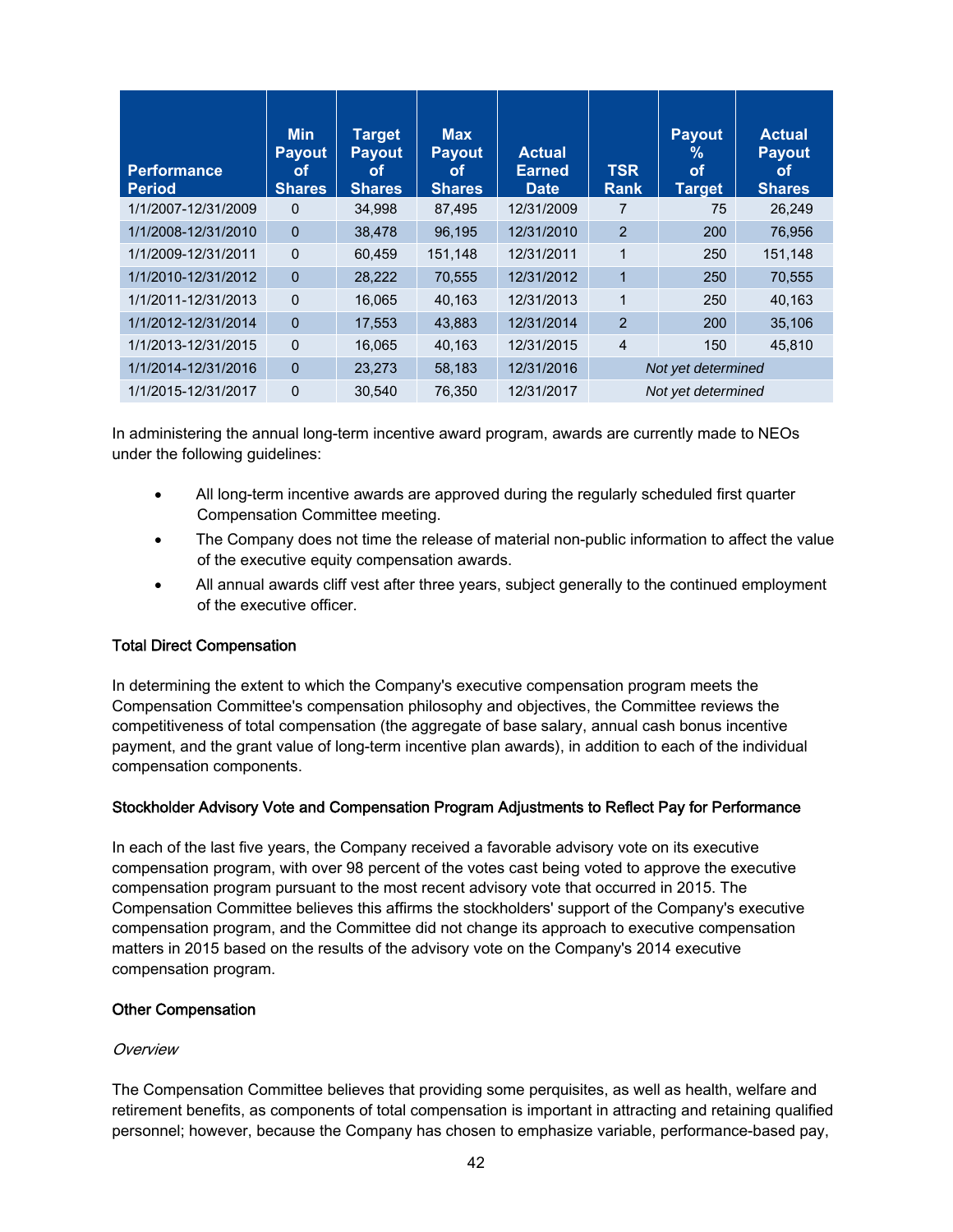the Company takes a conservative approach to these fixed benefits. The Company's perquisite, retirement and other benefit programs are established based upon an assessment of competitive market factors and a determination of what is needed to attract, retain and motivate high caliber executives.

## Limited Perquisites

The perquisites provided to the NEOs are the payment of the costs of financial counseling services, annual medical physical exams and personal use of the Company's cell phones and computers. The Company also pays for the costs for the NEOs' spouses to participate in certain business dinners or events, which the Company expects to be minimal; however, the Company does not reimburse Mr. Sheffield for any transportation expenses for his spouse.

Each year, the Company purchases a certain number of hours of flight time through a fractional aircraft ownership arrangement. These hours are made available for business use to the executive officers and other employees of the Company. The Company's policy is to not permit employees, including executive officers, to use these hours for personal use. The Company expects there will be occasions when a personal guest (including a family member such as a spouse) will accompany an employee on a business-related flight. In such instances, the Company will follow the Internal Revenue Service rules and, where required, impute income to the employee based on the Standard Industry Fare Level rates provided by the Internal Revenue Service.

# Health and Welfare Benefits

The Company's NEOs participate in the Company's health and welfare benefit plans, including medical, dental, disability and life insurance arrangements, on the same basis as the Company's other employees.

# Retirement Plans

All eligible employees of the Company, including the NEOs, may participate in the Company's 401(k) Plan. The Company contributes two dollars for every one dollar of base compensation (up to five percent of base compensation and subject to the Internal Revenue Service imposed maximum contribution limits) contributed by the participant. The participant's contributions are fully vested at all times, and the Company's matching contributions vest over the first four years of service, after which time the matching contributions vest immediately. Participants may make additional pre-tax and after-tax contributions to the plan. All contributions are subject to plan and Internal Revenue Service limits.

The Company provides a non-qualified deferred compensation plan with a fixed Company matching contribution rate to certain of its more highly compensated employees, which includes the NEOs. The plan allows each participant to contribute up to 25 percent of base salary and 100 percent of the participant's annual cash bonus. Each year, the Company provides a matching contribution equal to the NEO's contribution, but limited to a maximum of ten percent of annual base salary. The Company's matching contribution vests immediately. The non-qualified deferred compensation plan permits each participant to make investment allocation choices for both their contribution and the Company match to designated mutual funds offered as investment options under the non-qualified deferred compensation plan. The Company retains the right to maintain these investment choices as hypothetical investments or to actually invest in the participant's investment choices. To date, the Company has chosen to actually invest the funds in the investment options selected so that the investment returns are funded and do not create unfunded liabilities to the Company. The Company believes the plan is administered in operational compliance with all applicable rules and law. For more information on the non-qualified deferred compensation plan provisions, see "Executive Compensation Tables—2015 Non-Qualified Deferred Compensation."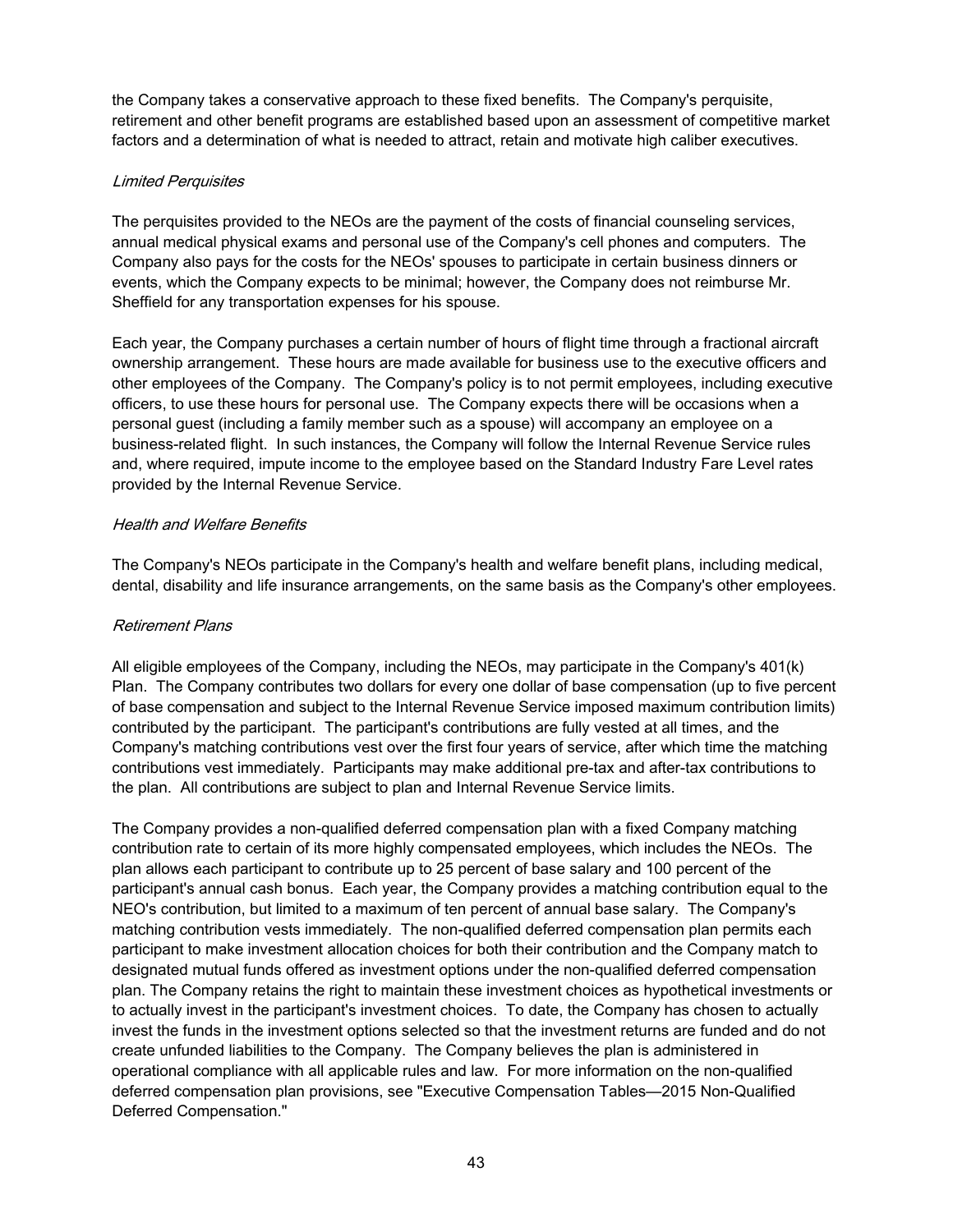### Severance and Change in Control Arrangements

The Compensation Committee believes compensation issues related to severance and change in control events for the NEOs should be addressed through contractual arrangements. As a result, while the Company has not entered into employment agreements with its executive officers, the Company enters into severance and change in control agreements with each of its executive officers, including each NEO, to recruit and retain executives, provide continuity of management in the event of an actual or threatened change in control and provide the executive with the security to make decisions that are in the best longterm interest of the stockholders. The change in control agreements with the Company's executive officers were amended in 2013 to remove excise tax gross ups from the agreements, and it is the Company's policy that it will not provide such gross up benefits in future change in control or severance agreements. The terms of these agreements are described later in "Executive Compensation Tables - Potential Payments upon Termination or Change in Control."

## Stock Ownership Guidelines

To support the commitment to significant stock ownership by NEOs, the Company's common stock ownership guidelines are as follows:

| <b>Officer</b>                         | <b>Required Stock Ownership -</b><br><b>Multiple of Annual Base Salary</b> |
|----------------------------------------|----------------------------------------------------------------------------|
| Chairman and CEO                       | 6x                                                                         |
| President and Chief Operating Officer  | 5x                                                                         |
| <b>Other Executive Vice Presidents</b> | 3x                                                                         |

An NEO generally has three years after becoming an executive officer to meet the applicable stock ownership guideline. In evaluating compliance by executive officers and directors with the stock ownership guidelines, the Compensation Committee has established procedures to minimize the effect of stock price fluctuations on the deemed value of the individual's holdings. The NEOs are required to retain all shares of common stock acquired in connection with the exercise of stock options or the vesting of other stock awards, other than sales to satisfy the exercise price of a stock option or tax obligations, until the applicable ownership guideline is reached. All NEOs, including Mr. Sheffield, have exceeded their minimum ownership guidelines. Given these robust requirements for stock ownership and the executives' historical levels of actual stock ownership, the Committee does not believe that it is necessary to adopt a separate policy requiring executives to retain stock following the vesting or exercise of their long-term incentive plan awards.

## Prohibited Equity Transactions

The Company has a policy that prohibits directors, officers or employees from engaging in short sales or in transactions involving derivatives based on the Company's common stock, such as option contracts, straddles, collars, hedges and writing puts or calls. In addition, the Company has a policy that prohibits directors and executive officers from pledging Company securities as collateral for a loan or holding Company securities in a margin account without advance approval from the Board. In addition, the Company's policy requires that directors and executive officers must obtain authorization from the Board before entering into a trading plan that, under the SEC's Rule 10b5-1, would permit the sale of the Company's stock including at times when the director or executive officer is in the possession of material nonpublic information.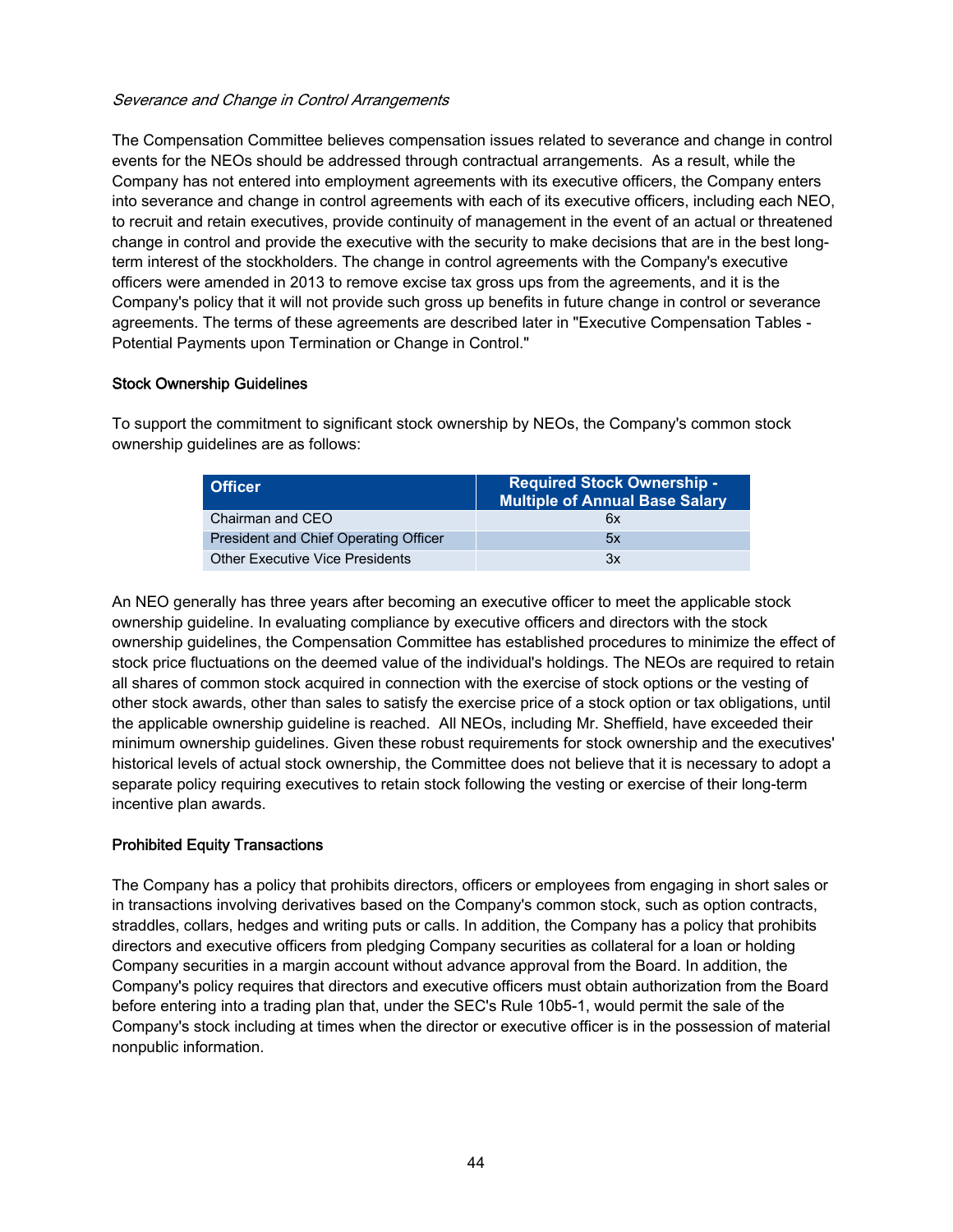### Policy on Recovery of Compensation and Clawbacks

The Board has adopted a clawback policy under which the Board, or a committee of the Board, has the right to cause the reimbursement by an executive officer of the Company of certain incentive compensation if the compensation was predicated upon the achievement of certain financial results that were subsequently the subject of a required restatement of the Company's financial statements and the executive officer engaged in fraudulent or intentional illegal conduct that caused the need for the restatement.

### Indemnification Agreements

The Company has entered into indemnification agreements with each of its directors and executive officers. Each agreement requires the Company to indemnify the director or executive officer to the fullest extent permitted by the Delaware General Corporation Law. This means, among other things, that the Company must indemnify the indemnitee against expenses (including attorneys' fees), judgments, fines and amounts paid in settlement that are incurred in a legal proceeding by reason of the fact that the person is or was a director, officer, employee or agent of the Company if the indemnitee meets the standard of conduct provided under Delaware law. Also as permitted under Delaware law, the indemnification agreements require the Company to advance expenses in defending such an action provided that the director or executive officer undertakes to repay the amounts if the person ultimately is determined not to be entitled to indemnification from the Company.

### Deductibility of Executive Compensation

Section 162(m) of the Code places restrictions on the deductibility of executive compensation paid by public companies. Under the restrictions, the Company is not able to deduct compensation paid to any of the NEOs (other than the Chief Financial Officer) in excess of \$1,000,000 unless the compensation meets the definition of "performance-based compensation" as required in Section 162(m) of the Code. Nondeductibility results in additional tax costs to the Company.

The performance unit awards granted by the Company are intended to qualify for deductibility under Section 162(m). Although the restricted stock and RSU awards do not qualify as performance-based compensation under Section 162(m), the Compensation Committee believes that it is in the best interests of stockholders to use restricted stock and RSUs as a part of the NEOs' long-term incentive awards as described above under "—Elements of the Company's Compensation Program—Annual Long-Term Incentive Awards." In addition, the annual cash bonuses paid to the NEOs for 2015 do not qualify as performance-based compensation under Section 162(m), although the Company's 2006 Long Term Incentive Plan is structured so that the Company may make annual cash bonus incentive awards that qualify as performance-based compensation under Section 162(m) if it so chooses and if the requirements of Section 162(m) are satisfied. Because of the uncertainties associated with the application and interpretation of Section 162(m) and the regulations issued thereunder, there can be no assurance that compensation intended to satisfy the requirements for deductibility under Section 162(m) will in fact be deductible. Further, the Company believes that, under certain circumstances, such as to attract and retain key executives or to recognize outstanding performance, it is in the Company's and its stockholders' best interests to provide compensation to selected executives even if it is not deductible.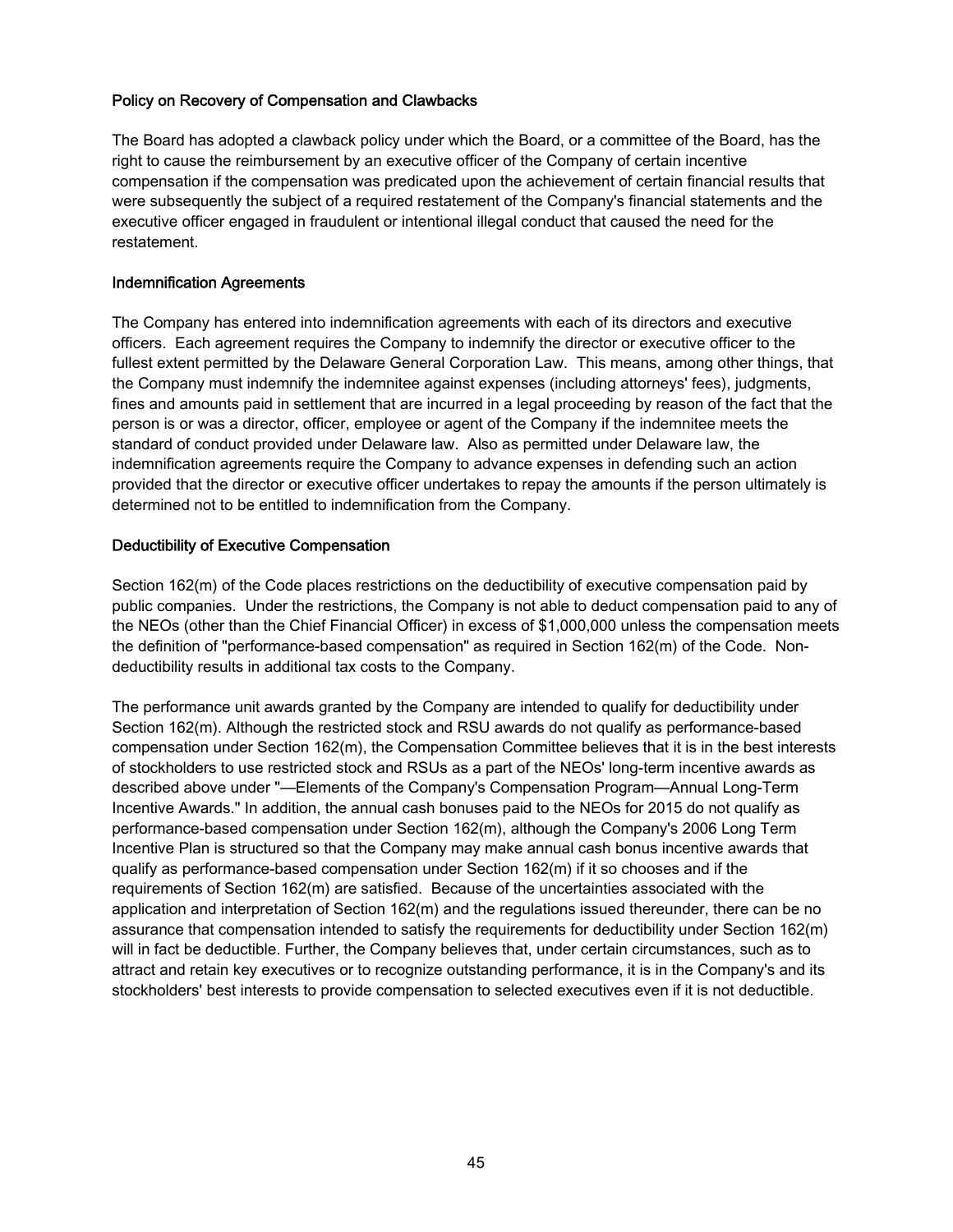### EXECUTIVE COMPENSATION TABLES

#### Summary Compensation Table

For 2015, the compensation paid to the Company's NEOs consisted of a base salary, annual cash bonus payments, awards of restricted stock or RSUs and performance units, contributions to the Company's 401(k) and non-qualified deferred compensation plans, and certain perquisites, which elements of compensation are described in greater detail above in the "Compensation Discussion and Analysis" and in the tables that follow. The following table summarizes the total compensation for 2015, 2014 and 2013 awarded to, earned by or paid to the NEOs.

| Name and<br><b>Principal Position</b><br>(a)       | Year<br>(b) | <b>Salary</b><br>$(1)(\$)$<br>(c) | <b>Bonus</b><br>$(2)(\$)$<br>(d) | <b>Stock</b><br><b>Awards</b><br>$(3)(\$)$<br>(e) | <b>Option</b><br><b>Awards</b><br>$(3)(\$)$<br>(f) | Non-Equity<br><b>Incentive Plan</b><br>Compensation<br>$(2)(\$)$<br>(g) | <b>All Other</b><br>Compen-<br>sation<br>$(4)(\$)$<br>(i) | <b>Total</b><br>$($ \$)<br>$\bf{0}$ |
|----------------------------------------------------|-------------|-----------------------------------|----------------------------------|---------------------------------------------------|----------------------------------------------------|-------------------------------------------------------------------------|-----------------------------------------------------------|-------------------------------------|
| <b>Scott D. Sheffield</b><br>Chairman of the       | 2015        | \$990,000                         | \$1,415,700                      | \$10,565,565                                      |                                                    |                                                                         | \$151,184                                                 | \$13,122,449                        |
| <b>Board and Chief</b><br><b>Executive Officer</b> | 2014        | \$984,769                         | $\overline{\phantom{a}}$         | \$9,716,478                                       |                                                    | \$1,801,800                                                             | \$147,988                                                 | \$12,651,035                        |
|                                                    | 2013        | \$956,001                         |                                  | \$9,763,092                                       |                                                    | \$2,390,000                                                             | \$141,517                                                 | \$13,250,610                        |
| <b>Richard P. Dealy</b><br><b>Executive Vice</b>   | 2015        | \$488,000                         | \$585,600                        | \$2,958,349                                       |                                                    |                                                                         | \$78,646                                                  | \$4,110,595                         |
| <b>President and</b><br><b>Chief Financial</b>     | 2014        | \$481,385                         |                                  | \$2,720,848                                       |                                                    | \$683,200                                                               | \$79,583                                                  | \$3,965,016                         |
| <b>Officer</b>                                     | 2013        | \$439,000                         |                                  | \$3,158,811                                       |                                                    | \$1,112,500                                                             | \$77,971                                                  | \$4,788,282                         |
| Mark S. Berg<br><b>Executive Vice</b>              | 2015        | \$410,000                         | \$393,600                        | \$2,049,209                                       |                                                    |                                                                         | \$86,280                                                  | \$2,939,089                         |
| President.<br>Corporate                            | 2014        | \$407,692                         |                                  | \$1,707,993                                       |                                                    | \$459,200                                                               | \$67,130                                                  | \$2,642,015                         |
|                                                    | 2013        | \$392,077                         |                                  | \$1,878,266                                       | ٠                                                  | \$790,000                                                               | \$75,488                                                  | \$3,135,831                         |
| Chris J.<br>Cheatwood                              | 2015        | \$425,000                         | \$357,000                        | \$2,222,134                                       |                                                    |                                                                         | \$84,265                                                  | \$3,088,399                         |
| <b>Executive Vice</b><br>President,                | 2014        | \$420,385                         |                                  | \$2,043,663                                       |                                                    | \$476,000                                                               | \$84,211                                                  | \$3,024,259                         |
| <b>Business</b><br>Development and<br>Geoscience   | 2013        | \$392,077                         |                                  | \$2,311,563                                       |                                                    | \$790,000                                                               | \$78,772                                                  | \$3,572,412                         |
| <b>Timothy L. Dove</b><br><b>President and</b>     | 2015        | \$635,000                         | \$666,750                        | \$4,347,889                                       |                                                    |                                                                         | \$98,685                                                  | \$5,748,324                         |
| <b>Chief Operating</b><br><b>Officer</b>           | 2014        | \$626,539                         |                                  | \$3,998,398                                       |                                                    | \$889,000                                                               | \$96,424                                                  | \$5,610,361                         |
|                                                    | 2013        | \$572,462                         |                                  | \$4,478,694                                       |                                                    | \$1,450,000                                                             | \$91,829                                                  | \$6,592,985                         |

(1) In 2014, the adjusted base salaries did not take effect until February 20, 2014.

 $\overline{\phantom{a}}$  , where  $\overline{\phantom{a}}$ 

<sup>(2)</sup> Bonus amounts in column (d) represent discretionary bonuses earned during 2015 that were paid during March 2016. Although, in determining these discretionary bonuses, the Compensation Committee considered certain Company goals and accomplishments, the amounts actually paid were determined pursuant to the Committee's subjective evaluation of the performance of the Company and the NEOs. Amounts in column (g) for 2014 and 2013 represent the actual payouts under the Company's annual cash bonus incentive program. As described above in the section entitled "Compensation Discussion and Analysis," under the Company's annual cash bonus incentive program, to take advantage of certain tax regulations, the Compensation Committee establishes a baseline performance hurdle the achievement of which is a condition to the payout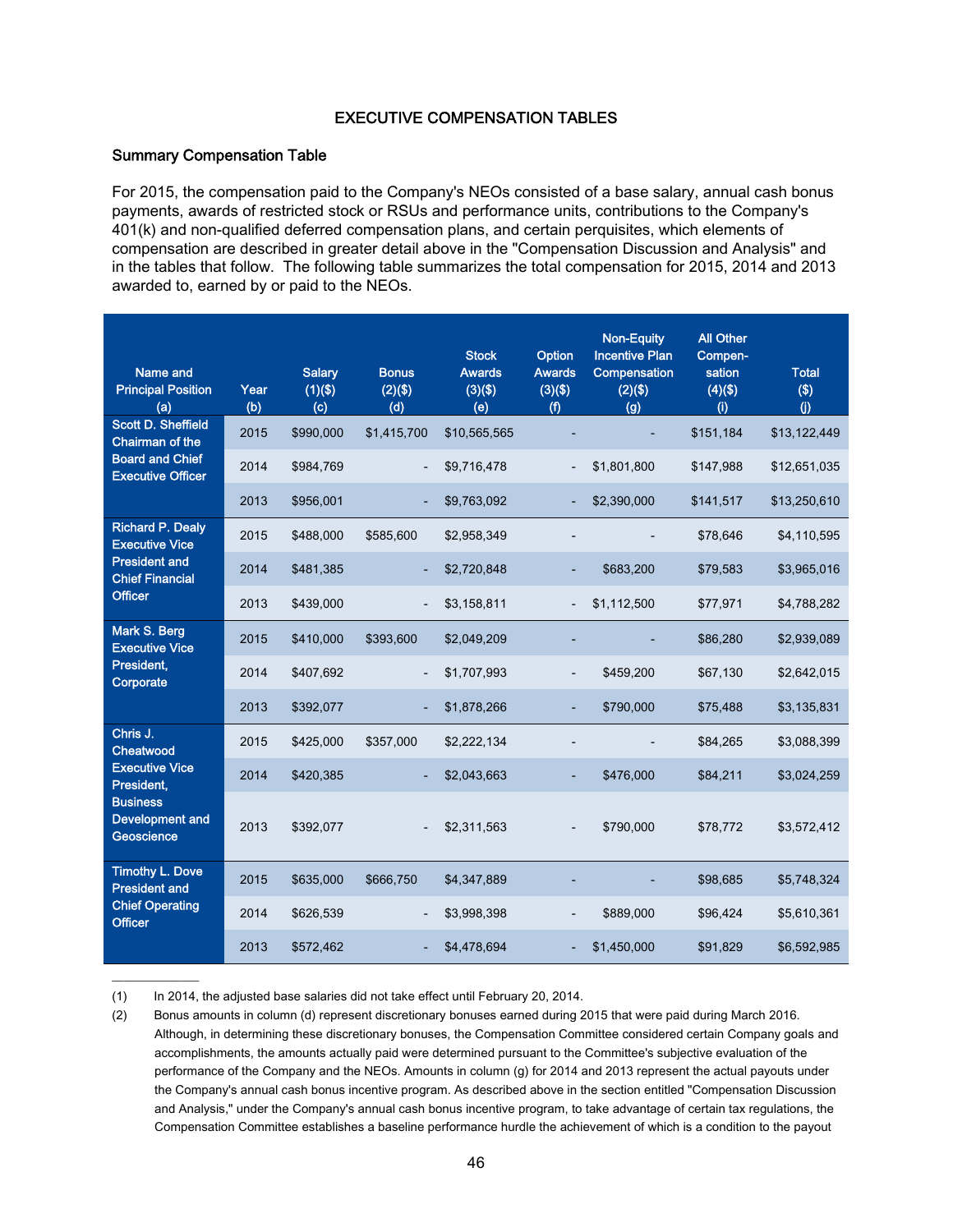of awards, and would permit payment of the maximum incentive award opportunity of 250 percent times the NEO's target bonus. For 2015, due to the steep and prolonged period of low commodity prices during 2015, the Company did not achieve the baseline performance hurdle and did not pay out awards under the Company's annual cash bonus incentive program. The Compensation Committee approved a separate discretionary annual cash bonus pool to recognize contributions to the Company's performance for 2015 and the payments thereunder are what are reflected in column (d).

- (3) Amounts reported for Stock Awards in column (e) represent the grant date fair value of restricted stock, RSUs and performance unit awards, computed in accordance with FASB ASC Topic 718. Pursuant to SEC rules, all amounts shown in this column exclude the effect of estimated forfeitures related to service-based vesting conditions. Stock Awards for Messrs. Sheffield and Dealy in 2013 include grants by the general partner of Pioneer Southwest of phantom unit awards that were to be settled in common units of Pioneer Southwest, but which were converted into equivalent RSUs of the Company upon the Company's acquisition of Pioneer Southwest in December 2013, with adjustments in the number of shares issuable upon vesting to reflect the merger exchange ratio. The grant date fair values attributable to restricted stock, RSU and phantom unit awards are based on the market-quoted closing price of the Company's common stock and Pioneer Southwest's common units, as applicable, on the last trading day prior to the grant date of the awards. The Company's performance units are valued for these purposes using the Monte Carlo simulation method assuming a target number of shares would be payable because this is deemed to be the "probable" payout percentage at the time of grant consistent with the estimate of aggregate compensation cost to be recognized over the service period. Actual payouts with respect to performance units can range from zero percent to 250 percent of a target number of performance units awarded based on the relative ranking of the Company's TSR in comparison to the peer group over the applicable three-year performance period. If the Company's relative TSR performance is below the threshold performance, no shares will be paid. If the Company's performance places it first among its peers, a maximum of 250 percent of the target number of shares will be paid. In that instance, the grant date fair value of the maximum number of shares for each of the NEOs pursuant to performance units granted in 2015 would be as follows: Mr. Sheffield, \$15,573,786; Mr. Dealy, \$4,360,562; Mr. Berg, \$3,020,356; Mr. Cheatwood, \$3,275,591; and Mr. Dove, \$6,408,668. Additional detail regarding the Company's share-based awards is included in Note H of Notes to Consolidated Financial Statements included in "Item 8. Financial Statements and Supplementary Data" in the Company's Annual Report on Form 10-K for the year ended December 31, 2015 and under the 2015 Grants of Plan-Based Awards table below. The Company has not granted stock options since 2012. For additional information regarding restricted stock, RSU and performance unit awards, as applicable, owned by the NEOs as of December 31, 2015, see below under "2015 Outstanding Equity Awards at Fiscal Year End."
- (4) Amounts reported as All Other Compensation in column (i) include the Company contributions to the NEOs' 401(k) Plan and non-qualified deferred compensation plan accounts, life insurance premiums and other perquisites, as shown in the following table:

|                         | Year ended December 31, 2015 |            |             |           |            |  |  |  |
|-------------------------|------------------------------|------------|-------------|-----------|------------|--|--|--|
|                         | Scott D.                     | Richard P. | Mark S.     | Chris J.  | Timothy L. |  |  |  |
|                         | <b>Sheffield</b>             | Dealy      | <b>Berg</b> | Cheatwood | Dove       |  |  |  |
| 401(k) contributions    | \$26,500                     | \$26,277   | \$26,500    | \$26,500  | \$26,500   |  |  |  |
| Non-qualified deferred  |                              |            |             |           |            |  |  |  |
| compensation plan       |                              |            |             |           |            |  |  |  |
| contributions           | 99,000                       | 48.800     | 39.500      | 42.500    | 63,500     |  |  |  |
| Life insurance premiums | 15.286                       | 1.667      | 3.973       | 4.128     | 6,295      |  |  |  |
| Financial counseling    | 10.000                       | 1.325      | 15.298      | 10.615    | 2,390      |  |  |  |
| Spousal travel &        |                              |            |             |           |            |  |  |  |
| entertainment costs (a) | 398                          | 577        | 1.009       |           |            |  |  |  |
| Annual physical expense | ٠                            |            |             | 522       |            |  |  |  |
| Totals                  | \$151.184                    | \$78.646   | \$86,280    | \$84.265  | \$98,685   |  |  |  |

(a) Spousal travel & entertainment costs are included to the extent of the incremental costs incurred by the Company for travel and entertainment of spouses when accompanying the NEOs on Company-related business trips.

\_\_\_\_\_\_\_\_\_\_\_\_\_\_\_\_\_\_\_\_\_\_\_\_

Mr. Sheffield, directly or indirectly, holds working interests in wells operated by the Company or a subsidiary of the Company. These interests were initially acquired in 1990 or earlier with his personal funds pursuant to a program offered by the Company's predecessor. As such, Mr. Sheffield participates in the costs and revenues attributable to these working interests in accordance with customary industry terms. During 2015, the aggregate amount of the distributions made to Mr. Sheffield with respect to these working interests was \$902 (this amount is not included in the Summary Compensation Table).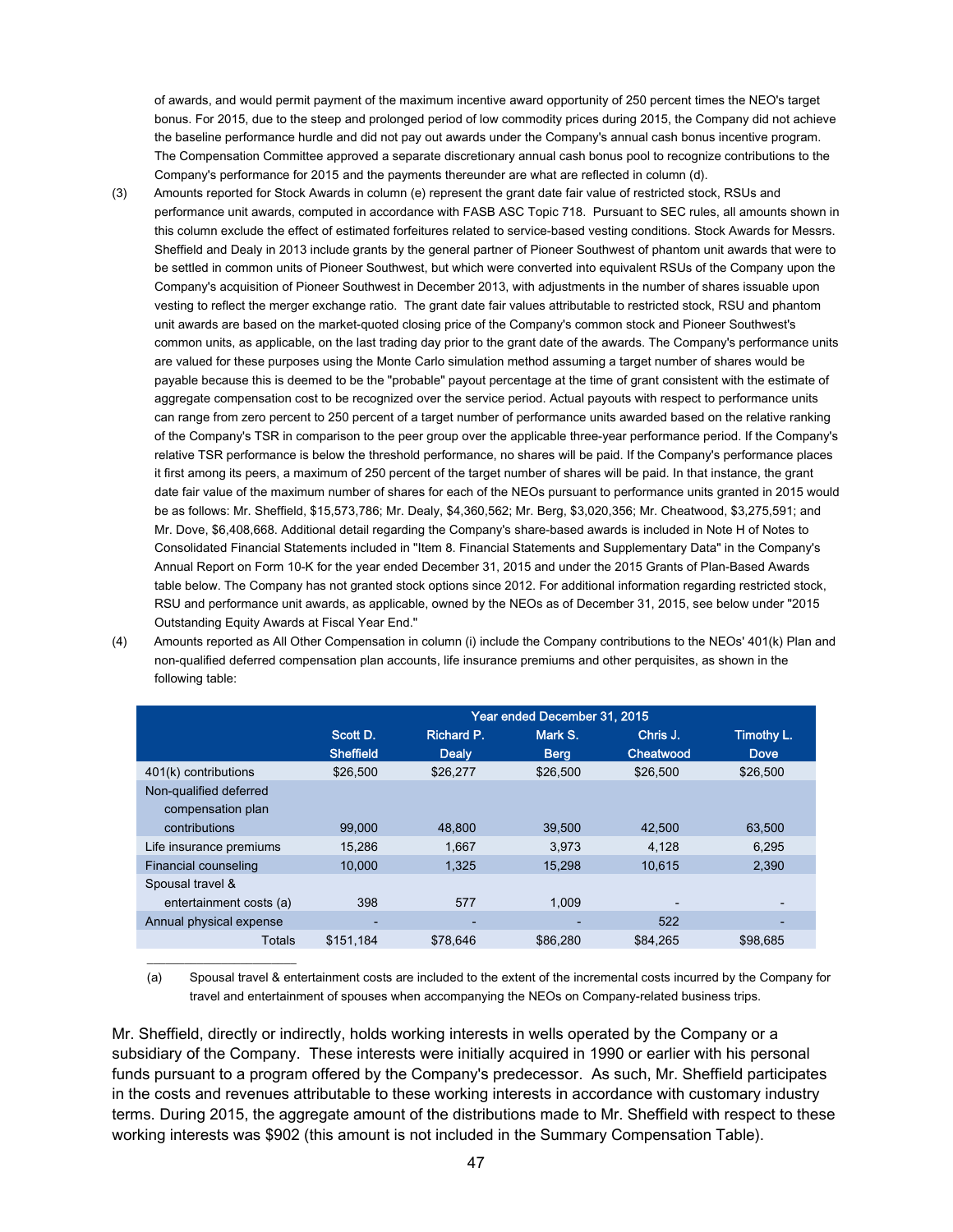#### 2015 Grants of Plan-Based Awards

 $\mathcal{L}=\mathcal{L}$ 

The following table sets forth, for each NEO, information about grants of plan-based awards during 2015.

|                              |                                        |                                  | <b>Estimated Future Payouts under Non-</b><br><b>Equity Incentive Plan Awards (1)</b> |                              | <b>Under Equity Incentive Plan</b>     | <b>Estimated Future Payouts</b><br>Awards (2) |                                    | <b>All Other</b><br><b>Stock</b><br>Awards:<br><b>Number</b><br><b>of</b><br><b>Shares</b><br>of Stock | <b>Grant Date</b><br>Fair<br>Value of<br><b>Stock</b><br>and<br>Option |
|------------------------------|----------------------------------------|----------------------------------|---------------------------------------------------------------------------------------|------------------------------|----------------------------------------|-----------------------------------------------|------------------------------------|--------------------------------------------------------------------------------------------------------|------------------------------------------------------------------------|
| <b>Name</b><br>(a)           | <b>Grant Date</b><br>(b)               | <b>Threshold</b><br>$($)$<br>(c) | <b>Target</b><br>$($)$<br>(d)                                                         | <b>Maximum</b><br>\$)<br>(e) | <b>Threshold</b><br>$($ # $)$<br>( f ) | <b>Target</b><br>$(\#)$<br>(g)                | <b>Maximum</b><br>$($ # $)$<br>(h) | or Units<br>$($ # $)$<br>(i)                                                                           | <b>Awards (4)(5)</b><br>$($ \$)<br>(1)                                 |
| Scott D.<br><b>Sheffield</b> | 03/03/2015<br>03/03/2015<br>03/03/2015 | ÷.                               | \$1,287,000                                                                           | \$3,217,500                  | 7,005                                  | 28,019                                        | 70,048                             | 28,020(3)                                                                                              | \$6,229,469.87<br>\$4,336,095.00                                       |
| Richard P.<br><b>Dealy</b>   | 03/03/2015<br>03/03/2015<br>03/03/2015 |                                  | \$488,000                                                                             | \$1,220,000                  | 1,962                                  | 7,845                                         | 19,613                             | 7,846(3)                                                                                               | \$1,744,180.42<br>\$1,214,168.50                                       |
| Mark S.<br><b>Berg</b>       | 03/03/2015<br>03/03/2015<br>03/03/2015 |                                  | \$328,000                                                                             | \$820,000                    | 1,359                                  | 5,434                                         | 13,585                             | 5,435(3)                                                                                               | \$1,208,142.31<br>\$841,066.25                                         |
| Chris J.<br>Cheatwood        | 03/03/2015<br>03/03/2015<br>03/03/2015 |                                  | \$340,000                                                                             | \$850,000                    | 1,474                                  | 5,893                                         | 14,733                             | 5,893(3)                                                                                               | \$1,310,191.87<br>\$911,941.75                                         |
| Timothy L.<br>Dove           | 03/03/2015<br>03/03/2015<br>03/03/2015 |                                  | \$635,000                                                                             | \$1,587,500                  | 2,883                                  | 11,530                                        | 28,825                             | 11,531(3)                                                                                              | \$2,563,467.21<br>\$1,784,422.25                                       |

(1) The amounts in columns (c), (d) and (e) represent the threshold, target and maximum payment levels with respect to the Company's 2015 annual cash bonus incentive program under the Company's 2006 Long-Term Incentive Plan, as discussed above in the section entitled "Compensation Discussion and Analysis" and below under "Narrative Disclosure for the 2015 Grants of Plan-Based Awards Table." If the Company's performance does not exceed the minimum baseline performance hurdle, then the payout under this program will be zero. The amounts shown in the "Target" column reflect a payout of 100 percent of the target bonus, and the amounts shown in the "Maximum" column reflect the highest possible payout of 250 percent of target bonus. The Committee determined that the Company's performance did not exceed the minimum baseline performance hurdle for 2015 and, consequently, actual bonus payouts under this program for 2015 were zero, as reflected in the "Non-Equity Incentive Plan Compensation" column of the Summary Compensation Table for 2015.

- (2) The amounts in columns (f), (g) and (h) represent the number of shares deliverable upon threshold, target and maximum performance with respect to the grants of performance units in 2015 under the Company's 2006 Long-Term Incentive Plan. The number of shares shown in the "Threshold" column reflects the lowest possible payout (other than zero), representing 25 percent of the target number of performance units granted. If performance is below the threshold, no shares are paid. The number of shares shown in the "Target" column reflects a payout of 100 percent of the target number of performance units granted. The number of shares shown in the "Maximum" column reflects the highest possible payout of 250 percent of the target number of performance units granted.
- (3) The amounts reported are the number of restricted shares of the Company's common stock or RSUs granted to each NEO in 2015 under the Company's 2006 Long-Term Incentive Plan in connection with the annual grant of awards as described above.
- (4) The Company did not grant any stock options in 2015.
- (5) Amounts for restricted stock, RSU and performance unit awards represent each award's grant date fair value computed in accordance with FASB ASC Topic 718. The value of performance units was determined on the grant date using the Monte Carlo simulation method assuming a target number of shares would be issued, and is consistent with the estimate of aggregate compensation costs that the Company would expense in its financial statements over the awards' three-year performance period, in accordance with FASB ASC Topic 718. See footnote 3 to the Summary Compensation Table for additional information about the assumptions used in calculating these amounts.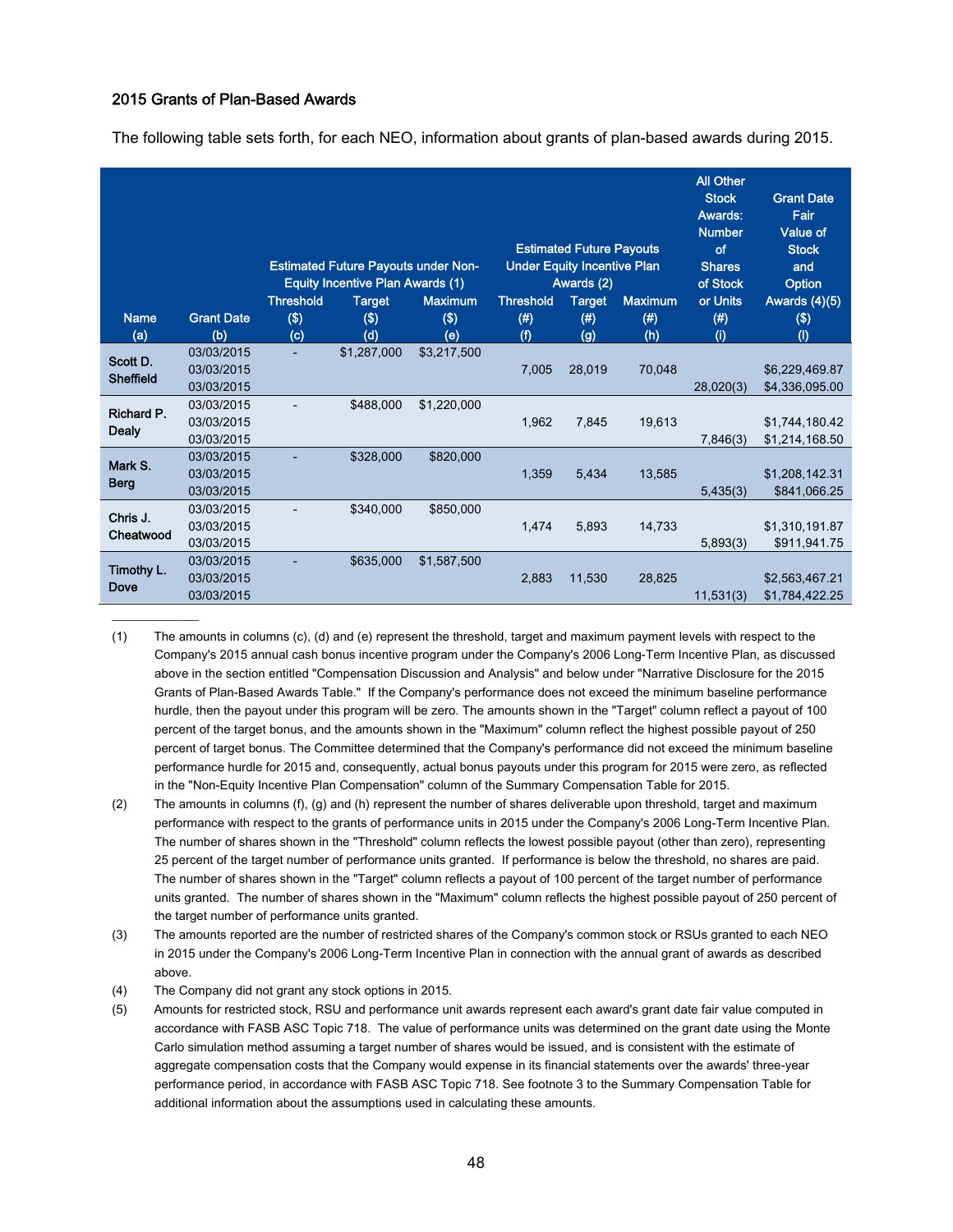### Narrative Disclosure for the 2015 Grants of Plan-Based Awards Table

The 2015 annual cash bonus incentive program awards and the 2015 awards of performance units, restricted stock and RSUs were granted to the NEOs under the Company's 2006 Long-Term Incentive Plan. The material terms of these awards are described below. Defined terms impacting the accelerated settlement or vesting of awards can be found below in "Potential Payments upon Termination or Change in Control."

#### Annual Cash Bonus Incentive Program Awards

The terms of the Company's annual cash bonus incentive program are described in "Compensation Discussion and Analysis — Elements of the Company's Compensation Program — Annual Cash Bonus Incentive" above. As described in that section, at the beginning of the year, the Compensation Committee establishes for each NEO a target bonus level as a percent of the executive's base salary, and a baseline performance hurdle that is a condition to the payout of awards that, if achieved, would permit a payout at a maximum bonus level of 250 percent of target for each NEO; provided that the Committee would then have the discretion to reduce the payout below 250 percent (but not increase the payout under the program above 250 percent) after assessing the Company's performance. This approach is designed to qualify each NEO's annual cash bonus incentive program award as tax-deductible under Section 162(m) of the Code. Due to the steep and prolonged period of low commodity prices during 2015, the Company did not achieve the baseline performance hurdle of at least \$1.4 billion of cash flow and, as a result, the Company did not pay out any amounts in respect of the awards to the NEOs under the Company's annual cash bonus incentive program.

### Performance Units

The performance unit awards represent the right to receive between zero percent and 250 percent of the target number of performance units awarded, contingent on the continued employment of the NEO and the Company's achievement of the specified performance objective at the end of the performance period. The 2015 awards have a three-year performance period (January 2015 to December 2017), and the number of performance units earned will be based on the Company's TSR ranking for this three-year period compared to the TSR of the following peer companies: Apache Corporation, Chesapeake Energy Corporation, Concho Resources Inc., Continental Resources, Inc., Devon Energy Corporation, EOG Resources, Inc., Hess Corporation, Marathon Oil Corporation, Noble Energy, Inc., Range Resources Corporation and Southwestern Energy Company, in accordance with the following table:

| <b>TSR Rank</b><br><b>Against Peers</b> | <b>Percentage of Performance Units</b><br><b>Earned</b> |
|-----------------------------------------|---------------------------------------------------------|
| 1                                       | 250%                                                    |
| 2                                       | 200%                                                    |
| 3                                       | 175%                                                    |
| $\overline{4}$                          | 150%                                                    |
| 5                                       | 125%                                                    |
| 6                                       | 110%                                                    |
| 7                                       | 75%                                                     |
| 8                                       | 50%                                                     |
| 9                                       | 25%                                                     |
| 10                                      | 0%                                                      |
| 11                                      | 0%                                                      |
| 12                                      | 0%                                                      |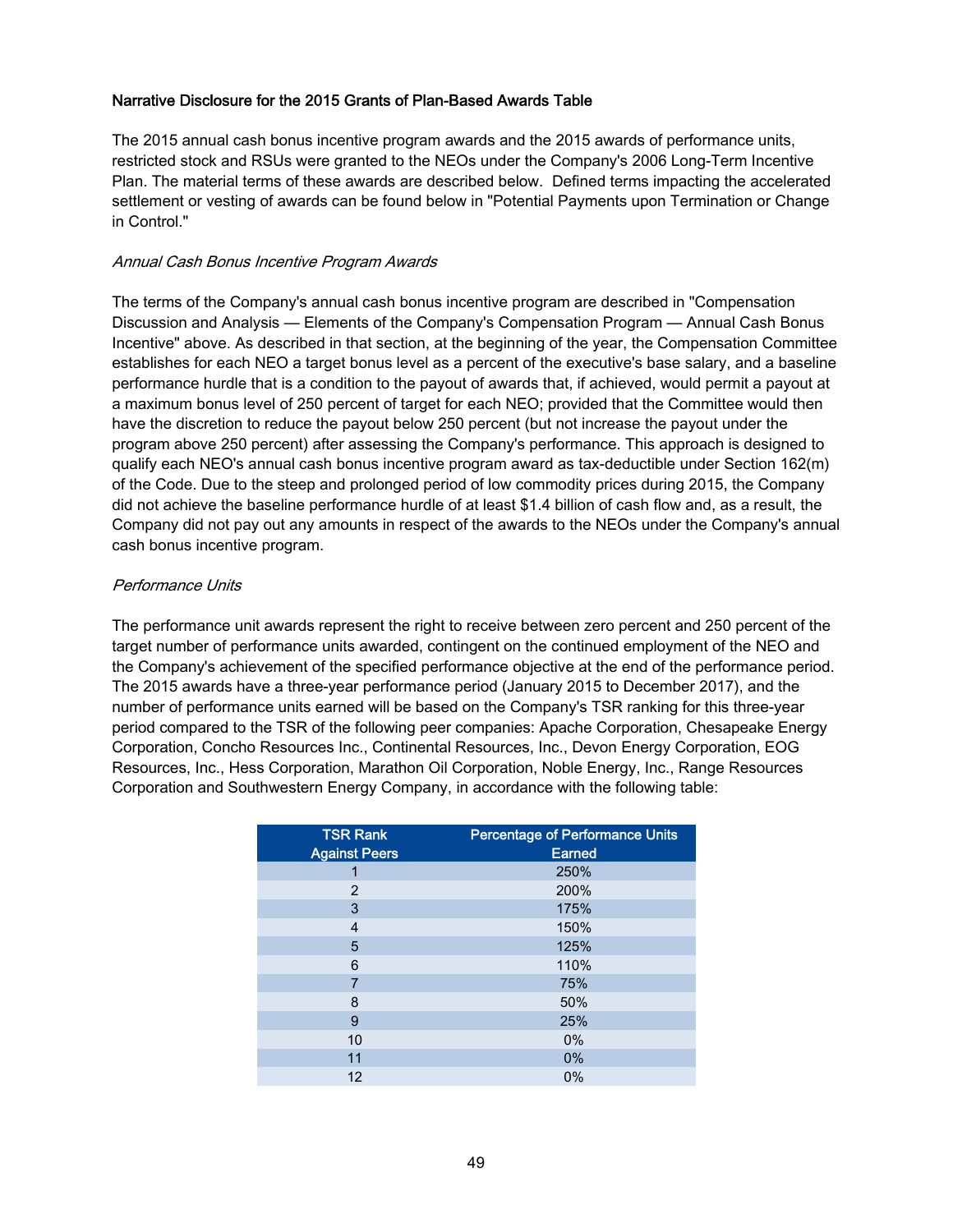TSR means the annualized rate of return stockholders receive through stock price changes and the assumed reinvestment of dividends paid over the performance period. For purposes of determining the TSR for the Company and each of the peer companies, the change in the price of the Company's common stock and of the common stock of each peer company is based upon the average of the closing stock prices over the 60-day periods preceding the start and the end of the performance period.

Performance units earned will generally be paid in shares of the Company's common stock (unless the Compensation Committee determines to pay in cash) no later than March 15th of the year following the year in which the performance period ends. The NEOs will also earn dividend equivalents on the performance units actually earned up to a maximum of the target number awarded, which will be paid at the time the performance units are settled.

If an NEO's employment with the Company is terminated during the performance period, the following rules will determine the number of performance units, if any, the NEO will earn: (1) if the NEO's employment is terminated due to death or disability, the NEO will receive settlement of a number of performance units equal to the target number of performance units awarded multiplied by a fraction, the numerator of which is the number of months during the performance period that the NEO was employed and the denominator of which is 36 (the "pro ration fraction"); (2) if the NEO's employment is terminated due to the NEO's normal retirement (on or after the attainment of age 60), the NEO will receive settlement of a number of performance units equal to the number of performance units that would have been earned if the NEO had continued employment through the end of the performance period multiplied by the pro ration fraction (unless the NEO had attained the age of 65 with at least ten years of service, in which case there would be no pro ration); (3) if the NEO's employment is terminated by the Company without cause or by the NEO for good reason, then (A) Messrs. Sheffield and Dove will receive a number of performance units equal to the number of performance units that would have been earned if they had continued employment through the end of the performance period, and (B) the other NEOs will receive settlement of a number of performance units equal to the number of performance units that would have been earned if the NEOs had continued employment through the end of the performance period multiplied by the pro ration fraction; and (4) if an NEO's employment is terminated for any other reason, the NEO will not receive settlement of any of the performance units.

In the event of a change in control, the date of the change in control will be treated as the last day of the performance period and achievement of the performance objective and the number of performance units, if any, earned will be measured based on the Company's actual performance as of that date.

Additional information regarding the performance unit awards can be found above under "Compensation Discussion and Analysis — Elements of the Company's Compensation Program — Annual Long-Term Incentive Awards."

## Restricted Stock and RSUs

In general, the restricted stock awards cliff vest on February 15 of the third year following the date of grant, subject to the NEO remaining employed with the Company continuously through the vesting date. While an NEO holds restricted shares, he is entitled to vote with holders of the Company's common stock and receive dividends on the shares at the same rate and time as other stockholders. RSU awards are similar to restricted stock awards in that they cliff vest three years after the date of grant and are settled in common stock of the Company, subject to the NEO remaining employed with the Company continuously through the vesting date, and the NEO has the right to receive payments equivalent to the dividends paid on the common stock at the same rate and time as other stockholders; however, the NEO has no voting rights in respect of RSUs.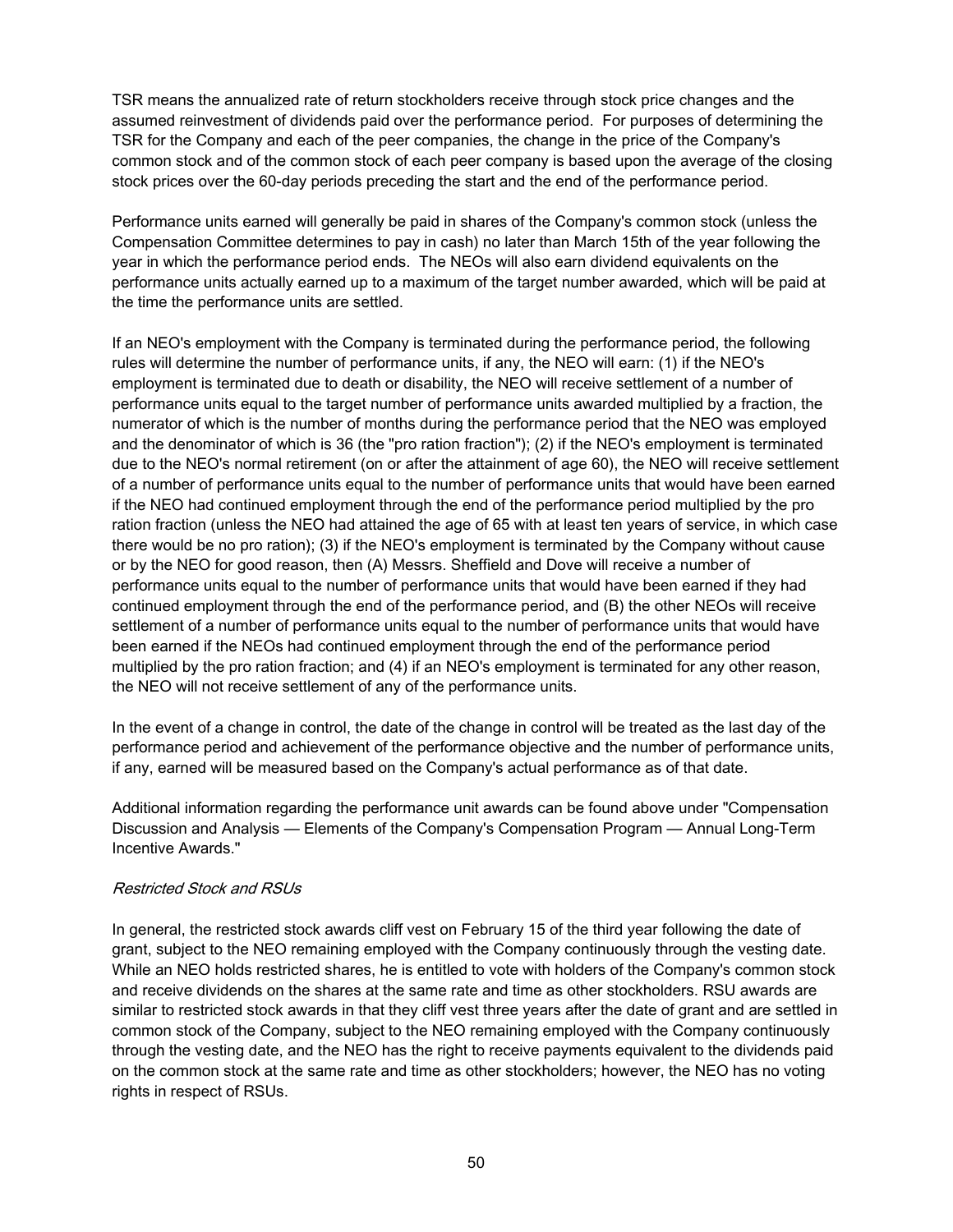The vesting of the restricted shares and RSUs will accelerate in full upon a change in control. In addition, if an NEO terminates employment prior to the vesting date, the following rules will apply: (1) if an NEO is terminated by the Company for cause or by the NEO without good reason, all of the restricted shares or RSUs subject to the award will be forfeited to the Company, (2) if an NEO is terminated due to death, disability, normal retirement (on or after attainment of age 60), by the Company without cause or by the NEO for good reason, a number of restricted shares or RSUs will vest equal to the total number of shares subject to the award multiplied by a fraction, the numerator of which is the number of months following the date of grant during which the NEO was employed by the Company and the denominator of which is 36 (unless, in the case of retirement, the NEO had attained the age of 65 with at least ten years of service, in which case there would be no pro ration), and (3) notwithstanding clause (2) of this paragraph, if Messrs. Sheffield and Dove are terminated by the Company without cause or they terminate their employment for good reason, all of the restricted shares or RSUs subject to their awards will vest in full.

## 2015 Outstanding Equity Awards at Fiscal Year End

The following table sets forth, for each NEO, information regarding stock options, restricted stock, RSUs and performance units that were held as of December 31, 2015, including awards that were granted prior to 2015:

|                    | <b>Option Awards</b>                                                                                                                         |                                                                                                                                                |                                                       |                                         |                                                                                                   | <b>Stock Awards</b>                                                                                        |                                                                                                                                                                                   |                                                                                                                                                                                                                        |  |
|--------------------|----------------------------------------------------------------------------------------------------------------------------------------------|------------------------------------------------------------------------------------------------------------------------------------------------|-------------------------------------------------------|-----------------------------------------|---------------------------------------------------------------------------------------------------|------------------------------------------------------------------------------------------------------------|-----------------------------------------------------------------------------------------------------------------------------------------------------------------------------------|------------------------------------------------------------------------------------------------------------------------------------------------------------------------------------------------------------------------|--|
| <b>Name</b><br>(a) | <b>Number of</b><br><b>Securities</b><br><b>Underlying</b><br><b>Unexercised</b><br><b>Options</b><br>$($ # $)$<br><b>Exercisable</b><br>(b) | <b>Number of</b><br><b>Securities</b><br><b>Underlying</b><br><b>Unexercised</b><br><b>Options</b><br>$($ # $)$<br><b>Unexercisable</b><br>(c) | <b>Option</b><br><b>Exercise</b><br>Price (\$)<br>(e) | Option<br><b>Expiration Date</b><br>(1) | Number of<br><b>Shares or</b><br><b>Units of Stock</b><br>that have not<br>Vested $(1)(#)$<br>(g) | <b>Market</b><br>Value<br>of Shares<br>or Units<br>of Stock<br>that have<br>not Vested<br>$(1)(\$)$<br>(h) | <b>Equity</b><br>Incentive<br><b>Plan Awards:</b><br>Number of<br><b>Unearned</b><br><b>Shares, Units</b><br>or Other<br><b>Rights that</b><br>have not<br>Vested $(1)(#)$<br>(i) | <b>Equity</b><br><b>Incentive Plan</b><br>Awards:<br><b>Market or</b><br><b>Payout Value</b><br>of Unearned<br><b>Shares, Units</b><br>or Other<br><b>Rights That</b><br>have not<br><b>Vested</b><br>$(1)(\$)$<br>(j) |  |
| Scott D. Sheffield | 36,232(2)                                                                                                                                    |                                                                                                                                                | \$113.76                                              | 02/22/2022                              | 25,959(3)                                                                                         | \$3,254,739                                                                                                | 46,546 (7)                                                                                                                                                                        | \$5,835,937                                                                                                                                                                                                            |  |
|                    |                                                                                                                                              |                                                                                                                                                |                                                       |                                         | 23,273 (4)                                                                                        | \$2,917,969                                                                                                | 70,048 (8)                                                                                                                                                                        | \$8,782,618                                                                                                                                                                                                            |  |
|                    |                                                                                                                                              |                                                                                                                                                |                                                       |                                         | 28,020 (5)                                                                                        | \$3,513,148                                                                                                |                                                                                                                                                                                   |                                                                                                                                                                                                                        |  |
|                    |                                                                                                                                              |                                                                                                                                                |                                                       |                                         | 4,948(6)                                                                                          | \$620,380                                                                                                  |                                                                                                                                                                                   |                                                                                                                                                                                                                        |  |
| Richard P. Dealy   | 12,078(2)                                                                                                                                    | $\overline{\phantom{a}}$                                                                                                                       | \$113.76                                              | 02/22/2022                              | 8,399(3)                                                                                          | \$1,053,067                                                                                                | 13,034(7)                                                                                                                                                                         | \$1,634,203                                                                                                                                                                                                            |  |
|                    |                                                                                                                                              |                                                                                                                                                |                                                       |                                         | 6,517(4)                                                                                          | \$817,101                                                                                                  | 19,613(8)                                                                                                                                                                         | \$2,459,078                                                                                                                                                                                                            |  |
|                    |                                                                                                                                              |                                                                                                                                                |                                                       |                                         | 7,846(5)                                                                                          | \$983,731                                                                                                  |                                                                                                                                                                                   |                                                                                                                                                                                                                        |  |
|                    |                                                                                                                                              |                                                                                                                                                |                                                       |                                         | 15,603 (9)                                                                                        | \$1,956,304                                                                                                |                                                                                                                                                                                   |                                                                                                                                                                                                                        |  |
|                    |                                                                                                                                              |                                                                                                                                                |                                                       |                                         | 1,601(6)                                                                                          | \$200,733                                                                                                  |                                                                                                                                                                                   |                                                                                                                                                                                                                        |  |
| Mark S. Berg       | 5,607(10)                                                                                                                                    |                                                                                                                                                | \$98.69                                               | 02/15/2021                              | 5,839(3)                                                                                          | \$732,094                                                                                                  | 8,182(7)                                                                                                                                                                          | \$1,025,859                                                                                                                                                                                                            |  |
|                    | 6,863(2)                                                                                                                                     |                                                                                                                                                | \$113.76                                              | 02/22/2022                              | 4,091(4)                                                                                          | \$512,930                                                                                                  | 13,585(8)                                                                                                                                                                         | \$1,703,287                                                                                                                                                                                                            |  |
|                    |                                                                                                                                              |                                                                                                                                                |                                                       |                                         | 5,435(5)                                                                                          | \$681,440                                                                                                  |                                                                                                                                                                                   |                                                                                                                                                                                                                        |  |
|                    |                                                                                                                                              |                                                                                                                                                |                                                       |                                         | 8,866(9)                                                                                          | \$1,111,619                                                                                                |                                                                                                                                                                                   |                                                                                                                                                                                                                        |  |
| Chris J. Cheatwood | 6,728 (10)                                                                                                                                   |                                                                                                                                                | \$98.69                                               | 02/15/2021                              | 7,186(3)                                                                                          | \$900,981                                                                                                  | 9,790(7)                                                                                                                                                                          | \$1,227,470                                                                                                                                                                                                            |  |
|                    | 8,235(2)                                                                                                                                     |                                                                                                                                                | \$113.76                                              | 02/22/2022                              | 4,895(4)                                                                                          | \$613,735                                                                                                  | 14,733(8)                                                                                                                                                                         | \$1,847,224                                                                                                                                                                                                            |  |
|                    |                                                                                                                                              |                                                                                                                                                |                                                       |                                         | 5,893(5)                                                                                          | \$738,864                                                                                                  |                                                                                                                                                                                   |                                                                                                                                                                                                                        |  |
|                    |                                                                                                                                              |                                                                                                                                                |                                                       |                                         | 10,638 (9)                                                                                        | \$1,333,792                                                                                                |                                                                                                                                                                                   |                                                                                                                                                                                                                        |  |
| Timothy L. Dove    | 20,000 (11)                                                                                                                                  |                                                                                                                                                | \$15.62                                               | 02/18/2019                              | 13,923(3)                                                                                         | \$1,745,666                                                                                                | 19, 154(7)                                                                                                                                                                        | \$2,401,529                                                                                                                                                                                                            |  |
|                    | 19,680 (12)                                                                                                                                  |                                                                                                                                                | \$47.10                                               | 02/16/2020                              | 9,577(4)                                                                                          | \$1,200,764                                                                                                | 28,825(8)                                                                                                                                                                         | \$3,614,079                                                                                                                                                                                                            |  |
|                    | 15,558 (10)                                                                                                                                  |                                                                                                                                                | \$98.69                                               | 02/15/2021                              | 11,531(5)                                                                                         | \$1,445,757                                                                                                |                                                                                                                                                                                   |                                                                                                                                                                                                                        |  |
|                    | 16,470 (2)                                                                                                                                   |                                                                                                                                                | \$113.76                                              | 02/22/2022                              | 21,277 (9)                                                                                        | \$2,667,710                                                                                                |                                                                                                                                                                                   |                                                                                                                                                                                                                        |  |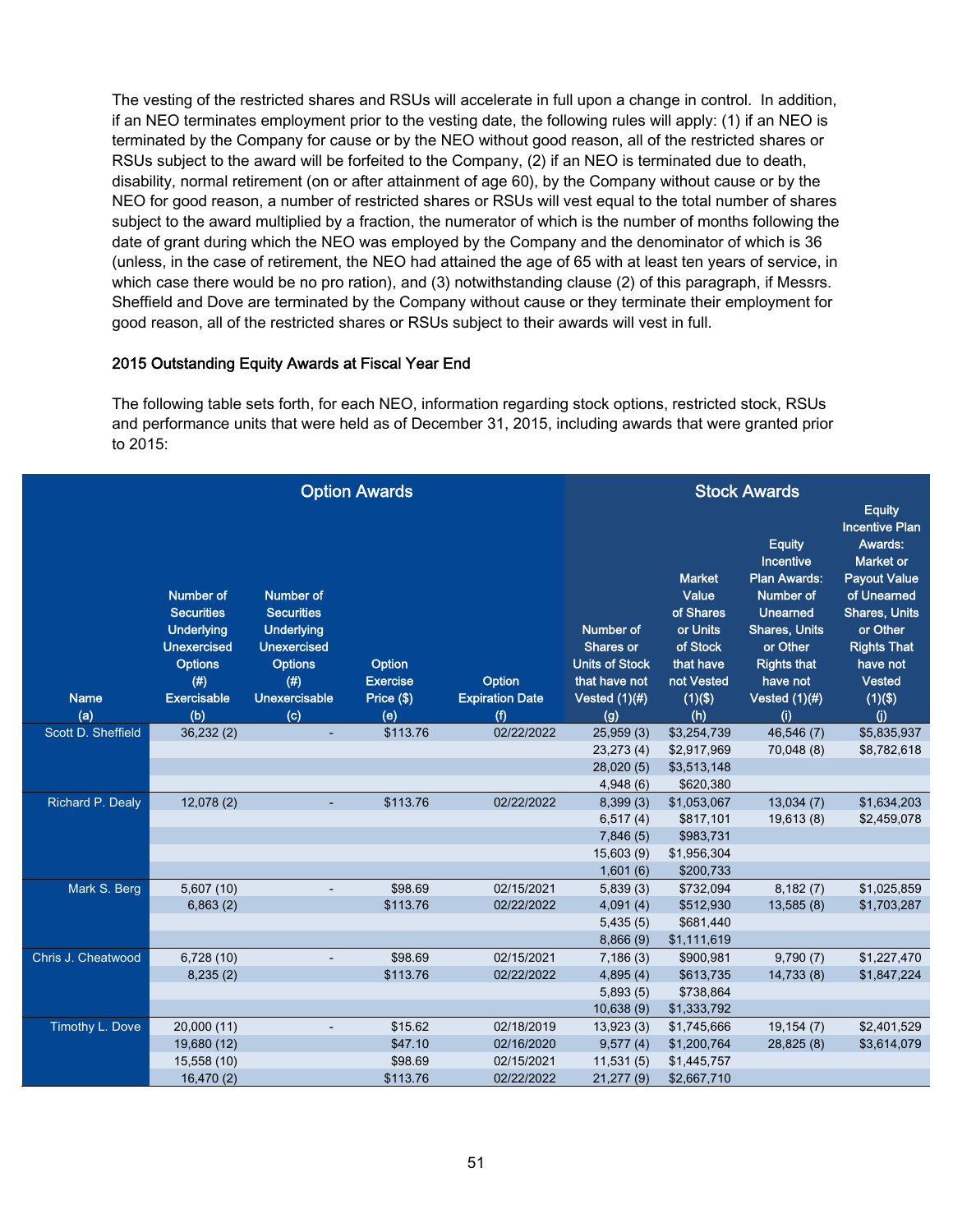- (1) Amounts in column (g) represent shares of the Company's common stock underlying restricted stock or RSUs that, in each case, are unvested as of December 31, 2015, and amounts in column (i) represent performance units which will vest, if at all, in amounts that depend on the relative performance of the Company's common stock over a three-year performance period, all as described below. Dollar amounts in columns (h) and (j) are based on the closing price of \$125.38 of the Company's common stock on December 31, 2015. In addition to the vesting schedules described below, the vesting of all awards will accelerate upon a change in control, and the termination of the NEO's employment prior to the vesting date will affect the vesting of the award, all as described above in the section entitled "Narrative Disclosure for the 2015 Grants of Plan Based Awards Table" or the section below entitled "Potential Payments upon Termination or Change in Control."
- (2) This award of stock options vested in full on February 22, 2015, which was the third anniversary of the grant date.

- (3) This award of restricted stock, or RSUs in the case of Mr. Sheffield, vested in full on February 20, 2016, which was the third anniversary of the grant date, but was outstanding on December 31, 2015.
- (4) This award of restricted stock, or RSUs in the case of Messrs. Sheffield and Dove, vests in full on February 18, 2017, which is the third anniversary of the grant date.
- (5) This award of restricted stock, or RSUs in the case of Messrs. Sheffield and Dove, vests in full on February 15, 2018, in the third year following the grant date.
- (6) This award of Pioneer Southwest phantom units, as converted into RSUs of the Company, vested in full on February 20, 2016, which was the third anniversary of the grant date, but was outstanding on December 31, 2015.
- (7) This award of performance units was made in 2014 and has a three-year performance period (January 2014 to December 2016). In accordance with the rules of the SEC, the number of shares reported represents the number of performance units that would vest on December 31, 2016 if the Company's relative TSR resulted in a ranking of second out of the twelve peer companies, which would be 200 percent of the "Target" number of performance units awarded, in accordance with the table in the section above entitled "Narrative Disclosure for the 2015 Grants of Plan-Based Awards Table." As of December 31, 2015, the Company's relative TSR for this performance period would have resulted in a ranking of third place, or a payout of 175 percent of the target.
- (8) This award of performance units was made in 2015 and has a three-year performance period (January 2015 to December 2017). The conditions for vesting of this award are described above in "Narrative Disclosure for the 2015 Grants of Plan Based Awards Table." In accordance with the rules of the SEC, the number of shares reported represents the number of performance units that would vest on December 31, 2017 if the Company's relative TSR resulted in a ranking of first out of the twelve peer companies, which would be 250 percent of the "Target" number of performance units awarded, in accordance with the table in the section above entitled "Narrative Disclosure for the 2015 Grants of Plan-Based Awards Table." As of December 31, 2015, the Company's relative TSR for this performance period would have resulted in a ranking of second place, or a payout of 200 percent of target.
- (9) This special retention award of restricted stock, or RSUs in the case of Mr. Dove, was granted on February 22, 2012 and vests in equal one-third installments on the third, fourth and fifth anniversaries of the date of grant, subject to the NEO remaining employed with the Company continuously through each vesting date. Accordingly, one-third of the shares granted vested on February 22, 2015.
- (10) This award of stock options vested in full on February 15, 2014, which was the third anniversary of the grant date.
- (11) This award of stock options vested in full on February 18, 2012, which was the third anniversary of the grant date.
- (12) This award of stock options vested in full on February 16, 2013, which was the third anniversary of the grant date.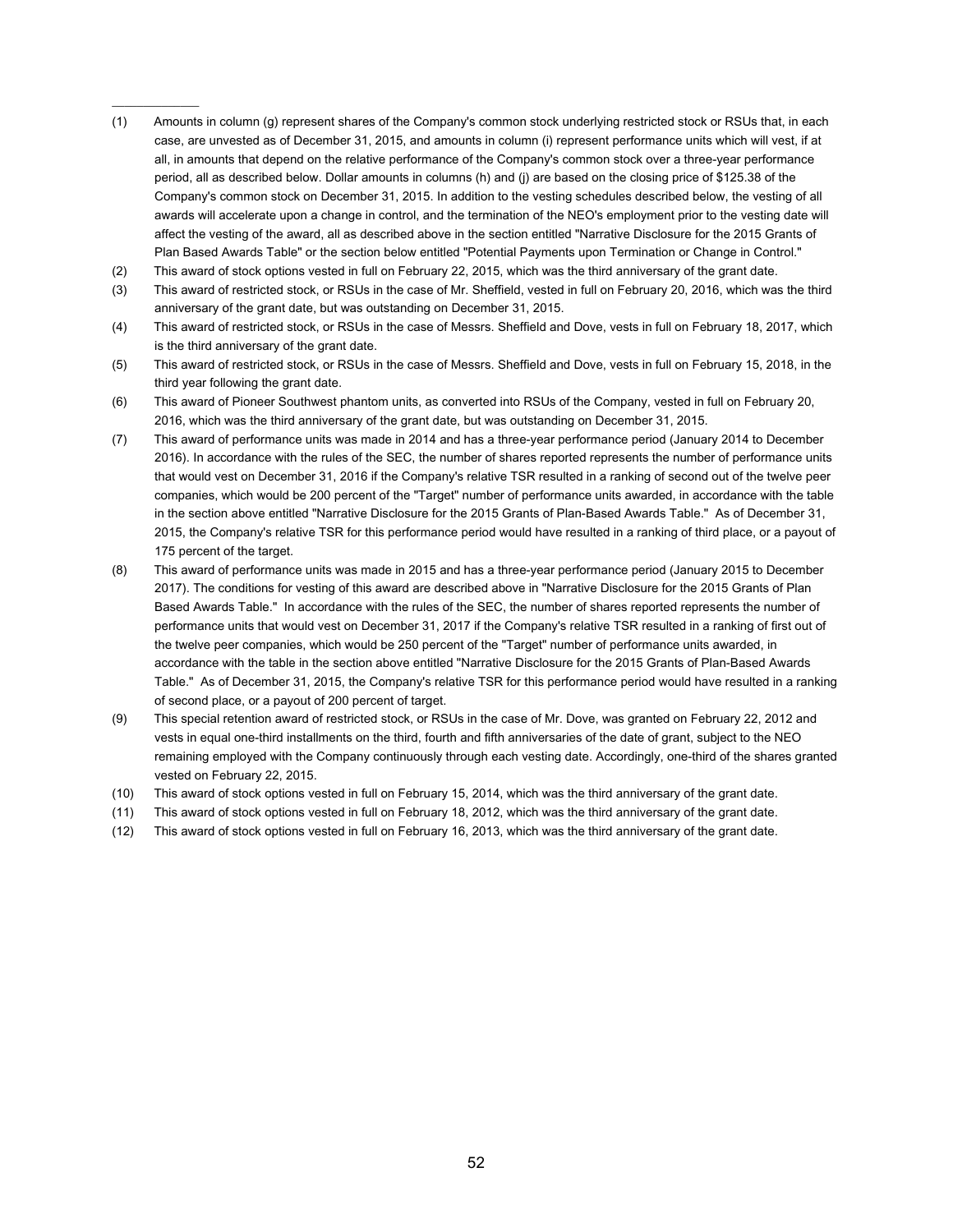### 2015 Option Exercises and Stock Vested

The following table sets forth, for each NEO, information about exercises of stock options, the lapse of restrictions on stock awards and the vesting of performance units during 2015:

|                           | <b>Option Awards</b>                                                       |               |                                                                       | <b>Stock Awards</b>                                                                   |                      |                                                                |
|---------------------------|----------------------------------------------------------------------------|---------------|-----------------------------------------------------------------------|---------------------------------------------------------------------------------------|----------------------|----------------------------------------------------------------|
| <b>Name</b><br>(a)        | <b>Number of</b><br><b>Shares Acquired</b><br>on Exercise<br>(1)(#)<br>(b) |               | Value<br><b>Realized</b><br>on<br><b>Exercise</b><br>$(1)(\$)$<br>(c) | <b>Number of</b><br><b>Shares</b><br><b>Acquired on</b><br><b>Vesting</b><br>#<br>(d) |                      | <b>Value Realized</b><br>on<br><b>Vesting</b><br>(S)<br>(e)    |
| <b>Scott D. Sheffield</b> |                                                                            | \$            |                                                                       | 28,085<br>45,810 (3)<br>5,723(4)                                                      | \$<br>\$<br>\$       | 4,458,775 (2)<br>5,743,658(3)<br>908,583 (4)                   |
| Richard P. Dealy          |                                                                            | $\mathbb{S}$  |                                                                       | 9,362<br>14,822(3)<br>1,907(4)<br>7,801(5)                                            | \$<br>\$<br>\$<br>\$ | 1,486,311 (2)<br>1,858,382 (3)<br>302,755 (4)<br>1,238,487 (5) |
| Mark S. Berg              |                                                                            | $\mathbf{\$}$ |                                                                       | 6,649<br>8,759(3)<br>4,432(5)                                                         | \$<br>\$<br>\$       | 1,055,595 (2)<br>1,098,203 (3)<br>703,624 (5)                  |
| Chris J. Cheatwood        |                                                                            | \$            |                                                                       | 7,979<br>10,779(3)<br>5,319(5)                                                        | \$<br>\$<br>\$       | 1,266,746 (2)<br>1,351,471(3)<br>844,444 (5)                   |
| <b>Timothy L. Dove</b>    |                                                                            | $\mathbb{S}$  |                                                                       | 15,958<br>20,885(3)<br>10,638(5)                                                      | \$<br>\$<br>\$       | 2,533,492 (2)<br>2,618,561 (3)<br>1,688,889 (5)                |

(1) None of the NEOs exercised stock options during 2015.

 $\overline{\phantom{a}}$  , where  $\overline{\phantom{a}}$ 

(2) The value realized with respect to vesting of restricted stock is based on the closing price per share of \$158.76 of the Company's common stock on February 20, 2015, the most recent closing price of the Company's common stock prior to the date of vesting of the awards on February 22, 2015.

- (3) These shares vested as of December 31, 2015, in respect of the performance unit awards granted in 2013, with the number of shares of common stock earned with respect to such awards determined on the basis of the Company's achievement of performance objectives for the performance period beginning January 1, 2013 and ending on December 31, 2015. For this performance period, the Company's TSR resulted in a ranking of fourth place, providing a payout of 150 percent of the "Target" number of performance units awarded, in accordance with the table in the section above entitled "Narrative Disclosure for the 2015 Grants of Plan-Based Awards Table." The value realized with respect to these earned performance units is based on the closing price of \$125.38 of the Company's common stock on December 31, 2015.
- (4) These stock awards were granted by the general partner of Pioneer Southwest on February 22, 2012, and were to be settled in common units of Pioneer Southwest. As a result of the Company's acquisition of Pioneer Southwest in 2013, these Pioneer Southwest awards were converted into equivalent RSUs of the Company, with adjustments in the number of shares issuable upon vesting to reflect the merger exchange ratio. The number reported in column (d) is the number of shares of the Company's common stock that were issued (before tax) upon vesting of these awards as so adjusted, and the value realized as reported in column (e) is based on the closing price of \$158.76 of the Company's common stock on February 20, 2015, the most recent closing price of the Company's common stock prior to the date of vesting of the awards on February 22, 2015.
- (5) These shares vested as of February 22, 2015, in respect of the special retention awards granted in 2012. These awards have a longer vesting period than the Company's annual awards, with no vesting having occurred until February 2015, the third anniversary of the date of grant. One-third of the shares awarded vested in 2015, and the remaining shares will vest in equal increments over the next two years, subject to the NEO remaining employed with the Company continuously through each vesting date. The value realized as reported in column (e) is based on the closing price of \$158.76 of the Company's common stock on February 20, 2015, the most recent closing price of the Company's common stock prior to the date of vesting of the awards on February 22, 2015.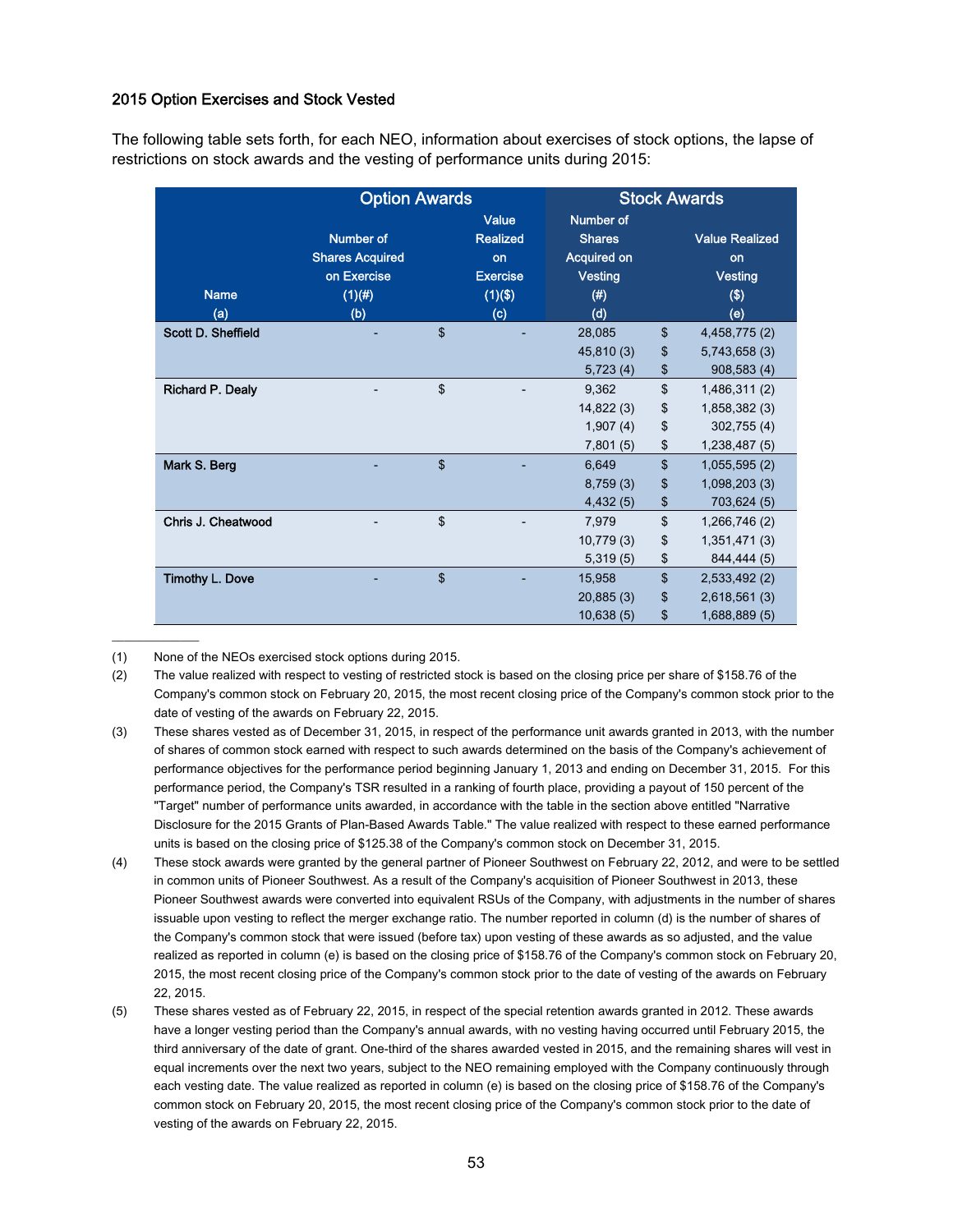## Pension Benefits

 $\mathcal{L}=\mathcal{L}$ 

The Company does not sponsor or maintain any plans that provide for specified retirement payments or benefits, such as tax-qualified defined benefit plans or supplemental executive retirement plans, for its NEOs.

## 2015 Non-Qualified Deferred Compensation

The Company's NEOs participate in the 401(k) Plan, a Company-sponsored, tax-qualified defined contribution retirement plan, and a non-qualified deferred compensation plan. The following table provides information about participation of each NEO in the Company's non-qualified deferred compensation plan:

| <b>Name</b><br>(a) | <b>Executive</b><br><b>Contributions in</b><br>Last $FY(1)$<br>\$)(b) | <b>Registrant</b><br><b>Contributions in</b><br>Last $FY(2)$<br>\$)(c) | Aggregate<br><b>Earnings in Last</b><br>FY(3)<br>(\$)(d) | Aggregate<br><b>Balance at Last</b><br>FYE(4)<br>\$)(f) |
|--------------------|-----------------------------------------------------------------------|------------------------------------------------------------------------|----------------------------------------------------------|---------------------------------------------------------|
| Scott D. Sheffield | \$99,000                                                              | \$99,000                                                               | (\$883, 846)                                             | \$6,905,013                                             |
| Richard P. Dealy   | \$73,200                                                              | \$48,800                                                               | \$24,781                                                 | \$2,443,332                                             |
| Mark S. Berg       | \$39,500                                                              | \$39,500                                                               | \$707                                                    | \$843,832                                               |
| Chris J. Cheatwood | \$106,250                                                             | \$42,500                                                               | (\$59,988)                                               | \$1,950,588                                             |
| Timothy L. Dove    | \$63,500                                                              | \$63,500                                                               | \$28,033                                                 | \$2,689,285                                             |

- (1) The amounts reported in this column were deferred at the election of the NEO and are also included in the amounts reported in the Salary or Bonus column of the "Summary Compensation Table" for 2015.
- (2) The amounts in this column are also included in the All Other Compensation column of the "Summary Compensation Table" for 2015.
- (3) The amounts in this column represent aggregate earnings on the investments made in the non-qualified deferred compensation plan that accrued during 2015 on amounts of salary and/or bonus deferred at the election of the NEO and the contributions made by the Company for each NEO pursuant to the Company's non-qualified deferred compensation plan. No earnings are above-market or preferential.
- (4) The aggregate balance for each NEO reflects the cumulative value, as of December 31, 2015, of the contributions to the Company's non-qualified deferred compensation plan made by that NEO and the Company for the NEO's account, and any earnings on these amounts, since the NEO began participating in the plan. The Company has previously reported the Company contributions, executive contributions and above-market returns (to the extent the NEO's compensation was required to be reported for the NEO pursuant to SEC rules) in its Summary Compensation Table since the 2006 fiscal year. The total amount previously reported in the Summary Compensation Table for each of the NEOs was as follows: Mr. Sheffield, \$3,012,609; Mr. Dealy, \$1,101,500; Mr. Berg, \$571,966; Mr. Cheatwood, \$1,157,819; and Mr. Dove, \$1,229,305.

The non-qualified deferred compensation plan allows each participant to contribute up to 25 percent of base salary and 100 percent of annual cash bonus incentive payments. In addition, the Company may provide a matching contribution of 100 percent of the participant's contribution up to the first ten percent of an executive officer's base salary. The Company's matching contribution vests immediately.

The non-qualified deferred compensation plan permits each executive officer to make investment allocation choices for both the executive officer's contributions and the Company matching contributions made on the executive's behalf among the designated mutual funds offered as investment options under the non-qualified deferred compensation plan. The Company retains the right to maintain these investment choices as hypothetical investments or to actually invest the plan account pursuant to the executive officer's investment choices. To date, the Company has chosen to actually invest the funds in the investment options selected by the executive officers so that the investment returns are funded, but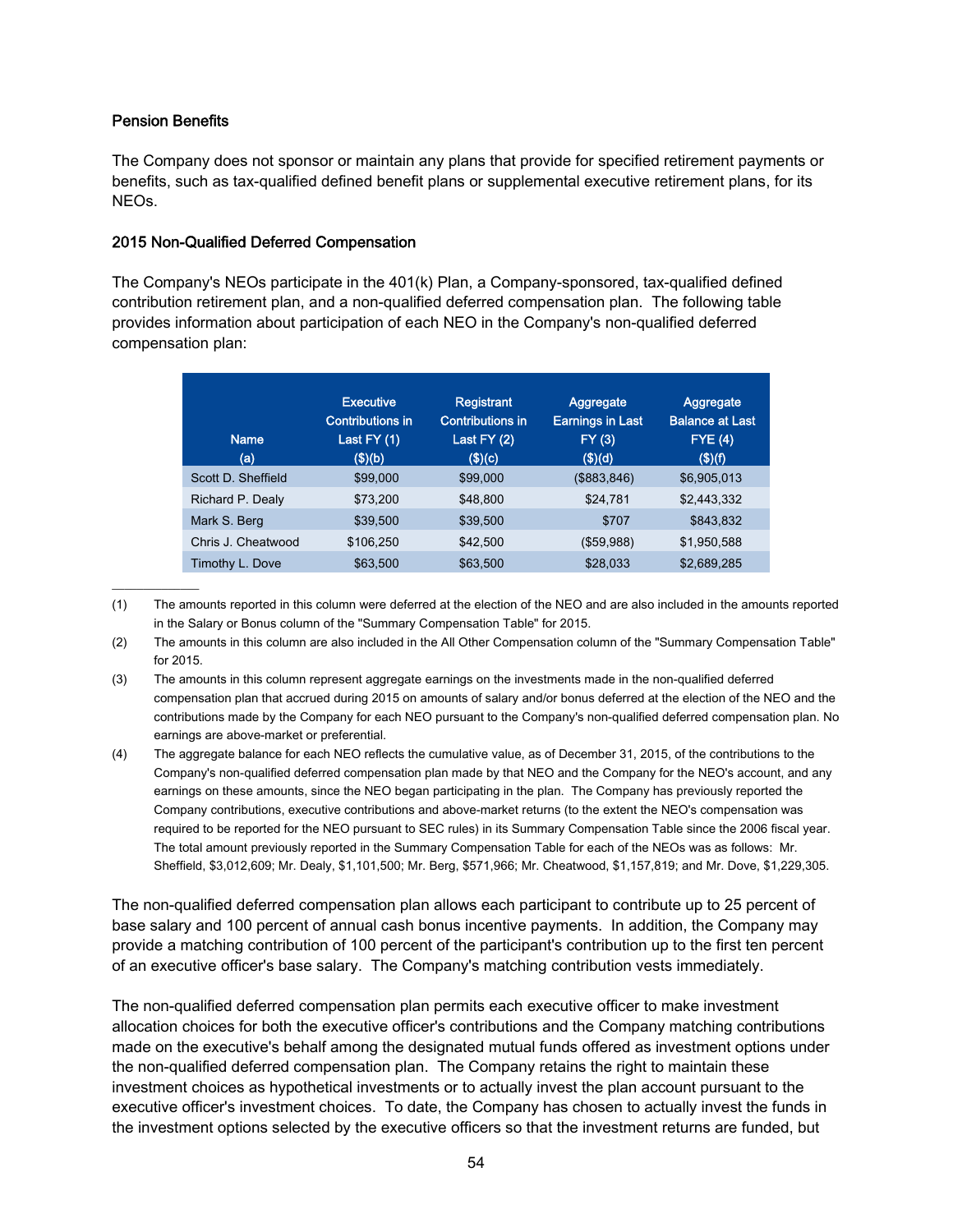such funds remain assets subject to the claims of the Company's general creditors. If a participant fails to make an investment election, then amounts allocated to his or her account shall be deemed to be invested in the investments designated by the plan administrator from time to time; the default investment for the 2015 year was the Vanguard Target Retirement Fund that most closely matches the year in which the participant would retire. An executive is permitted to change his or her investment choices at any time. No earnings on amounts deferred under the non-qualified deferred compensation plan are abovemarket or preferential. The following table lists the mutual fund investment options for the non-qualified deferred compensation plan in 2015, all of which were also investments options available to participants in the 401(k) Plan for 2015, with the annual rate of return for each fund:

| <b>Investment Funds</b>        | <b>Rate of Return</b> | <b>Investment Funds</b>          | <b>Rate of Return</b> |
|--------------------------------|-----------------------|----------------------------------|-----------------------|
| 500 Index Fund Inv             | 1.25%                 | T Rowe Price New Era             | $-18.76%$             |
| AmerFundsEuroPacificGr R6      | $-0.48%$              | Target Retirement 2010           | $-0.20%$              |
| Eagle Small Cap Growth I       | $-0.50%$              | <b>Target Retirement 2015</b>    | $-0.46%$              |
| Extended Mkt Index Inst        | $-3.24%$              | Target Retirement 2020           | $-0.68%$              |
| Infla-Protected Sec Inst       | $-1.67%$              | <b>Target Retirement 2025</b>    | $-0.85%$              |
| Inter-Term Treasury Inv        | 1.50%                 | Target Retirement 2030           | $-1.03%$              |
| JPM Disciplined Eq Inst        | $-2.25%$              | <b>Target Retirement 2035</b>    | $-1.26%$              |
| JPMorgan Sm Cap Eq R5          | $-1.36%$              | Target Retirement 2040           | $-1.59%$              |
| Loomis Sayles Bond Inst        | $-6.86%$              | <b>Target Retirement 2045</b>    | $-1.57%$              |
| Mid-Cap Val Idx Admiral        | $-1.80%$              | Target Retirement 2050           | $-1.58%$              |
| Opp Intl Sm Mid Co I           | 15.40%                | <b>Target Retirement 2055</b>    | $-1.72%$              |
| Oppenheimer Dev Mrkts I        | $-13.67%$             | Target Retirement 2060           | $-1.68%$              |
| <b>PIMCO Total Return Inst</b> | 0.72%                 | <b>Target Retirement Income</b>  | $-0.17%$              |
| <b>Pioneer Stock Fund</b>      | $-15.61%$             | TempletonGlobalBondAdv           | $-4.03%$              |
| Prime Money Mkt Fund           | 0.05%                 | <b>Total Bond Mkt Index Inst</b> | 0.41%                 |
| <b>PRIMECAP Fund Investor</b>  | 2.58%                 | <b>Total Intl Stock Ix Inv</b>   | $-4.37%$              |
| <b>REIT Index Fund Adm</b>     | 2.39%                 | <b>Total Stock Mkt Idx Inv</b>   | 0.29%                 |
| Retire Savings Trust III       | 2.05%                 | Wellington Fund Inv              | 0.06%                 |
| Small-Cap Val Idx Admiral      | $-4.65%$              | Windsor II Fund Inv              | $-3.22%$              |
| T Rowe Price Mid Cap Gro       | 6.56%                 |                                  |                       |

A participant's vested benefits may, at the option of the participant, be distributed in one cash lump sum payment, in five annual installments or in ten annual installments. Participants elect to receive this account balance under the Company's non-qualified deferred compensation plan either upon separation from service or the first day of the plan year following the participant's separation from service. Payments upon separation from service will be delayed six months in accordance with Section 409A of the Code in the event a participant is a "specified employee" for purposes of Section 409A.

A participant may be entitled to make a withdrawal prior to his or her termination of employment if the plan administrator determines that the participant has experienced an unforeseeable financial emergency, to the extent necessary to satisfy the participant's needs. An unforeseeable emergency is defined in the plan as a severe financial hardship to the participant that results from: (a) an illness or accident of the participant, the participant's spouse, the participant's beneficiary or the participant's dependent, (b) a loss of the participant's property due to casualty, or (c) such other similar extraordinary and unforeseeable circumstances arising as a result of events beyond the control of the participant.

In the event of a change in control, the entire amount credited to a participant under the non-qualified deferred compensation plan will be paid to the participant in a single lump sum cash payment. The plan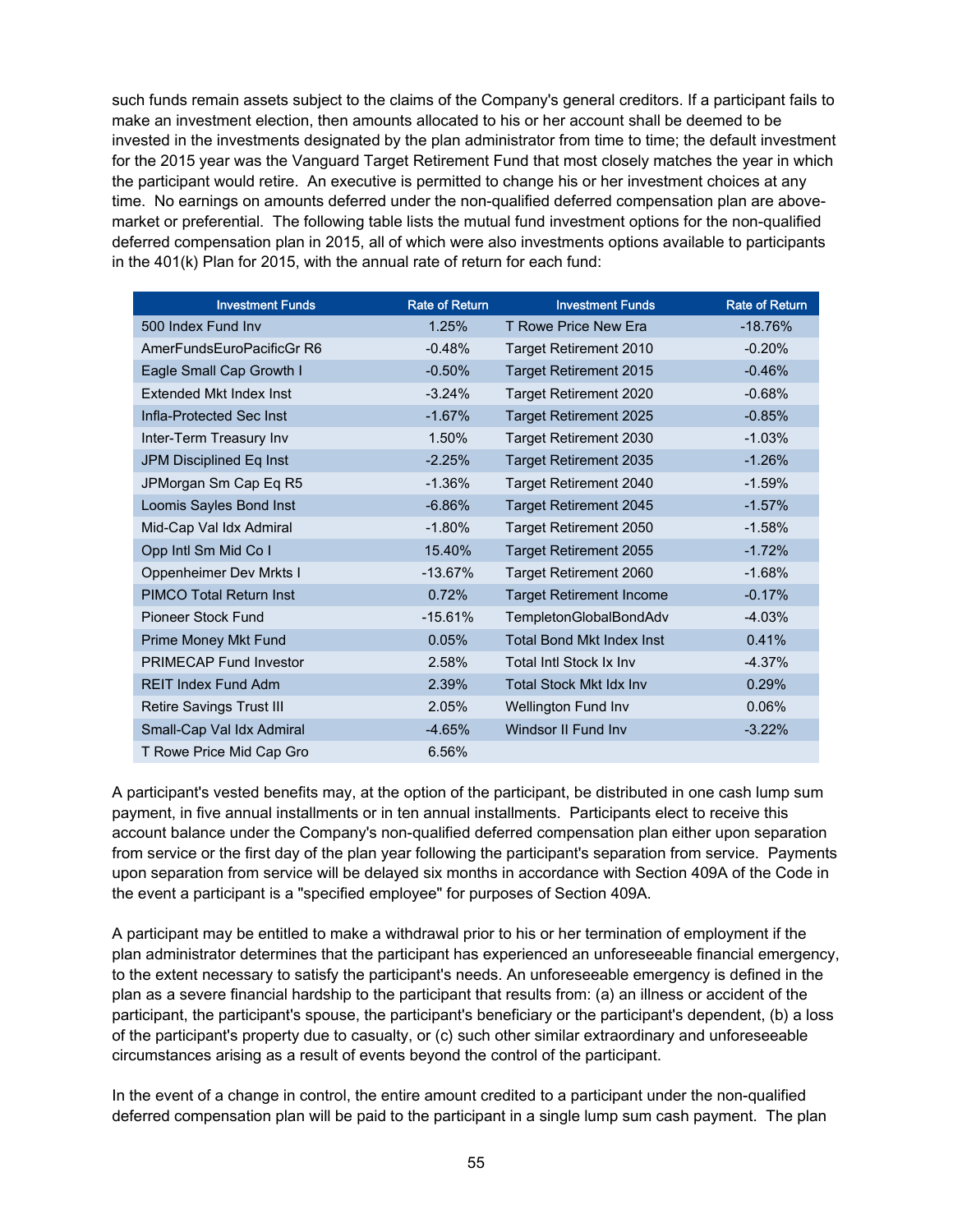relies upon the definition of a "change in control" as it exists in the Company's 2006 Long-Term Incentive Plan at the time of occurrence of the change in control.

If a participant dies prior to the complete payment of his account, the entire amount remaining under the non-qualified deferred compensation plan will be paid in a single lump sum cash payment to the participant's beneficiary in the first calendar quarter following the participant's death.

## Potential Payments upon Termination or Change in Control

The Company is party to severance agreements and change in control agreements with each of its executive officers. Salaries and annual cash bonus incentive payments are set by the Compensation Committee independent of these agreements and the Compensation Committee can increase or decrease base salaries and annual cash bonus opportunities at its discretion. See "Compensation Discussion and Analysis—Elements of the Company's Compensation Program" for more information.

### Equity Awards

For information about accelerated vesting of various equity awards, see the Narrative Disclosure for the 2015 Grants of Plan-Based Awards Table and the footnotes that follow the tables below quantifying payments under various termination scenarios and upon a change in control.

### Severance Agreements

The severance agreements provide for the following payments upon a termination of employment due to death, disability or a normal retirement: (1) any earned but unpaid salary, (2) all accrued or vested obligations due to the executive pursuant to the Company's employee benefit plans at the time of the termination, including any compensation that had previously been deferred by the executive, and (3) a separation payment in the amount of the executive officer's base salary.

The severance agreements also provide that, if the executive officer terminates employment for good reason or if an executive's employment with the Company terminates other than for cause, death, disability or normal retirement, the Company must pay the executive officer a separation payment in addition to earned salary and vested benefits. The separation payment is an amount equal to the sum of (1) one times the executive officer's base salary (three times base salary for Mr. Sheffield and 2.5 times base salary in the case of Mr. Dove), (2) 18 times the monthly cost for the executive officer to continue coverage for himself and his eligible dependents under the Company's group medical plans (36 times the monthly cost in the case of Mr. Sheffield and 30 times the monthly cost in the case of Mr. Dove), and (3) one-twelfth of the executive officer's base salary if the date of termination is less than 30 days following the notice of termination and the executive officer's employment is terminated by the Company. In the case of Messrs. Sheffield and Dove, the severance agreements also provide for the immediate vesting of certain equity awards under the Company's 2006 Long-Term Incentive Plan (for more information, see the footnotes to the tables quantifying potential payments in this section). Payment of an executive's annual cash bonus incentive for the year of termination on any type of termination, other than a change in control termination (discussed below), is at the discretion of the Compensation Committee. The severance agreements terminate upon a change in control of the Company.

The severance agreements contain certain confidentiality, non-solicitation and non-interference provisions. The confidentiality provisions generally extend until three years following an executive's termination of employment, while the non-solicitation of employees and non-interference with business relationships provisions extend for two years following the executive's termination date.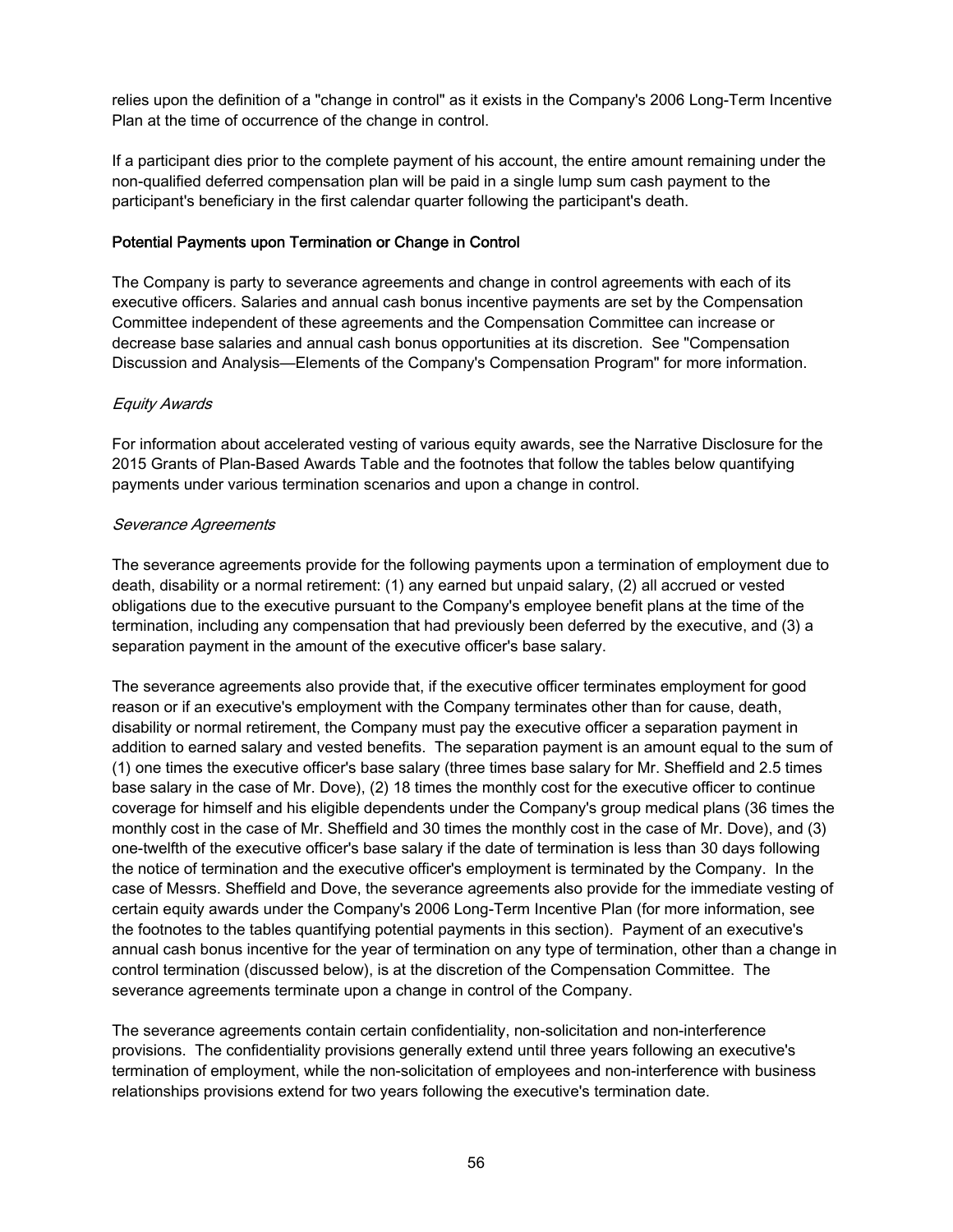### Change in Control Agreements

The change in control agreements provide that, if (1) the executive officer terminates employment for good reason or (2) the executive officer's employment with the Company terminates other than for cause, death, disability or normal retirement, in either case in connection with or within two years following a change in control, then the Company must (A) pay the executive officer a separation payment, (B) provide the executive officer with continued group medical coverage at a cost equivalent to a similarly situated active employee for approximately three years (in the case of Messrs. Sheffield and Dove, until the date the executive is eligible for full medical benefits under the provisions of Medicare), (C) pay earned salary and vested benefits, and (D) fully vest all the executive officer's outstanding equity awards under the Company's 2006 Long-Term Incentive Plan. The separation payment is an amount equal to the sum of (1) 2.99 times the sum of the executive officer's base salary and target bonus determined in accordance with the terms of each agreement, (2) a pro-rated portion of the defined target bonus based on the days elapsed in the calendar year of termination, and (3) one-twelfth of the executive officer's annual base salary if the date of termination is less than 30 days following the notice of termination and the executive officer's employment is terminated by the Company.

The agreements do not provide a "gross-up" payment for excise taxes that might be imposed on payments under the change in control agreements by Section 4999 of the Code. The agreements contain a best-of-net provision, so that, in the event excise taxes would be imposed on payments under the change in control agreements, the executive officer will either (1) pay the excise tax without assistance from the Company or (2) have the payments reduced to an amount at which an excise tax no longer applies, based on which result is more favorable to the executive officer on an after-tax basis.

If the Company terminates an executive officer without cause following a potential change in control and if a change in control actually occurs within 12 months following the termination, the executive officer will be entitled upon the change in control to receive the difference between (1) any payments that the executive already received from the Company upon the executive's actual termination date, and (2) those payments or benefits that would have been paid to the executive if the executive had been terminated without cause immediately following the change in control, plus a payment equal to the value of the executive officer's outstanding equity-based awards that were forfeited when his or her employment was terminated. If, after a change in control, an executive officer terminates employment because he is required to relocate more than 50 miles, but is not otherwise entitled to terminate employment for good reason, then the Company must (1) pay the executive officer a reduced separation payment equal to one times his or her annualized base salary, (2) pay the executive officer earned salary and vested benefits, and (3) provide the executive officer with continued coverage for one year under the Company's group medical benefit plans. The change in control agreements continue for two years following a change in control that occurs during the term of the agreement.

The change in control agreements also provide for a payment equal to one times the executive officer's annual base salary in the event of his or her death, disability or normal retirement within two years following a change in control.

All payments, other than continued medical benefits, received under both the severance agreements and the change in control agreements are distributed as a lump sum. Cash separation payments under the severance agreements will only be made following the executive officer's execution of a general release in favor of the Company. While the lump sum payments will be made within a ten day period following a termination of employment where possible, in the event that the individual is considered a "specified employee" pursuant to the regulations promulgated under Section 409A of the Code, certain payments or benefits may be delayed for a period of six months as required by the federal tax regulations in order to prevent an excise tax of 20 percent from being imposed on such payments.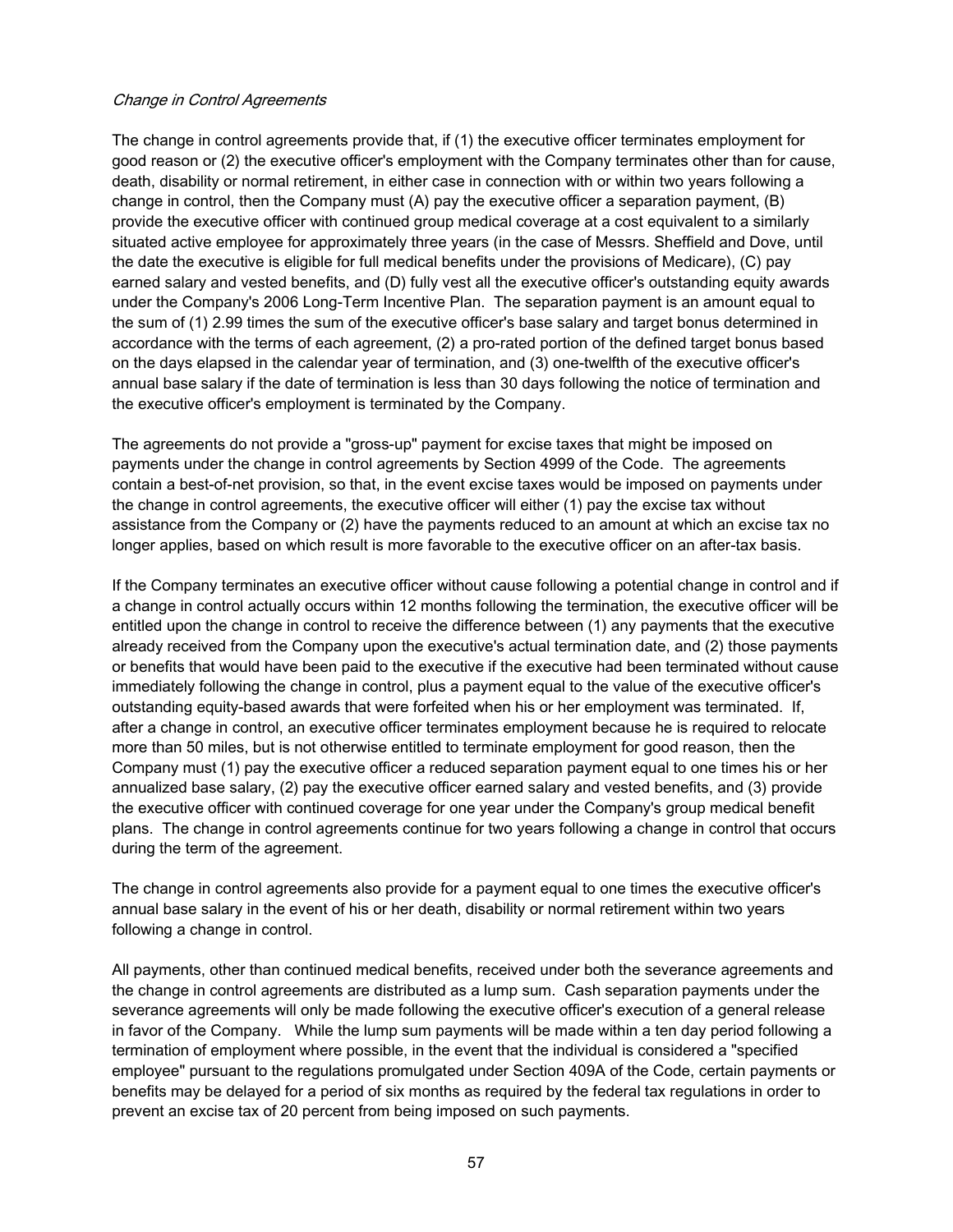Definitions. For purposes of the severance and change in control agreements, the terms set forth below generally have the meanings described below:

A "change in control" generally includes the occurrence of any of the following events or circumstances: (1) a person or group acquires securities of the Company that, together with any other securities held by such person, constitutes 40 percent or more of either (x) the then outstanding shares of the Company's common stock or (y) the combined voting power of the then outstanding voting securities of the Company, except for acquisitions directly from the Company and acquisitions by an employee benefit plan sponsored or maintained by the Company; (2) a majority of the members of the Board changes, other than new members elected or nominated by at least a majority of the then-current Board, absent an election contest or similar proxy dispute; (3) the Company merges or engages in a similar transaction, or sells all or substantially all of its assets, unless the Company's stockholders prior to the transaction own more than half of the voting interest of the Company or the resulting entity (in substantially the same ratios) after the transaction, and neither of the events in items (1) and (2) above has occurred for the Company or the resulting entity; or (4) the Company's stockholders approve a complete liquidation or dissolution of the Company. The change in control agreements also restrict the definition of a "change in control" to a change in control event for purposes of Section 409A of the Code in the event that an executive officer would receive payments under the agreement due to a termination of employment following a "potential change in control" but prior to the occurrence of a "change in control."

A "potential change in control" will be deemed to have occurred if (1) a person or group announces publicly an intention to effect a change in control, or commences an action that, if successful, could reasonably be expected to result in a change in control; (2) the Company enters into an agreement that would constitute a change in control; or (3) any other event occurs which the Board declares to be a potential change in control.

"Cause" generally means any of the following circumstances: (1) the officer's failure to substantially perform his or her duties, unless the failure is due to physical or mental incapacity, or to comply with a material written policy of the Company; (2) the officer's engaging in an act of gross misconduct that results in, or is intended to result in, material damage to the Company's business or reputation; (3) the officer's failure to cooperate in connection with an investigation or proceeding into the business practices or operations of the Company; or (4) the officer's conviction of a felony or a crime or misdemeanor involving moral turpitude or financial misconduct. In addition, in the severance agreements, "cause" includes a material violation by the officer of the provisions of the confidentiality and non-solicitation restrictions in the agreement.

A "disability" shall mean the employee's physical or mental impairment or incapacity of such severity that, in the opinion of the Company's chosen physician, the employee is unable to continue to perform his or her duties. A "disability" will also be deemed to have occurred if the employee becomes entitled to longterm disability benefits under any of the Company's employee benefit plans.

"Good reason," in the change in control agreements, generally means any of the following circumstances: (1) the assignment to the officer of duties materially inconsistent with his or her position as compared to his or her duties immediately prior to the potential change in control or change in control; (2) a reduction in the officer's base salary; or (3) the failure to provide the officer the opportunity to earn annual bonuses and long-term incentive compensation, and to participate in retirement, deferred compensation, medical and similar benefits, all in a manner consistent with the Company's then existing practices.

The definition of "good reason" in Mr. Sheffield's and Mr. Dove's severance agreements is substantially similar to the definition in the change in control agreements, except that, in Mr. Sheffield's agreement, "good reason" also includes the failure of the Company to nominate him for re-election to the Board, or any failure of the stockholders to re-elect him to the Board, unless due to his death, disability, termination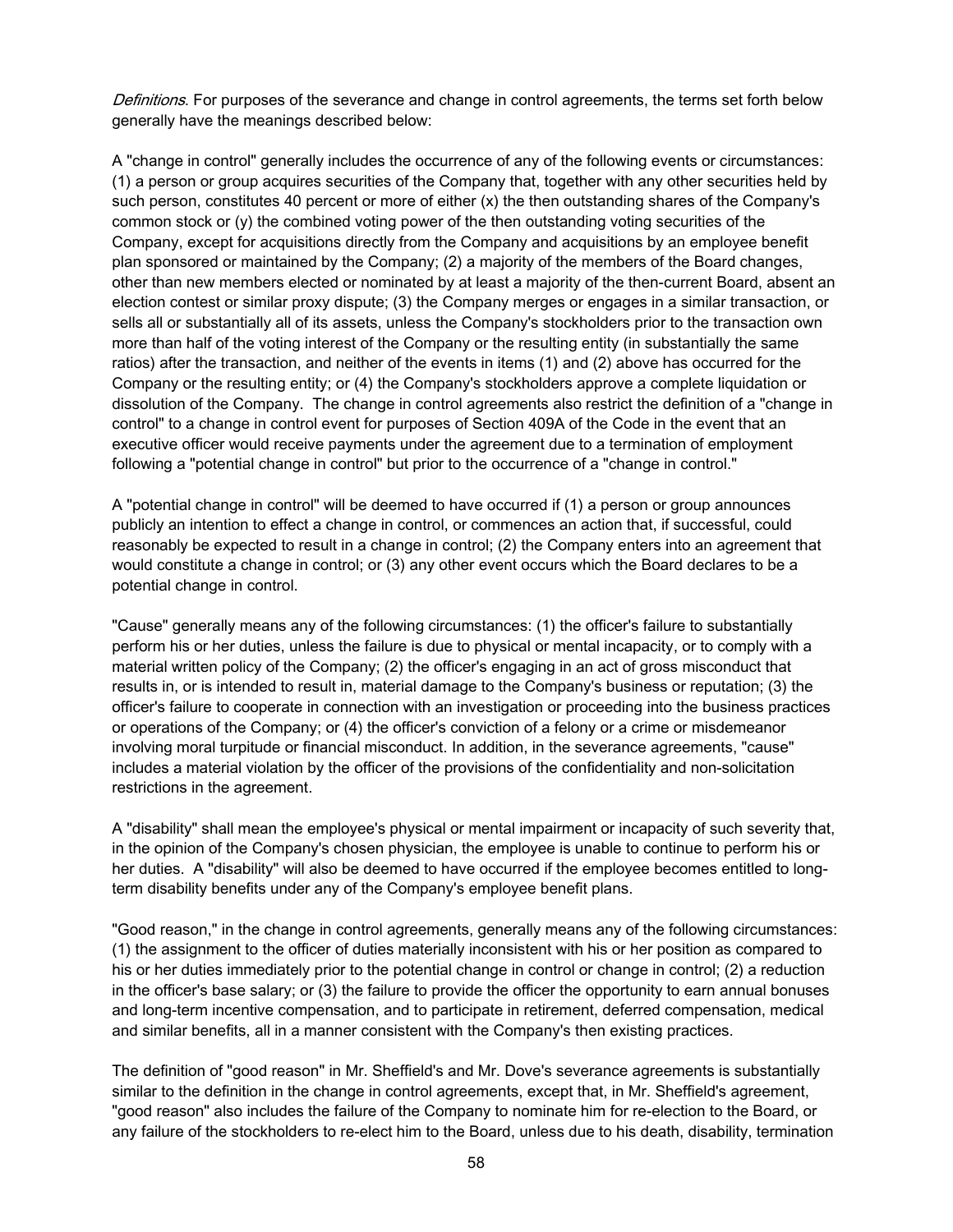for cause or voluntary resignation. In the severance agreements for officers other than Messrs. Sheffield and Dove, "good reason" generally means a demotion of the officer to an officer position junior to his then existing position, or to a non-officer position, or a reduction in base salary that is not a Company-wide reduction and that is greater than 80 percent, or any reduction in base salary that is greater than 65 percent.

An executive will be considered eligible for "normal retirement" upon reaching the age of 60 years.

The following tables quantify the payments and benefits provided to the NEOs upon the events specified below. The value of the accelerated vesting or settlement of equity awards is based on the closing price of \$125.38 of the Company's common stock on December 31, 2015.

Scott D. Sheffield. The following table shows, as of December 31, 2015, the estimated potential payments and benefits that would be received by Mr. Sheffield upon the termination of his employment in each of the circumstances indicated in the table.

|                                    | <b>Voluntary</b>         | <b>Termination Not for</b> |                          |                          |
|------------------------------------|--------------------------|----------------------------|--------------------------|--------------------------|
| <b>Benefits and</b>                | <b>Termination or</b>    | Cause or                   | <b>Normal Retirement</b> |                          |
| <b>Payments</b>                    | <b>Termination for</b>   | <b>Termination for</b>     | or                       | <b>Change in Control</b> |
| Upon Termination (1)               | Cause                    | <b>Good Reason</b>         | Death/Disability         | <b>Termination</b>       |
| Long-Term Incentive Compensation:  |                          |                            |                          |                          |
| Restricted Stock/RSUs (2)          | \$                       | \$10,306,236               | \$6.418.913              | \$10,306,236             |
| Performance Units (3)              |                          | 14,624,458                 | 6,821,645                | 14,624,458               |
| <b>Benefits &amp; Perquisites:</b> |                          |                            |                          |                          |
| Severance Payment                  |                          | 2,970,000                  | 990.000                  | 6,478,333                |
| Prorated Bonus Payment (4)         |                          | 1,287,000                  | 990,000                  | 1,176,667                |
| Medical Benefit Continuation (5)   | $\overline{\phantom{0}}$ | 39.163                     | $\overline{\phantom{0}}$ | 15,968                   |
| Pay in lieu of 30-day Notice (6)   | -                        | 82.500                     | $\overline{\phantom{a}}$ | 82,500                   |
| Total                              | \$                       | \$29.309.358               | \$15.220.558             | \$32.684.162             |

(1) The benefits and payments quantified in the table do not contemplate the payments that the Company is obligated to make to the executive officer (i) if the Company terminates the executive officer without cause following a potential change in control or a change in control occurs within 12 months following the termination, or (ii) if the executive officer terminates employment following a change in control because he is required to relocate more than 50 miles, in both cases as described in the summary of the change in control agreements set forth above. Additionally, the benefits and payments quantified herein have been determined as of December 31, 2015, and therefore do not contemplate the effect on the long-term incentive compensation component resulting from the vesting in February 2016 of 30,907 RSUs and the grants of awards made in February 2016 under the Company's 2006 Long Term Incentive Plan.

- (2) Unvested RSU awards automatically vest upon a change in control, regardless of whether employment is subsequently terminated. Unvested RSU also automatically vest upon a termination not for cause or a termination for good reason. In the case of normal retirement, death or disability, vesting of the awards is accelerated pro rata to the end of the month of termination. Mr. Sheffield does not own any unvested stock options and did not own any unvested stock options as of December 31, 2015.
- (3) Unvested performance unit awards automatically vest upon a change in control with the award of shares subject to performance measured on the date of the change in control, regardless of whether employment is subsequently terminated. Unvested performance unit awards also automatically vest with the award of shares subject to performance measured at the end of the three-year performance period upon a termination not for cause or a termination for good reason. In the case of normal retirement, performance unit awards vest pro rata to the end of the month with the award of shares subject to performance measured at the end of the three-year performance period. In the case of death or disability, unvested performance unit awards vest pro rata to the end of the month with shares paid at target (because the performance units would be measured at target and not based on assumed performance, the amount shown in the table for the estimated potential payments of the performance units would actually be \$3,119,675). Except in the case of a termination due to death or disability, the number of shares underlying performance units is calculated assuming the rankings specified in footnotes (7) and (8) of the 2015 Outstanding Equity Awards at Fiscal Year End table.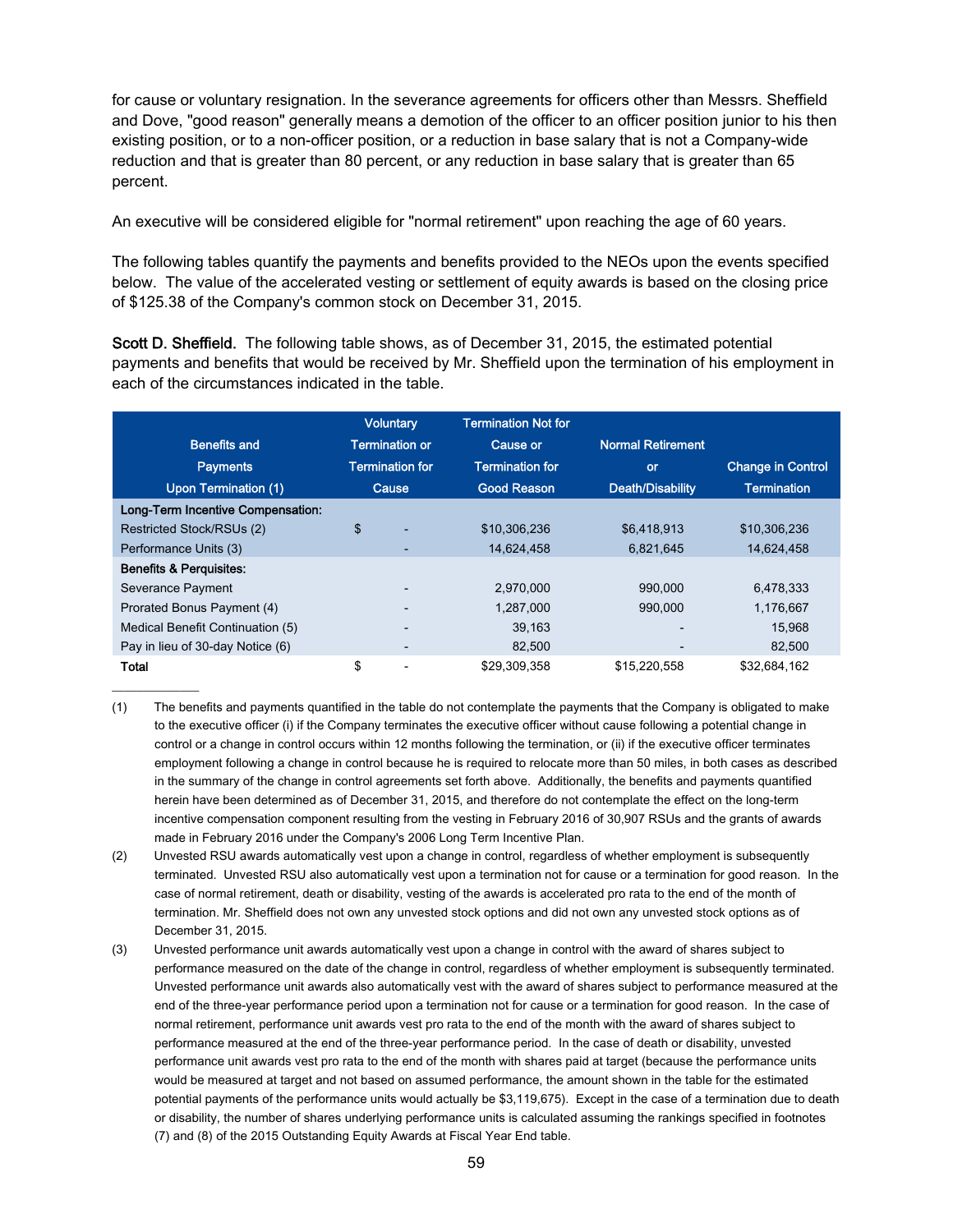- (4) Other than in connection with a change in control termination, payment of a bonus is subject to Compensation Committee discretion. This table assumes a bonus payment in the amount indicated.
- (5) These amounts equal the cost of continued medical coverage for a period of 36 months in the event of a termination not for cause or a termination for good reason. In the event of a termination in connection with a change in control, the change in control agreements provide continued coverage until Mr. Sheffield is eligible to receive Medicare benefits; thus, the period of continued coverage is one year and six months as of December 31, 2015.
- (6) This amount is payable only if employment is terminated by the Company and the date of termination is less than 30 days after the date of notice of termination.

Richard P. Dealy. The following table shows, as of December 31, 2015, the estimated potential payments and benefits that would be received by Mr. Dealy upon the termination of his employment in each of the circumstances indicated in the table.

| <b>Benefits and</b>                | <b>Voluntary</b><br><b>Termination or</b> | <b>Termination Not for</b><br>Cause or |                             |                          |
|------------------------------------|-------------------------------------------|----------------------------------------|-----------------------------|--------------------------|
| <b>Payments</b>                    | <b>Termination for</b>                    | <b>Termination for</b>                 | <b>Normal Retirement or</b> | <b>Change in Control</b> |
| Upon Termination (1)               | Cause                                     | <b>Good Reason</b>                     | <b>Death/Disability</b>     | <b>Termination</b>       |
| Long-Term Incentive Compensation:  |                                           |                                        |                             |                          |
| Restricted Stock (2)               | \$<br>٠                                   | \$1,956,743                            | \$1,956,743                 | \$3,054,633              |
| Performance Units (3)              | $\overline{\phantom{0}}$                  | 1,910,128                              | 1,910,128                   | 4.094.888                |
| Retention Award (2)                |                                           | 815,127                                | 815,127                     | 1,956,304                |
| <b>Benefits &amp; Perquisites:</b> |                                           |                                        |                             |                          |
| Severance Payment                  | $\overline{\phantom{0}}$                  | 488,000                                | 488,000                     | 2,875,383                |
| Prorated Bonus Payment (4)         | $\overline{\phantom{0}}$                  | 488,000                                | 488,000                     | 473.667                  |
| Medical Benefit Continuation (5)   | $\overline{\phantom{0}}$                  | 28,578                                 |                             | 47,739                   |
| Pay in lieu of 30-day Notice (6)   | $\overline{\phantom{0}}$                  | 40,667                                 |                             | 40,667                   |
| Total                              | \$                                        | \$5,727,242                            | \$5,657,998                 | \$12,543,281             |

(1) The benefits and payments quantified in the table do not contemplate the payments that the Company is obligated to make to the executive officer (i) if the Company terminates the executive officer without cause following a potential change in control or a change in control occurs within 12 months following the termination, or (ii) if the executive officer terminates employment following a change in control because he is required to relocate more than 50 miles, in both cases as described in the summary of the change in control agreements set forth above. Additionally, the benefits and payments quantified herein have been determined as of December 31, 2015, and therefore do not contemplate the effect on the long-term incentive compensation component resulting from the vesting in February 2016 of 17,801 shares of restricted stock and RSUs and the grants of awards made in February 2016 under the Company's 2016 Long Term Incentive Plan.

 $\overline{\phantom{a}}$  , where  $\overline{\phantom{a}}$ 

- (2) Unvested restricted stock, retention and RSU awards automatically vest upon a change in control, regardless of whether employment is subsequently terminated. In the case of a termination not for cause, a termination for good reason, or normal retirement, death or disability, vesting of the awards is accelerated pro rata to the end of the month of termination. Mr. Dealy does not own any unvested stock options and did not own any unvested stock options as of December 31, 2015.
- (3) Unvested performance unit awards automatically vest upon a change in control with the award of shares subject to performance measured on the date of the change in control, regardless of whether employment is subsequently terminated. Unvested performance unit awards also automatically vest pro rata to the end of the month with the award of shares subject to performance measured at the end of the three-year performance period upon a termination not for cause or a termination for good reason. In the case of normal retirement, performance unit awards vest pro rata to the end of the month with the award of shares subject to performance measured at the end of the three-year performance period. In the case of death or disability, unvested performance unit awards vest pro rata to the end of the month with shares paid at target (because the performance units would be measured at target and not based on assumed performance, the amount shown in the table for the estimated potential payments of the performance units would actually be \$873,549). Except in the case of a termination due to death or disability, the number of shares underlying performance units is calculated assuming the rankings specified in footnotes (7) and (8) of the 2015 Outstanding Equity Awards at Fiscal Year End table.
- (4) Other than in connection with a change in control termination, payment of a bonus is subject to Compensation Committee discretion. This table assumes a bonus payment in the amount indicated.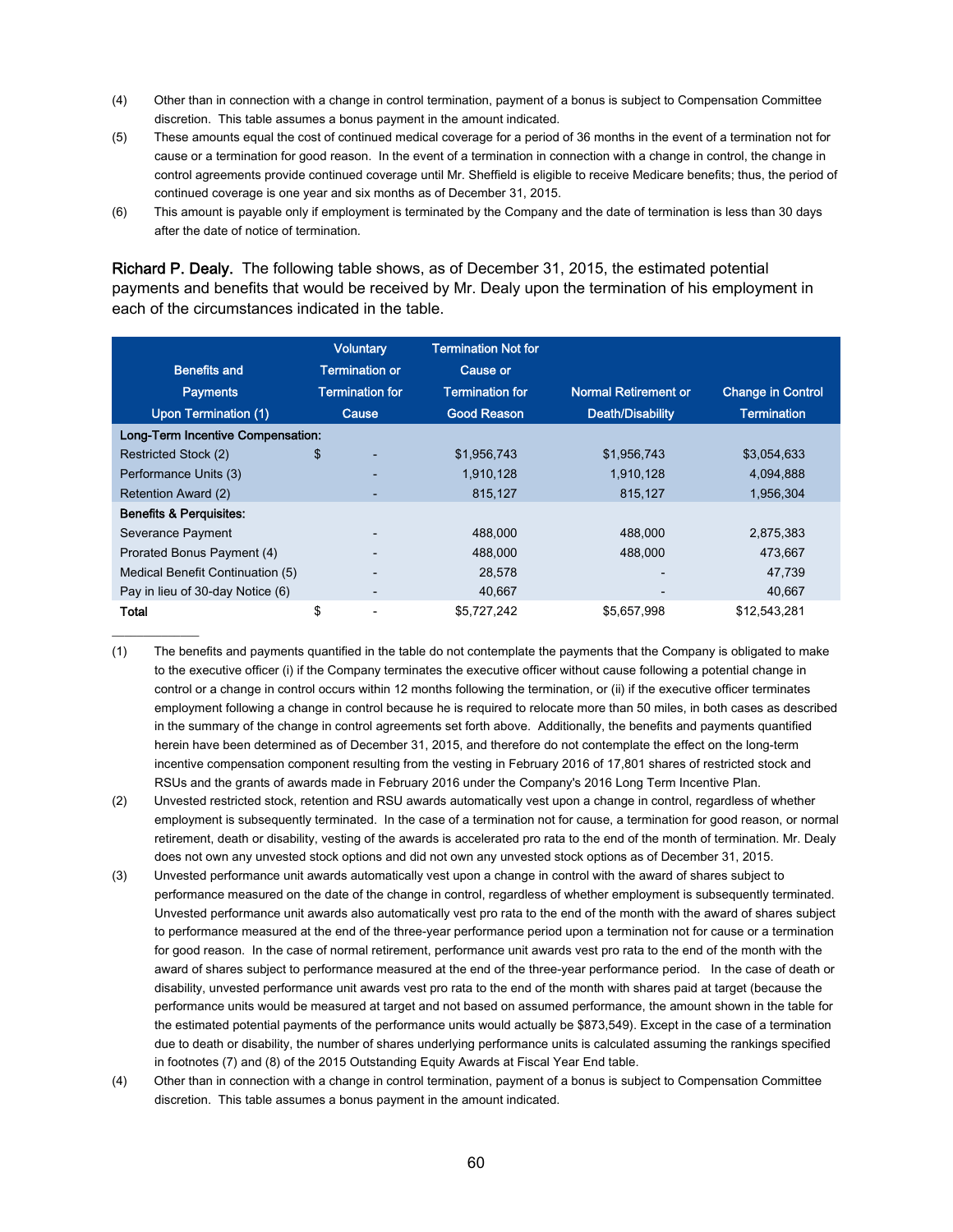- (5) These amounts equal the cost of continued medical coverage for a period of 18 months in the event of a termination not for cause or a termination for good reason pursuant to the severance agreements. In the event of a termination in connection with a change in control, the change in control agreements provide continued coverage for a period of 36 months.
- (6) This amount is payable only if employment is terminated by the Company and the date of termination is less than 30 days after the date of notice of termination.

Mark S. Berg. The following table shows, as of December 31, 2015, the estimated potential payments and benefits that would be received by Mr. Berg upon the termination of his employment in each of the circumstances indicated in the table.

| <b>Benefits and</b><br><b>Payments</b><br>Upon Termination (1) | <b>Voluntary</b><br><b>Termination or</b><br><b>Termination</b><br>for<br>Cause |                          | <b>Termination Not</b><br>for<br>Cause or<br><b>Termination for</b><br><b>Good Reason</b> | Normal Retirement or<br>Death/Disability | <b>Change in Control</b><br><b>Termination</b> |
|----------------------------------------------------------------|---------------------------------------------------------------------------------|--------------------------|-------------------------------------------------------------------------------------------|------------------------------------------|------------------------------------------------|
| Long-Term Incentive Compensation:                              |                                                                                 |                          |                                                                                           |                                          |                                                |
| Restricted Stock (2)                                           | \$                                                                              | $\overline{\phantom{0}}$ | \$1,194,168                                                                               | \$1,194,168                              | \$1,926,464                                    |
| Performance Units (3)                                          |                                                                                 |                          | 1,252,626                                                                                 | 1,252,626                                | 2,730,236                                      |
| Retention Award (2)                                            |                                                                                 |                          | 463,175                                                                                   | 463,175                                  | 1,111,619                                      |
| <b>Benefits &amp; Perquisites:</b>                             |                                                                                 |                          |                                                                                           |                                          |                                                |
| Severance Payment                                              |                                                                                 |                          | 410,000                                                                                   | 410,000                                  | 2,194,660                                      |
| Prorated Bonus Payment (4)                                     |                                                                                 |                          | 328,000                                                                                   | 328,000                                  | 324,000                                        |
| Medical Benefit Continuation (5)                               |                                                                                 |                          | 27,214                                                                                    |                                          | 46,210                                         |
| Pay in lieu of 30-day Notice (6)                               |                                                                                 |                          | 34,167                                                                                    | -                                        | 34,167                                         |
| Total                                                          | \$                                                                              |                          | \$3.709.349                                                                               | \$3.647.968                              | \$8.367.355                                    |

(1) The benefits and payments quantified in the table do not contemplate the payments that the Company is obligated to make to the executive officer (i) if the Company terminates the executive officer without cause following a potential change in control or a change in control occurs within 12 months following the termination, or (ii) if the executive officer terminates employment following a change in control because he is required to relocate more than 50 miles, in both cases as described in the summary of the change in control agreements set forth above. Additionally, the benefits and payments quantified herein have been determined as of December 31, 2015, and therefore do not contemplate the effect on the long-term incentive compensation component resulting from the vesting in February 2016 of 10,271 shares of restricted stock and the grants of awards made in February 2016 under the Company's 2006 Long Term Incentive Plan.

- (2) Unvested restricted stock and retention awards automatically vest upon a change in control, regardless of whether employment is subsequently terminated. In the case of a termination not for cause, a termination for good reason, or normal retirement, death or disability, vesting of the awards is accelerated pro rata to the end of the month of termination. Mr. Berg does not own any unvested stock options and did not own any unvested stock options as of December 31, 2015.
- (3) Unvested performance unit awards automatically vest upon a change in control with the award of shares subject to performance measured on the date of the change in control, regardless of whether employment is subsequently terminated. Unvested performance unit awards also automatically vest pro rata to the end of the month with the award of shares subject to performance measured at the end of the three-year performance period upon a termination not for cause or a termination for good reason. In the case of normal retirement, performance unit awards vest pro rata to the end of the month with the award of shares subject to performance measured at the end of the three-year performance period. In the case of death or disability, unvested performance unit awards vest pro rata to the end of the month with shares paid at target (because the performance units would be measured at target and not based on assumed performance, the amount shown in the table for the estimated potential payments of the performance units would actually be \$569,807). Except in the case of a termination due to death or disability, the number of shares underlying performance units is calculated assuming the rankings specified in footnotes (7) and (8) of the 2015 Outstanding Equity Awards at Fiscal Year End table.
- (4) Other than in connection with a change in control termination, payment of a bonus is subject to Compensation Committee discretion. This table assumes a bonus payment in the amount indicated.
- (5) These amounts equal the cost of continued medical coverage for a period of 18 months in the event of a termination not for cause or a termination for good reason pursuant to the severance agreements. In the event of a termination in connection with a change in control, the change in control agreements provide continued coverage for a period of 36 months.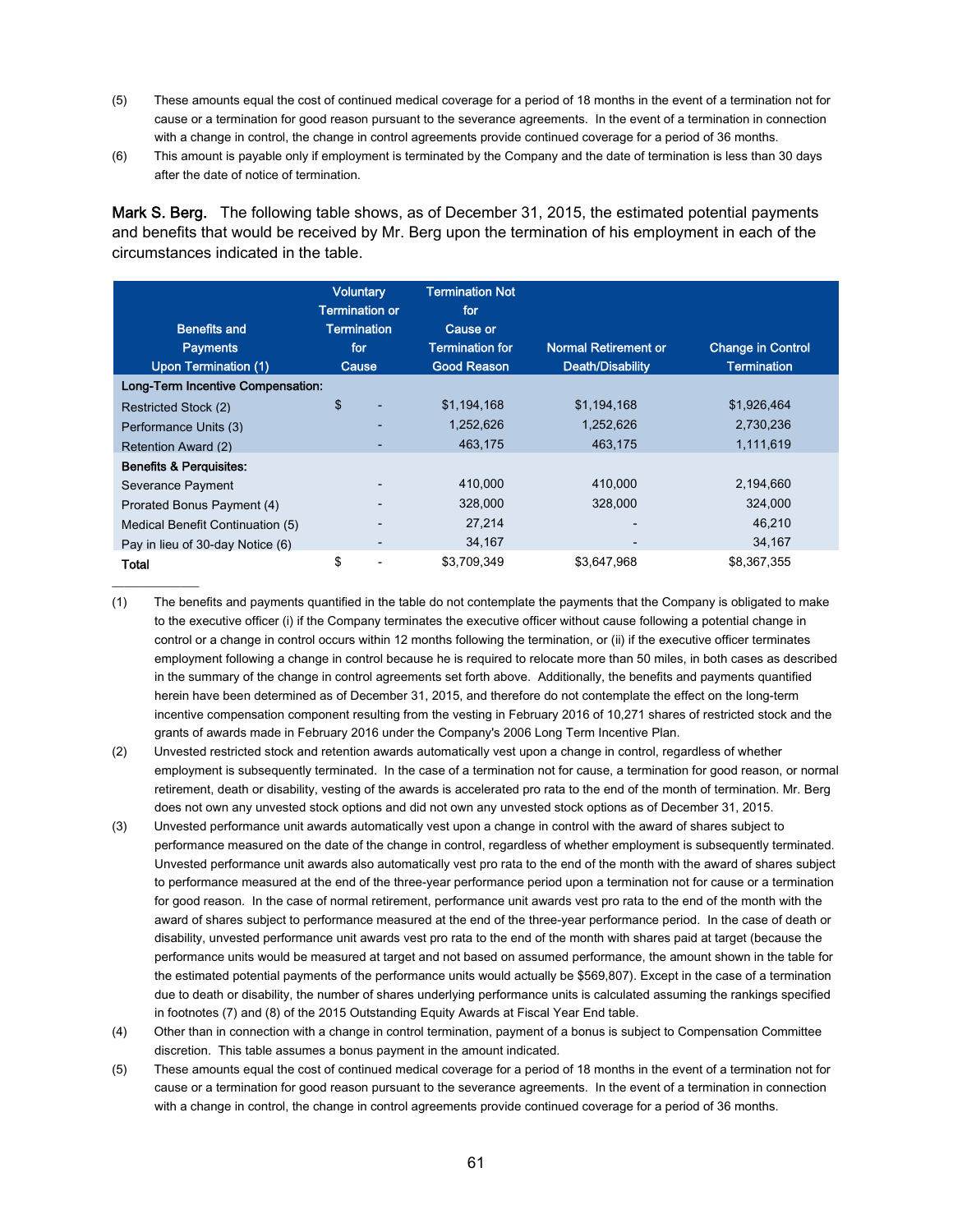(6) This amount is payable only if employment is terminated by the Company and the date of termination is less than 30 days after the date of notice of termination.

Chris J. Cheatwood. The following table shows, as of December 31, 2015, the estimated potential payments and benefits that would be received by Mr. Cheatwood upon the termination of his employment in each of the circumstances indicated in the table.

| <b>Benefits and</b><br><b>Payments</b><br>Upon Termination (1) | <b>Voluntary</b><br><b>Termination or</b><br>Termination for<br>Cause | <b>Termination Not</b><br>for<br>Cause or<br><b>Termination for</b><br><b>Good Reason</b> | Normal Retirement or<br>Death/Disability | <b>Change in Control</b><br><b>Termination</b> |
|----------------------------------------------------------------|-----------------------------------------------------------------------|-------------------------------------------------------------------------------------------|------------------------------------------|------------------------------------------------|
| Long-Term Incentive Compensation:                              |                                                                       |                                                                                           |                                          |                                                |
| Restricted Stock (2)                                           | \$                                                                    | \$1,431,227                                                                               | \$1,431,227                              | \$2,253,580                                    |
| Performance Units (3)                                          |                                                                       | 1,435,089                                                                                 | 1,435,089                                | 3,075,886                                      |
| Retention Award (2)                                            |                                                                       | 555,747                                                                                   | 555,747                                  | 1,333,792                                      |
| <b>Benefits &amp; Perquisites:</b>                             |                                                                       |                                                                                           |                                          |                                                |
| Severance Payment                                              |                                                                       | 425,000                                                                                   | 425.000                                  | 2,263,430                                      |
| Prorated Bonus Payment (4)                                     |                                                                       | 340,000                                                                                   | 340.000                                  | 332,000                                        |
| Medical Benefit Continuation (5)                               |                                                                       | 28,925                                                                                    |                                          | 47,588                                         |
| Pay in lieu of 30-day Notice (6)                               |                                                                       | 35,417                                                                                    |                                          | 35,417                                         |
| Total                                                          | \$                                                                    | \$4,251,404                                                                               | \$4,187,062                              | \$9,341,693                                    |

(1) The benefits and payments quantified in the table do not contemplate the payments that the Company is obligated to make to the executive officer (i) if the Company terminates the executive officer without cause following a potential change in control or a change in control occurs within 12 months following the termination, or (ii) if the executive officer terminates employment following a change in control because he is required to relocate more than 50 miles, in both cases as described in the summary of the change in control agreements set forth above. Additionally, the benefits and payments quantified herein have been determined as of December 31, 2015, and therefore do not contemplate the effect on the long-term incentive compensation component resulting from the vesting in February 2016 of 12,505 shares of restricted stock and the grants of awards made in February 2016 under the Company's 2006 Long Term Incentive Plan.

- (2) Unvested restricted stock and retention awards automatically vest upon a change in control, regardless of whether employment is subsequently terminated. In the case of a termination not for cause, a termination for good reason, or normal retirement, death or disability, vesting of the awards is accelerated pro rata to the end of the month of termination. Mr. Cheatwood does not own any unvested stock options and did not own any unvested stock options as of December 31, 2015.
- (3) Unvested performance unit awards automatically vest upon a change in control with the award of shares subject to performance measured on the date of the change in control, regardless of whether employment is subsequently terminated. Unvested performance unit awards also automatically vest pro rata to the end of the month with the award of shares subject to performance measured at the end of the three-year performance period upon a termination not for cause or a termination for good reason. In the case of normal retirement, performance unit awards vest pro rata to the end of the month with the award of shares subject to performance measured at the end of the three-year performance period. In the case of death or disability, unvested performance unit awards vest pro rata to the end of the month with shares paid at target (because the performance units would be measured at target and not based on assumed performance, the amount shown in the table for the estimated potential payments of the performance units would actually be \$656,291). Except in the case of a termination due to death or disability, the number of shares underlying performance units is calculated assuming the rankings specified in footnotes (7) and (8) of the 2015 Outstanding Equity Awards at Fiscal Year End table.
- (4) Other than in connection with a change in control termination, payment of a bonus is subject to Compensation Committee discretion. This table assumes a bonus payment in the amount indicated.
- (5) These amounts equal the cost of continued medical coverage for a period of 18 months in the event of a termination not for cause or a termination for good reason pursuant to the severance agreements. In the event of a termination in connection with a change in control, the change in control agreements provide continued coverage for a period of 36 months.
- (6) This amount is payable only if employment is terminated by the Company and the date of termination is less than 30 days after the date of notice of termination.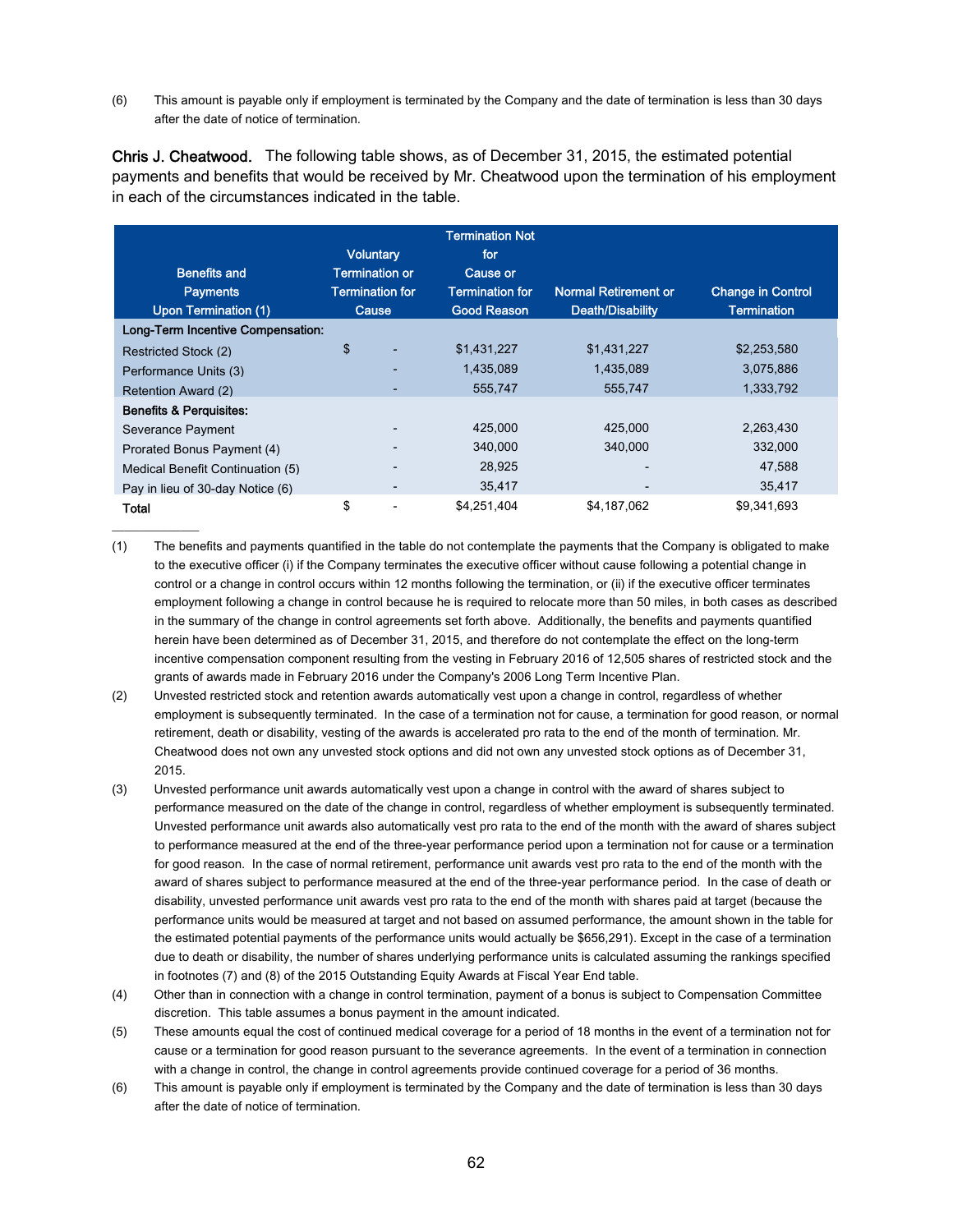Timothy L. Dove. The following table shows, as of December 31, 2015, the estimated potential payments and benefits that would be received by Mr. Dove upon the termination of his employment in each of the circumstances indicated in the table.

| <b>Benefits and</b><br><b>Payments</b> | <b>Voluntary</b><br><b>Termination or</b><br><b>Termination for</b> | <b>Termination Not for</b><br>Cause or<br><b>Termination for</b> | <b>Normal Retirement or</b> | <b>Change in Control</b> |
|----------------------------------------|---------------------------------------------------------------------|------------------------------------------------------------------|-----------------------------|--------------------------|
| Upon Termination (1)                   | Cause                                                               | <b>Good Reason</b>                                               | Death/Disability            | <b>Termination</b>       |
| Long-Term Incentive Compensation:      |                                                                     |                                                                  |                             |                          |
| Restricted Stock (2)                   | \$                                                                  | \$4,392,187                                                      | \$2,784,084                 | \$4,392,187              |
| Performance Units (3)                  | -                                                                   | 6,018,062                                                        | 2,807,334                   | 6,018,062                |
| Retention Award (2)                    |                                                                     | 1,111,546                                                        | 1,111,546                   | 2,667,710                |
| <b>Benefits &amp; Perguisites:</b>     |                                                                     |                                                                  |                             |                          |
| Severance Payment                      |                                                                     | 1,587,500                                                        | 635,000                     | 3,742,483                |
| Prorated Bonus Payment (4)             |                                                                     | 635,000                                                          | 635,000                     | 616,667                  |
| Medical Benefit Continuation (5)       |                                                                     | 47,630                                                           |                             | 170,878                  |
| Pay in lieu of 30-day Notice (6)       |                                                                     | 52,917                                                           | $\overline{\phantom{0}}$    | 52,917                   |
| Total                                  | \$                                                                  | \$13,844,841                                                     | \$7,972,964                 | \$17,660,904             |

(1) The benefits and payments quantified in the table do not contemplate the payments that the Company is obligated to make to the executive officer (i) if the Company terminates the executive officer without cause following a potential change in control or a change in control occurs within 12 months following the termination, or (ii) if the executive officer terminates employment following a change in control because he is required to relocate more than 50 miles, in both cases as described in the summary of the change in control agreements set forth above. Additionally, the benefits and payments quantified herein have been determined as of December 31, 2015, and therefore do not contemplate the effect on the long-term incentive compensation component resulting from the vesting in February 2016 of 24,561 shares of restricted stock and RSUs and the grants of awards made in February 2016 under the Company's 2006 Long Term Incentive Plan.

- (2) Unvested restricted stock, retention and RSU awards automatically vest upon a change in control, regardless of whether employment is subsequently terminated. Unvested restricted stock and RSU awards, other than retention awards, also automatically vest (i) 100 percent in the event of a termination not for cause or a termination for good reason or (ii) pro rata to the end of the month of termination, in the event of normal retirement, death or disability. In the case of a termination not for cause, a termination for good reason, or normal retirement, death or disability, vesting of the retention award is accelerated pro rata to the end of the month of termination. Mr. Dove does not own any unvested stock options and did not own any unvested stock options as of December 31, 2015.
- (3) Unvested performance unit awards automatically vest upon a change in control with the award of shares subject to performance measured on the date of the change in control, regardless of whether employment is subsequently terminated. Unvested performance unit awards also automatically vest with the award of shares subject to performance measured at the end of the three-year performance period upon a termination not for cause or a termination for good reason. In the case of normal retirement, performance unit awards vest pro rata to the end of the month with the award of shares subject to performance measured at the end of the three-year performance period. In the case of death or disability, unvested performance unit awards vest pro rata to the end of the month with shares paid at target (because the performance units would be measured at target and not based on assumed performance, the amount shown in the table for the estimated potential payments of the performance units would actually be \$1,283,841). Except in the case of a termination due to death or disability, the number of shares underlying performance units is calculated assuming the rankings specified in footnotes (7) and (8) of the 2015 Outstanding Equity Awards at Fiscal Year End table.
- (4) Other than in connection with a change in control termination, payment of a bonus is subject to Compensation Committee discretion. This table assumes a bonus payment in the amount indicated.
- (5) These amounts equal the cost of continued medical coverage for a period of 30 months in the event of a termination not for cause or a termination for good reason. In the event of a termination in connection with a change in control, the change in control agreements provide continued coverage until Mr. Dove is eligible to receive Medicare benefits; thus, the period of continued coverage is seven years as of December 31, 2015.
- (6) This amount is payable only if employment is terminated by the Company and the date of termination is less than 30 days after the date of notice of termination.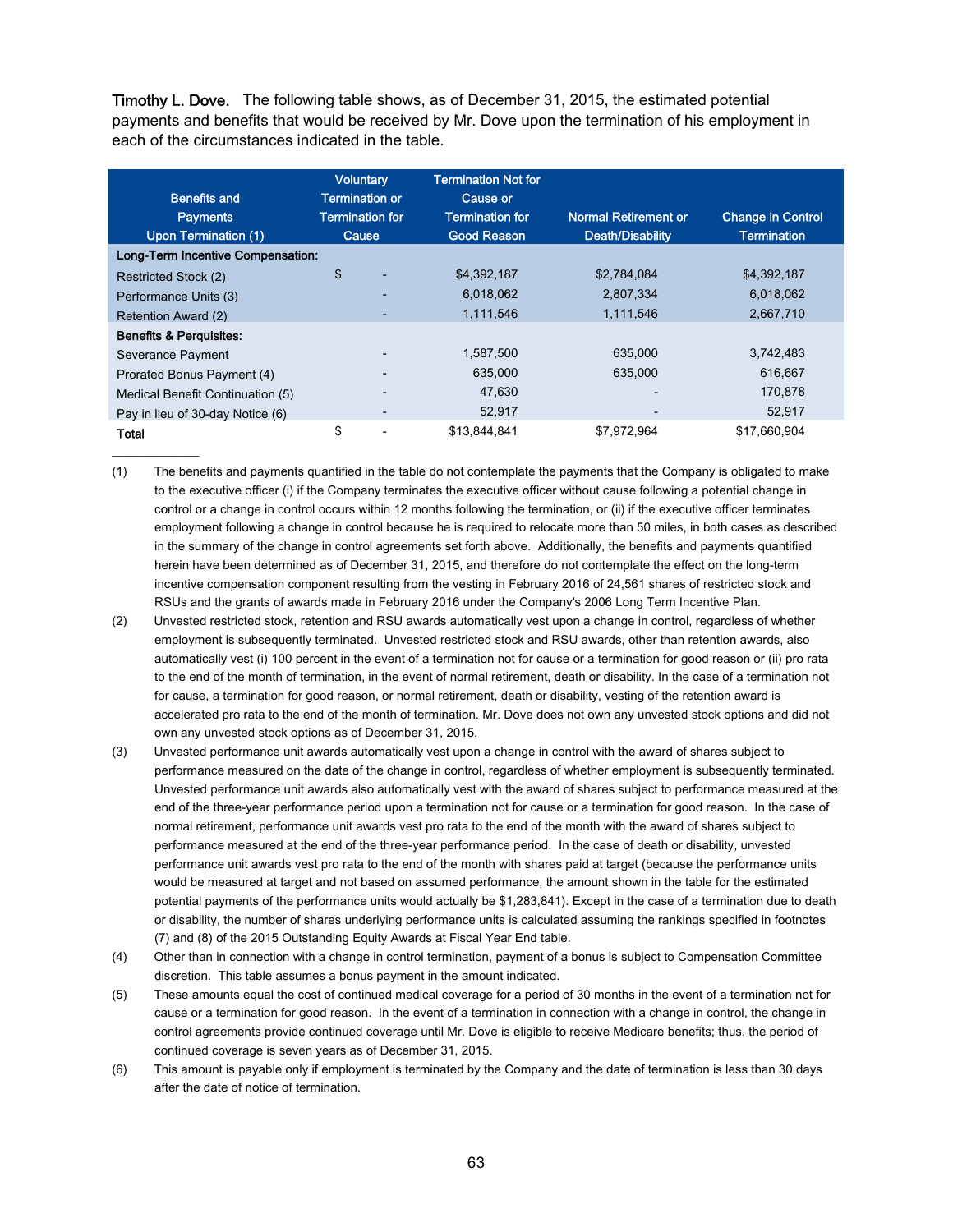# COMPENSATION PROGRAMS AND RISK CONSIDERATIONS

The Company does not believe that its policies and practices of compensating its employees give rise to risks that are reasonably likely to have a material adverse effect on the Company. In making this determination, the Company considered the following:

- The Board has adopted a clawback policy, and has established substantial stock ownership guidelines for the Company's directors and executive officers, as well as other officers of the Company and its subsidiaries.
- As discussed in the Compensation Discussion and Analysis section, the Company's compensation program for its executive officers is weighted toward pay-for-performance; however, the Company believes the following aspects mitigate against its executive officers taking excessive risk:
	- The Board oversees the long-term strategic direction of the Company, and in doing so periodically reviews the Company's strategic plans, management's operational performance, future plans and the business justifications therefor.
	- The annual long-term incentive plan award component of the program, which is intended to be the largest component of each executive officer's overall compensation package, is divided into different types of awards, but all are weighted toward long-term achievement, with vesting periods of three years that are based on the value of the Company's stock and not on any particular metric, which could encourage risk-taking.
	- Each executive officer's annual cash bonus incentive payment is based on a number of goals set for the Company as a whole, some of which counteract the potential for risk taking, such as goals for levels of indebtedness, and is ultimately subject to the Compensation Committee's discretion so that the Committee can consider both the risks facing the Company and market conditions at the time of the decision.
	- To further enhance the long-term incentive component of the program, in February 2012, the Compensation Committee approved a special retention award of restricted shares to vest over five years, which is a longer vesting period than the Company's typical equity awards. These retention awards did not begin to vest until February 2015, the third anniversary of the date of grant, and then only as to one-third of the underlying shares. An additional one-third vested in February 2016, and the remaining shares will vest in February 2017 subject to continuing employment.
- With regard to the Company's overall compensation program, while the Company has organized itself into asset teams focused on the Company's significant oil and gas assets, the Company's compensation philosophy is focused on the Company's performance as a whole, and any variations in compensation based on achievements within any one asset team or employee group consist of relatively small adjustments to salary and bonus. The Company does not compensate any division or group of its employees significantly differently than any other. In addition, the majority of the Company's employees receive grants of equity awards each year that vest over a period of three years in order to align their interests with the longterm performance of the Company.

## COMPENSATION AND MANAGEMENT DEVELOPMENT COMMITTEE INTERLOCKS AND INSIDER PARTICIPATION

Messrs. Buchanan, Cates, Gobe, Thompson and Ramsey and Ms. Methvin served on the Compensation Committee during fiscal year 2015. None of the directors who served on the Compensation Committee during fiscal year 2015 has ever served as one of the Company's officers or employees. During fiscal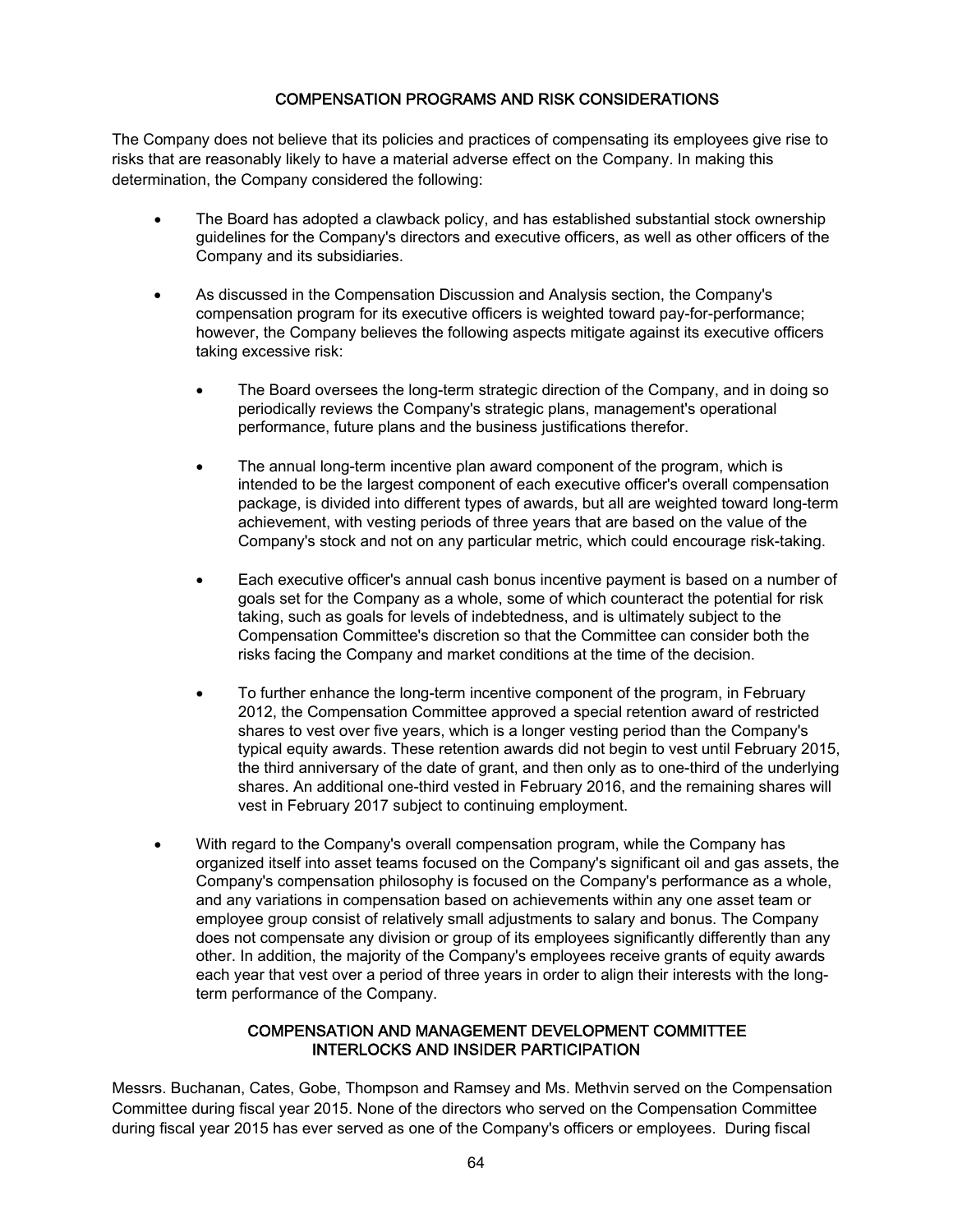year 2015, none of the Company's executive officers served as a director or member of the compensation committee (or other committee performing similar functions) of any other entity of which an executive officer served on the Board or the Compensation Committee.

# SECURITY OWNERSHIP OF CERTAIN BENEFICIAL OWNERS AND MANAGEMENT

The following table sets forth certain information regarding the beneficial ownership of common stock as of March 24, 2016, by (i) each person who is known by the Company to own beneficially more than five percent of the outstanding shares of the Company's common stock, (ii) each NEO of the Company, (iii) each current director of the Company and (iv) all current directors and executive officers as a group. Except as otherwise noted, the persons named in the table have sole voting and investment power with respect to all shares beneficially owned by them.

| Name of Person or Identity of Group                                          | Number of<br><b>Shares</b> | Percentage<br>Of Class (1) |
|------------------------------------------------------------------------------|----------------------------|----------------------------|
| BlackRock, Inc. (3)                                                          | 12,047,116                 | 7.4                        |
| 40 East 52 <sup>nd</sup> Street                                              |                            |                            |
| New York, NY 10022                                                           |                            |                            |
| Wellington Management Group LLP (4)                                          | 10,709,093                 | 6.5                        |
| 280 Congress Street                                                          |                            |                            |
| Boston, MA 02210<br>Viking Global Investors LP (5)                           | 9,371,105                  | 5.7                        |
| 55 Railroad Avenue                                                           |                            |                            |
| Greenwich, Connecticut 06830                                                 |                            |                            |
| The Vanguard Group, Inc. (6)                                                 | 9,321,516                  | 5.7                        |
| 100 Vanguard Blvd.                                                           |                            |                            |
| Malvern, PA 19355                                                            |                            |                            |
| Capital World Investors (7)                                                  | 9,206,309                  | 5.6                        |
| 333 South Hope Street<br>New York, NY 10022                                  |                            |                            |
| State Street Corporation (8)                                                 | 8,699,750                  | 5.3                        |
| <b>One Lincoln Street</b>                                                    |                            |                            |
| Boston, MA 02111                                                             |                            |                            |
| Scott D. Sheffield (9)(10)(11)(12)(13)(14)                                   | 669,874                    | (2)                        |
| Richard P. Dealy (9)(11)(13)(15)(16)                                         | 225,188                    | (2)                        |
| Mark S. Berg (11)(13)(15)(17)                                                | 81,981                     | (2)                        |
| Chris J. Cheatwood (10)(11)(13)(14)(15)                                      | 92,732                     | (2)                        |
| Timothy L. Dove (9)(11)(13)                                                  | 310,711                    | (2)                        |
| Edison C. Buchanan (15)                                                      | 27,404                     | (2)                        |
| Andrew F. Cates (9)(14)(15)                                                  | 17,288                     | (2)                        |
| Phillip A. Gobe (11)(15)                                                     | 3,333                      | (2)                        |
| Larry R. Grillot (11)(15)                                                    | 4,759                      | (2)                        |
| Stacy P. Methvin (11)(15)                                                    | 4,349                      | (2)                        |
| Royce W. Mitchell (11)(15)                                                   | 5,314                      | (2)                        |
| Frank A. Risch (15)                                                          | 11,127                     | (2)                        |
| Mona K. Sutphen (11)(15)                                                     | 1,133                      | (2)                        |
| J. Kenneth Thompson (10)(15)                                                 | 8,611                      | (2)                        |
| Phoebe A. Wood (11)(15)                                                      | 2,381                      | (2)                        |
| Michael D. Wortley (11)(15)                                                  | 1,133                      | (2)                        |
| All directors and executive officers as a group (20 persons)<br>(11)(13)(15) | 1,508,526                  | (2)                        |

<sup>(1)</sup> Based on 163,652,858 shares of common stock outstanding.

 $\overline{\phantom{a}}$ 

<sup>(2)</sup> Does not exceed one percent of class.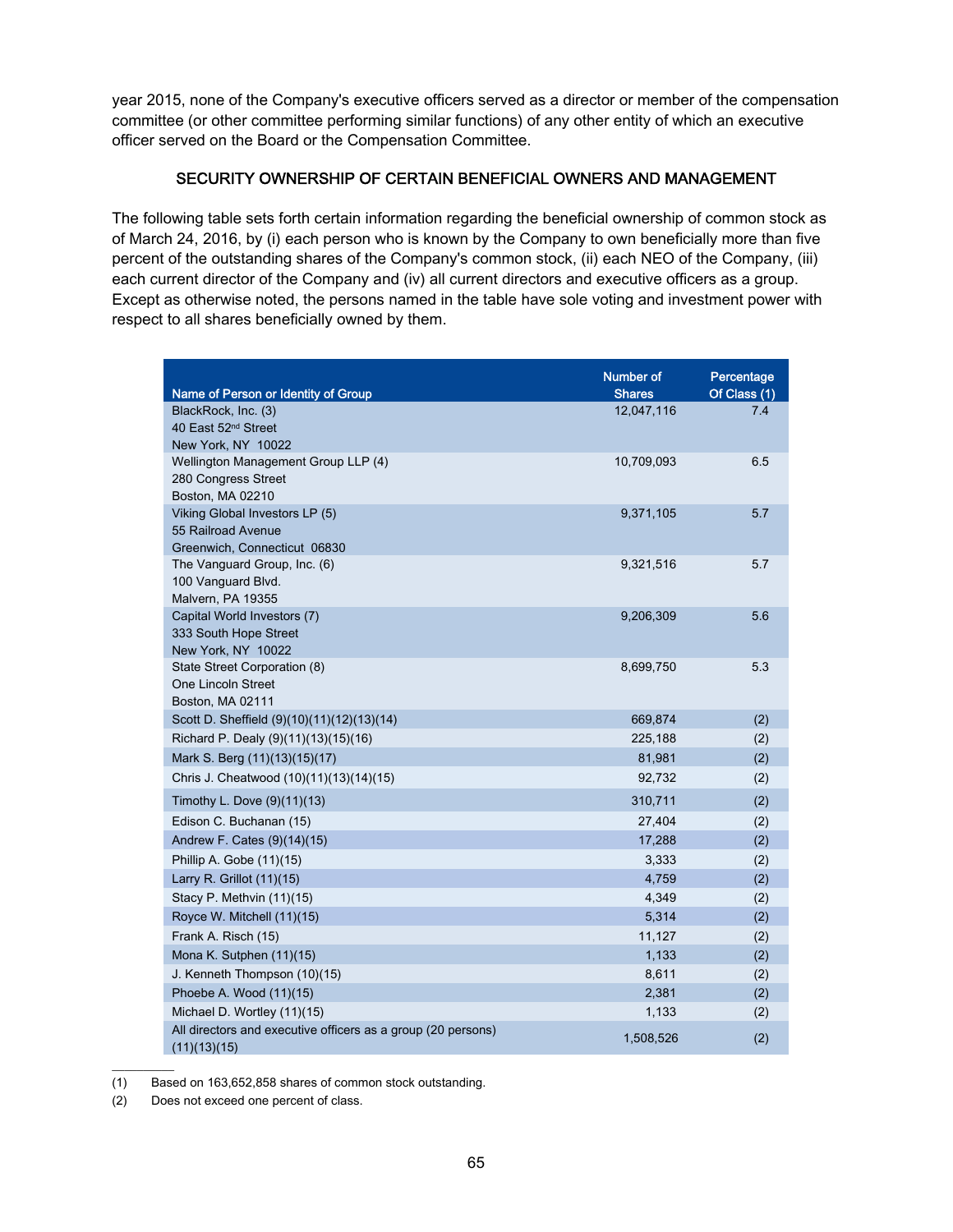- (3) According to an Amendment to Schedule 13G filed with the SEC on February 10, 2016, BlackRock Inc. has sole voting power with regard to 10,761,044 shares, shared voting power with regard to 4,376 shares, sole dispositive power with regard to 12,042,740 shares, and shared dispositive power with regard to 4,376 shares.
- (4) According to an Amendment to Schedule 13G filed with the SEC on February 11, 2016, Wellington Management Group, LLP has sole voting power with regard to zero shares, shared voting power with regard to 4,848,649 shares, sole dispositive power with regard to zero shares, and shared dispositive power with regard to 10,709,093 shares.
- (5) According to an Amendment to Schedule 13G filed with the SEC on February 16, 2016, Viking Global Investors LP has sole voting power with regard to zero shares, shared voting power with regard to 9,371,105 shares, sole dispositive power with regard to zero shares, and shared dispositive power with regard to 9,371,105 shares.
- (6) According to an Amendment to Schedule 13G filed with the SEC on February 10, 2016, The Vanguard Group, Inc. has sole voting power with regard to 277,673 shares, shared voting power with regard to 15,200 shares, sole dispositive power with regard to 9,028,670 shares, and shared dispositive power with regard to 292,846 shares.
- (7) According to an Amendment to Schedule 13G filed with the SEC on February 12, 2016, Capital World Investors has sole voting power with regard to 9,206,309 shares, shared voting power with regard to zero shares, sole dispositive power with regard to 9,206,309 shares, and shared dispositive power with regard to zero shares.
- (8) According to a Schedule 13G filed with the SEC on February 16, 2016, State Street Corporation has sole voting power with regard to zero shares, shared voting power with regard to 8,699,750 shares, sole dispositive power with regard zero shares, and shared dispositive power with regard to 8,699,750 shares.
- (9) Includes the following number of shares held in each respective officer's or director's 401(k) Plan account: Mr. Sheffield, 22,085; Mr. Dealy, 310; Mr. Dove, 351; and Mr. Cates, 882.
- (10) Includes the following number of shares held in each respective officer's investment retirement account: Mr. Cheatwood, 2,000; and Mr. Thompson, 100. Excludes 37,827 shares held for the benefit of Mr. Sheffield through Pioneer's non-qualified deferred compensation plan.
- (11) Excludes the following number of RSUs that are unvested and will not vest within 60 days: Mr. Sheffield, 86,071; Mr. Berg, 8,423; Mr. Dove, 46,595; Mr. Gobe, 454; Dr. Grillot, 334; Ms. Methvin, 334; Mr. Mitchell, 454; Ms. Sutphen, 1,007; Ms. Wood, 206; Mr. Wortley, 1,007; and all directors and executive officers as a group, 180,834. Also, excludes the performance units held by the executive officers that will vest if and to the extent predetermined performance targets are achieved assuming that performance targets are achieved.
- (12) Includes (i) 23,000 shares owned by trusts whose beneficiaries are members of Mr. Sheffield's family and for which he serves as trustee, but Mr. Sheffield has no beneficial interest in the trusts, and (ii) 20,000 shares owned by a trust whose beneficiaries are members of Mr. Sheffield's family and for which Mr. Sheffield's spouse serves as trustee, but Mr. Sheffield has no beneficial interest in the trust.
- (13) Includes the following number of shares subject to exercisable stock options: Mr. Sheffield, 36,232; Mr. Dealy, 12,078; Mr. Berg, 12,470; Mr. Cheatwood, 14,963; Mr. Dove, 71,708; and all directors and executive officers as a group, 147,451.
- (14) Includes the following number of shares held in the names of each respective officer's or director's spouse, children or in trusts for the benefit of family members: Mr. Sheffield, 2,760; Mr. Cheatwood, 3,750; and Mr. Cates, 1,354.
- (15) Includes the following number of (i) unvested restricted shares or (ii) unvested RSUs that will vest within 60 days: Mr. Dealy, 32,599; Mr. Berg, 13,959; Mr. Cheatwood, 24,530; Mr. Buchanan, 358; Mr. Cates, 336; Mr. Gobe, 336; Dr. Grillot, 336; Ms. Methvin, 358; Mr. Mitchell, 336; Mr. Risch, 358; Ms. Sutphen, 378; Mr. Thompson, 373; Ms. Wood, 222; Mr. Wortley, 378; and all directors and executive officers as a group, 92,301.
- (16) Includes 141,332 shares owned by a family limited partnership, the general partner of which is controlled by Mr. Dealy and the limited partners of which are Mr. Dealy and his spouse and trusts established for the benefit of his family members.
- (17) Includes 19,668 shares owned by a trust whose beneficiaries are members of Mr. Berg's family and for which Mr. Berg's spouse serves as trustee, but Mr. Berg has no beneficial interest in the trust.

## SECTION 16(a) BENEFICIAL OWNERSHIP REPORTING COMPLIANCE

The executive officers and directors of the Company are required to file reports with the SEC, disclosing the amount and nature of their beneficial ownership in the Company's common stock, as well as changes in that ownership. To the Company's knowledge, based solely on its review of these reports and written representations from these individuals that no other reports were required, all required reports were timely filed during 2015, except for (1) one Form 4 that was deemed to be filed late on behalf of Richard P. Dealy, Executive Vice President and Chief Financial Officer, because a Form 4 filed on his behalf reporting a sale of shares inadvertently omitted the concurrent exercise of a stock option, which Form 4 was subsequently corrected, and (2) one Form 4 that was filed late on behalf of Margaret M. Montemayor, Vice President and Chief Accounting Officer, due to an administrative error by the Company in failing to report the tax withholding of shares related to the vesting of an RSU.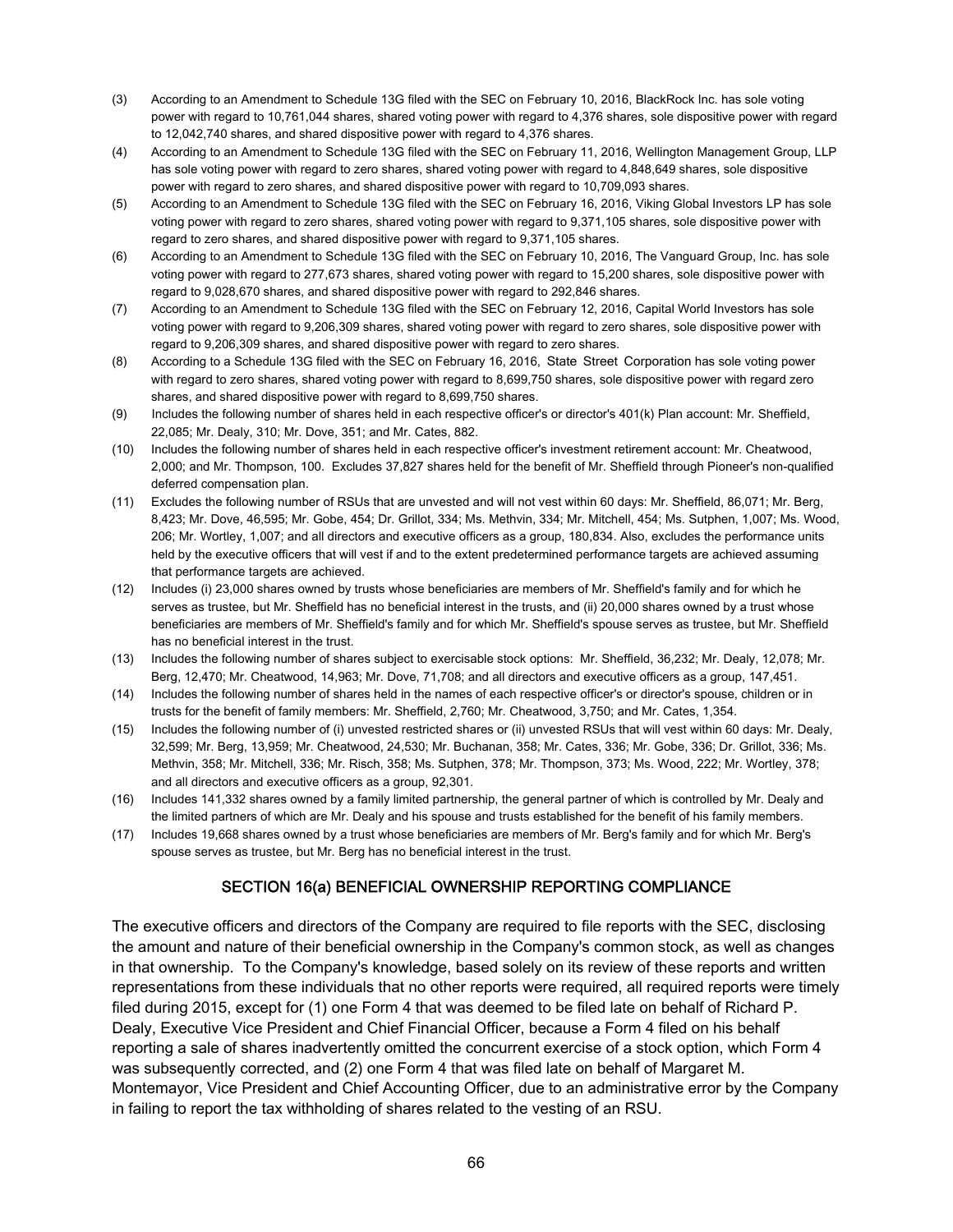## TRANSACTIONS WITH RELATED PERSONS

 Employment of Family Members. Thomas D. Sheffield, the brother of Scott D. Sheffield, is Vice President, Health, Safety and Environment of the Company. For 2015, Thomas D. Sheffield was paid \$300,000 in base salary and \$150,000 in bonus, received equity compensation awards under the Company's 2006 Long-Term Incentive Plan having a grant date fair value for financial statement purposes of \$466,500 and also participated in benefit plans generally available to the Company's employees. Scott D. Sheffield disclaims any interest in Thomas D. Sheffield's compensation.

Transactions with Parsley Energy, Inc. Parsley Energy, Inc. ("PE") is a publicly-traded independent oil and gas company. Bryan Sheffield, the son of Scott D. Sheffield, is PE's President, Chief Executive Officer and Chairman of the Board and is PE's largest stockholder. PE operates in the Permian Basin, where the Company also operates, and from time to time the Company and PE engage in customary transactions in the ordinary course of their oil and gas businesses. These transactions include paying amounts due to the operator of wells by the non-operating working interest owner for its pro rata share of operations (including overhead and supervision fees), and the operator's paying to the non-operating working interest owners their share of revenues from wells, pursuant to operating agreements, exchanging geologic and well data and acreage, purchasing and selling water used for operations, granting and waiving certain regulatory and land rights of operators owning interests in the same geographic and geologic areas, and sharing costs of regulatory matters where the interests of the companies are aligned. The Company believes that such transactions, individually and in the aggregate, are not material to the Company and are common to, and on terms consistent with, those done in the ordinary course of the Company's dealings with other oil and gas companies in the Permian Basin. Bryan Sheffield may be deemed to have an interest in these transactions because of his senior management position and ownership interest in PE. During 2015, the Company paid PE approximately \$3.8 million in connection with such transactions, and PE paid the Company approximately \$5.9 million.

 Consulting Agreement. In June 2015, the Company entered into a consulting agreement with Charles E. Ramsey, Jr., a former director of the Company. Pursuant to the consulting agreement, Mr. Ramsey agreed to act as an advisor to the Board on an as-requested basis and reporting to the Board. The agreement provides for a monthly fee of \$12,500 plus the reimbursement of expenses. The initial term of the engagement was for one year, subject to possible continuation on a month-to-month basis unless terminated by either party.

#### Procedures for Review, Approval and Ratification of Related Person Transactions

The Company's Corporate Governance Guidelines provide that the Nominating and Corporate Governance Committee will periodically review all related person transactions that the rules of the SEC require be disclosed in the Company's Proxy Statement, and make a recommendation to the Board regarding the initial authorization or ratification of any such transaction. In the event that the Board considers ratification of a related person transaction and determines not to so ratify, the Corporate Governance Guidelines provide that management will make all reasonable efforts to cancel or annul the transaction. In March 2016, the Nominating and Corporate Governance Committee conducted its annual review of all such related person transactions.

The Corporate Governance Guidelines provide that in determining whether or not to recommend the initial approval or ratification of a related person transaction, the Nominating and Corporate Governance Committee should consider all of the relevant facts and circumstances available, including (if applicable) but not limited to: (i) whether there is an appropriate business justification for the transaction; (ii) the benefits that accrue to the Company as a result of the transaction; (iii) the terms available to unrelated third parties entering into similar transactions; (iv) the impact of the transaction on a director's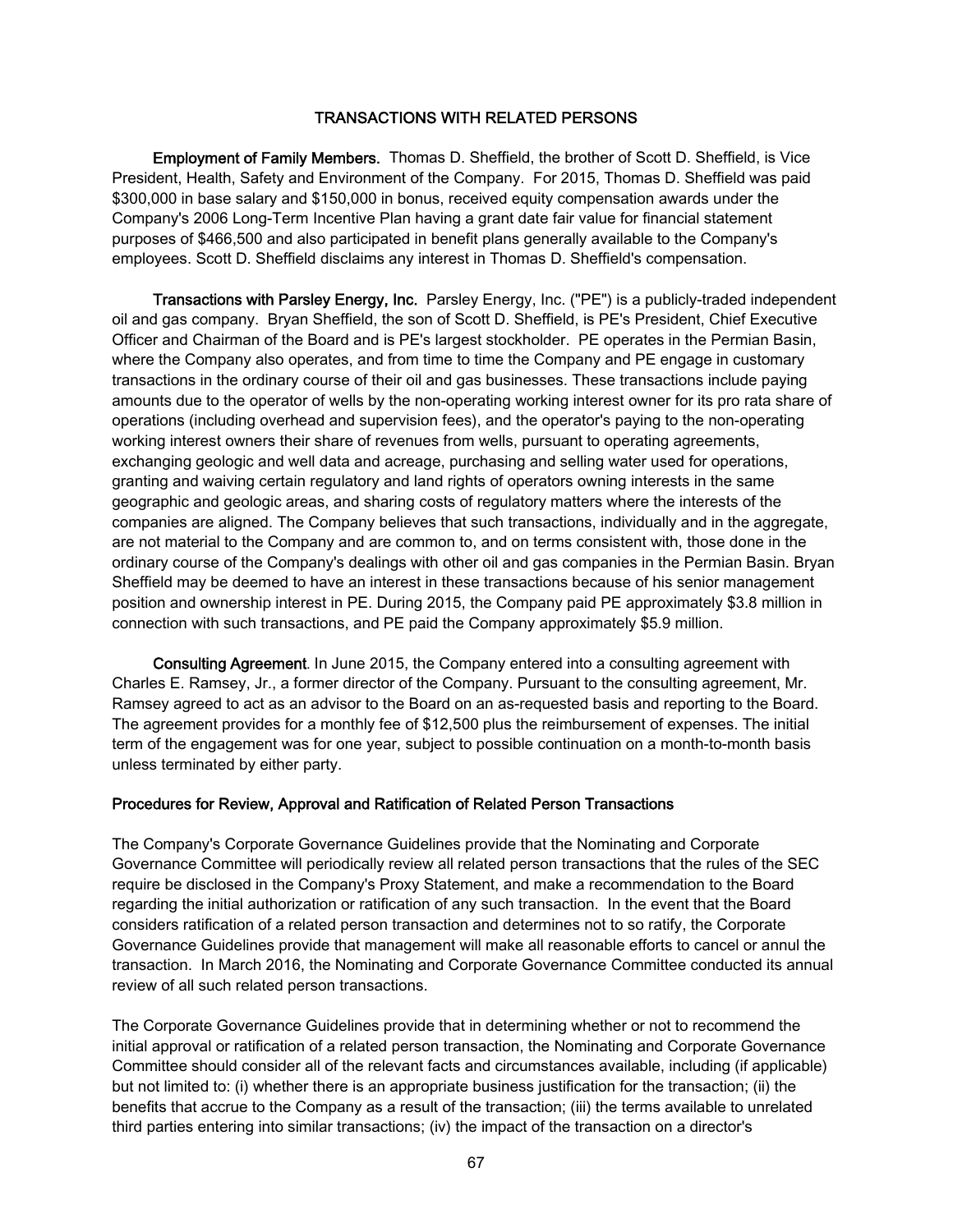independence (in the event the related person is a director, an immediate family member of a director or an entity in which a director is a partner, shareholder or executive officer); (v) the availability of other sources for comparable products or services; (vi) whether it is a single transaction or a series of ongoing, related transactions; and (vii) whether entering into the transaction would be consistent with the Company's Code of Business Conduct and Ethics.

There were no transactions since the beginning of 2015 that were required to be reported in "Transactions with Related Persons" where the procedures described above did not require review, approval or ratification or where these procedures were not followed.

# ITEM TWO RATIFICATION OF SELECTION OF INDEPENDENT REGISTERED PUBLIC ACCOUNTING FIRM

### **General**

The Audit Committee has the sole authority and responsibility with respect to the selection, appointment, engagement, compensation, oversight, evaluation, retention and, where appropriate, dismissal of the Company's independent auditors, and the independent auditors are accountable and report directly to the Audit Committee. The Audit Committee has selected Ernst & Young LLP as the independent registered public accounting firm of the Company for 2016. Ernst & Young LLP has audited the Company's consolidated financial statements since 1998. The 2015 audit of the Company's annual consolidated financial statements and effectiveness of internal control over financial reporting was completed on February 19, 2016.

The Audit Committee annually considers the independence of the Company's independent auditors prior to the firm's engagement, and periodically considers whether a regular rotation of the independent auditors is necessary to assure continuing independence. In accordance with SEC rules and Ernst & Young LLP policies, the firm's lead engagement partner rotates every five years. The Audit Committee and its Chairman are directly involved in the selection of Ernst & Young LLP's lead engagement partner.

The Audit Committee and the Board believe that the continued retention of Ernst & Young LLP to serve as the Company's independent auditors for 2016 is in the best interests of the Company and its stockholders, and the Board is submitting the selection of Ernst & Young LLP for ratification at the Annual Meeting. The submission of this matter for approval by stockholders is not legally required, but the Board and the Audit Committee believe the submission provides an opportunity for stockholders through their vote to communicate with the Board and the Audit Committee about an important aspect of corporate governance. If the stockholders do not ratify the selection of Ernst & Young LLP, the Audit Committee will reconsider the selection of that firm as the Company's independent registered public accounting firm. Even if the selection is ratified, the Audit Committee may in its discretion select a different independent registered public accounting firm at any time during the year if it determines that such a change would be in the best interests of the Company and its stockholders.

The Company expects that representatives of Ernst & Young LLP will be present at the Annual Meeting to respond to appropriate questions from stockholders and to make a statement if they desire to do so.

## Audit and Non-Audit Fees

 Audit Fees. The aggregate fees of Ernst & Young LLP for professional services rendered for the (i) audit of the Company's annual consolidated financial statements included in its Annual Report on Form 10-K; (ii) audit of the Company's internal control over financial reporting; (iii) reviews of the Company's quarterly financial statements included in its Quarterly Reports on Form 10-Q; and (iv) services in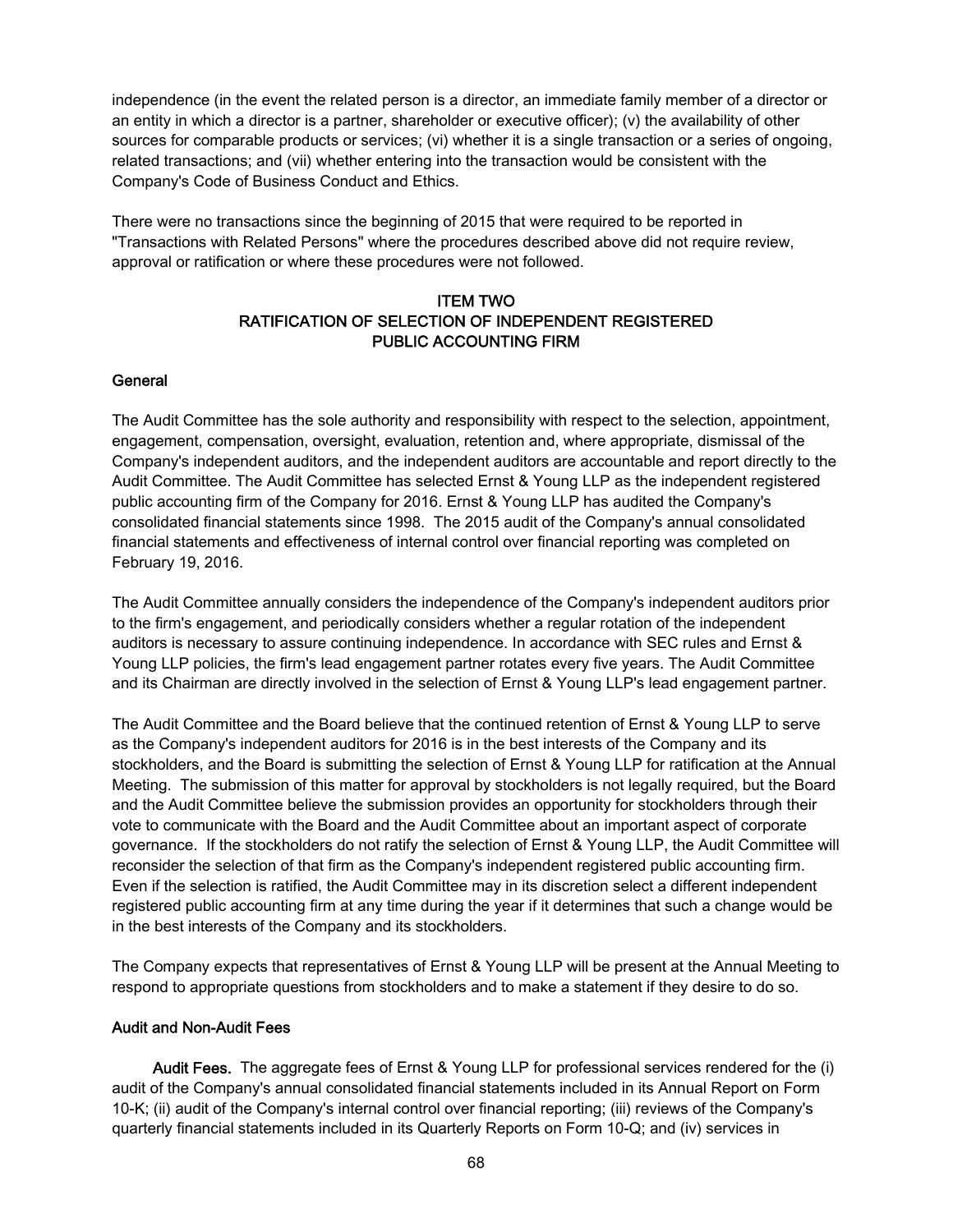connection with the Company's other filings with the SEC, including review and preparation of registration statements, comfort letters, consents and research necessary to comply with generally accepted auditing standards for the years ended December 31, 2015 and 2014, were \$2,887,441 and \$2,632,614, respectively.

 Audit-Related Fees. The aggregate fees of Ernst & Young LLP for audit-related services provided to the Company totaled \$11,344 and \$255,895 during each of the years ended December 31, 2015 and 2014, respectively. Audit-related services comprised audits of the Company's 401(k) Plans and certain affiliated partnerships and subsidiaries, and related out-of-pocket expenses.

Tax Fees. The aggregate fees of Ernst & Young LLP for tax services provided to the Company totaled \$14,396 and \$26,858 during the years ended December 31, 2015 and 2014, respectively. Tax services primarily comprised tax return preparation and review services for the Company's international subsidiaries and consultation on various tax issues.

 All Other Fees. The aggregate fees of Ernst & Young LLP for other services provided to the Company during each of the years ended December 31, 2015 and 2014 totaled \$1,995. The other services comprised access to Ernst & Young LLP's on-line research services.

### Pre-Approval of Audit and Permissible Non-Audit Services

The Charter of the Company's Audit Committee requires that the Audit Committee review the plan, scope and estimated fees of Ernst & Young LLP's audit, audit-related, tax and other services and pre-approve such services. During the year, circumstances may arise when it may become necessary to engage Ernst & Young LLP for additional services not contemplated in the original pre-approval categories. In those instances, the Audit Committee requires specific pre-approval before the Company engages the firm to perform those services. The Audit Committee may delegate pre-approval authority to one or more of its members. The member to whom such authority is delegated must report any pre-approval decisions to the Audit Committee at its next scheduled meeting.

All of the services described above under the caption "Audit and Non-Audit Fees" were pre-approved in accordance with the Audit Committee Charter and the Audit Committee's policies.

#### Recommendation

### The Board unanimously recommends that stockholders vote FOR the ratification of the selection of Ernst & Young LLP as the independent registered public accounting firm of the Company for 2016.

## ITEM THREE ADVISORY VOTE TO APPROVE NAMED EXECUTIVE OFFICER COMPENSATION

Section 14A of the Exchange Act requires public companies to conduct a separate shareholder advisory vote to approve the compensation of the Company's NEOs, commonly known as a "say-on-pay" proposal. Accordingly, the Board is submitting for an advisory vote a proposal that asks the Company's stockholders to approve the compensation of the NEOs.

The Board recommends that the Company's stockholders vote in favor of the following advisory resolution:

"Resolved, that the stockholders of Pioneer Natural Resources Company approve, on an advisory basis, the compensation paid to the Company's Named Executive Officers, as disclosed in the Proxy Statement for this Annual Meeting pursuant to Item 402 of Regulation S-K, including the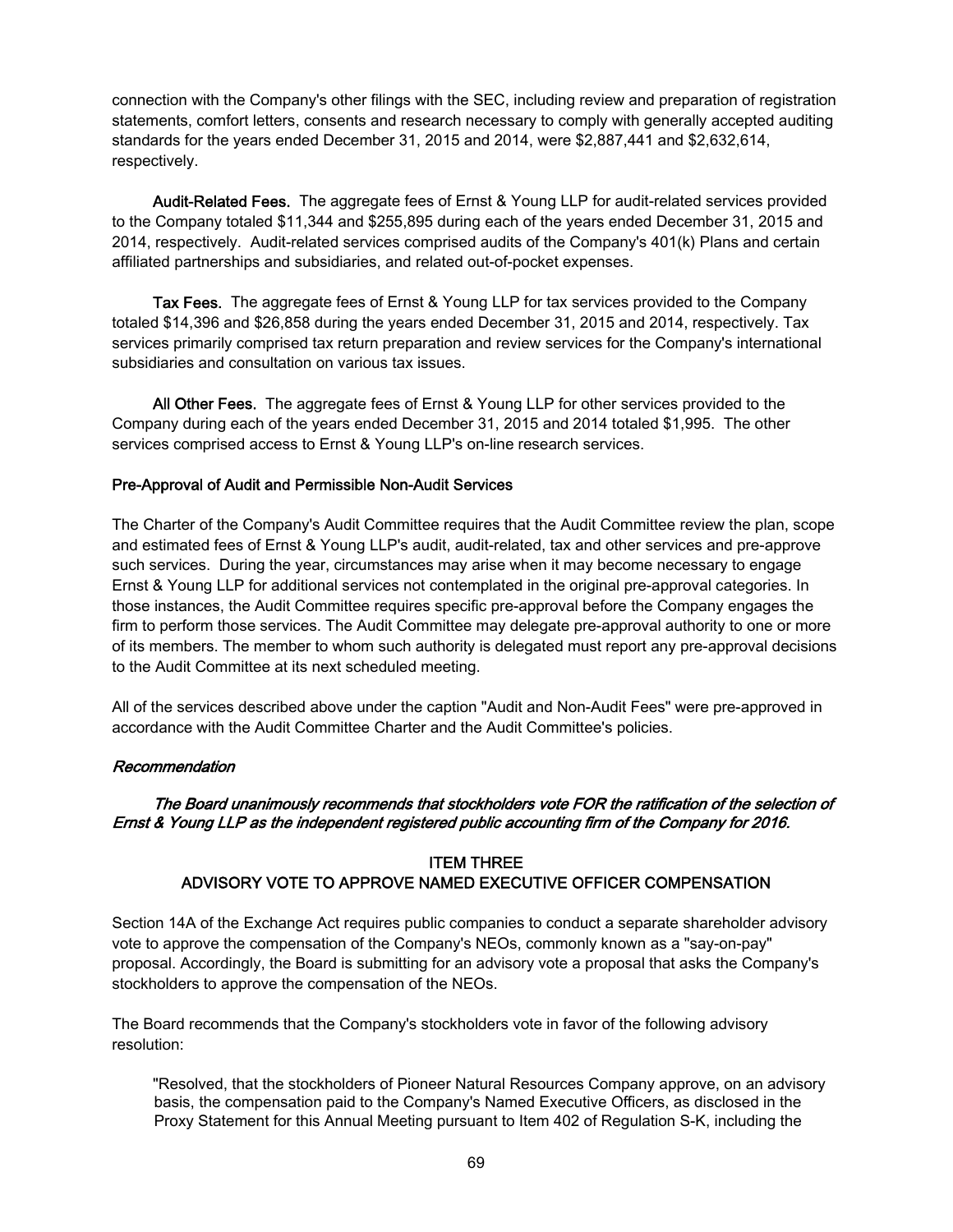Compensation Discussion and Analysis, compensation tables and related narrative executive compensation disclosures included in the Proxy Statement for this Annual Meeting."

The vote on this resolution is not intended to address any specific element of compensation; rather the vote relates to the compensation of the NEOs, as described in this Proxy Statement in accordance with the compensation disclosure rules of the SEC. The vote is advisory, which means that the vote is not binding on the Company, the Board or the Compensation Committee. Although the vote is non-binding, the Board and the Compensation Committee value the opinions of the Company's stockholders, and will take into account the outcome of the vote when considering future executive compensation decisions and arrangements. In accordance with the vote of the Company's stockholders in 2011 regarding the frequency of future "say-on-pay" votes, the Board intends to hold this vote annually, and the next advisory vote to approve named executive officer compensation will occur in 2017.

### Recommendation

### The Board unanimously recommends that stockholders vote FOR the proposal to approve, on an advisory basis, the named executive officer compensation as described in this Proxy Statement.

# ITEM FOUR APPROVAL OF THE AMENDMENT AND RESTATEMENT OF THE 2006 LONG-TERM INCENTIVE PLAN

## Description of Proposal

At the Annual Meeting, the stockholders will be asked to approve the amendment and restatement of the Company's 2006 Long-Term Incentive Plan, effective as of May 19, 2016 (the "Amended LTIP"), to (i) extend the term of the plan until May 19, 2026, (ii) increase the number of shares of common stock reserved for delivery under the plan by 3,500,000 shares, (iii) increase the calendar year per person award limitation on "performance-based compensation" that may be paid only in cash under Section 162(m) of the Code from \$4,000,000 to \$5,000,000, and (iv) make certain other changes to the plan, as described herein.

The 2006 Long-Term Incentive Plan will expire on May 3, 2016, in accordance with its terms unless the Amended LTIP is approved. The Company believes approval of the Amended LTIP is advisable in order to ensure it has an adequate number of shares of common stock available to continue to grant meaningful long-term incentive awards to the Company's employees and directors. The Company's stockholders initially approved the 2006 Long-Term Incentive Plan at the Company's 2006 Annual Meeting of Stockholders and most recently approved an increase in the number of available shares thereunder at the Company's 2009 Annual Meeting of Stockholders.

On March 2, 2016 the Board approved the Amended LTIP, subject to stockholder approval at the Annual Meeting. Accordingly, in addition to extending the plan, this proposal seeks approval of the Amended LTIP to increase the maximum total number of shares of common stock that the Company may deliver under the plan by 3,500,000 shares, from the 9,100,000 shares that, in the aggregate, had previously been approved by stockholders, to a total of 12,600,000 shares. As of March 12, 2016, the number of shares that remained available for future awards under the 2006 Long-Term Incentive Plan prior to approval of the Amended LTIP was 1,516,172.

The use of stock-based awards under the 2006 Long-Term Incentive Plan has been a key component of the Company's compensation program since the plan's original adoption in 2006 and is critical to the Company's ability to attract and retain highly qualified individuals. The Company's successful operation and its ability to create long-term value for the Company's stockholders depend on the efforts of over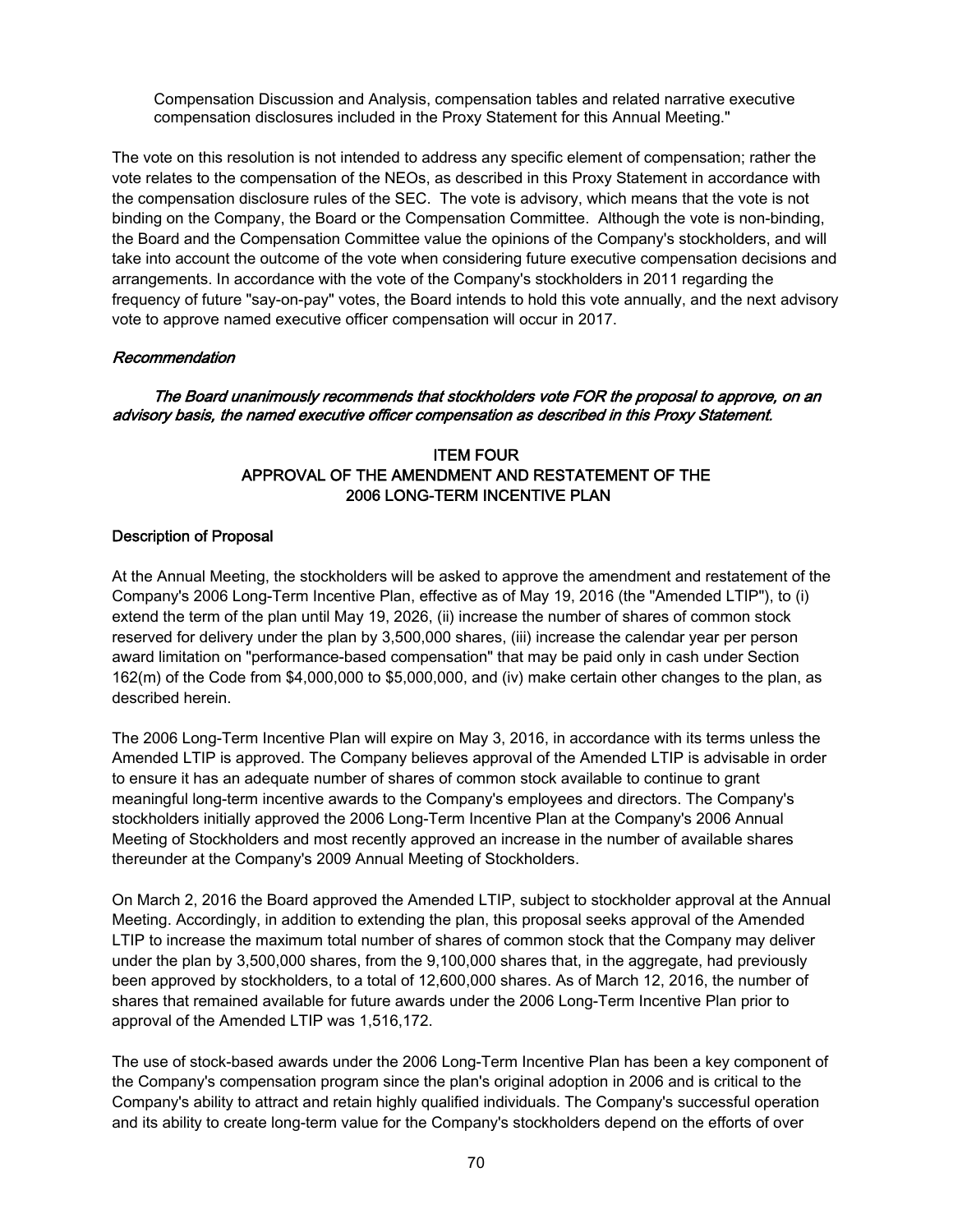3,750 employees, including management, and the Company believes that it is in its best interest for those individuals to have an ownership interest in the Company in recognition of their present and potential contributions. As a result, in 2015, over 81 percent of the equity awards were granted to employees other than the NEOs.

The Company believes that approval of the Amended LTIP will give it the flexibility to continue to make stock-based grants and other awards permitted under the Amended LTIP over at least the next five years in amounts determined appropriate by the Compensation Committee; however, this timeline is simply an estimate used to determine the number of additional shares of common stock requested under the Amended LTIP and future circumstances may require a change to expected equity grant practices. These circumstances include, but are not limited to, the future price of the Company's common stock, award levels and amounts provided by the Company's competitors and the Company's hiring activity over the next few years. From January 1, 2016 through March 12, 2016, the Company has awarded 755,030 shares of common stock to employees and directors pursuant to awards under the 2006 Long-Term Incentive Plan. The closing market price of the Company's common stock as of March 24, 2016 was \$139.19 per share, as reported on the NYSE.

As of March 24, 2016, the total number of shares of the Company's outstanding common stock was 163,652,858. The Company's current dilution (which is the sum of (1) the number of shares available for future awards under the 2006 Long-Term Incentive Plan and (2) shares covered by awards outstanding as of March 12, 2016, divided by the total number of shares of the Company's common stock outstanding) is 2.3%. If the Amended LTIP is approved, the potential dilution from issuances authorized under the Amended LTIP will increase to 4.5%. Please see "Description of the Amended LTIP - Number of Shares" for additional information regarding the number of available shares being requested pursuant to the Amended LTIP. While the Company is aware of the potential dilutive effect of compensatory equity awards, the Company also recognizes the significant motivational and performance benefits that may be achieved from making such awards and believes that the requested additional shares under the Amended LTIP represent a reasonable amount of potential equity dilution over time.

Failure of the Company's stockholders to approve this proposal will mean that the Company will not be able to grant equity awards under the terms of the 2006 Long-Term Incentive Plan, in its current form, after its May 3, 2016 expiration date. As a result, if the Amended LTIP is not approved by stockholders at the Annual Meeting, the Company will be limited in its ability to make further long-term equity incentive awards to its employees and directors because the NYSE requires stockholder approval to issue additional shares, and the Company may have to provide compensation through other means, including in the form of cash awards, in order to attract and retain qualified personnel. If the Amended LTIP is approved by stockholders, the Company intends to file, pursuant to the Securities Act of 1933, a registration statement on Form S-8 to register the additional shares available for issuance under the Amended LTIP.

# Description of the Amended LTIP

The following is a description of the principal features of the Amended LTIP. This description does not purport to be a complete description of all of the provisions of the Amended LTIP and is qualified in its entirety by reference to the full text of the Amended LTIP, which can be found by reference to Appendix A to this Proxy Statement. Capitalized terms used in this description, but not otherwise defined, have the meanings given to them in the Amended LTIP.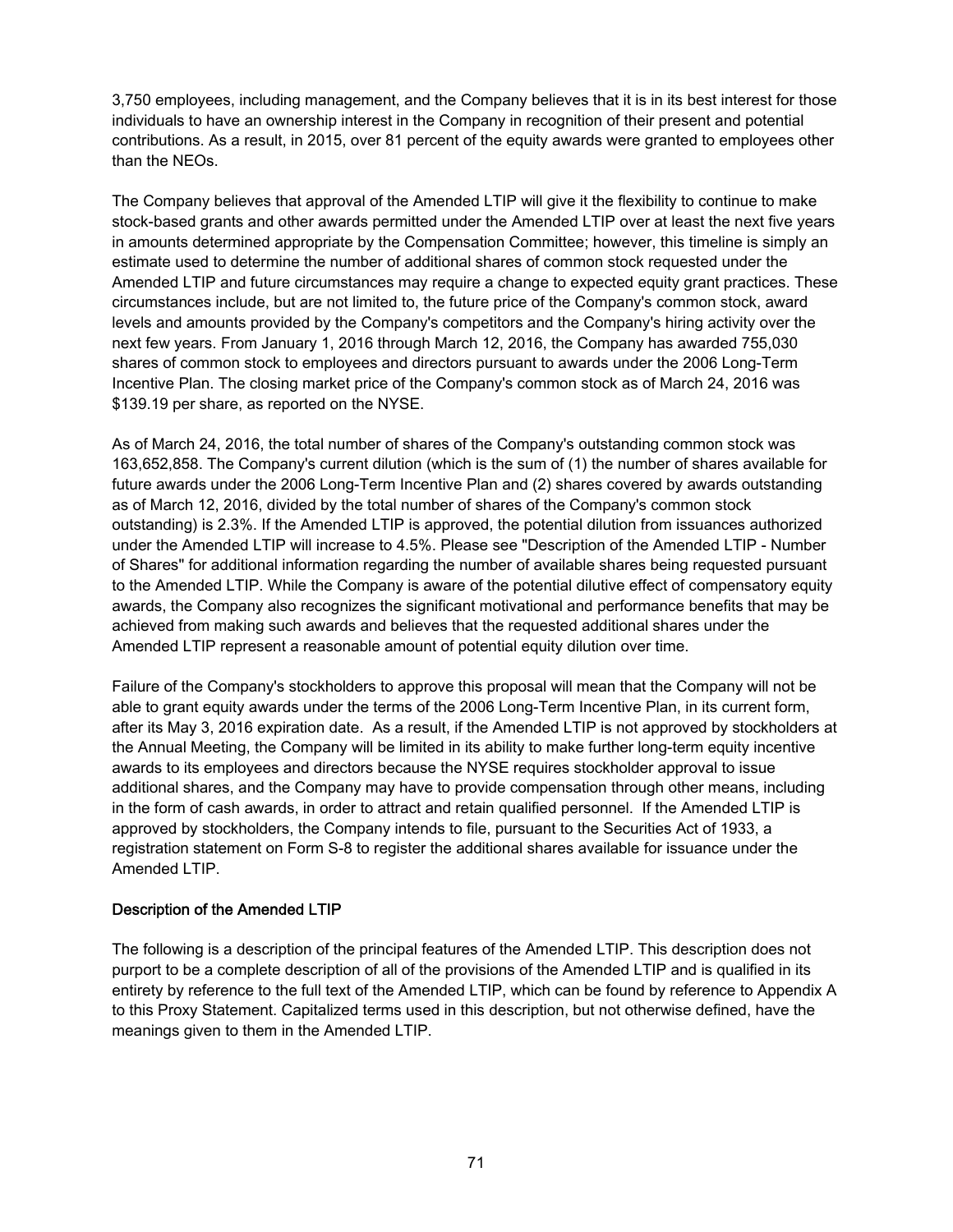# Key Features of the Amended LTIP

Key features of the Amended LTIP include:

- No discounted options or related awards may be granted;
- No repricing of stock options or stock appreciation rights without stockholder approval;
- In the case of options and stock appreciation rights, (a) shares tendered or withheld in payment of any exercise or purchase price or related taxes, (b) shares that were subject to such an award that was exercised, or (c) shares repurchased on the open market with the proceeds of such an award's exercise price, in each case, are not available for future awards;
- Except under limited circumstances, options and stock appreciation rights must include a minimum one-year vesting period;
- No automatic vesting of an award solely upon the occurrence of a change in control (except may be as stipulated in the applicable award agreement);
- No automatic award grants are made to any eligible individual;
- Limitations on the maximum number or amount of awards that may be granted to certain individuals, including the Company's non-employee directors, during any calendar year;
- Certain awards are subject to potential reduction, cancellation, forfeiture, recoupment or other clawback under certain specified circumstances;
- Awards may be designed to meet the requirements for deductibility as "performance-based compensation" under Section 162(m) of the Code upon stockholder approval of the eligible employees, business criteria and maximum annual per person compensation limits pursuant to Item 5; and
- Awards are generally non-transferrable, except to an award recipient's immediate family member, pursuant to a qualified domestic relations order or by will or the laws and descent and distribution, each as permitted by the Compensation Committee.

# General

The purpose of the Amended LTIP is to provide a means to enhance the growth of the Company by attracting and retaining employees, directors and consultants through affording such individuals a means to acquire and maintain stock ownership or awards, the value of which is tied to the performance of the Company. The Amended LTIP also provides additional incentives and reward opportunities designed to strengthen such individuals' concern for the welfare of the Company and their desire to remain in its employ.

The Amended LTIP is intended to achieve this purpose by permitting the grant of a number of different types of awards, including the grant of (i) incentive stock options intended to comply with Section 422 of the Code ("Incentive Options"), (ii) stock options that do not constitute Incentive Options ("Nonstatutory Options" and, together with Incentive Options, "Options"), (iii) stock appreciation rights ("SARs"), (iv) restricted stock awards ("Restricted Stock Awards"), (v) restricted stock units ("RSUs"), (vi) dividend equivalents ("Dividend Equivalents"), (vii) awards of unrestricted shares of common stock ("Stock Awards"), (viii) other awards related to the Company's common stock (in terms of being valued,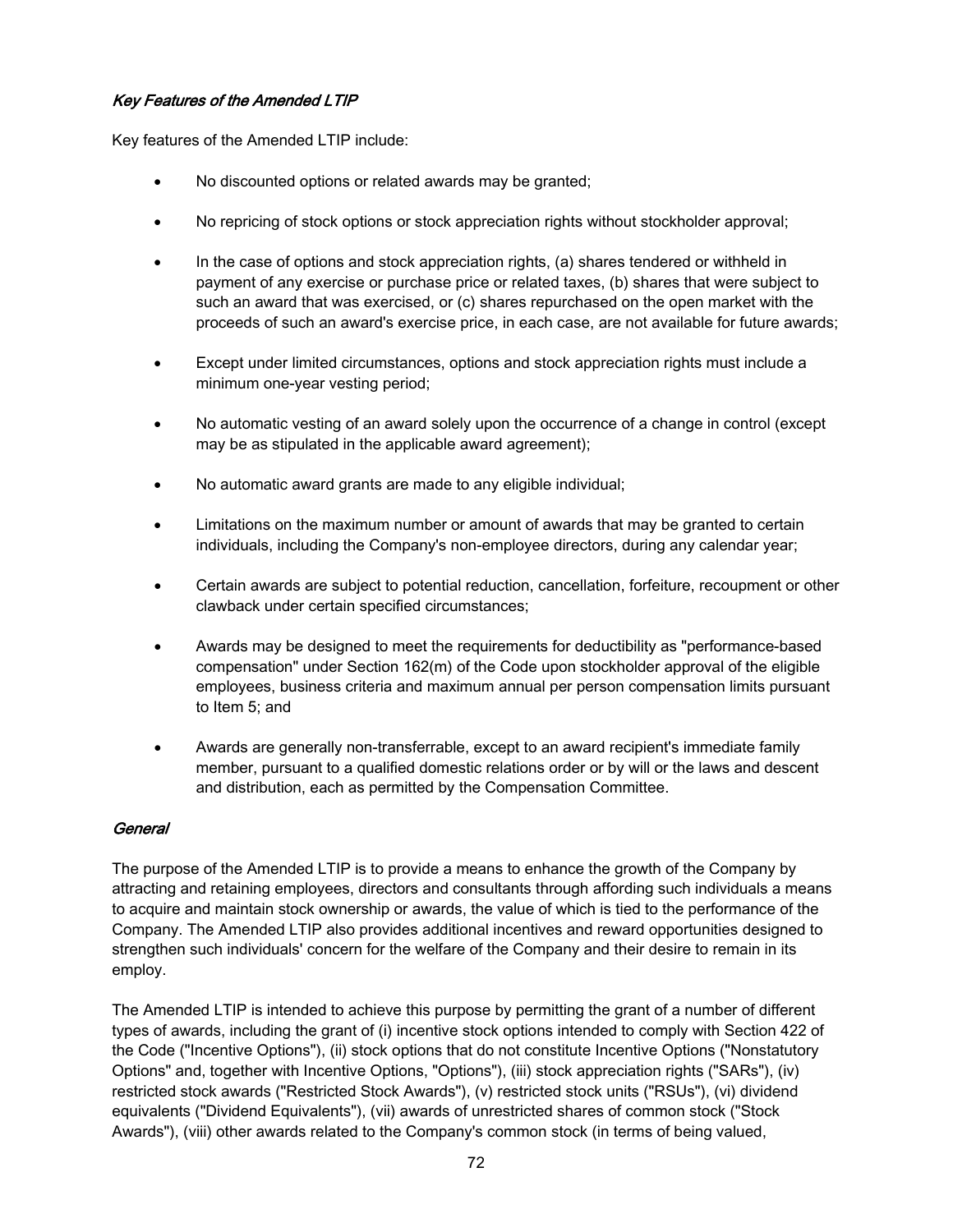denominated, paid or otherwise defined by reference to common stock) ("Other Stock-Based Awards"), (ix) cash awards ("Cash Awards"), (x) conversion awards ("Conversion Awards"), (xi) awards, the grant, exercise, vesting or settlement of which are subject to one or more performance standards ("Performance Awards"), and (xii) any combination of such awards (collectively referred to as "Awards").

# **Eligibility**

Any officer and employee of the Company or any of its subsidiaries, and other persons who provide services to the Company or any of its subsidiaries, including non-employee directors of and consultants for the Company (an "Eligible Person"), may be granted Awards under the Amended LTIP. Any person who is designated by the Compensation Committee to receive an Award under the Amended LTIP will be a "Participant." An employee on leave of absence may be considered still employed by the Company or a subsidiary for purposes of determining eligibility for participation under the Amended LTIP. Any individual granted an Award which remains outstanding under the Amended LTIP, including an individual who is no longer an Eligible Person, will continue to be a Participant for purposes of the Amended LTIP. As of March 12, the Company had eleven non-employee directors, nine executive officers and approximately 3,750 other employees who were eligible to participate in the Amended LTIP.

Limitations on Awards to Covered Employees. In each calendar year during any part of which the Amended LTIP is in effect, a "covered employee" (within the meaning of Section 162(m) of the Code) may not be granted Awards intended to be "performance-based compensation" (within the meaning of Section 162(m) of the Code) (a) to the extent such Award is based on a number of shares of common stock (other than such an Award designated to be paid only in cash), relating to more than 400,000 shares of common stock, subject to adjustment as provided in the Amended LTIP, and (b) to the extent such Award is designated to be paid only in cash, having a value determined on the date of grant in excess of \$5,000,000. See "Item Five—Approval of the Eligible Employees, Business Criteria and Maximum Annual per Person Compensation Limits under the Amended LTIP to Comply with the Stockholder Approval Requirements of Section 162(m) of the Code" for more information.

Limitations on Awards to Non-Employee Directors. In each calendar year during any part of which the Amended LTIP is in effect, a non-employee member of the Board may not be granted Awards (a) relating to more than 20,000 shares of common stock, subject to adjustment as provided in the Amended LTIP, or (b) if greater, Awards having a value (determined, if applicable, pursuant to FASB ASC 718) on the date of grant greater than \$750,000; except that, for the calendar year in which a non-employee director first commences service on the Board only, the foregoing limitations shall be doubled and the foregoing limits shall be without regard to grants of Awards made to any non-employee director in any capacity other than in the capacity as a director of the Company.

# **Administration**

The Board has appointed the Compensation Committee to administer the Amended LTIP pursuant to its terms and all applicable state, federal, or other rules or laws, except in the event the Board chooses to take action under the Amended LTIP. Unless otherwise limited by the Amended LTIP, Rule 16b-3 of the Exchange Act, any provisions of the Code or other applicable laws, the Compensation Committee has broad discretion to administer the Amended LTIP, interpret its provisions, and adopt policies for implementing the Amended LTIP. This discretion includes the power to determine when and to whom Awards will be granted, determine the type or types of Awards to be granted to each Eligible Person and the amount of such Awards (measured in shares of common stock, cash or as otherwise designated), prescribe and interpret the terms and provisions of each Award agreement (the terms of which may vary), delegate duties under the Amended LTIP, terminate, modify or amend the Amended LTIP, and execute all other responsibilities permitted or required under the Amended LTIP. Any action of the Compensation Committee shall be final, conclusive and binding on all persons, including the Company and its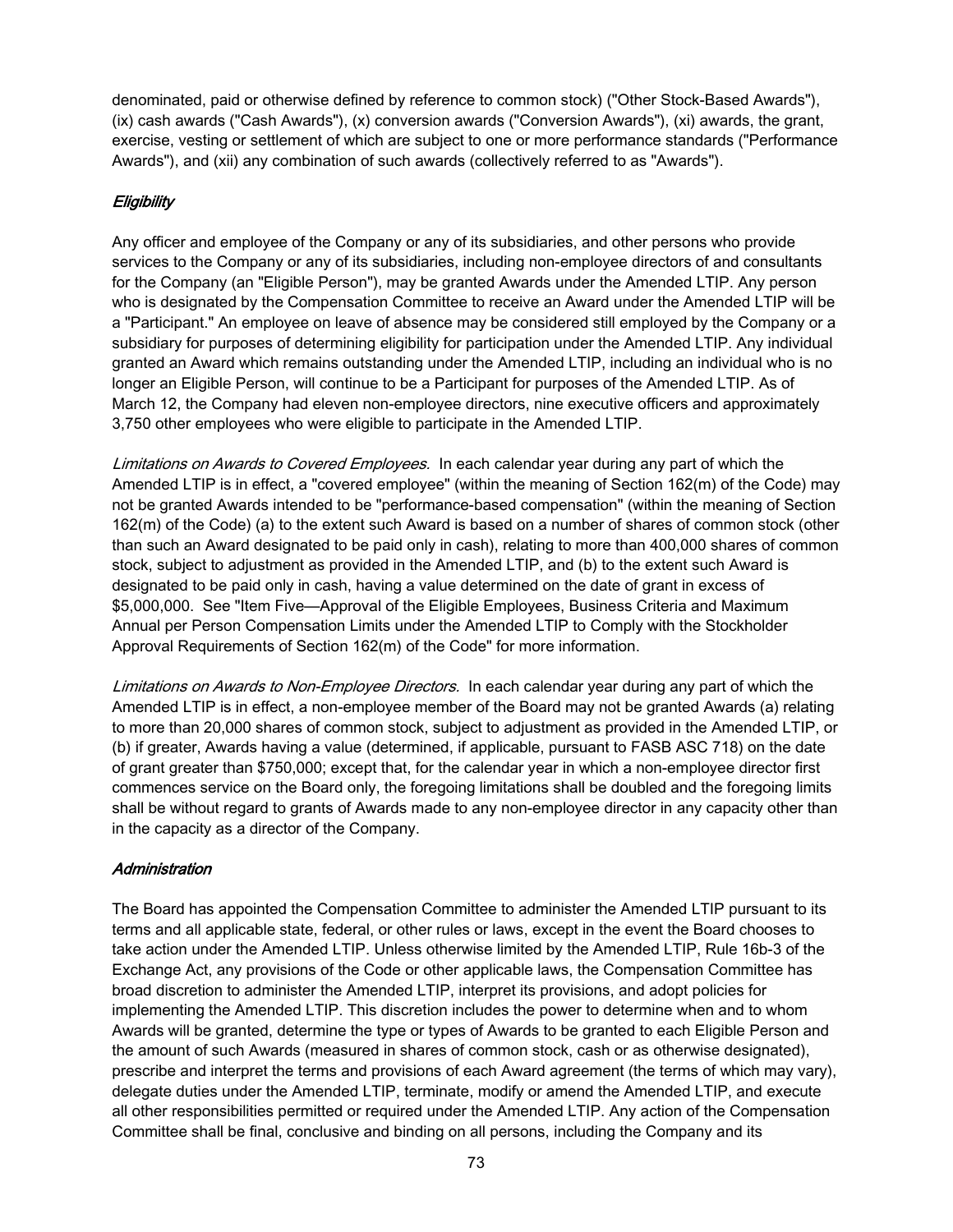subsidiaries, stockholders, Participants and permitted transferees claiming rights from or through a Participant.

# Number of Shares

The maximum aggregate number of shares of common stock available for any and all Awards under the Amended LTIP, since its original inception as of the 2006 Long-Term Incentive Plan, shall not exceed 12,600,000 (subject to any adjustment due to recapitalization or reorganization permitted under the Amended LTIP), which includes the 3,500,000 shares subject to approval by the Company's stockholders pursuant to this proposal. The total number of shares of common stock reserved and available for delivery in connection with Incentive Options under the Amended LTIP will not exceed 9,100,000 shares.

Shares of common stock subject to any Award that is canceled, forfeited, expires unexercised, is settled in cash in lieu of common stock or is otherwise terminated without a delivery of shares to a Participant, including shares forfeited with respect to restricted stock and shares withheld or surrendered in payment of any exercise or purchase price of an Award or taxes relating to Awards, in each case, will again be available for Awards under the Amended LTIP to the extent allowable by law. Notwithstanding the foregoing, with respect to Options and SARs, (a) shares tendered or withheld in payment of any exercise or purchase price or related taxes, (b) shares that were subject to such an Award that was exercised, or (c) shares repurchased on the open market with the proceeds of such an Award's exercise price, in each case, will not be available for future Awards under the Amended LTIP. If an Award may be settled only in cash, such Award need not be counted against the share limits in the Amended LTIP.

The shares to be delivered under the Amended LTIP shall be made available from authorized but unissued shares of common stock, common stock held in the treasury of the Company or previously issued shares of common stock reacquired by the Company, including shares purchased on the open market. The fair market value of the common stock on a given date will be the closing price of a share of common stock as reported by the NYSE on the most recent date on which shares of common stock were publicly-traded preceding the date with respect to which the fair market value determination is made (or if no sales occur on that date, on the last preceding date on which such sales of the common stock are so reported). There are no fees, commissions or other charges applicable to a purchase of common stock under the Amended LTIP.

# Types of Awards

Stock Options. The Company may grant Options to Eligible Persons, including Incentive Options, which comply with Section 422 of the Code and Nonstatutory Options. The exercise price of each Option granted under the Amended LTIP will be stated in the Option agreement and may vary between individuals and between grants; provided, however, that the exercise price for an Option must not be less than the greater of (a) 100 percent of the fair market value per share of the common stock as of the date of grant of the Option or (b) the par value per share of common stock. With respect to a grant of an Incentive Option which complies with Section 422 of the Code, a Participant must be an employee of the Company (or its subsidiaries), and, immediately before the time the Incentive Option is granted, the Participant may not own stock possessing more than ten percent of the total combined voting power or value of all classes of stock of the Company or a subsidiary unless, at the time the Incentive Option is granted, the exercise price of the Incentive Option is at least 110 percent of the fair market value of the common stock underlying the Incentive Option. Options may be exercised as the Compensation Committee determines, but not later than ten years from the date of grant. The Compensation Committee will determine the methods and form of payment for the exercise price of an Option (including, in the discretion of the Compensation Committee, payment in common stock, other Awards, or other property) and the methods and forms in which common stock (including common stock issuable pursuant to the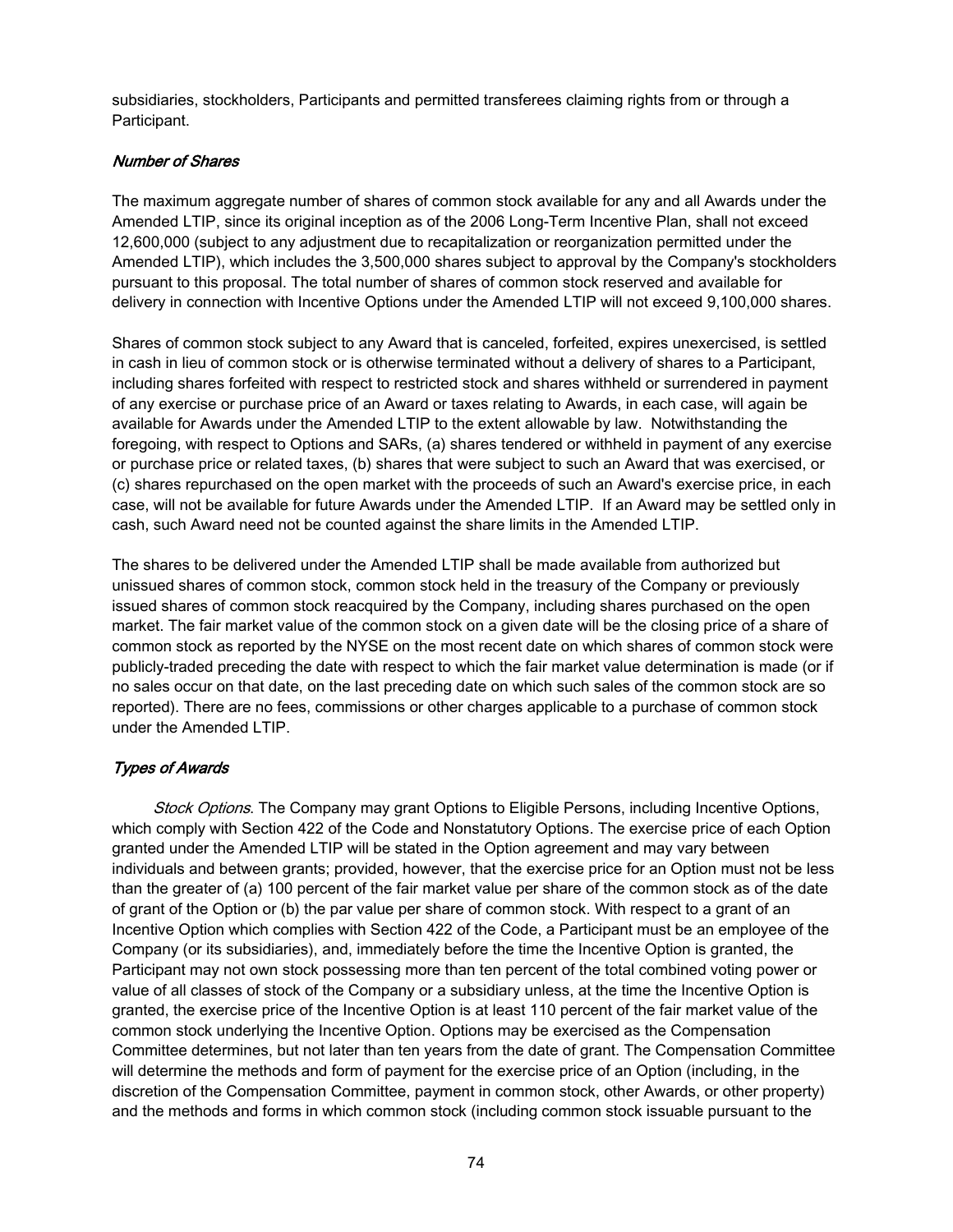Option) will be delivered to a Participant. The Amended LTIP prohibits the Company from repricing Options without the approval of the Company's stockholders.

SARs. An SAR is the right to receive an amount equal to the excess of the fair market value of one share of common stock on the date of exercise over the grant price of the SAR, as determined by the Compensation Committee; provided, however, that the grant price of the SAR must not be less than the greater of (a) 100 percent of the fair market value per share of the common stock as of the date of grant of the SAR or (b) the par value per share of common stock. SARs may be either free-standing or in tandem with other Awards. SARs may be awarded in connection with or separate from an Option. SARs awarded in connection with an Option will entitle the holder, upon exercise, to surrender the related Option or portion thereof relating to the number of shares for which the SAR is exercised. The surrendered Option or portion thereof will then cease to be exercisable. However, an SAR awarded in connection with an Option is exercisable only to the extent that the related Option is exercisable. SARs granted independently of an Option will be exercisable as the Compensation Committee determines. The term of an SAR will be for a period determined by the Compensation Committee but will not exceed ten years. SARs may be paid in cash, stock or a combination of cash and stock, as the Compensation Committee provides in the Award agreement governing the SAR. The Amended LTIP prohibits the Company from repricing SARs without the approval of the Company's stockholders.

Restricted Stock Awards. A Restricted Stock Award is a grant of shares of common stock subject to a risk of forfeiture, restrictions on transferability, and any other restrictions imposed by the Compensation Committee in its discretion. Restrictions may lapse at such times and under such circumstances as determined by the Compensation Committee. Except as otherwise provided under the terms of the Amended LTIP or an Award agreement, the holder of a Restricted Stock Award will have rights as a stockholder, including the right to vote the common stock subject to the Restricted Stock Award or to receive dividends on the common stock subject to the Restricted Stock Award (and subject to any mandatory reinvestment or other requirements imposed by the Compensation Committee). Unless otherwise determined by the Compensation Committee, common stock distributed in connection with a stock split or stock dividend, and other property distributed as a dividend, will be subject to restrictions and a risk of forfeiture to the same extent as the Restricted Stock Award with respect to which such common stock or other property has been distributed. During the restricted period applicable to the Restricted Stock Award, the restricted stock subject to the Restricted Stock Award may not be sold, transferred, pledged, hypothecated, margined or otherwise encumbered by the Participant.

Restricted Stock Units. RSUs are rights to receive common stock, cash, or a combination of both at the end of a specified period. The Compensation Committee may subject RSUs to restrictions (which may include a risk of forfeiture) to be specified in the Award agreement, and those restrictions may lapse at such times determined by the Compensation Committee. RSUs may be satisfied by delivery of common stock, cash equal to the fair market value of the specified number of shares of common stock covered by the RSUs, or any combination thereof determined by the Compensation Committee at the date of grant or thereafter.

Dividend Equivalents. Dividend Equivalents may be granted to an Eligible Person, entitling such Eligible Person to receive cash, stock, other Awards, or other property equal in value to dividends paid with respect to a specified number of shares of common stock, or other periodic payments. Dividend Equivalents may be awarded on a free-standing basis or in connection with another Award (other than a Restricted Stock Award or a Stock Award). Dividend Equivalents may be paid or distributed when accrued or reinvested in additional shares of common stock, Awards, or other investment vehicles, and subject to such restrictions on transferability and risks of forfeiture, as the Compensation Committee may specify. Absent a contrary provision in an applicable Award agreement, Dividend Equivalents will be subject to the same restrictions and risk of forfeiture as any Award with respect to which the dividends accrue and shall not be paid unless and until such Award has vested and been earned.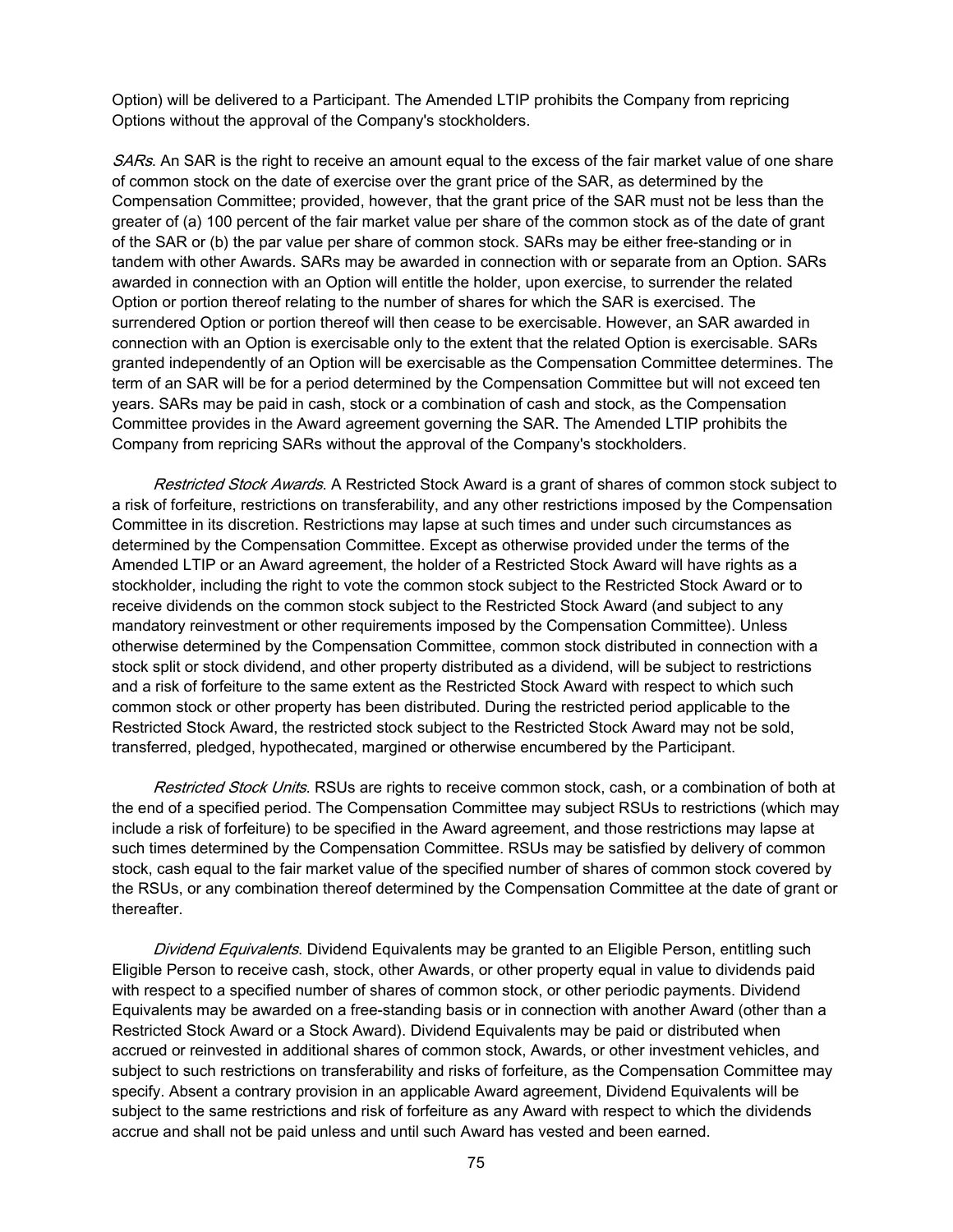Stock Awards. The Compensation Committee is authorized to grant a Stock Award under the Amended LTIP to any Eligible Person as a bonus, as additional compensation, or in lieu of cash or other compensation the individual is otherwise entitled to receive, in such amounts and subject to such other terms as the Compensation Committee in its discretion determines to be appropriate.

Other Stock-Based Awards. Eligible Persons may be granted, subject to applicable legal limitations, other Awards related to common stock (in terms of being valued, denominated, paid or otherwise defined by reference to common stock). Such Other Stock-Based Awards may include, but are not limited to, convertible or exchangeable debt securities, other rights convertible or exchangeable into common stock, purchase rights for common stock, Awards with value and payment contingent upon performance of the Company or any other factors designated by the Compensation Committee, and Awards valued by reference to the book value of common stock or the value of securities of or the performance of specified subsidiaries. The Compensation Committee will determine the terms and conditions of all such Other Stock-Based Awards, including without limitation, the method of delivery, consideration to be paid, the timing and methods of payment, and any performance criteria associated with an Award.

Cash Awards. The Compensation Committee is authorized to grant Cash Awards, on a freestanding basis or as an element of or supplement to, or in lieu of, any other Award, to Eligible Persons in such amounts and subject to such other terms (including the achievement of performance goals and/or future service requirements) as the Compensation Committee in its discretion determines.

Conversion Awards. Awards may be granted under the Amended LTIP in substitution for similar awards held by individuals who become Eligible Persons as a result of the merger, consolidation or acquisition of another entity or the assets of another entity by or with the Company or an affiliate of the Company. Such Conversion Awards that are Options or SARs may have an exercise price that is less than the fair market value of a share of stock on the date of the substitution if such substitution complies with the requirements of Section 409A of the Code and other applicable laws and exchange rules.

Performance Awards. The Compensation Committee may designate that any Award granted under the Amended LTIP shall constitute a Performance Award. A Performance Award is any Award, the grant, exercise, vesting or settlement of which is subject to one or more performance conditions. Additionally, a Performance Award may be an Award intended to qualify as "performance-based compensation" under Section 162(m) that is granted to a person designated by the Compensation Committee, at the time of grant of the Performance Award, as likely to be a "covered employee" for the fiscal year (a "Section 162(m) Award"). The performance period applicable to any Performance Award will be set by the Compensation Committee in its discretion but will not exceed ten years.

If the Compensation Committee determines that a Performance Award granted to a "covered employee" is intended to be a Section 162(m) Award, the grant, exercise, vesting and/or settlement of such Performance Award will be contingent upon achievement of a pre-established performance goal or goals based on one or more of the business criteria described below under Item 5 and other terms as set forth in the Amended LTIP; provided, however, that nothing in the Amended LTIP prevents the Compensation Committee from granting Awards to "covered employees" that are not intended to constitute "performance-based compensation" under Section 162(m) or from determining that it is no longer necessary or appropriate for an Award to qualify as such. To allow Awards to qualify as "performancebased compensation," the Company is seeking stockholder approval of the material terms of the Amended LTIP, including the maximum amount of compensation that may be paid under the Amended LTIP. See "Item Five—Approval of the Eligible Employees, Business Criteria and Maximum Annual per Person Compensation Limits under the Amended LTIP to Comply with the Stockholder Approval Requirements of Section 162(m) of the Code."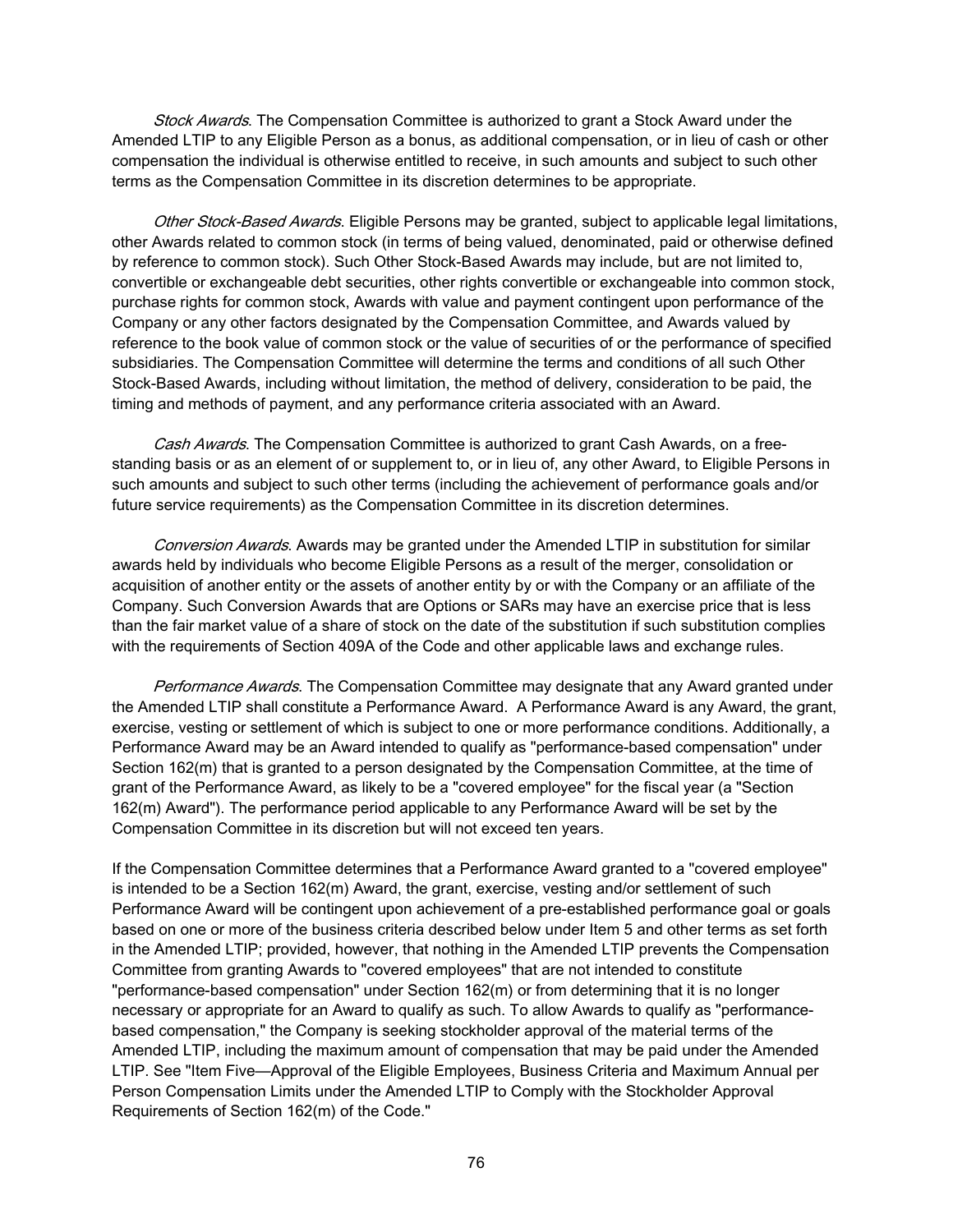#### Other Provisions

Minimum Vesting Requirements. The minimum vesting or forfeiture restriction period with respect to Options and SARs is one year, subject to the Compensation Committee's ability to exercise authority under the Amended LTIP in the event of a Participant's termination of employment or service or upon the occurrence of certain other events.

Tax Withholding. A Participant's tax withholding obligations with respect to an Award may be satisfied by such means and subject to such conditions as the Compensation Committee may determine, in its sole discretion, including, without limitation, the delivery of cash or cash equivalents, stock (including previously owned shares, net settlement, a broker-assisted sale, or other cashless withholding or reduction of the amount of shares otherwise issuable or delivered pursuant to the Award), other property, or any other legal consideration the Compensation Committee deems appropriate.

Merger or Recapitalization. If any change is made to the Company's capitalization, such as a stock split, stock combination, stock dividend, exchange of shares or other recapitalization, merger or otherwise, appropriate adjustments will be made by the Compensation Committee, in its discretion in certain circumstances, as to the number and price of shares subject to an Award under the Amended LTIP, the securities covered by such Award, the aggregate number of shares of common stock available for the issuance of Awards under the Amended LTIP and the maximum annual per person compensation limits on share-based Awards.

Change in Control. Except to the extent otherwise provided in any applicable Award agreement, vesting of any Award will not occur solely upon the occurrence of a "change in control" or a "restructure" event (as defined in the Amended LTIP). In the event a change in control or restructure should occur at any time when there is any outstanding Award, the Compensation Committee may, but shall not be required to, take any one or more of the following actions, which may vary among individual holders and among Awards held by any individual holder: (a) grant each holder of an Option corresponding stock or cash SARs, (b) accelerate in whole or in part the time of vesting or exercisability of any outstanding SARs and Options, (c) accelerate in whole or in part the expiration of some or all of the restrictions on any Restricted Stock Award or RSU, (d) deem the performance goals established under any Performance Awards to have been fully met for all performance periods, (e) cause the surviving entity to assume in whole or in part any one or more of the outstanding Awards, (f) redeem in whole or in part any one or more of the outstanding Awards by requiring the mandatory surrender to the Company by selected holders of some or all of the outstanding Awards held by such holders, or (g) make such other adjustments to Awards then outstanding as the Compensation Committee deems appropriate to reflect such change in control or restructure.

**Effect of Termination of Employment or Director Service. Except as otherwise provided in the** Amended LTIP, the treatment of an Award upon a termination of employment or any other service relationship of a Participant with the Company will be specified in the Award agreement, the terms of which are subject to the discretion of the Compensation Committee.

Term of the Amended LTIP. No Awards may be granted under the Amended LTIP on and after the tenth anniversary of its effective date, which is May 19, 2026.

Amendment. Without stockholder or Participant approval, the Compensation Committee or the Board may amend, alter, suspend, discontinue or terminate the Amended LTIP or the Compensation Committee's authority to grant Awards under the Amended LTIP, except that any amendment or alteration to the Amended LTIP, including any increase in any share limitation, shall be subject to the approval of the Company's stockholders not later than the next annual meeting if stockholder approval is required by any state or federal law or regulation or the rules of the NYSE. The Compensation Committee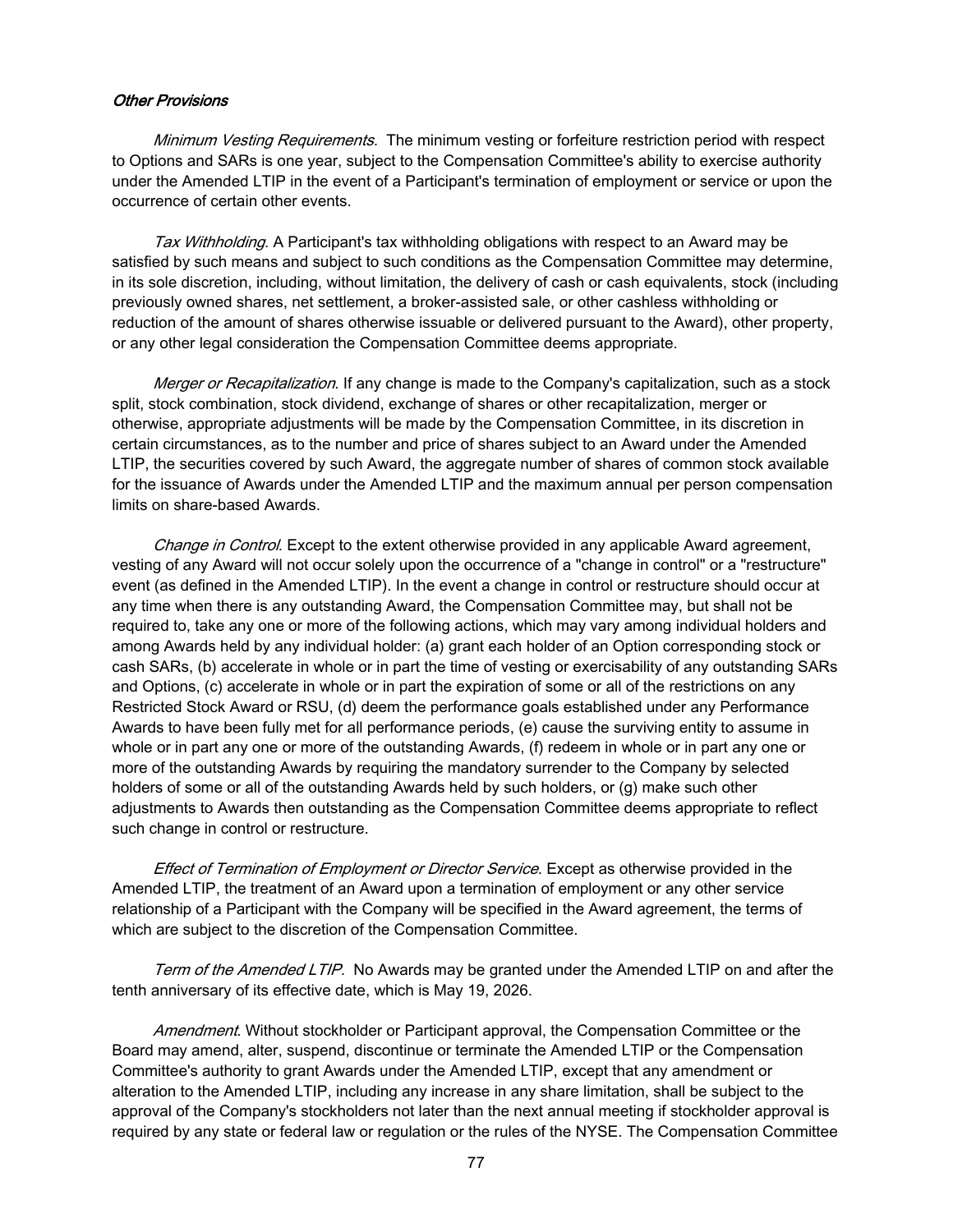or the Board may otherwise, in its discretion, determine to submit other such changes to the Amended LTIP to stockholders for approval. The Compensation Committee may waive any conditions or rights under, or amend, alter, suspend, discontinue or terminate any Award theretofore granted and any Award agreement relating thereto, except as otherwise provided in the Amended LTIP; provided, that without the consent of an affected Participant, no such Compensation Committee action may materially and adversely affect the rights of such Participant under such Award.

Transferability of Awards. In accordance with any rules it may prescribe, the Compensation Committee may permit a person to transfer Awards, in the form of a gift, or may authorize all or a portion of Awards to be granted to an Eligible Person on terms which permit transfer by such Participant to certain immediate family members or related trusts, foundations or entities, or pursuant to a domestic relations order. Other than as described above, Awards will not be transferable other than by will or the laws of descent and distribution. Notwithstanding any provision to the contrary, Incentive Options will not be transferable other than by will or the laws of descent and distribution.

No Repricing of Options or SARs. Other than in connection with a change in capitalization or other transaction where an adjustment is permitted or required under the terms of the Amended LTIP, the Compensation Committee is prohibited from making any adjustment or approving any amendment that reduces or would have the effect of reducing the exercise price of an Option or SAR previously granted under the Amended LTIP, whether through amendment, cancellation and exchange for cash or replacement grants, or other means, unless the Company's stockholders shall have approved such adjustment or amendment.

Clawback. The Amended LTIP is subject to any written clawback policies that the Company, with the approval of the Board, may adopt, either prior to or following the effective date, including any policy adopted to conform to the Dodd-Frank Wall Street Reform and Consumer Protection Act of 2010 and rules promulgated thereunder by the SEC and that the Company determines should apply to Amended LTIP. Any such policy may subject a Participant's Awards and amounts paid or realized with respect to such Awards to reduction, cancelation, forfeiture or recoupment if certain specified events or wrongful conduct occur, including but not limited to an accounting restatement due to the Company's material noncompliance with financial reporting regulations or other events or wrongful conduct specified in any such clawback policy.

#### Certain United States Federal Income Tax Aspects

The following discussion is for general information only and is intended to summarize briefly the U.S. federal income tax consequences of certain transactions contemplated under the Amended LTIP. This description is based on current laws in effect on March 24, 2016, which are subject to change (possibly retroactively). The tax treatment of Participants may vary depending on each Participant's particular situation and may, therefore, be subject to special rules not discussed below. No attempt has been made to discuss any potential foreign, state or local tax consequences. Participants are advised to consult with a tax advisor concerning the specific tax consequences of participating in the Amended LTIP.

# Tax Consequences to Participants under the Amended LTIP

Options and SARs. Participants will not realize taxable income upon the grant of an Option or an SAR. Upon the exercise of a Nonstatutory Option or an SAR, a Participant will recognize ordinary compensation income (subject to withholding if an employee) in an amount equal to the excess of (i) the amount of cash and the fair market value of the common stock received, over (ii) the exercise or grant price of the Award. A Participant will generally have a tax basis in any shares of common stock received pursuant to the exercise of a Nonstatutory Option or an SAR that equals the fair market value of such shares on the date of exercise. Subject to the discussion under "Tax Consequences to the Company"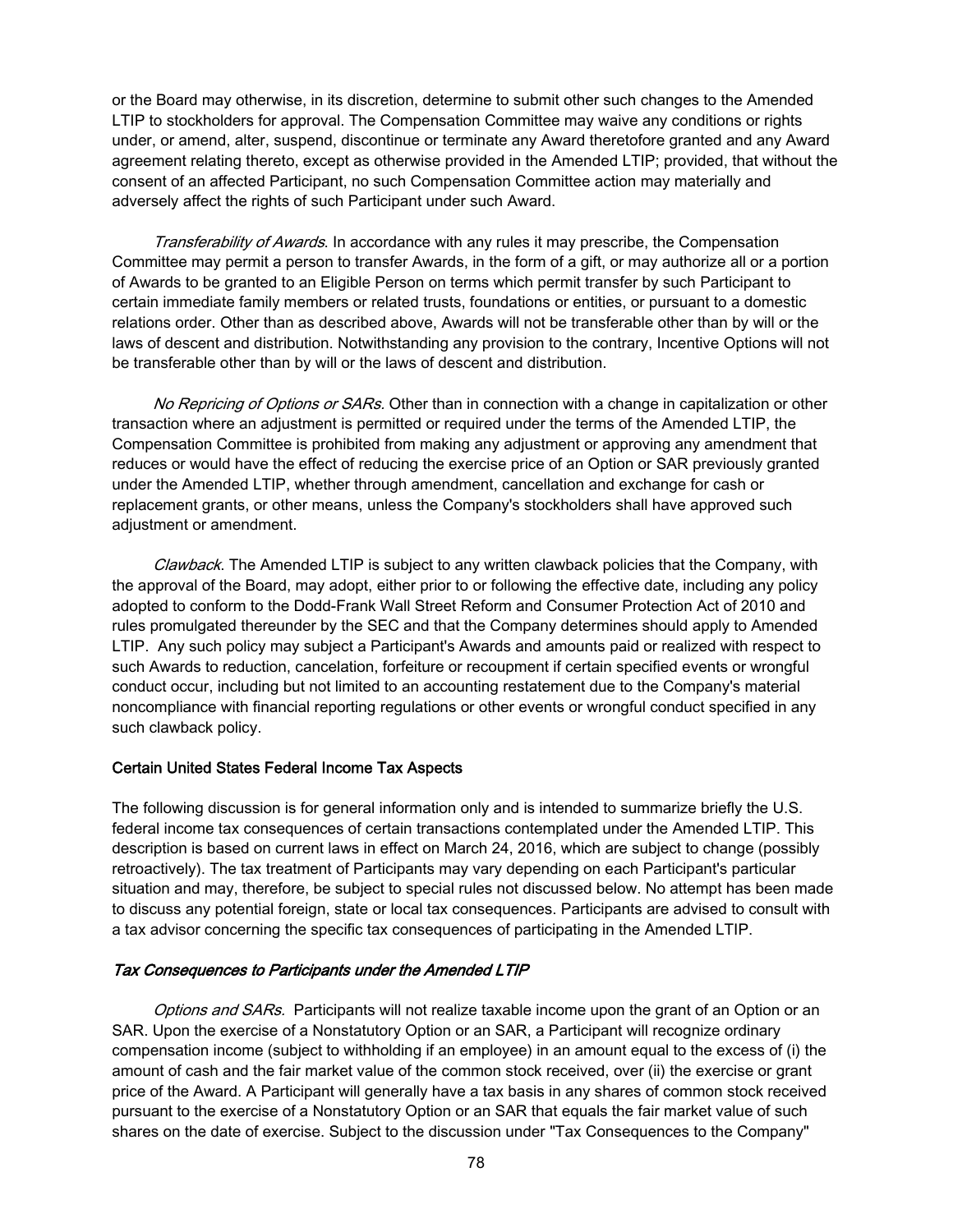below, the Company will be entitled to a deduction for federal income tax purposes that corresponds as to timing and amount with the compensation income recognized by a Participant under the foregoing rules. When a Participant sells the common stock acquired as a result of the exercise of a Nonstatutory Option or an SAR, any appreciation (or depreciation) in the value of the common stock after the exercise date is treated as long- or short-term capital gain (or loss) for federal income tax purposes, depending on the holding period. The common stock must be held for more than 12 months to qualify for long-term capital gain treatment.

 Participants eligible to receive an Option intended to qualify as an Incentive Option under Section 422 of the Code will not recognize taxable income on the grant of an Incentive Option. Upon the exercise of an Incentive Option, a Participant will not recognize taxable income, although the excess of the fair market value of the shares of common stock received upon exercise of the Incentive Option ("ISO Stock") over the exercise price will increase the alternative minimum taxable income of the Participant, which may cause such Participant to incur alternative minimum tax. The payment of any alternative minimum tax attributable to the exercise of an Incentive Option would be allowed as a credit against the Participant's regular tax liability in a later year to the extent the Participant's regular tax liability is in excess of the alternative minimum tax for that year.

 Upon the disposition of ISO Stock that has been held for the required holding period (generally, at least two years from the date of grant and one year from the date of exercise of the Incentive Option), a Participant will generally recognize capital gain (or loss) equal to the excess (or shortfall) of the amount received in the disposition over the exercise price paid by the Participant for the ISO Stock. However, if a Participant disposes of ISO Stock that has not been held for the requisite holding period (a "Disqualifying Disposition"), the Participant will recognize ordinary compensation income in the year of the Disqualifying Disposition in an amount equal to the amount by which the fair market value of the ISO Stock at the time of exercise of the Incentive Option (or, if less, the amount realized in the case of an arm's length disposition to an unrelated party) exceeds the exercise price paid by the Participant for such ISO Stock. A Participant would also recognize capital gain to the extent the amount realized in the Disqualifying Disposition exceeds the fair market value of the ISO Stock on the exercise date. If the exercise price paid for the ISO Stock exceeds the amount realized (in the case of an arm's-length disposition to an unrelated party), such excess would ordinarily constitute a capital loss.

 The Company will generally not be entitled to any federal income tax deduction upon the grant or exercise of an Incentive Option, unless a Participant makes a Disqualifying Disposition of the ISO Stock. If a Participant makes a Disqualifying Disposition, the Company will then, subject to the discussion below under "Tax Consequences to the Company," be entitled to a tax deduction that corresponds as to timing and amount with the compensation income recognized by a Participant under the rules described in the preceding paragraph.

 Under current rulings, if a Participant transfers previously held shares of common stock (other than ISO Stock that has not been held for the requisite holding period) in satisfaction of part or all of the exercise price of an Option, whether a Nonstatutory Option or an Incentive Option, no additional gain will be recognized on the transfer of such previously held shares in satisfaction of the Nonstatutory Option or Incentive Option exercise price (although a Participant would still recognize ordinary compensation income upon exercise of a Nonstatutory Option in the manner described above). Moreover, the number of shares of common stock received upon exercise which equals the number of shares of previously held common stock surrendered in satisfaction of the Nonstatutory Option or Incentive Option exercise price will have a tax basis that equals, and a capital gains holding period that includes, the tax basis and capital gains holding period of the previously held shares of common stock surrendered in satisfaction of the Nonstatutory Option or Incentive Option exercise price. Any additional shares of common stock received upon exercise will have a tax basis that equals the amount of cash (if any) paid by the Participant, plus the amount of compensation income recognized by the Participant under the rules described above.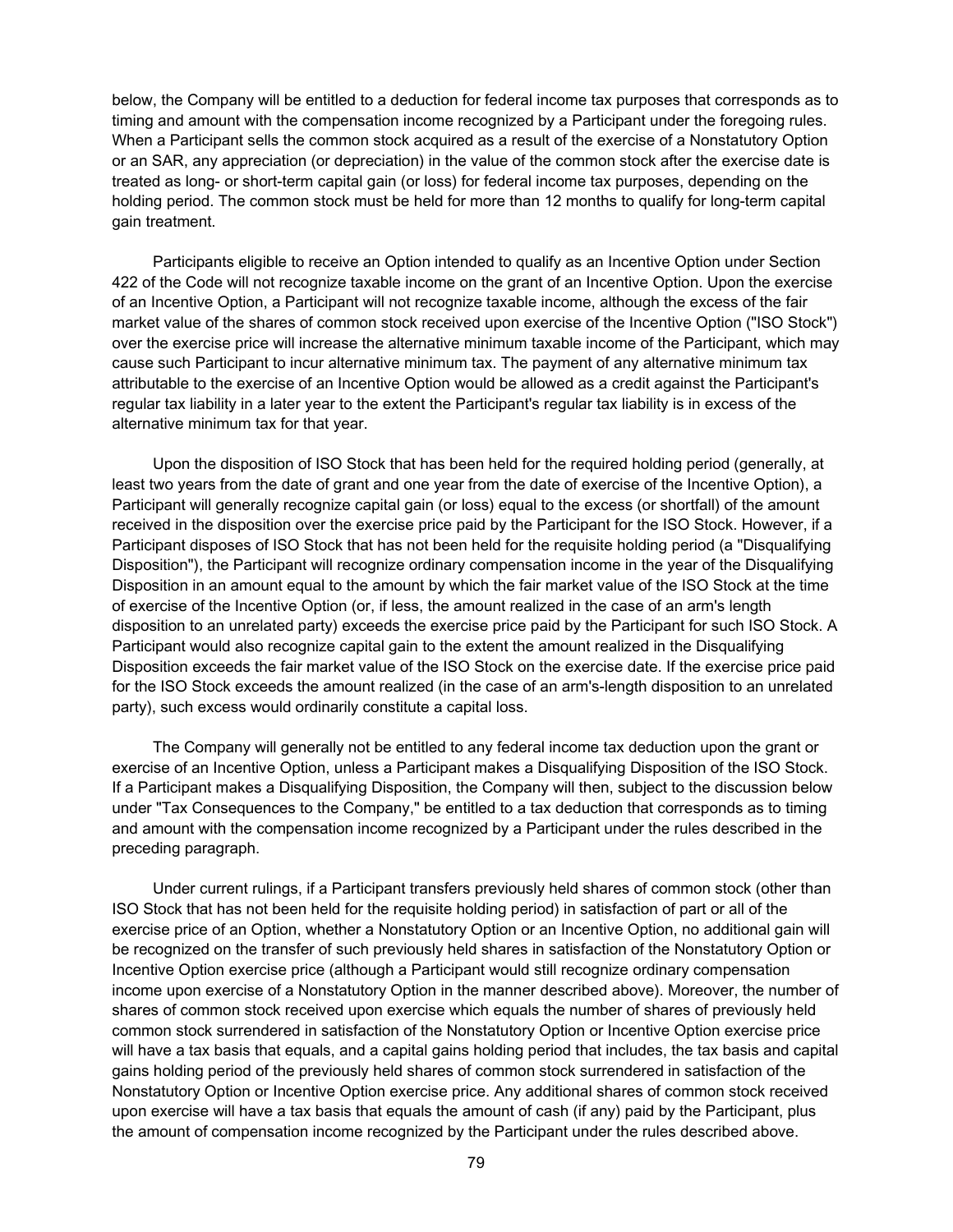The Amended LTIP allows the Compensation Committee to permit the transfer of certain Awards in limited circumstances. For income and gift tax purposes, certain transfers of Nonstatutory Options should generally be treated as completed gifts, subject to gift taxation.

 The Internal Revenue Service has not provided formal guidance on the income tax consequences of a transfer of Nonstatutory Options (other than in the context of divorce) or SARs. However, the Internal Revenue Service has informally indicated that after a transfer of Options (other than in the context of divorce pursuant to a domestic relations order), the transferor will recognize income, which will be subject to withholding, and FICA/FUTA taxes will be collectible at the time the transferee exercises the Options. If a Nonstatutory Option is transferred pursuant to a domestic relations order, the transferee will recognize ordinary income upon exercise by the transferee, which will be subject to withholding, and FICA/FUTA taxes (attributable to and reported with respect to the transferor) will be collectible from the transferee at such time.

 In addition, if a Participant transfers a vested Nonstatutory Option to another person and retains no interest in or power over it, the transfer is treated as a completed gift. The amount of the transferor's gift (or generation-skipping transfer, if the gift is to a grandchild or later generation) equals the value of the Nonstatutory Option at the time of the gift. The value of the Nonstatutory Option may be affected by several factors, including the difference between the exercise price and the fair market value of the common stock, the potential for future appreciation or depreciation of the common stock, the time period of the Nonstatutory Option and the illiquidity of the Nonstatutory Option. The transferor will be subject to a federal gift tax, which will be limited by (i) the annual exclusion of \$14,000 per donee (for 2016, subject to adjustment in future years), (ii) the transferor's lifetime unified credit, or (iii) the marital or charitable deductions. The gifted Nonstatutory Option will not be included in the Participant's gross estate for purposes of the federal estate tax or the generation-skipping transfer tax.

 This favorable tax treatment for vested Nonstatutory Options has not been extended to unvested Nonstatutory Options. Whether such consequences apply to unvested Nonstatutory Options or to SARs is uncertain and the gift tax implications of such a transfer are a risk the transferor will bear upon such a disposition.

Other Awards. A Participant will recognize ordinary compensation income upon receipt of cash pursuant to a Cash Award or, if earlier, at the time the cash is otherwise made available for the Participant to draw upon. Individuals will not have taxable income at the time of grant of a RSU, but rather, will generally recognize ordinary compensation income at the time he or she receives cash or shares of common stock in settlement of the RSU award, as applicable, in an amount equal to the cash or the fair market value of the common stock received. The Dividend Equivalents, if any, received with respect to a RSU or other Award will be taxable as ordinary compensation income, not dividend income, when paid.

 A recipient of a Restricted Stock Award or Stock Award generally will be subject to tax at ordinary income tax rates on the fair market value of the common stock when it is received, reduced by any amount paid by the recipient; however, if the common stock is not transferable and is subject to a substantial risk of forfeiture when received, a Participant will recognize ordinary compensation income in an amount equal to the fair market value of the common stock (i) when the common stock first becomes transferable and is no longer subject to a substantial risk of forfeiture, in cases where a Participant does not make a valid election under Section 83(b) of the Code, or (ii) when the Award is received, in cases where a Participant makes a valid election under Section 83(b) of the Code. If a Section 83(b) election is made and the shares are subsequently forfeited, the recipient will not be allowed to take a deduction for the value of the forfeited shares. If a Section 83(b) election has not been made, any dividends received with respect to a Restricted Stock that is subject at that time to a risk of forfeiture or restrictions on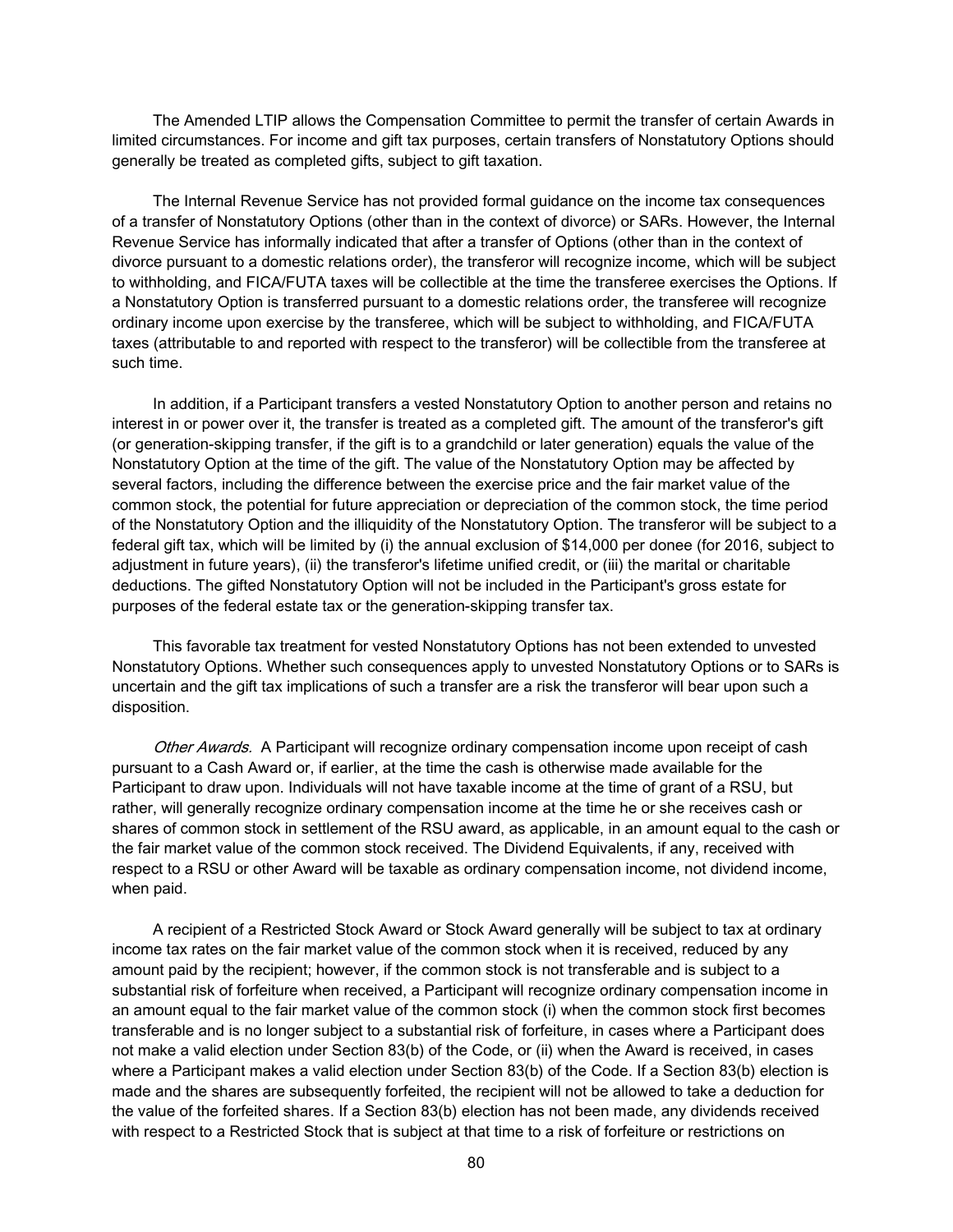transfer generally will be treated as compensation that is taxable as ordinary income to the recipient; otherwise the dividends will be treated as dividends.

 A Participant who is an employee will be subject to withholding for federal, and generally for state and local, income taxes at the time he recognizes income under the rules described above. The tax basis in the common stock received by a Participant will equal the amount recognized by him as compensation income under the rules described in the preceding paragraph, and the Participant's capital gains holding period in those shares will commence on the later of the date the shares are received or the restrictions lapse. Subject to the discussion below under "Tax Consequences to the Company," the Company will be entitled to a deduction for federal income tax purposes that corresponds as to timing and amount with the compensation income recognized by a Participant under the foregoing rules.

 Internal Revenue Code Section 409A. Awards under the Amended LTIP are intended to be designed, granted and administered in a manner that is either exempt from the application of or complies with the requirements of Section 409A of the Code in an effort to avoid the imposition of taxes and/or penalties. To the extent that an Award under the Amended LTIP fails to comply with Section 409A, such Award will, to the extent possible, be modified to comply with such requirements.

#### Tax Consequences to the Company

Reasonable Compensation. In order for the amounts described above to be deductible by the Company (or a subsidiary), such amounts must constitute reasonable compensation for services rendered or to be rendered and must be ordinary and necessary business expenses.

Golden Parachute Payments. The ability of the Company (or the ability of one of its subsidiaries) to obtain a deduction for future payments under the Amended LTIP could also be limited by the golden parachute rules of Section 280G of the Code, which prevent the deductibility of certain excess parachute payments made in connection with a change in control of an employer-corporation.

Performance-Based Compensation. The ability of the Company (or the ability of one of its subsidiaries) to obtain a deduction for amounts paid under the Amended LTIP could be limited by Section 162(m) of the Code. Section 162(m) limits the Company's ability to deduct compensation, for federal income tax purposes, paid during any year to a "covered employee" in excess of \$1,000,000. However, an exception applies to this limitation in the case of certain "performance-based compensation." In order to exempt Section 162(m) Awards from the \$1,000,000 deductibility limitation, the grant, vesting, exercise or settlement of the Award must be based on the satisfaction of one or more performance goals selected by the Compensation Committee and certain other requirements must be met, including stockholder approval requirements. To allow Awards to qualify as "performance-based compensation," the Company is seeking stockholder approval of the material terms of the Amended LTIP, including the maximum amount of compensation that may be paid under the Amended LTIP, pursuant to Item 5. Performance Awards intended to be Section 162(m) Awards may not be granted in a given period if such Awards relate to a number of shares of common stock that exceeds a specified limitation or, alternatively, result in cash compensation that exceeds a specified limitation. Under the terms of the Amended LTIP, in each calendar year during any part of which the Amended LTIP is in effect, a "covered employee" may not be granted Section 162(m) Awards (a) to the extent such Award is based on a number of shares of common stock (other than such an Award designated to be paid only in cash), relating to more than 400,000 shares of common stock, subject to adjustment as provided in the Amended LTIP, and (b) to the extent such Award is designated to be paid only in cash, having a value determined on the date of grant in excess of \$5,000,000. Although the Amended LTIP has been drafted to satisfy the requirements for the "performance-based compensation" exception, the Company may determine that it is in the Company's best interests not to satisfy the requirements for the exception in certain situations.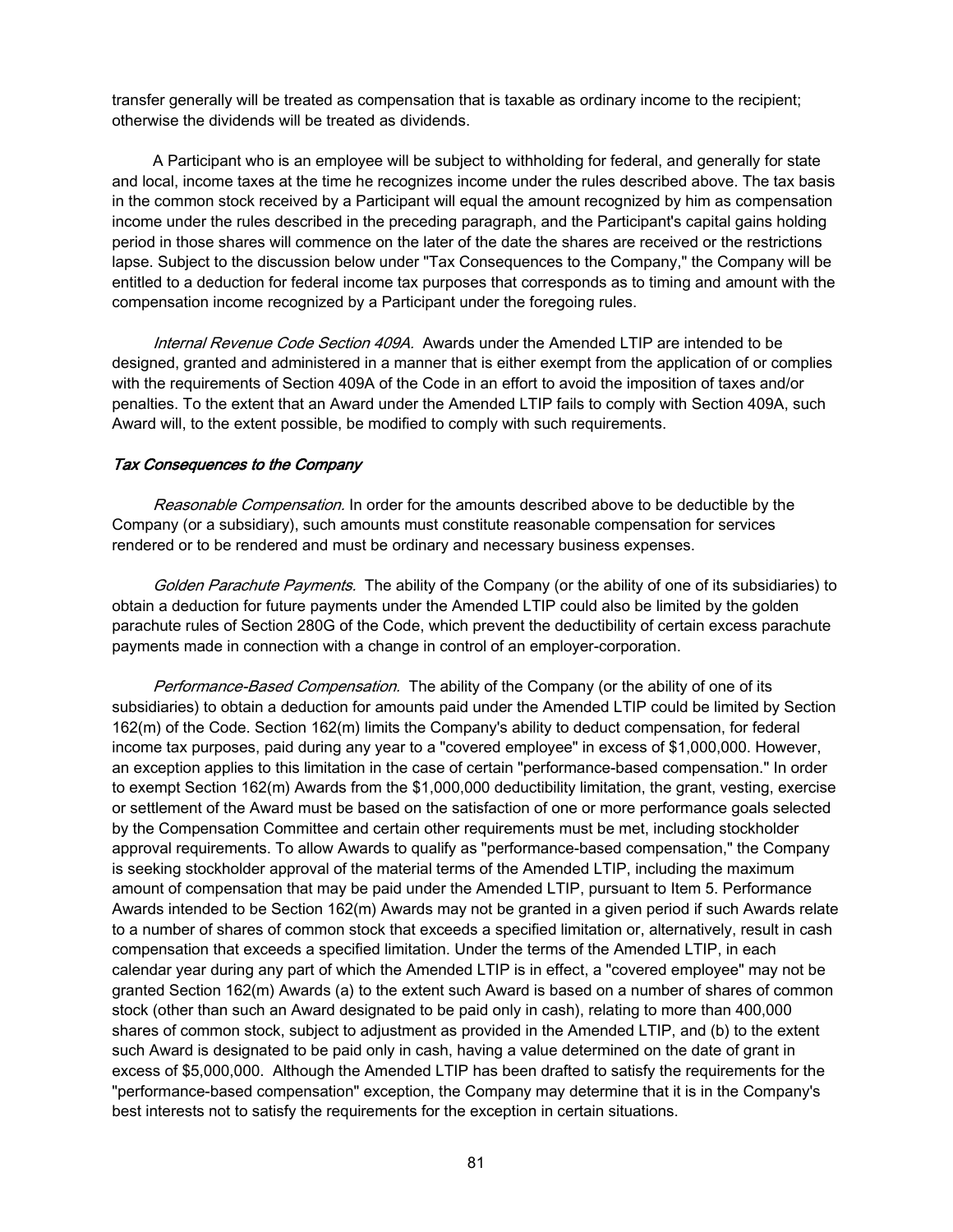The above summary relates to U.S. federal income tax consequences only and applies to U.S. citizens and foreign persons who are U.S. residents for U.S. federal income tax purposes.

# Grants to Certain Persons

Because Awards granted under the Amended LTIP are at the discretion of the Compensation Committee, it is not possible to determine the benefits or amounts that will be received by or allocated to Eligible Persons. Please see "Executive Compensation Tables—2015 Outstanding Equity Awards at Fiscal Year End" for Options held by the NEOs as of December 31, 2015. None of the Company's non-employee directors hold any outstanding Options.

# Securities Authorized for Issuance under Equity Compensation Plans

The following table summarizes information about the Company's equity compensation plans as of December 31, 2015:

|                                                         | Number of securities to<br>be issued upon<br>exercise of outstanding<br>options, warrants and<br>rights (a) | Weighted-average<br>exercise price of<br>outstanding<br>options, warrants<br>and rights | <b>Number of securities</b><br>remaining available for<br>future issuance under<br>equity compensation<br>plans (excluding<br>securities reflected in<br>first column) |
|---------------------------------------------------------|-------------------------------------------------------------------------------------------------------------|-----------------------------------------------------------------------------------------|------------------------------------------------------------------------------------------------------------------------------------------------------------------------|
| Equity compensation plans approved by security holders: |                                                                                                             |                                                                                         |                                                                                                                                                                        |
| Pioneer Natural Resources Company:                      |                                                                                                             |                                                                                         |                                                                                                                                                                        |
| 2006 Long-Term Incentive Plan (b)(c)                    | 199.058                                                                                                     | 77.51                                                                                   | 2.082.001                                                                                                                                                              |
| Employee Stock Purchase Plan (d)                        |                                                                                                             |                                                                                         | 416,922                                                                                                                                                                |
| Total:                                                  | 199.058                                                                                                     | 77.51                                                                                   | 2.498.923                                                                                                                                                              |

(a) There are no outstanding warrants or equity rights awarded under the Company's equity compensation plans. The securities listed do not include restricted stock awarded under the Company's previous Long-Term Incentive Plan and the Company's 2006 Long-Term Incentive Plan.

- (b) In May 2006, the stockholders of the Company approved the 2006 Long-Term Incentive Plan, which provided for the issuance of up to 9.1 million awards, as was supplementally approved by the stockholders of the Company during May 2009. Awards under the 2006 Long-Term Incentive Plan can be in the form of stock options, stock appreciation rights, performance units, restricted stock and restricted stock units. No additional awards may be made under the prior Long-Term Incentive Plan. See Note H of Notes to Consolidated Financial Statements included in "Item 8. Financial Statements and Supplementary Data" included in the Company's Annual Report on Form 10-K for the year ended December 31, 2015 for additional information regarding each of the Company's equity compensation plans.
- (c) The number of securities remaining for future issuance has been reduced by the maximum number of shares that could be issued pursuant to outstanding grants of performance units at December 31, 2015.
- (d) The number of remaining securities available for future issuance under the Company's Employee Stock Purchase Plan is based on the original authorized issuance of 750,000 shares plus an additional 500,000 shares supplementally approved less 833,078 cumulative shares issued through December 31, 2015.

# Recommendation

\_\_\_\_\_\_\_\_\_\_\_\_\_\_\_\_\_\_\_\_\_\_\_

 The Board unanimously recommends that stockholders vote FOR the proposal to approve adoption of the Amended LTIP. All members of the Board are eligible for awards under the Amended LTIP and thus have a personal interest in the approval of the Amended LTIP.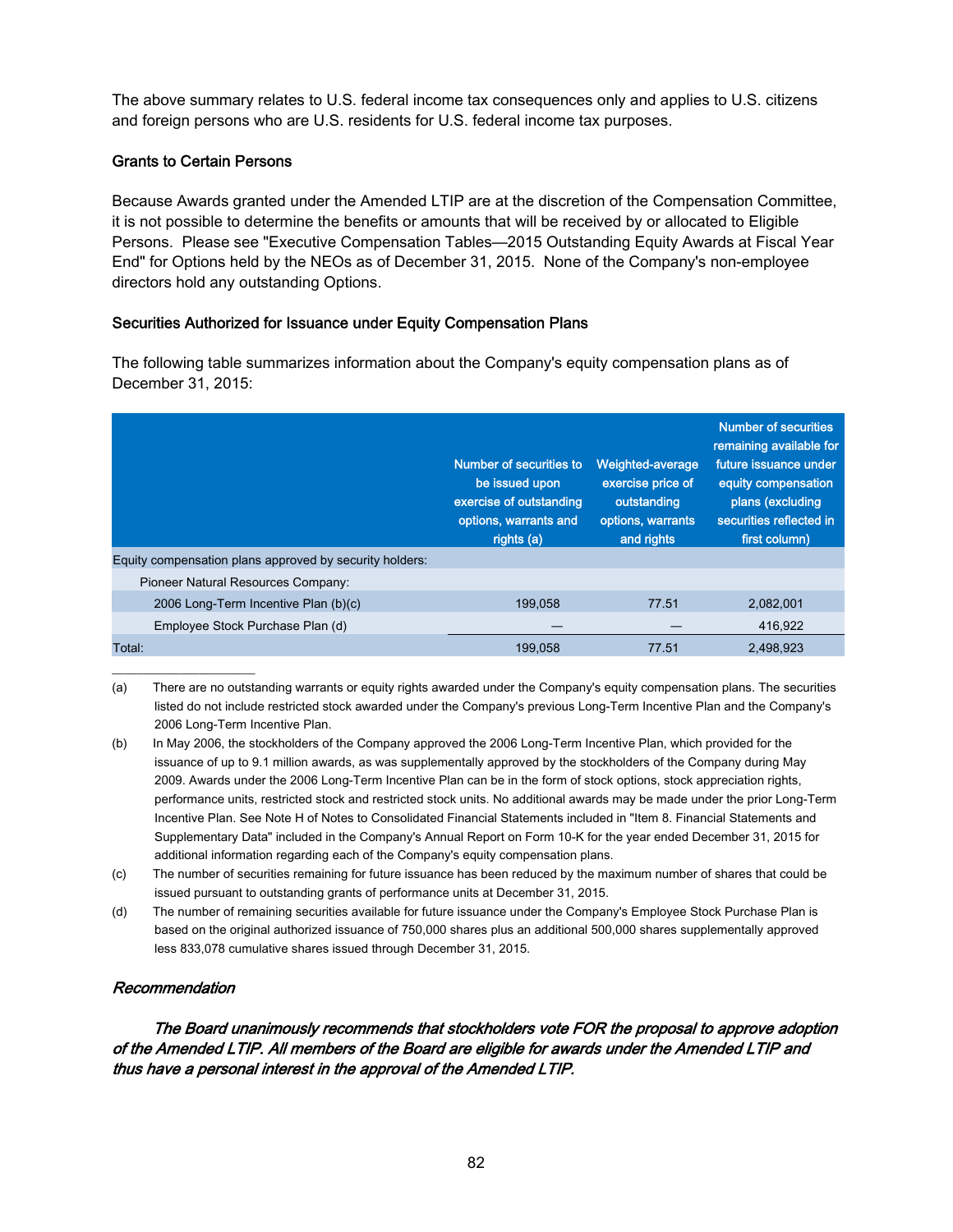# ITEM FIVE

# APPROVAL OF THE ELIGIBLE EMPLOYEES, BUSINESS CRITERIA AND MAXIMUM ANNUAL PER PERSON COMPENSATION LIMITS UNDER THE AMENDED LTIP TO COMPLY WITH THE STOCKHOLDER APPROVAL REQUIREMENTS OF SECTION 162(M) OF THE CODE

#### Description of Proposal

In addition to the approval of the Amended LTIP, the Company's stockholders are also being asked to approve the material terms of the Amended LTIP for purposes of complying with certain requirements of Section 162(m) of the Code ("Section 162(m) "). As explained in greater detail below, the Company believes approval of this proposal is advisable in order to allow the Company to grant awards under the Amended LTIP that may qualify as "performance-based compensation" under Section 162(m).

The Amended LTIP is designed, in part, to allow the Company to provide "performance-based compensation" that may be tax-deductible by it and its subsidiaries without regard to the limits of Section 162(m) in the event the Company chooses to structure compensation in a manner that will satisfy the exemption. Under Section 162(m), the federal income tax deductibility of compensation paid to the Company's CEO and the three other most highly compensated executive officers (other than the CEO and the Chief Financial Officer) determined pursuant to the executive compensation disclosure rules of the SEC (the "Covered Employees") may be limited to the extent such compensation exceeds \$1,000,000 in any taxable year. However, the Company may deduct compensation paid to the Covered Employees in excess of that amount if it qualifies for exemption as "performance-based compensation" under Section 162(m).

In addition to certain other requirements, in order for awards under the Amended LTIP to constitute "performance-based compensation," the material terms of the Amended LTIP must be periodically disclosed to and approved by the Company's stockholders. Under Section 162(m), the material terms of the Amended LTIP that stockholders are being asked to approve are (i) the employees eligible to receive compensation under the Amended LTIP, (ii) the maximum amount of compensation that may be paid to a Covered Employee under the Amended LTIP during a specified period, and (iii) the list of business criteria on which performance goals may be based. Each of these items is discussed below, and stockholder approval of this proposal constitutes approval of each of these items for purposes of the Section 162(m) stockholder approval requirements. The Amended LTIP does not modify the employees eligible to receive compensation under the plan, but does expand the list of business criteria on which performance goals may be made and increase the calendar year per person award limitation on "performance-based compensation" that may be paid only in cash from \$4,000,000 to \$5,000,000, as described in greater detail below.

If this proposal is not approved, the Company's Covered Employees may not receive the compensation that the Company intended to provide them under the Amended LTIP, and the deductibility of Awards granted to Covered Employees in the future may potentially be limited. This means that the Company may be limited in its ability to grant Awards that satisfy its compensation objectives and that are deductible (although the Company retains the ability to evaluate the performance of the Covered Employees and to pay appropriate compensation even if some of it may be non-deductible).

# Description of the Section 162(m) Material Terms

The discussion in this proposal does not purport to be a complete description of all of the provisions of the Amended LTIP, and is qualified in its entirety by reference to the full text of the Amended LTIP, which can be found by reference to Appendix A to this Proxy Statement. Capitalized terms used in this description, but not otherwise defined, have the meanings given to them in the Amended LTIP.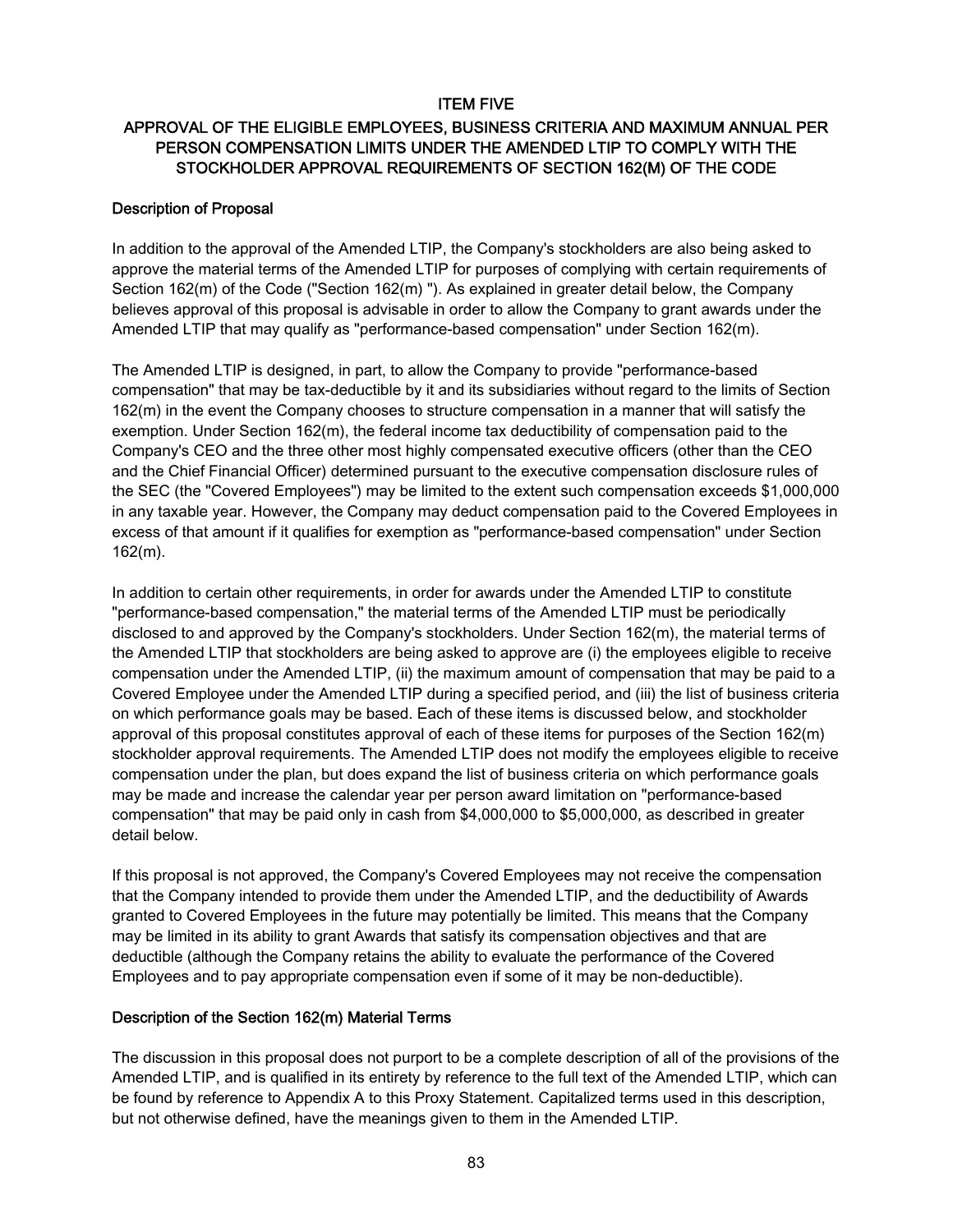# Eligibility to Participate

Consistent with certain provisions of Section 162(m) and the accompanying regulations, the employees eligible to receive compensation must be set forth in the plan and approved by the Company's stockholders. The employees eligible to receive Awards under the Amended LTIP are the Company's employees and those of its subsidiaries. Members of the Board who are not employees or consultants of the Company or its subsidiaries are eligible to receive Awards and individuals who provide consulting, advisory or other services to the Company or its subsidiaries are also eligible to receive Awards. Although Section 162(m) only limits the deductibility for compensation paid to a Covered Employee who is employed as of the end of the year, the performance goals described below may be applied to other senior officers in the event that any of them could be deemed to be a Covered Employee under the Section 162(m) regulations during the time that they hold a Section 162(m) Award.

# Maximum Amount of Compensation

Consistent with certain provisions of Section 162(m) and accompanying regulations, restrictions on the maximum amount of compensation that may be awarded to an individual in a specified period must be provided for in the plan and approved by the Company's stockholders. Under the terms of the Amended LTIP, in each calendar year during any part of which the Amended LTIP is in effect, a Covered Employee may not be granted Section 162(m) Awards (a) to the extent such Award is based on a number of shares of common stock (other than such an Award designated to be paid only in cash), relating to more than 400,000 shares of common stock, subject to adjustment as provided in the Amended LTIP, and (b) to the extent such Award is designated to be paid only in cash, having a value determined on the date of grant in excess of \$5,000,000. These limits are not intended to suggest that the amount of compensation received by any Covered Employee or other participant will be the maximum set forth in the Amended LTIP. Although the Amended LTIP has been drafted to permit the grant of Awards intended to satisfy the requirements for the "performance-based compensation" exception, the Compensation Committee may determine that it is in the Company's best interests to award compensation that is not intended to satisfy the requirements for the exception.

# Business Criteria

Consistent with certain provisions of Section 162(m) and accompanying regulations, the business criteria on which performance goals may be based must be provided for in the plan and approved by the Company's stockholders. If the Compensation Committee determines that an Eligible Person is a Covered Employee under Section 162(m) or the regulations thereunder and the contemplated Award is intended to qualify as "performance-based compensation" under such section, then the grant, exercise, vesting and/or settlement of such Award will be contingent upon the achievement of one or more preestablished performance goals based on one or more of the business criteria set forth below.

With respect to Awards intended to constitute "performance-based compensation," performance goals will be designed to be objective, "substantially uncertain" of achievement at the date of grant and to otherwise meet the requirements of Section 162(m) and regulations thereunder. Performance goals may vary among Award recipients or among Awards to the same recipient. Performance goals will be established not later than 90 days after the beginning of any performance period applicable to such Awards, or at such other date as may be required or permitted for "performance-based compensation" under Section 162(m). All determinations by the Compensation Committee as to the establishment, amount and certification of achievement of performance goals will be made in writing and the Compensation Committee may not delegate any responsibility relating to such Section 162(m) awards. The Compensation Committee will establish an unfunded pool with the amount of such pool calculated using an objective formula based upon the level of achievement of qualified performance goals for the purpose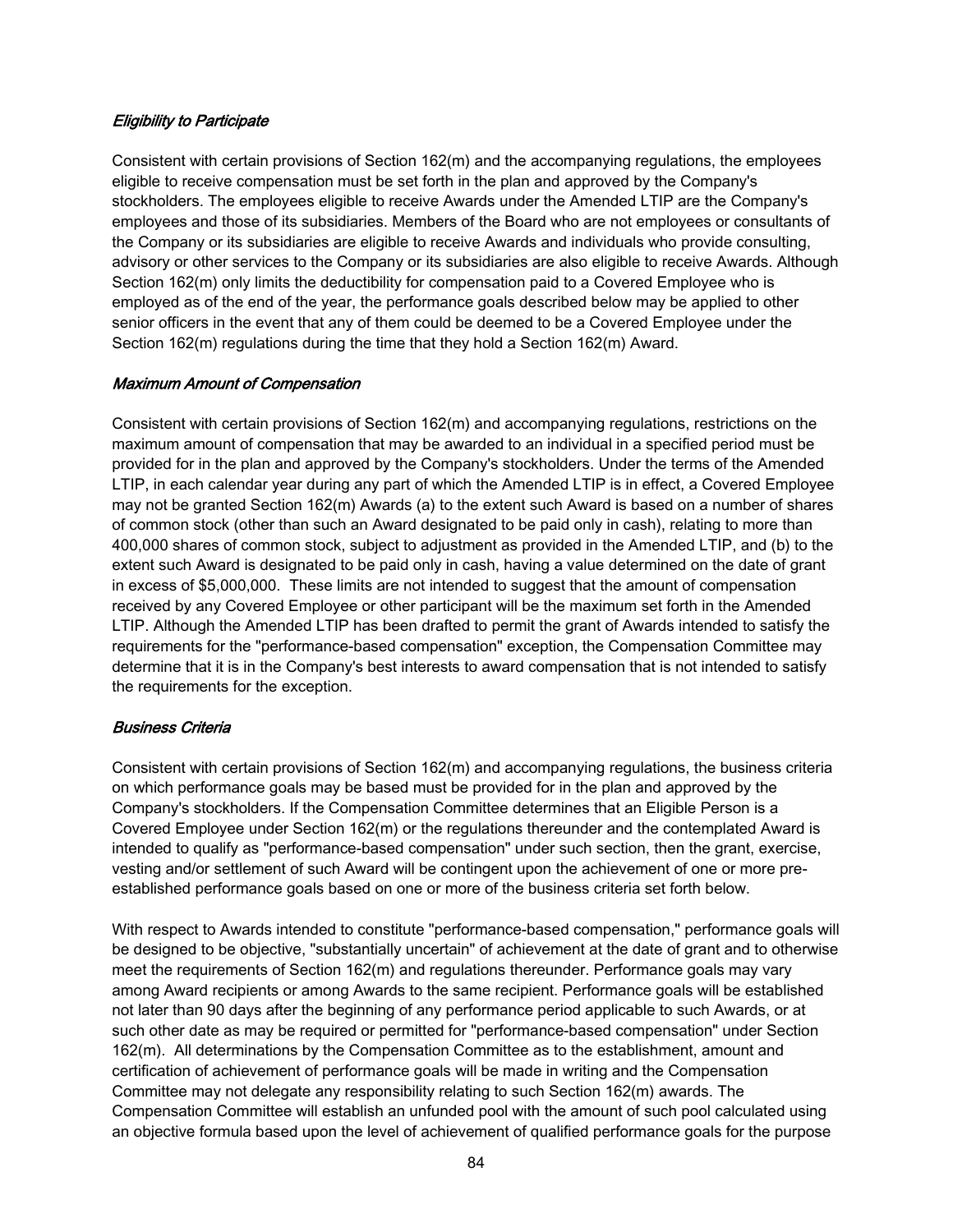of granting Section 162(m) Awards and may exercise its discretion, to the extent such discretion does not violate applicable law, to decrease the amounts otherwise payable under any Section 162(m) Award. Notwithstanding the foregoing, Options and SARs with an exercise or grant price not less than the fair market value of the Company's common stock on the date of grant are intended to be Section 162(m) Awards, even if not otherwise contingent upon achievement of a pre-established performance goal or goals.

One or more of the following business criteria for the Company, on a consolidated basis, and/or for specified subsidiaries or business or geographical units of the Company (except with respect to the total shareholder return and earnings per share criteria) shall be used by the Compensation Committee in establishing performance goals applicable to Section 162(m) Awards: (a) oil and gas revenues, oil and gas revenues and other income or total revenues; (b) cash flow, cash flow from operations, discretionary cash flow, cash flows from investing activities, or cash flows from financing activities; (c) return on net assets, return on assets, return on investment, return on capital, return on capital employed or return on equity; (d) income, operating income or net income; (e) earnings before any one or more of depletion, depreciation and amortization expense; exploration and abandonments; impairment of oil and gas properties; impairment of inventory and other property and equipment; accretion of discount on asset retirement obligations; interest expense; net gain or loss on the disposition of assets; income or loss from discontinued operations, net of tax; noncash derivative related activity; amortization of stock-based compensation; income taxes; or other items; (f) income excluding noncash mark-to-market derivative gains or losses, or income excluding noncash mark-to-market derivative gains or losses and unusual items; (g) equity; net worth; tangible net worth; book capitalization; debt; debt, net of cash and cash equivalents; capital budget or other balance sheet goals; (h) debt or equity financings or improvement of financial ratings; (i) production volumes, production growth, production per share growth or debt-adjusted production per share growth, which may be of oil, gas, natural gas liquids or any combination thereof; (j) general and administrative expenses; (k) proved reserves, reserve replacement, drillbit reserve replacement or reserve growth; (l) exploration and development costs, capital expenditures, finding and development costs, drillbit finding and development costs, operating costs (including, but not limited to, lease operating expenses, severance taxes and other production taxes, gathering and transportation and other components of operating expenses), base operating costs, or production costs; (m) net asset value, (n) fair market value of the common stock, share price, share price appreciation, total stockholder return or payments of dividends; (o) achievement of savings from business improvement projects and achievement of capital projects deliverables; (p) working capital or working capital changes; (q) operating profit or net operating profit; (r) internal research or development programs; (s) geographic business expansion; (t) corporate development (including, without limitation, licenses, innovation, research or establishment of third party collaborations); (u) performance against environmental, ethics or sustainability targets; (v) safety performance and/or incident rate; (w) human resources management targets, including medical cost reductions, employee satisfaction or retention, workforce diversity and time to hire; (x) satisfactory internal or external audits; (y) consummation, implementation or completion of a change in control, Restructure, or other strategic partnerships, transactions, projects, processes or initiatives or other goals relating to acquisitions or divestitures (in whole or in part), joint ventures or strategic alliances; (z) regulatory approvals or other regulatory milestones; (aa) legal compliance or risk reduction; and (bb) drilling results.

Any of the above goals may be determined pre-tax or post-tax, on an absolute or relative basis, as compared to the performance of a published or special index deemed applicable by the Compensation Committee including, but not limited to, the S&P 500 or a group of comparable companies, as a ratio with other business criteria, as a ratio over a period of time or on a per unit of measure (such as per day, or per barrel, a volume or thermal unit of gas or a barrel-of-oil equivalent), on a per-share basis (basic or diluted), and on a basis of continuing operations only. The terms above may, but shall not be required to be, used as applied under generally accepted accounting principles, as applicable.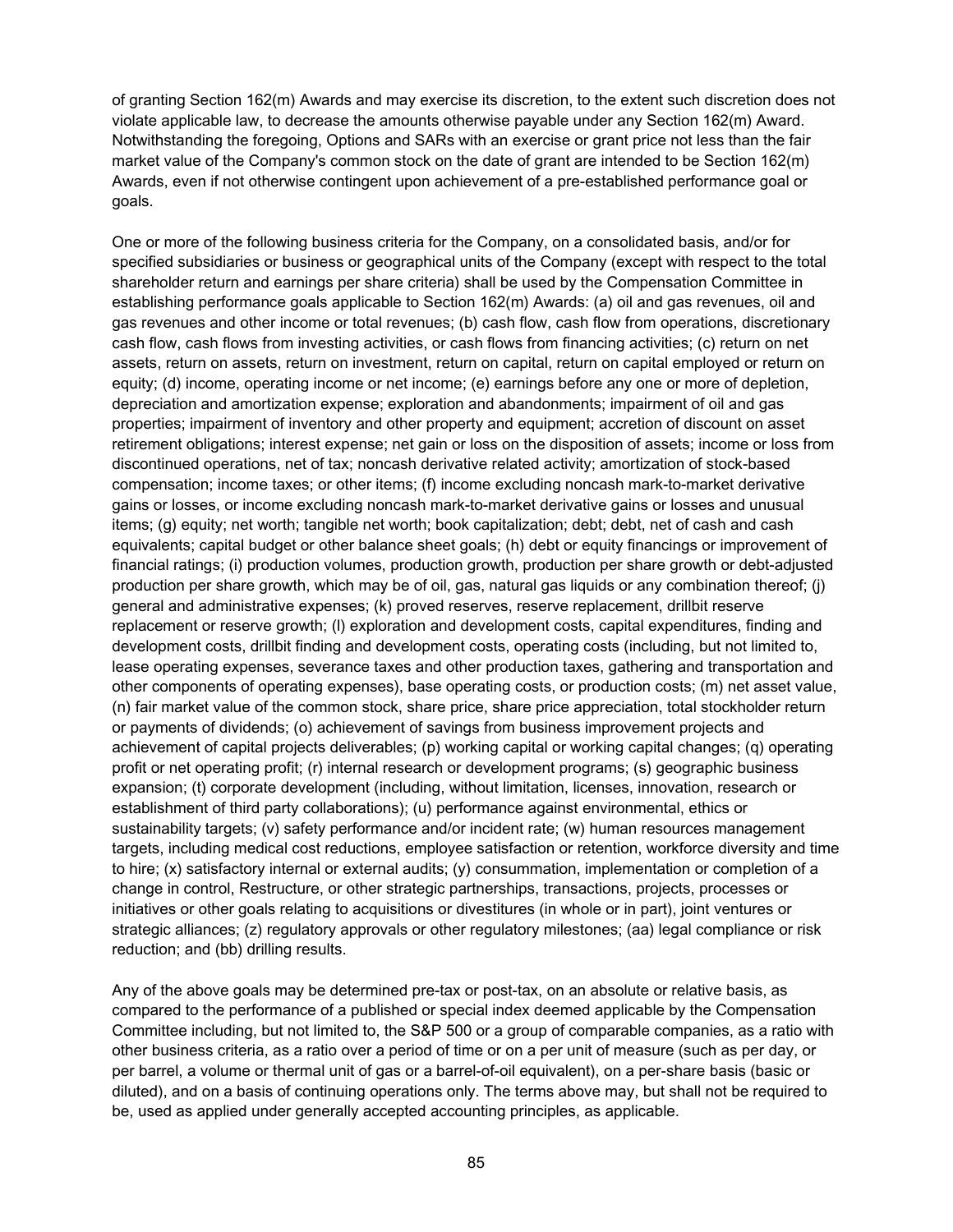The Compensation Committee may, at the time the performance goals in respect of a Section 162(m) Award are established, provide for the manner in which actual performance and performance goals with regard to the business criteria selected will reflect the impact of specified events during the relevant performance period, which may mean excluding the impact of any or all of the following events or occurrences for such performance period: (a) asset write-downs or impairments to assets; (b) litigation, claims, judgments or settlements; (c) accruals for reorganization and restructuring programs; (d) any unusual or infrequent items; (e) any gain or loss from a discontinued operation; (f) goodwill impairment charges; (g) operating results for any business, asset or property (or interest therein) acquired or sold; (h) third party expenses associated with any investment or acquisition by the Company or any Subsidiary; (i) any amounts accrued by the Company or its Subsidiaries pursuant to management bonus plans or cash profit sharing plans and related employer payroll taxes for the fiscal year; (j) any discretionary or matching contributions made to a savings and deferred profit-sharing plan or deferred compensation plan for the fiscal year; (k) interest, expenses, taxes, depreciation and depletion, amortization and accretion charges; (l) mark-to-market adjustments for financial instruments; and (m) changes in business strategy impacting timing and magnitude of financial operating goals, including, but not limited to, expenses, operating cash flow, and balance sheet goals. Unless the Compensation Committee otherwise elects, the performance goals in respect of a Section 162(m) Awards shall be deemed to exclude the impact of the following events or occurrences for such performance period: (i) the effect of changes in tax law or other such laws or regulations affecting reported results; (ii) any change in accounting principles; and (iii) events of force majeure beyond the Company's control, such as acts of God, wars (declared or undeclared), insurrections, hostilities, strikes, lockouts, riots, floods, fires, storms, industrial disturbances, acts of the public enemy, sabotage, blockades, landslides, lightning, earthquakes, washouts, arrests and restraints of rulers and peoples, civil disturbances, explosions, breakage or accidents to machinery, equipment, facilities or lines of pipe and subsequent repairs, freezing of wells, pipe or other facilities, partial or entire failure of wells, pipe or other facilities, and action or restraint by court order or public or governmental authority. The Compensation Committee may also adjust Section 162(m) Awards to reflect the occurrence of certain corporate transactions and events as provided in the Amended LTIP. All of the foregoing adjustments are permitted only to the extent permitted under Section 162(m) and the regulations promulgated thereunder without adversely affecting the treatment of any Performance Award as "performance-based compensation."

# Other Material LTIP Provisions

For a detailed description of the other material terms of, certain tax consequences associated with participation in and other information regarding the Amended LTIP, please see "Item 4—Approval of the Amendment and Restatement of the 2006 Long-Term Incentive Plan, " which is incorporated in this Item 5 by reference.

#### Recommendation

 The Board unanimously recommends that stockholders vote FOR approval of the material terms of the Amended LTIP, in accordance with the stockholder approval requirements of Section 162(m).

# STOCKHOLDER PROPOSALS; IDENTIFICATION OF DIRECTOR CANDIDATES

#### Stockholder Proposals for the 2017 Annual Meeting

Any stockholder of the Company who desires to submit a proposal for action at the 2017 annual meeting of stockholders and wishes to have the proposal ("Rule 14a-8 Proposal") included in the Company's proxy materials must follow the procedures set forth in Rule 14-8 under the Exchange Act and must submit the Rule 14a-8 Proposal to the Company at its principal executive offices no later than December 8, 2016, unless the Company notifies the stockholders otherwise. Only those Rule 14a-8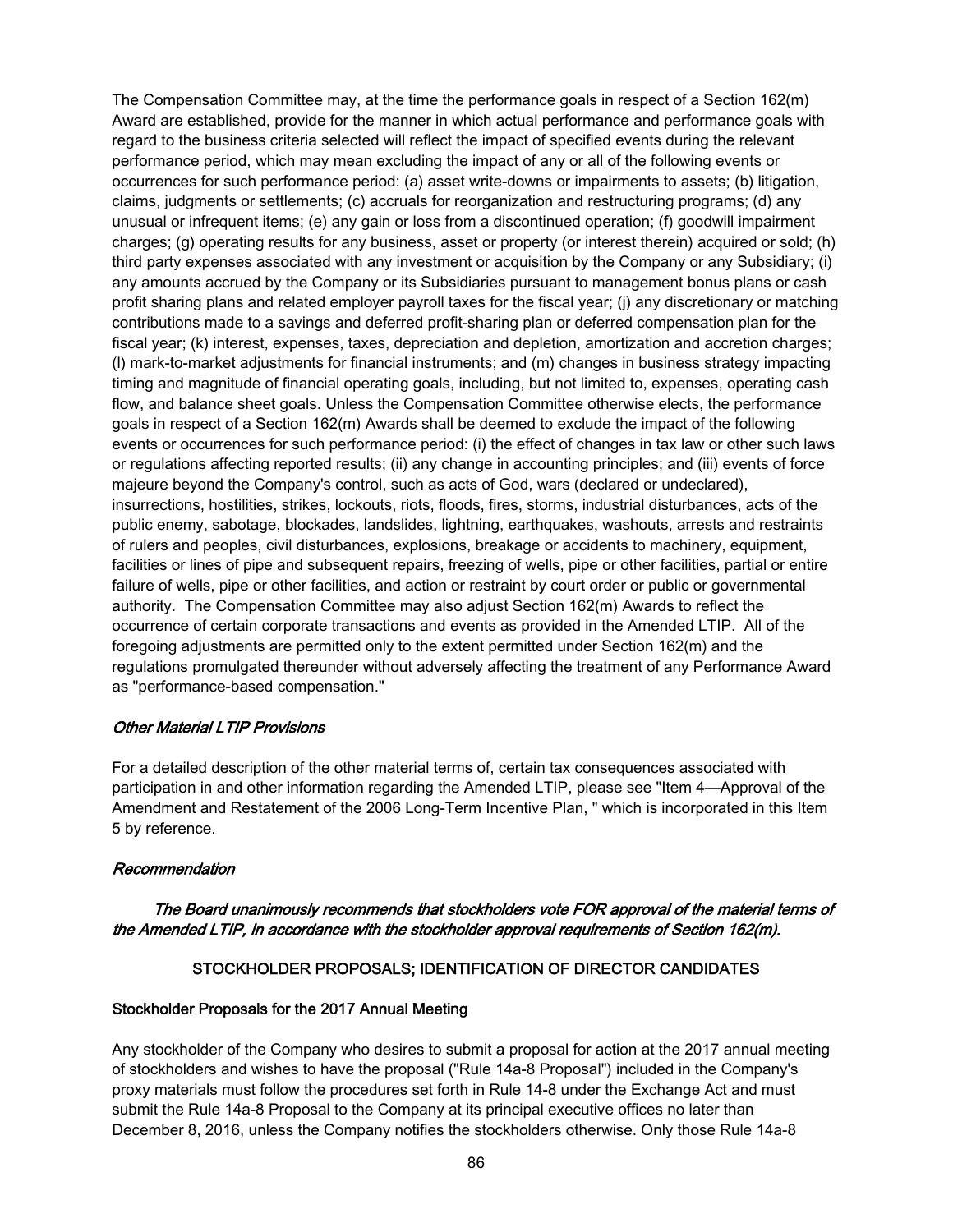Proposals that are timely received by the Company and proper for stockholder action (and otherwise proper) will be included in the Company's proxy materials.

In addition to the requirements of Rule 14a-8 of the Exchange Act, stockholders desiring to propose action at the 2017 annual meeting of stockholders must also comply with Article Nine of the Company's Certificate of Incorporation and the Company's Bylaws. In order to submit business to be considered at an annual meeting, a stockholder must submit written notice of the proposed business to the Company no later than 60 days before the annual meeting or, if later, ten days after the first public notice of the annual meeting is sent to stockholders. The stockholder must either be a stockholder of record both at the time the notice is delivered to the Company and at the time of the annual meeting or, if the proposal is made on behalf of a beneficial owner other than the stockholder of record, the beneficial owner must be the beneficial owner of common stock of the Company both at the time of giving of notice and at the time of the annual meeting. The written notice must set forth all of the information required by the Certificate of Incorporation and the Bylaws, including (i) the nature of the proposal with reasonable particularity, including the exact text of the proposal and the reasons for conducting that business at the annual meeting, (ii) the stockholder's name, business and residential addresses and telephone numbers, ownership of the Company's stock and other personal information, and (iii) any interest of the stockholder in the proposed business. The written notice must also set forth, as to the stockholder giving the notice and the beneficial owner, if any, on whose behalf the proposal is made, (i) the name, business address and telephone number and residence address and telephone number of such beneficial owner, (ii) the ownership of the Company's stock by such beneficial owner, if applicable, (iii) a description of any agreement or understanding with respect to the proposal between or among such stockholder and/or such beneficial owner, any of their affiliates, and any others acting in concert with any of them, (iv) a description of any agreement or understanding (including derivative positions or similar rights and borrowed or loaned shares) that has been entered into as of the date of the notice by, or on behalf of, such stockholder and such beneficial owner, the effect or intent of which is to mitigate loss to, manage risk of share price changes for, or increase or decrease the voting power of, such stockholder or such beneficial owner, with respect to securities of the Company, (v) a representation that such stockholder is a holder of record of stock entitled to vote at such meeting and intends to appear in person or by proxy at the meeting to propose such business, (vi) a representation as to whether such stockholder or such beneficial owner intends or is part of a group that intends (x) to deliver a proxy statement and/or form of proxy to stockholders and/or (y) otherwise to solicit proxies or votes from stockholders in support of the proposal, and (vii) any other information relating to such stockholder and such beneficial owner required to be disclosed in a proxy statement required by Section 14(a) of the Exchange Act. The person presiding at the annual meeting will determine whether business is properly brought before the meeting and will not permit the consideration of any business not properly brought before the meeting.

Under Rule 14a-4(c) of the Exchange Act, the Board may exercise discretionary voting authority under proxies solicited by it with respect to any matter properly presented by a stockholder at the 2017 annual meeting of stockholders that the stockholder does not seek to have included in the Company's proxy statement if (except as described in the following sentence) the proxy statement discloses the nature of the matter and how the Board intends to exercise its discretion to vote on the matter, unless the Company is notified of the proposal on or before February 21, 2017, and the stockholder satisfies the other requirements of Rule 14a-4(c)(2). If the Company first receives notice of the matter after February 21, 2017, and the matter nonetheless is permitted to be presented at the 2017 annual meeting of stockholders, the Board may exercise discretionary voting authority with respect to the matter without including any discussion of the matter in the proxy statement for the meeting. The Company reserves the right to reject, rule out of order or take other appropriate action with respect to any proposal that does not comply with the requirements described above and other applicable requirements. "Discretionary voting authority" is the ability to vote proxies that stockholders have executed and submitted to the Company, on matters not specifically reflected in the Company's proxy materials, and on which stockholders have not had an opportunity to vote by proxy.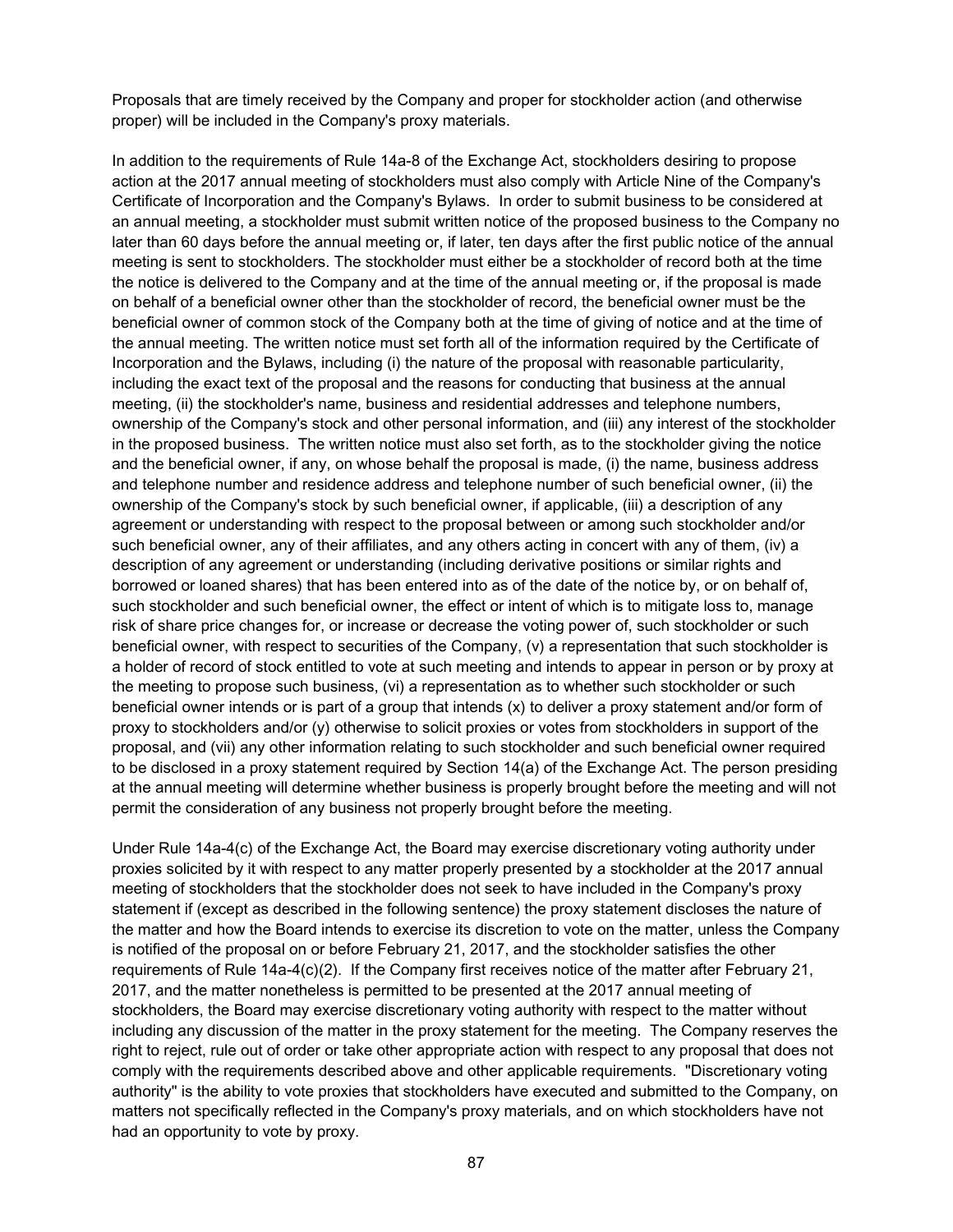Written requests for inclusion of any stockholder proposal should be addressed to the Secretary, Pioneer Natural Resources Company, 5205 North O'Connor Boulevard, Suite 200, Irving, Texas 75039. The Company suggests that stockholder proposals be sent by certified mail, return receipt requested.

#### Director Nominations

Nominations by the Board. The Board has delegated to the Nominating and Corporate Governance Committee the responsibility to identify, evaluate and recommend to the Board nominees for election at the annual meeting of stockholders, as well as for filling vacancies or additions on the Board that may occur between annual meetings. In considering candidates for the Board, the Nominating and Corporate Governance Committee will consider the entirety of each candidate's credentials, including his or her experience, if applicable, as a current director of the Company. There is currently no set of specific minimum qualifications that must be met by a nominee recommended by the Nominating and Corporate Governance Committee, as different factors may assume greater or lesser significance at particular times and the needs of the Board may vary in light of its composition and the Nominating and Corporate Governance Committee's perceptions about future issues and needs. However, while the Nominating and Corporate Governance Committee does not maintain a formal list of qualifications, in making its evaluation and recommendation of candidates, the Nominating and Corporate Governance Committee endeavors to recommend only director candidates who possess the highest personal values and integrity; who have experience and have exhibited achievements in one or more of the key professional, business, financial, legal and other challenges that face a large U.S. independent oil and gas company; who exhibit sound judgment, intelligence, personal character, and the ability to make independent analytical inquiries; who demonstrate a willingness to devote adequate time to Board duties; and who are likely to be able to serve on the Board for a sustained period.

 The Nominating and Corporate Governance Committee endeavors to achieve for the Board an overall balance of diversity of experience at policy-making levels with a complimentary mix of skills and professional experience in areas relevant to the Company's business, while also ensuring that the size of the Board is appropriate to function effectively and efficiently. The Nominating and Corporate Governance Committee believes it has achieved that balance through the representation on the Board of members having experience in the oil and gas industry, including in the areas of operations, engineering, geology, safety, midstream and downstream segments, macroeconomics, geopolitics, law, corporate governance, accounting and investment analysis, among other areas.

 In identifying potential director candidates, the Nominating and Corporate Governance Committee relies on any source available for the identification and recommendation of candidates, including its directors, officers and stockholders. The Nominating and Corporate Governance Committee does not intend to alter the manner in which it evaluates candidates based on whether the candidate is recommended by a stockholder or not. However, in evaluating a candidate's relevant business experience, the Nominating and Corporate Governance Committee may consider previous experience as a member of a board of directors. The Nominating and Corporate Governance Committee will also consider such factors as diversity, including differences in viewpoints, background, education, gender and/or ethnicity, age, and other individual qualifications and attributes. In addition, the Nominating and Corporate Governance Committee from time to time may engage a third party search firm to identify or evaluate, or assist in identifying or evaluating potential candidates, for which the third party search firm will be paid a fee. The Company is committed to considering candidates for the Board regardless of gender, race, ethnicity and national origin.

Nominations by Stockholders. Any stockholder desiring to nominate an individual for election to the Board must comply with Article Nine of the Certificate of Incorporation and the Bylaws, as described above with respect to stockholder proposals. To be considered at an annual meeting, a nomination must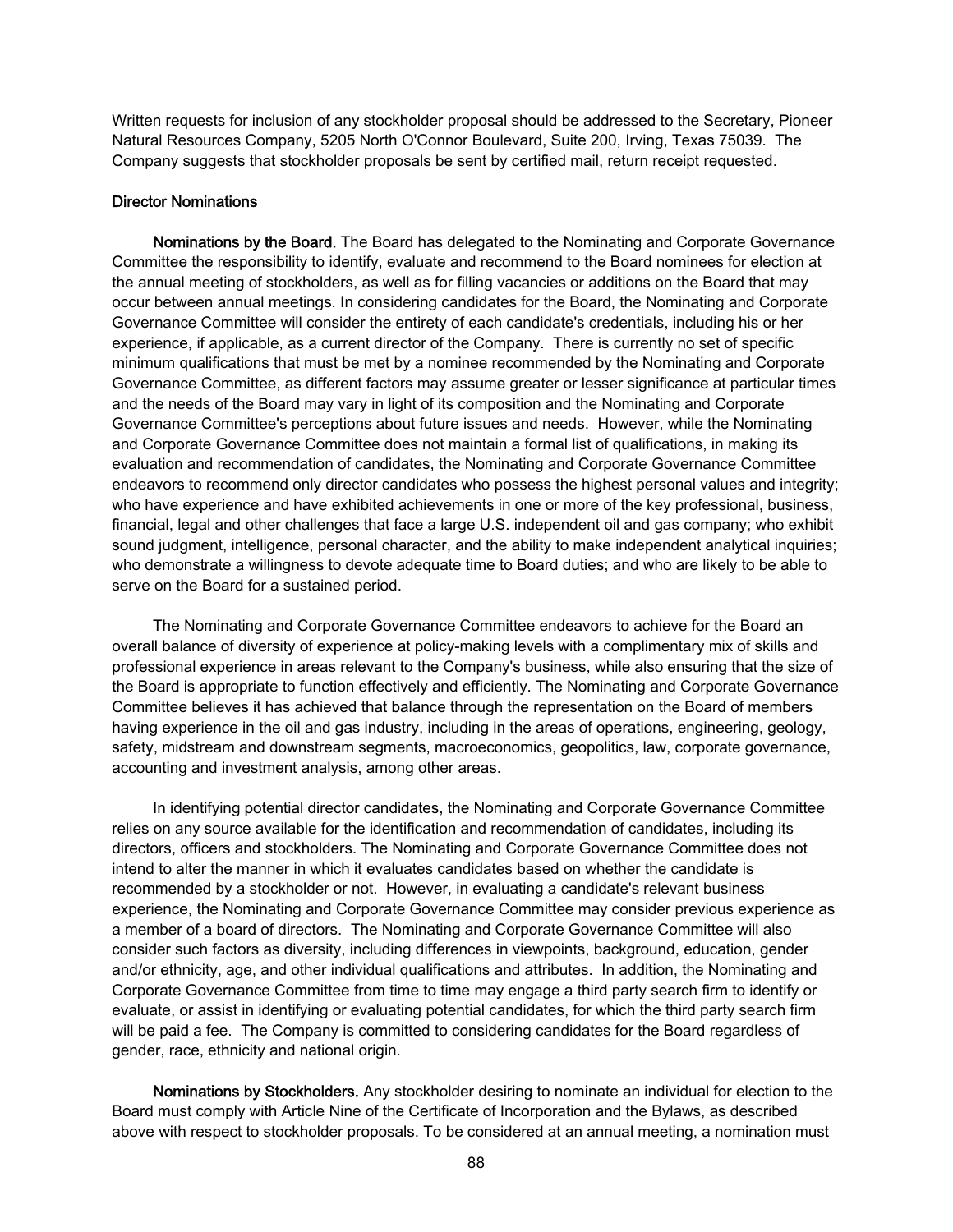be submitted in writing to the Secretary, Pioneer Natural Resources Company, 5205 North O'Connor Boulevard, Suite 200, Irving, Texas 75039, no later than 60 days before the annual meeting or, if later, ten days after the first public notice of the annual meeting is sent to stockholders. In addition, the nominating stockholder's notice must set forth all of the information required by, and comply with, the Certificate of Incorporation and the Bylaws, including the following:

- the nominee's name, address and other personal information;
- the number of shares of each class and series of stock of the Company beneficially owned by such nominee;
- the nominating stockholder's name, business and residential addresses and telephone numbers, ownership of the Company's stock and other personal information; and
- all other information required to be disclosed pursuant to Regulation 14A of the Exchange Act.

Each submission must also include a statement of the qualifications of the nominee, a notarized consent signed by the nominee evidencing a willingness to serve as a director, if elected, and a commitment by the nominee to meet personally with members of the Nominating and Corporate Governance Committee and the Board. In addition, as a condition of nomination, each director nominee must deliver to the Company an irrevocable letter of resignation that becomes effective if the nominee does not receive a majority of the votes cast for his or her election (in the event of an uncontested election) and the Board decides to accept the resignation. The Company may require any proposed nominee to furnish such other information as the Company may reasonably require to determine the eligibility of the proposed nominee to serve as a director of the Company or that the Company believes could be material to a reasonable stockholder's understanding of the independence (both from management and from the stockholder or, if the proposal is made on behalf of a beneficial owner other than the stockholder of record, from such beneficial owner) or qualifications of such proposed nominee. The person presiding at the annual meeting will determine whether a nomination is properly brought before the meeting and will not permit the consideration of a nomination not properly brought before the meeting.

 In addition, the Bylaws provide that under certain circumstances, a stockholder or group of stockholders meeting the eligibility requirements specified in the Bylaws may include director candidates that they have nominated in the Company's proxy materials. These proxy access provisions of the Bylaws provide, among other things, that a stockholder or group of up to twenty stockholders seeking to include director candidates in the Company's annual meeting proxy statement must have owned three percent or more of the Company's outstanding common stock continuously for at least the previous three years. The number of stockholder-nominated candidates appearing in any annual meeting proxy statement cannot exceed the greater of two or 20 percent of the number of directors then serving on the Board (rounded down to the nearest whole number). This maximum number is subject to reduction in certain circumstances, such as a nomination of a candidate by an eligible stockholder or group of stockholders whose nomination is subsequently withdrawn, and there being one or more candidates proposed for nomination by an eligible stockholder or group of stockholders who the board of directors itself decides to nominate for election. If the number of stockholder-nominated candidates exceeds 20 percent, each nominating stockholder or group of stockholders may select one nominee for inclusion in the Company's proxy materials until the maximum number is reached. The order of selection would be determined by the amount (largest to smallest) of shares of the Company's common stock held by each nominating stockholder or group of stockholders.

 To have a stockholder-nominated candidate included in the Company's proxy materials pursuant to the Company's proxy access bylaw, the nominating stockholder or group of stockholders must submit to the Corporate Secretary of the Company at the Company's principal executive office the information and documentation specified in the Bylaws not less than 120 days nor more than 150 days prior to the anniversary of the date that the Company mailed its proxy statement for the prior year's annual meeting,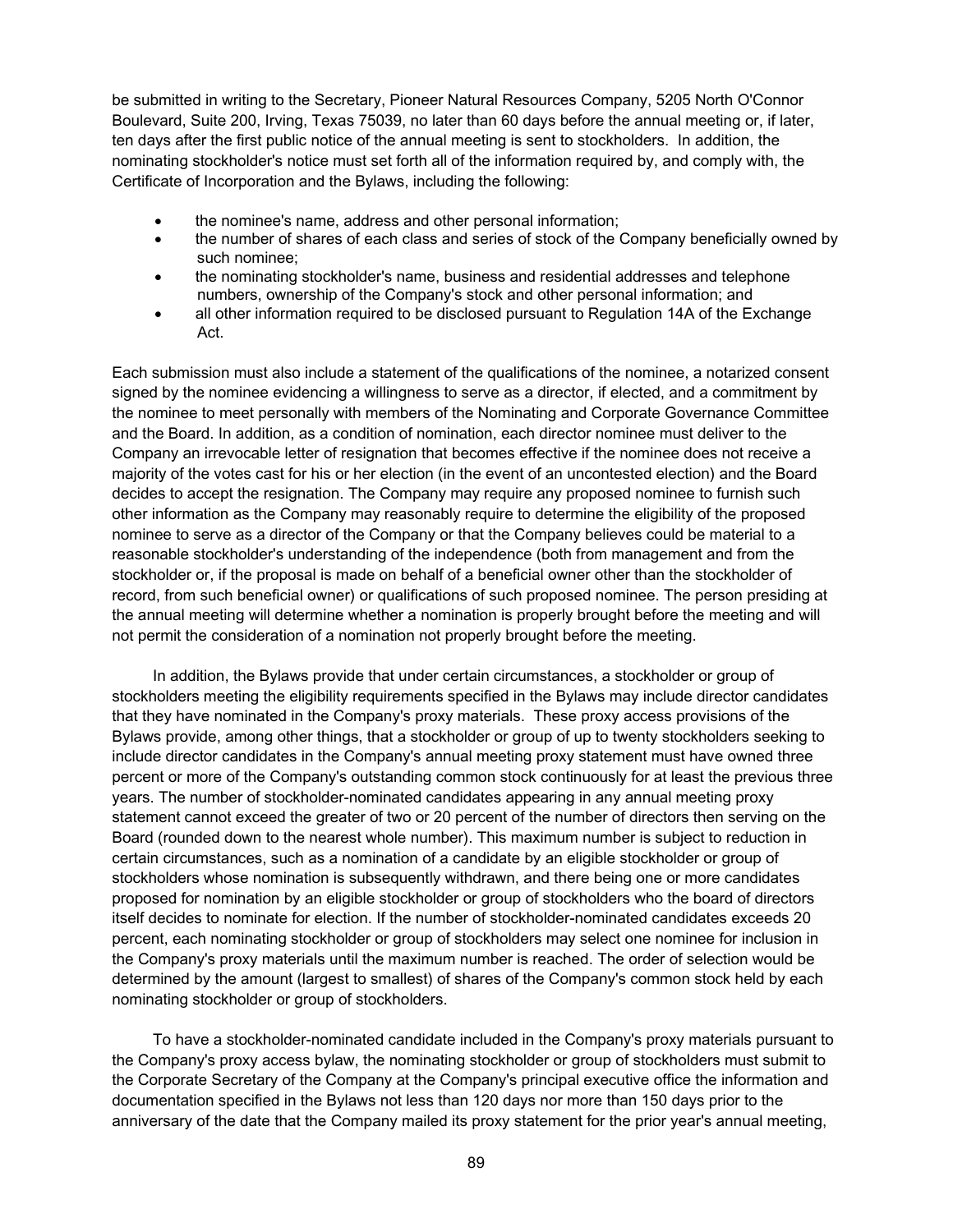unless the annual meeting is not scheduled to be held within a period that commences 30 days before the first anniversary date of the prior year's annual meeting and ends 30 days after the first anniversary date of the prior year's annual meeting of stockholders (an annual meeting date outside such period being referred to herein as an "other meeting date"), in which case the information and documentation must be submitted by the later of the close of business on the date that is 180 days prior to such other meeting date or the tenth day following the date such other meeting date is first publicly announced or disclosed. Thus, any eligible stockholder or group of stockholders who desires to nominate a director candidate for election at the 2017 annual meeting of stockholders and wishes to have the candidate included in the Company's proxy materials, must submit all of the required information and documentation to the Company no earlier than November 8, 2016 and no later than December 8, 2016.

# SOLICITATION OF PROXIES

Solicitation of Proxies may be made via the internet, by mail, and by personal interview or telephone by officers, directors and regular employees of the Company. These directors, officers and employees will not be additionally compensated but may be reimbursed for reasonable out-of-pocket expenses in connection with such solicitation. The Company may also request banking institutions, brokerage firms, custodians, nominees and fiduciaries to forward solicitation material to the beneficial owners of the common stock that those companies or persons hold of record, and the Company will reimburse the forwarding expenses. In addition, the Company has retained D.F. King & Co., Inc. to assist in solicitation for a fee estimated not to exceed \$10,000. The Company will bear all costs of solicitation.

# STOCKHOLDER LIST

In accordance with the Delaware General Corporation Law, the Company will maintain at its corporate offices in Irving, Texas, a list of the stockholders entitled to vote at the Annual Meeting. The list will be open to the examination of any stockholder, for purposes germane to the Annual Meeting, during ordinary business hours for ten days before the Annual Meeting. The Company's principal executive offices are located at 5205 North O'Connor Boulevard, Suite 200, Irving, Texas 75039.

# ANNUAL REPORT AND OTHER INFORMATION

The Company's 2015 Annual Report to Stockholders, which includes the Company's Annual Report on Form 10-K for the year ended December 31, 2015, is being made available to stockholders concurrently with this Proxy Statement and does not form part of the proxy solicitation material.

The Company filed its Annual Report on Form 10-K for the fiscal year ended December 31, 2015 with the SEC. It is available free of charge at the SEC's web site at www.sec.gov. Upon written request by a stockholder, the Company will mail, without charge, a copy of the Form 10-K, including the financial statements and financial statement schedules, but excluding exhibits to the Form 10-K. Exhibits to the Form 10-K are available upon payment of a reasonable fee, which is limited to the Company's expenses in furnishing the requested exhibit. Such requests may be made by writing to the Corporate Secretary, Pioneer Natural Resources Company, 5205 North O'Connor Boulevard, Suite 200, Irving, Texas 75039.

One copy of the Notice, this Proxy Statement and the 2015 Annual Report to Stockholders (the "Proxy Materials") will be sent to stockholders who share an address, unless they have notified the Company that they want to continue receiving multiple packages. This practice, known as "householding," is designed to reduce duplicate mailings and save significant printing and postage costs. If you received a householded mailing this year and you would like to have additional copies of this Proxy Statement and 2015 Annual Report to Stockholders mailed to you or you would like to opt out of this practice for future mailings, the Company will promptly deliver such additional copies to you if you submit your request in writing to Corporate Secretary, Pioneer Natural Resources Company, 5205 North O'Connor Boulevard,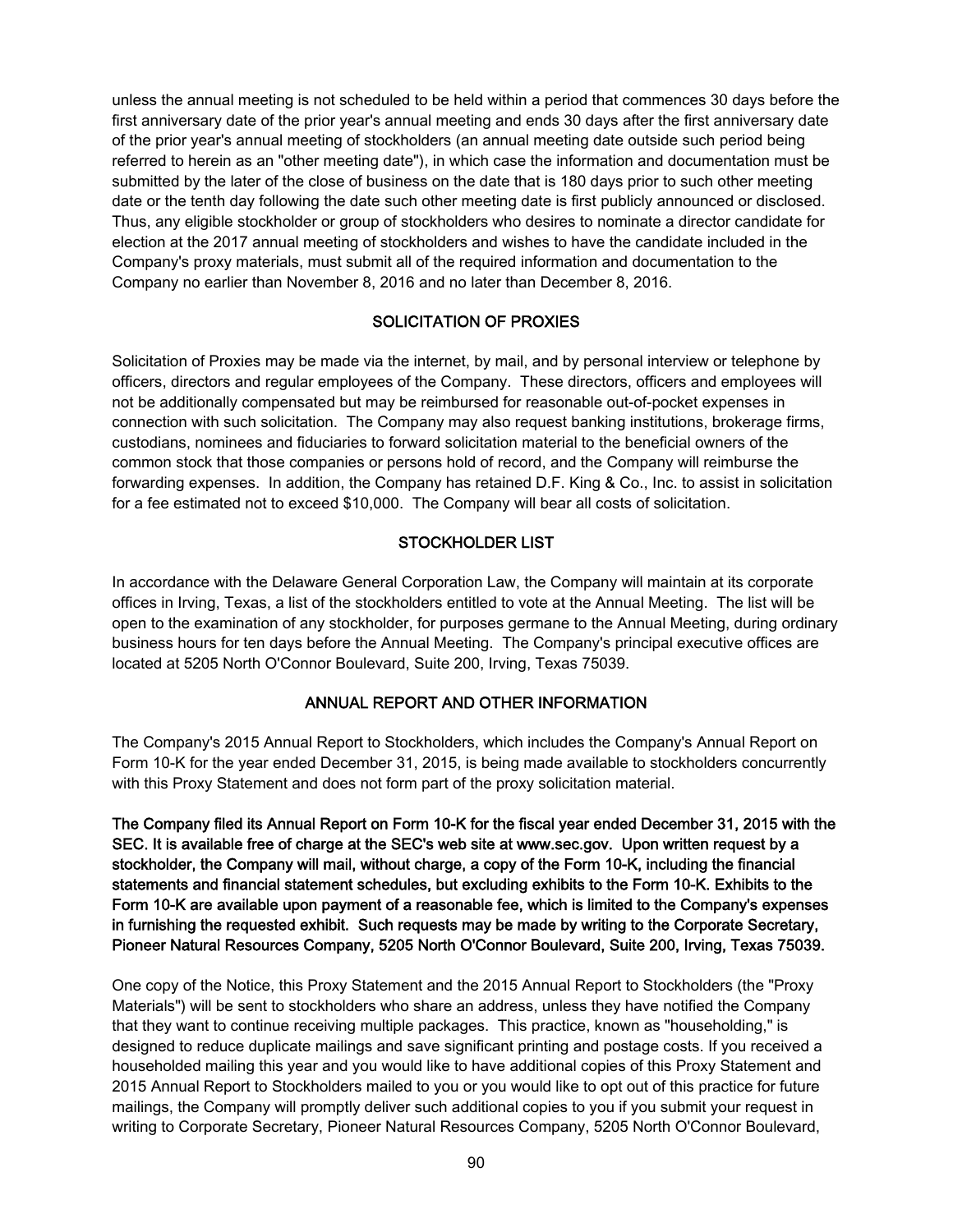Suite 200, Irving, Texas 75039, or call (972) 444-9001. You may also contact the Company in the same manner if you received multiple copies of the Annual Meeting materials and would prefer to receive a single copy in the future. The Proxy Materials are also available at www.cstproxy.com/pioneer/2016.

# INTERNET AND PHONE VOTING

For shares of common stock that are registered in your name, you may vote by internet or phone using procedures provided by the Company's transfer agent, Continental Stock Transfer & Trust Company ("Continental"). Votes submitted by internet or phone must be received by 6:00 p.m., Central Time, on Wednesday, May 18, 2016. The giving of such a proxy will not affect your right to vote in person should you decide to attend the Annual Meeting.

The internet and phone voting procedures are designed to authenticate stockholder identities, to allow stockholders to give their voting instructions and to confirm that stockholders' instructions have been recorded properly. Stockholders voting by internet should remember that the stockholder must bear costs associated with electronic access, such as usage charges from internet access providers and telephone companies.

For shares of common stock that are registered in a street name (the stockholder owns shares in the name of a bank, broker or other holder of record on the books of the Company's transfer agent), you will receive instructions with your proxy materials that you must follow in order to have your shares voted. Please review your Proxy or voting instruction card to determine whether you can vote by phone or electronically.

# IT IS IMPORTANT THAT PROXIES BE RETURNED PROMPTLY. WHETHER OR NOT YOU EXPECT TO ATTEND THE MEETING IN PERSON, YOU ARE URGED TO VOTE BY INTERNET, BY PHONE OR IF YOU HAVE RECEIVED PAPER COPIES OF THE PROXY MATERIAL, BY COMPLETING, SIGNING AND RETURNING THE PROXY IN THE ENCLOSED POSTAGE-PAID, ADDRESSED ENVELOPE.

\*\*\*\*\*\*

By Order of the Board of Directors,

 Thomas J. Murphy Corporate Secretary

Irving, Texas April 7, 2016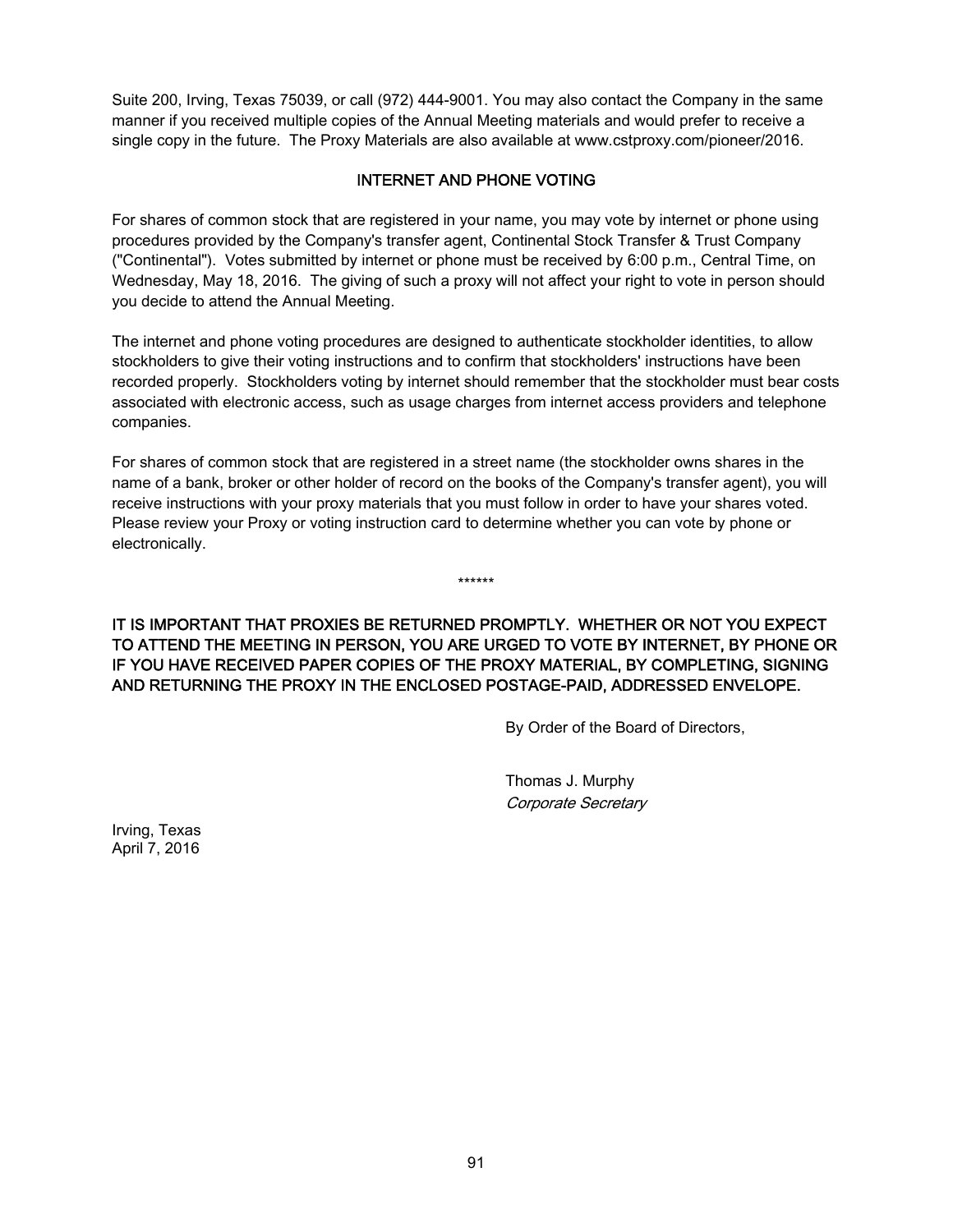**APPENDIX A** 

# **PIONEER NATURAL RESOURCES COMPANY**

# **AMENDED AND RESTATED 2006 LONG TERM INCENTIVE PLAN EFFECTIVE AS OF MAY 19, 2016**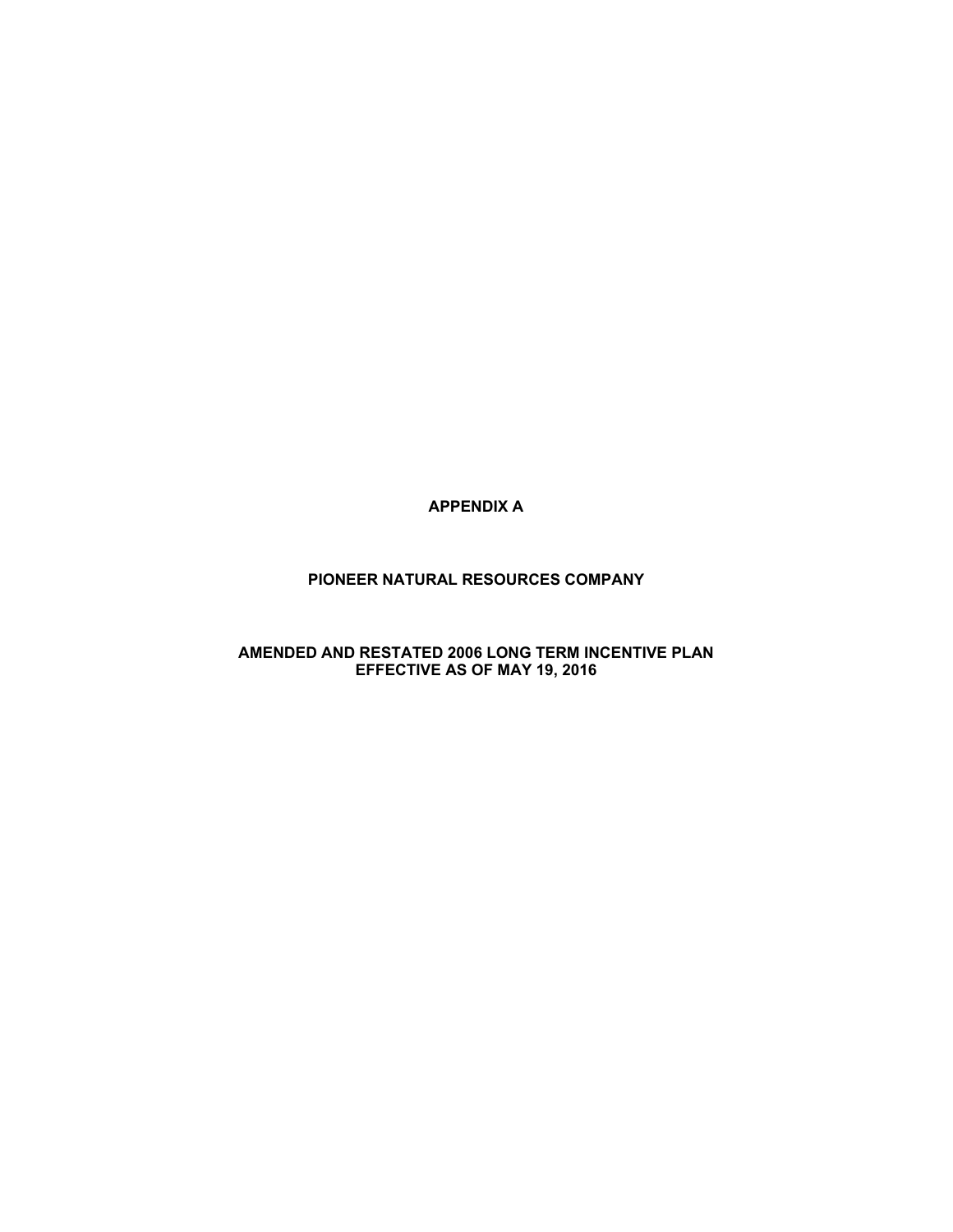# **TABLE OF CONTENTS**

| Section 1.  |                                                                                                                                                                                                                               |  |
|-------------|-------------------------------------------------------------------------------------------------------------------------------------------------------------------------------------------------------------------------------|--|
| Section 2.  |                                                                                                                                                                                                                               |  |
| Section 3.  |                                                                                                                                                                                                                               |  |
| (a)         |                                                                                                                                                                                                                               |  |
|             |                                                                                                                                                                                                                               |  |
| (b)         |                                                                                                                                                                                                                               |  |
| (c)         |                                                                                                                                                                                                                               |  |
| (d)         |                                                                                                                                                                                                                               |  |
| Section 4.  |                                                                                                                                                                                                                               |  |
| (a)         |                                                                                                                                                                                                                               |  |
| (b)         |                                                                                                                                                                                                                               |  |
| (c)         |                                                                                                                                                                                                                               |  |
| (d)         |                                                                                                                                                                                                                               |  |
| Section 5.  |                                                                                                                                                                                                                               |  |
|             |                                                                                                                                                                                                                               |  |
| (a)         |                                                                                                                                                                                                                               |  |
| (b)         |                                                                                                                                                                                                                               |  |
| (c)         |                                                                                                                                                                                                                               |  |
| Section 6.  |                                                                                                                                                                                                                               |  |
| (a)         |                                                                                                                                                                                                                               |  |
| (b)         |                                                                                                                                                                                                                               |  |
| (c)         |                                                                                                                                                                                                                               |  |
|             |                                                                                                                                                                                                                               |  |
| (d)         |                                                                                                                                                                                                                               |  |
| (e)         |                                                                                                                                                                                                                               |  |
| (f)         |                                                                                                                                                                                                                               |  |
| (g)         |                                                                                                                                                                                                                               |  |
| (h)         |                                                                                                                                                                                                                               |  |
| (i)         |                                                                                                                                                                                                                               |  |
| (i)         |                                                                                                                                                                                                                               |  |
| Section 7.  |                                                                                                                                                                                                                               |  |
| (a)         |                                                                                                                                                                                                                               |  |
|             | Stand-Alone, Additional, Tandem, and Substitute Awards; No Repricing                                                                                                                                                          |  |
| (b)         |                                                                                                                                                                                                                               |  |
| (c)         |                                                                                                                                                                                                                               |  |
| (d)         |                                                                                                                                                                                                                               |  |
| (e)         |                                                                                                                                                                                                                               |  |
| Section 8.  |                                                                                                                                                                                                                               |  |
| (a)         |                                                                                                                                                                                                                               |  |
| (b)         |                                                                                                                                                                                                                               |  |
| Section 9.  |                                                                                                                                                                                                                               |  |
|             |                                                                                                                                                                                                                               |  |
| (a)         |                                                                                                                                                                                                                               |  |
| (b)         |                                                                                                                                                                                                                               |  |
| (c)         |                                                                                                                                                                                                                               |  |
| (d)         |                                                                                                                                                                                                                               |  |
| (e)         |                                                                                                                                                                                                                               |  |
| Section 10. | A-17. والمسابق المستنب المستنب المستنب المستنب المستنب المستنب المستنب المستنب المستنب والمستنب والمستنب والمستنب والمستنب والمستنب والمستنب والمستنب والمستنب والمستنب والمستنب والمستنب والمستنب والمستنب والمستنب والمستنب |  |
| (a)         |                                                                                                                                                                                                                               |  |
|             |                                                                                                                                                                                                                               |  |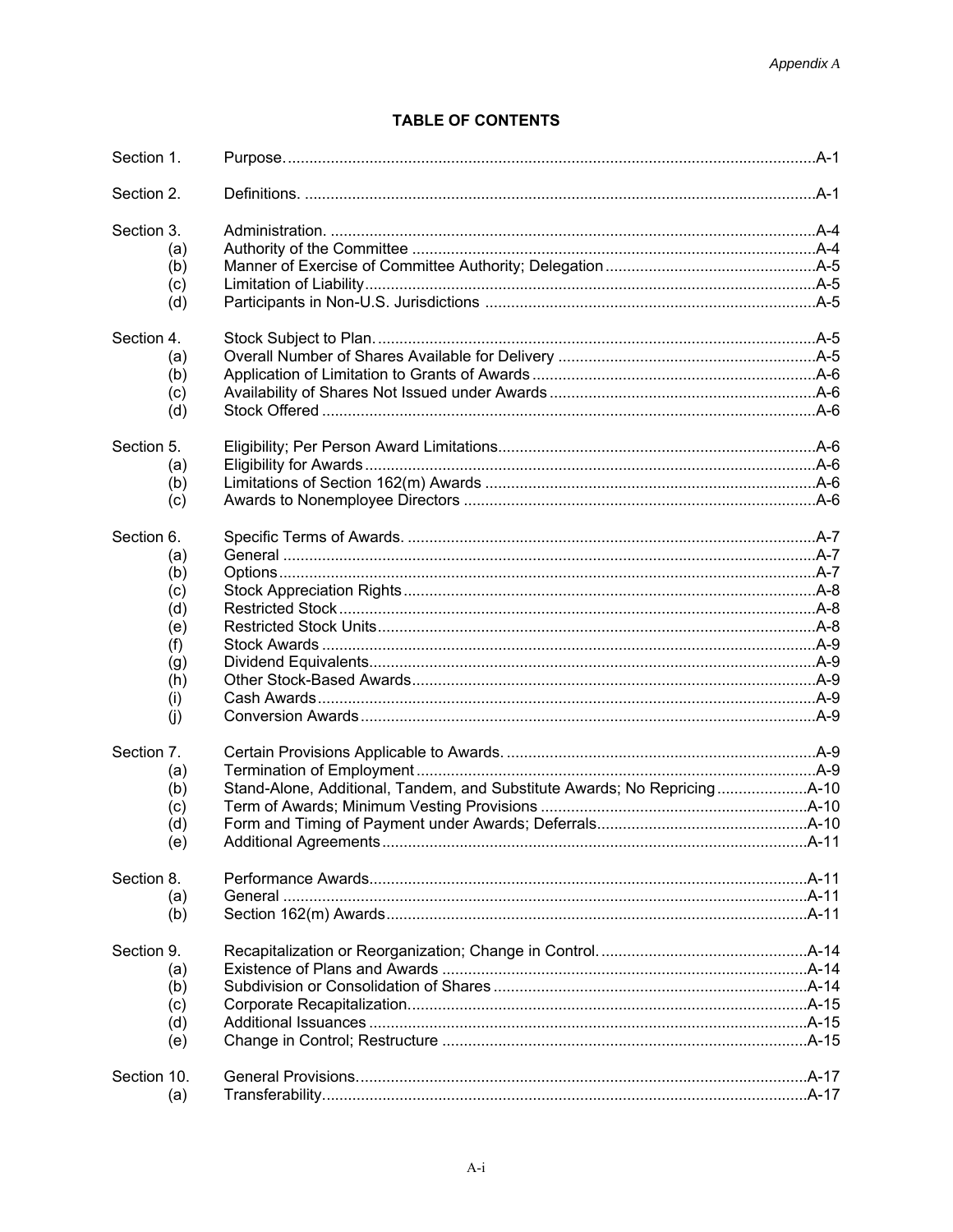| (b) |  |
|-----|--|
| (c) |  |
| (d) |  |
| (e) |  |
| (f) |  |
| (g) |  |
| (h) |  |
| (i) |  |
| (j) |  |
| (k) |  |
| (1) |  |
| (m) |  |
| (n) |  |
| (0) |  |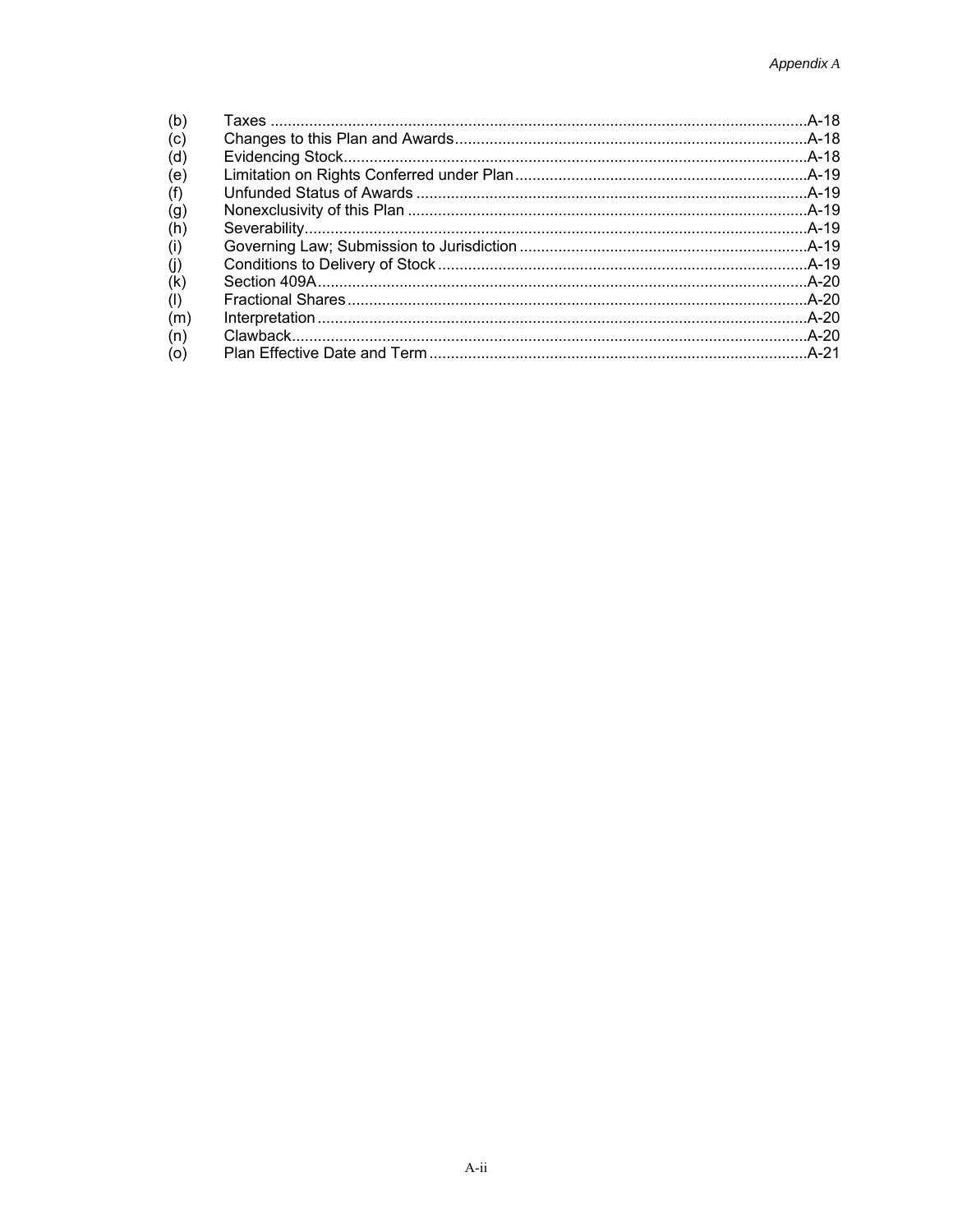### **PIONEER NATURAL RESOURCES COMPANY**

#### **Amended and Restated 2006 Long-Term Incentive Plan, Effective as of May 19, 2016**

# **Section 1. Purpose.**

The purpose of the Pioneer Natural Resources Company Amended and Restated 2006 Long-Term Incentive Plan (the "Plan") is to provide a means through which Pioneer Natural Resources Company, a Delaware corporation (the "Company"), and its Subsidiaries may attract and retain able persons as employees, directors and consultants and to provide a means whereby those persons upon whom the responsibilities of the successful administration and management of the Company rest, and whose present and potential contributions to the welfare of the Company are of importance, can acquire and maintain stock ownership, or awards the value of which is tied to the performance of the Company, thereby strengthening their concern for the welfare of the Company and their desire to remain in its devoted employ. A further purpose of this Plan is to provide such employees, directors and consultants with additional incentive and reward opportunities designed to enhance the profitable growth of the Company. Accordingly, this Plan primarily provides for the granting of Incentive Stock Options, Nonstatutory Stock Options, Stock Appreciation Rights, Restricted Stock, Restricted Stock Units, Stock Awards, Dividend Equivalents, Other Stock-Based Awards, Cash Awards, Conversion Awards, Performance Awards, or any combination of the foregoing, as is best suited to the circumstances of the particular individual as provided herein.

#### **Section 2. Definitions.**

For purposes of this Plan, the following terms shall be defined as set forth below:

(a) "Award" means any Option, SAR, Restricted Stock Award, Restricted Stock Unit, Stock Award, Dividend Equivalent, Other Stock-Based Award, Cash Award, Conversion Award or Performance Award, together with any other right or interest granted under this Plan.

(b) "Award Agreement" means any written instrument (including any employment, severance, or change of control agreement) that establishes the terms, conditions, restrictions and/or limitations applicable to an Award in addition to those established by this Plan and by the Committee's exercise of its administrative powers.

(c) "Beneficial Owner" or "Beneficial Ownership" or "Beneficially Owns" shall have the meaning ascribed to such term in Rule 13d-3 under the Exchange Act and any successor to such Rule.

- (d) "Board" means the Company's Board of Directors.
- (e) "Cash Award" means an Award denominated in cash granted under Section 6(i) hereof.

(f) "Change in Control" means, except as otherwise provided in an Award Agreement, the occurrence of any of the following events:

The acquisition by any Person of Beneficial Ownership of securities of the Company that, together with securities held by such Person, constitutes 40% or more of either (x) the then outstanding shares of Stock of the Company (the "Outstanding Company Stock") or (y) the combined voting power of the then outstanding voting securities of the Company entitled to vote generally in the election of directors (the "Outstanding Company Voting Securities"); provided, however, that for purposes of this subsection (i), the following acquisitions shall not constitute a Change in Control: (A) any acquisition directly from the Company, (B) any acquisition by the Company, (C) any acquisition by any employee benefit plan (or related trust) sponsored or maintained by the Company or any entity controlled by the Company or (D) any acquisition by any entity pursuant to a transaction which complies with clauses (A), (B) and (C) of paragraph (iii) below; or

A majority of the members of the Board is replaced during any 12-month period by directors whose appointment or election is not endorsed by a majority of the members constituting the Board prior to the date of the appointment or election; or

Consummation of a reorganization, merger or consolidation or sale or other disposition of all or substantially all of the assets of the Company or an acquisition of assets of another entity (a "Business Combination"), in each case, unless, following such Business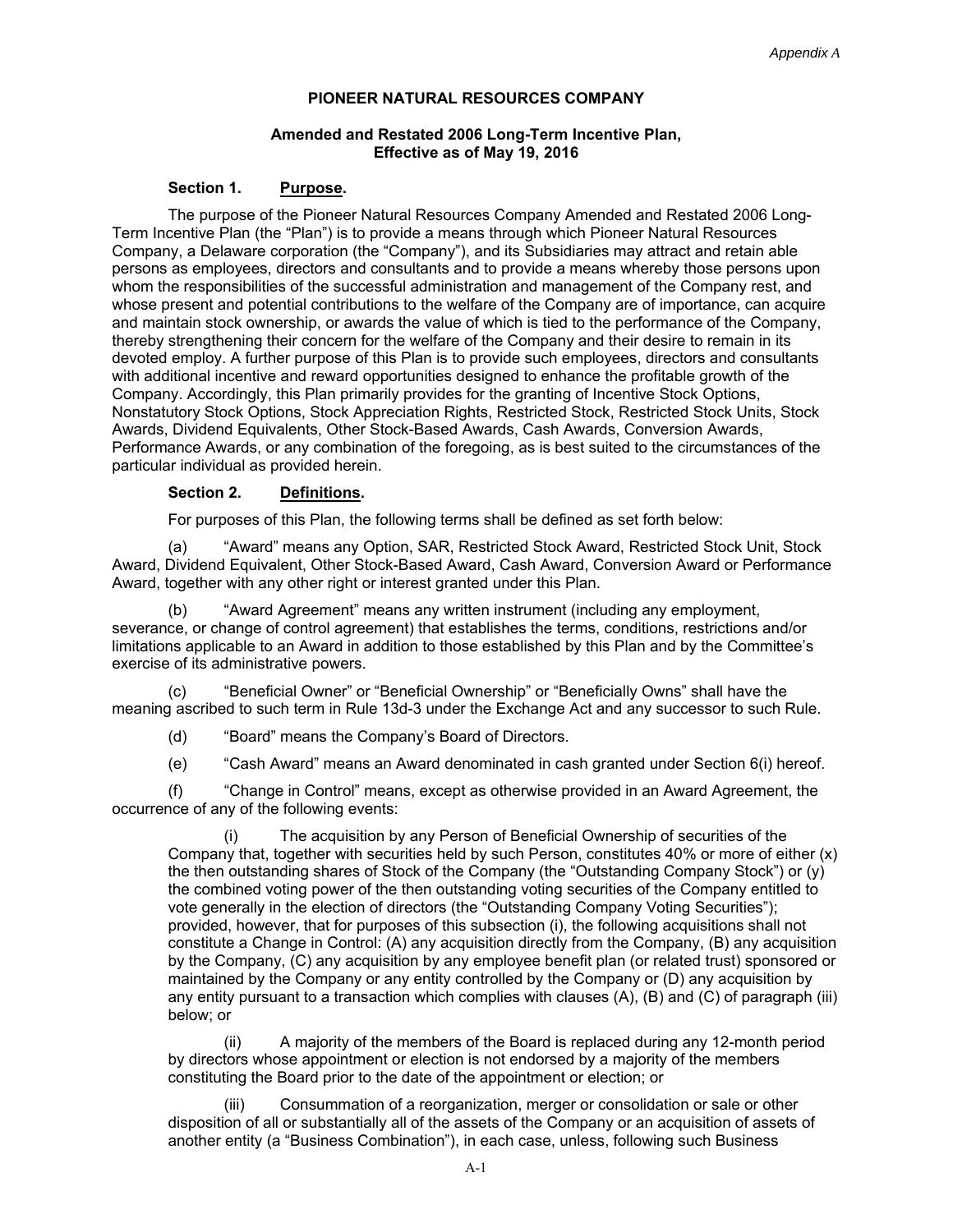Combination, (A) all or substantially all of the individuals and entities who were the Beneficial Owners, respectively, of the Outstanding Company Stock and Outstanding Company Voting Securities immediately prior to such Business Combination Beneficially Own, directly or indirectly, more than 50% of, respectively, the then outstanding shares of common stock or common equity interests and the combined voting power of the then outstanding voting securities entitled to vote generally in the election of directors or other governing body, as the case may be, of the entity resulting from such Business Combination (including, without limitation, an entity which as a result of such transaction owns the Company or all or substantially all of the Company's assets either directly or through one or more subsidiaries) in substantially the same proportions as their ownership, immediately prior to such Business Combination of the Outstanding Company Stock and Outstanding Company Voting Securities, as the case may be, (B) no Person (excluding any employee benefit plan (or related trust) of the Company or the entity resulting from such Business Combination) Beneficially Owns, directly or indirectly, 40% or more of, respectively, the then outstanding shares of common stock or common equity interests of the entity resulting from such Business Combination or the combined voting power of the then outstanding voting securities of such entity except to the extent that such ownership results solely from ownership of the Company that existed prior to the Business Combination and (C) at least a majority of the members of the board of directors or similar governing body of the entity resulting from such Business Combination were members of the Incumbent Board at the time of the execution of the initial agreement, or of the action of the Board, providing for such Business Combination; or

(iv) Approval by the stockholders of the Company of a complete liquidation or dissolution of the Company.

(i) "Code" means the Internal Revenue Code of 1986, as amended from time to time, including regulations thereunder and successor provisions and regulations thereto.

"Committee" means a committee of two or more directors designated by the Board to administer this Plan; provided, however, that, unless otherwise determined by the Board, the Committee shall consist solely of two or more directors, each of whom shall be a Qualified Member.

(k) "Conversion Award" means an Award granted under Section 6(j) hereof in substitution for a similar award as a result of certain business transactions.

"Covered Employee" means an Eligible Person who is designated by the Committee, at the time of grant of a Performance Award, as likely to be a "covered employee" within the meaning of section 162(m) of the Code for a specified year.

(m) "Dividend Equivalent" means a right, granted to an Eligible Person under Section 6(g), to receive cash, Stock, other Awards or other property equal in value to dividends paid with respect to a specified number of shares of Stock, or other periodic payments.

(n) "Effective Date" means for this amendment and restatement, May 19, 2016. The Pioneer Natural Resources Company 2006 Long-Term Incentive Plan, as amended from time to time, was originally adopted by the Company on May 3, 2006. As of the Effective Date, this amendment and restatement of the Plan supersedes and replaces in all respects the Pioneer Natural Resources Company Plan 2006 Long-Term Incentive Plan, as in effect immediately prior to the Effective Date.

(o) "Eligible Person" means all officers and employees of the Company or of any of its Subsidiaries, and other persons who provide services to the Company or any of its Subsidiaries, including directors of the Company; provided, that, any such individual must be an "employee" of the Company or any of its parents or Subsidiaries within the meaning of General Instruction A.1(a) to Form S-8 if such individual will be granted an Award that shall, or may, be settled in Stock. An employee on leave of absence may be considered as still in the employ of the Company or a Subsidiary for purposes of eligibility for participation in this Plan.

(p) "Exchange Act" means the Securities Exchange Act of 1934, as amended from time to time, including rules thereunder and successor provisions and rules thereto.

(q) "Fair Market Value" means, as of any specified date, (i) if the Stock is listed on a national securities exchange, the closing sales price of the Stock, as reported on the stock exchange composite tape on the preceding date (or if no sales occur on that date, on the last preceding date on which such sales of the Stock are so reported); (ii) if the Stock is not traded on a national securities exchange but is traded over the counter at the time a determination of its fair market value is required to be made under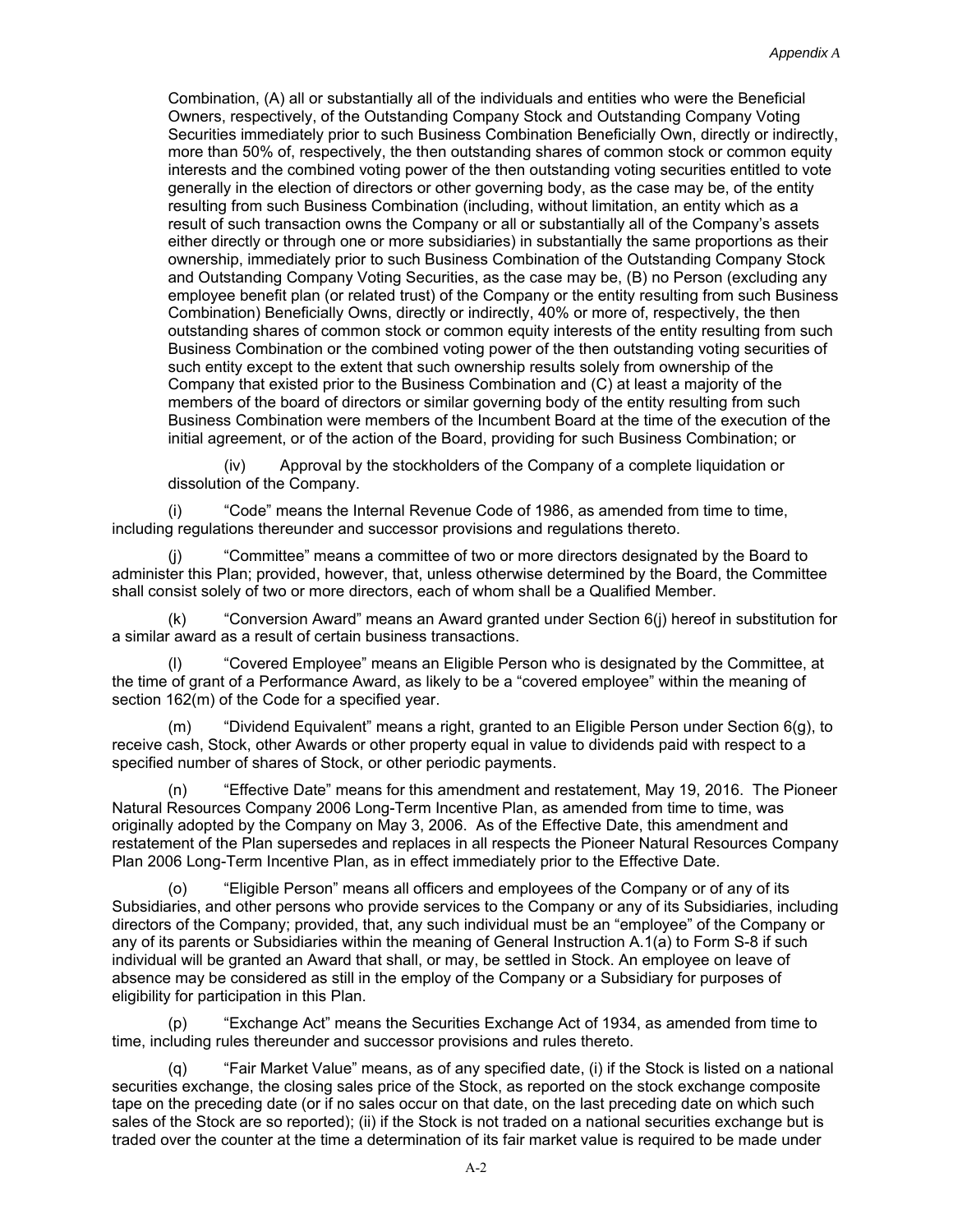the Plan, the average between the reported high and low bid and asked prices of Stock on the most recent date on which Stock was publicly traded preceding the date with respect to which the Fair Market Value determination is made; or (iii) in the event Stock is not publicly traded at the time a determination of its value is required to be made under the Plan, the amount determined by the Committee in its discretion in such manner as it deems appropriate, taking into account all factors the Committee deems appropriate including, without limitation, the Nonqualified Deferred Compensation Rules.

(r) "Incentive Stock Option" or "ISO" means any Option intended to be and designated as an incentive stock option within the meaning of section 422 of the Code or any successor provision thereto.

(s) "Incumbent Board" shall mean individuals who, as of the Effective Date, constitute the Board and any other individual who becomes a director of the Company after that date and whose election or appointment by the Board or nomination for election by the Company's stockholders was approved by a vote of at least a majority of the directors then comprising the Incumbent Board.

(t) "Nonqualified Deferred Compensation Rules" means the limitations or requirements of section 409A of the Code, as amended from time to time, including the guidance and regulations promulgated thereunder and successor provisions, guidance and regulations thereto.

(u) "Nonstatutory Stock Option" means any Option that is not intended to be an "incentive stock option" within the meaning of section 422 of the Code.

(v) "Non-Surviving Event" means an event of Restructure as described in either subsection (ii) or (iii) of Section 2(ee).

(w) "Option" means a right, granted to an Eligible Person under Section 6(b) hereof, to purchase Stock or other Awards at a specified price during specified time periods.

(x) "Other Stock-Based Awards" means Awards granted to an Eligible Person under Section 6(h) hereof.

(y) "Participant" means a person who has been granted an Award under this Plan which remains outstanding, including a person who is no longer an Eligible Person.

(z) "Performance Award" means an Award granted to an Eligible Person under Section 8 hereof, the grant, vesting, exercisability and/or settlement of which (and/or the timing or amount thereof) depends upon achievement of performance goals specified by the Committee.

(aa) "Person" means any person or entity of any nature whatsoever, specifically including an individual, a firm, a company, a corporation, a partnership, a limited liability company, a trust or other entity; a Person, together with that Person's "affiliates" and "associates" (as those terms are defined in Rule 12b-2 under the Exchange Act), and any Persons acting as a partnership, limited partnership, joint venture, association, syndicate or other group (whether or not formally organized), or otherwise acting jointly or in concert or in a coordinated or consciously parallel manner (whether or not pursuant to any express agreement), for the purpose of acquiring, holding, voting or disposing of securities of the Company with such Person, shall be deemed a single "Person."

(bb) "Qualified Member" means a member of the Committee who is (i) a "nonemployee director" within the meaning of Rule 16b-3(b)(3), (ii) an "outside director" within the meaning of Treasury Regulation 1.162-27 under section 162(m) of the Code (unless administration of this Plan by "outside directors" is not then required in order to qualify for tax deductibility under section 162(m) of the Code), and (iii) "independent" under the listing standards or rules of the securities exchange upon which the Stock is traded (but only to the extent such independence is required in order to take the action at issue pursuant to such standards or rules).

(cc) "Restricted Stock" means Stock granted to an Eligible Person under Section 6(d) hereof, that is subject to certain restrictions and to a risk of forfeiture.

(dd) "Restricted Stock Unit" means a right, granted to an Eligible Person under Section 6(e) hereof, to receive Stock, cash or a combination thereof at the end of a specified deferral period (which may or may not be coterminous with the vesting schedule of the Award).

(ee) "Restructure" means the occurrence of any one or more of the following:

(i) The merger or consolidation of the Company with any Person, whether effected as a single transaction or a series of related transactions, with the Company remaining the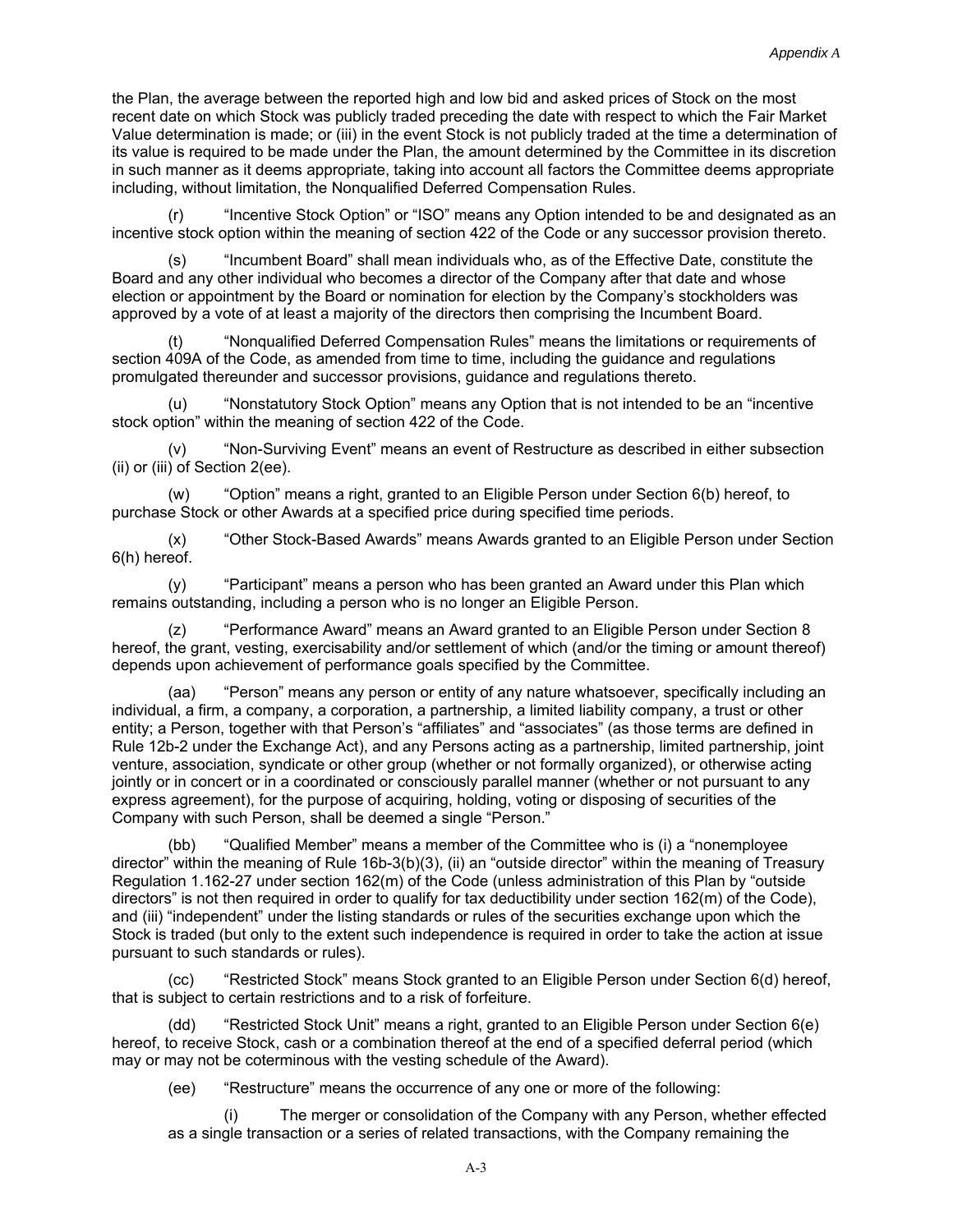continuing or surviving entity of that merger or consolidation and the Stock remaining outstanding and not changed into or exchanged for stock or other securities of any other Person or of the Company, cash, or other property;

The merger or consolidation of the Company with any Person, whether effected as a single transaction or a series of related transactions, with (A) the Company not being the continuing or surviving entity of that merger or consolidation or (B) the Company remaining the continuing or surviving entity of that merger or consolidation but all or a part of the outstanding shares of Stock are changed into or exchanged for stock or other securities of any other Person or the Company, cash, or other property; or

(iii) The transfer, directly or indirectly, of all or substantially all of the assets of the Company (whether by sale, merger, consolidation, liquidation or otherwise) to any Person whether effected as a single transaction or a series of related transactions.

(ff) "Rule 16b-3" means Rule 16b-3, promulgated by the Securities and Exchange Commission under section 16 of the Exchange Act, as from time to time in effect and applicable to this Plan and Participants.

(gg) "Section 162(m) Award" means a Performance Award granted to a Covered Employee that is intended to satisfy the requirements for "performance-based compensation" within the meaning of section 162(m) of the Code.

(hh) "Securities Act" means the Securities Act of 1933, as amended from time to time, including rules thereunder and any successor provisions and rules thereto.

"Stock" means the Company's Common Stock, par value \$.01 per share, and such other securities as may be substituted (or resubstituted) for Stock pursuant to Section 9.

(jj) "Stock Appreciation Right" or "SAR" means a right granted to an Eligible Person under Section 6(c) hereof.

(kk) "Stock Award" means unrestricted shares of Stock granted to an Eligible Person under Section 6(f) hereof.

"Subsidiary" means with respect to the Company, any corporation or other entity of which a majority of the voting power of the voting equity securities or equity interest is owned, directly or indirectly, by the Company.

#### **Section 3. Administration.**

(a) Authority of the Committee. This Plan shall be administered by the Committee except to the extent the Board elects to administer this Plan, in which case references herein to the "Committee" shall be deemed to include references to the "Board." Subject to the express provisions of the Plan, Rule 16b-3 and other applicable laws, the Committee shall have the authority, in its sole and absolute discretion, to (i) adopt, amend, and rescind administrative and interpretive rules and regulations relating to the Plan; (ii) determine the Eligible Persons to whom, and the time or times at which, Awards shall be granted; (iii) determine the type or types of Awards to be granted to each Eligible Person and the amount of cash or the number of shares of Stock that shall be the subject of each Award; (iv) determine the terms and provisions of each Award Agreement (which need not be identical), and modifications thereto, including provisions defining or otherwise relating to (A) the term and the period or periods and extent of exercisability of the Options, (B) the extent to which the transferability of shares of Stock issued or transferred pursuant to any Award is restricted, (C) except as otherwise provided herein, the effect of termination of employment or other service of a Participant on the Award, and (D) the effect of approved leaves of absence (consistent with any applicable regulations of the Internal Revenue Service); (v) accelerate the time of exercisability or vesting of any Award that has been granted; (vi) construe the respective Award Agreements and the Plan; (vii) make determinations of the Fair Market Value of the Stock pursuant to the Plan; (viii) delegate its duties under the Plan to such agents as it may appoint from time to time; (ix) terminate, modify or amend the Plan; and (x) make all other determinations, perform all other acts, and exercise all other powers and authority necessary or advisable for administering the Plan. Subject to Rule 16b-3, section 162(m) of the Code, and the Nonqualified Deferred Compensation Rules, the Committee may correct any defect, supply any omission, or reconcile any inconsistency in the Plan, in any Award, or in any Award Agreement in the manner and to the extent it deems necessary or desirable to carry the Plan into effect, and the Committee shall be the sole and final judge of that necessity or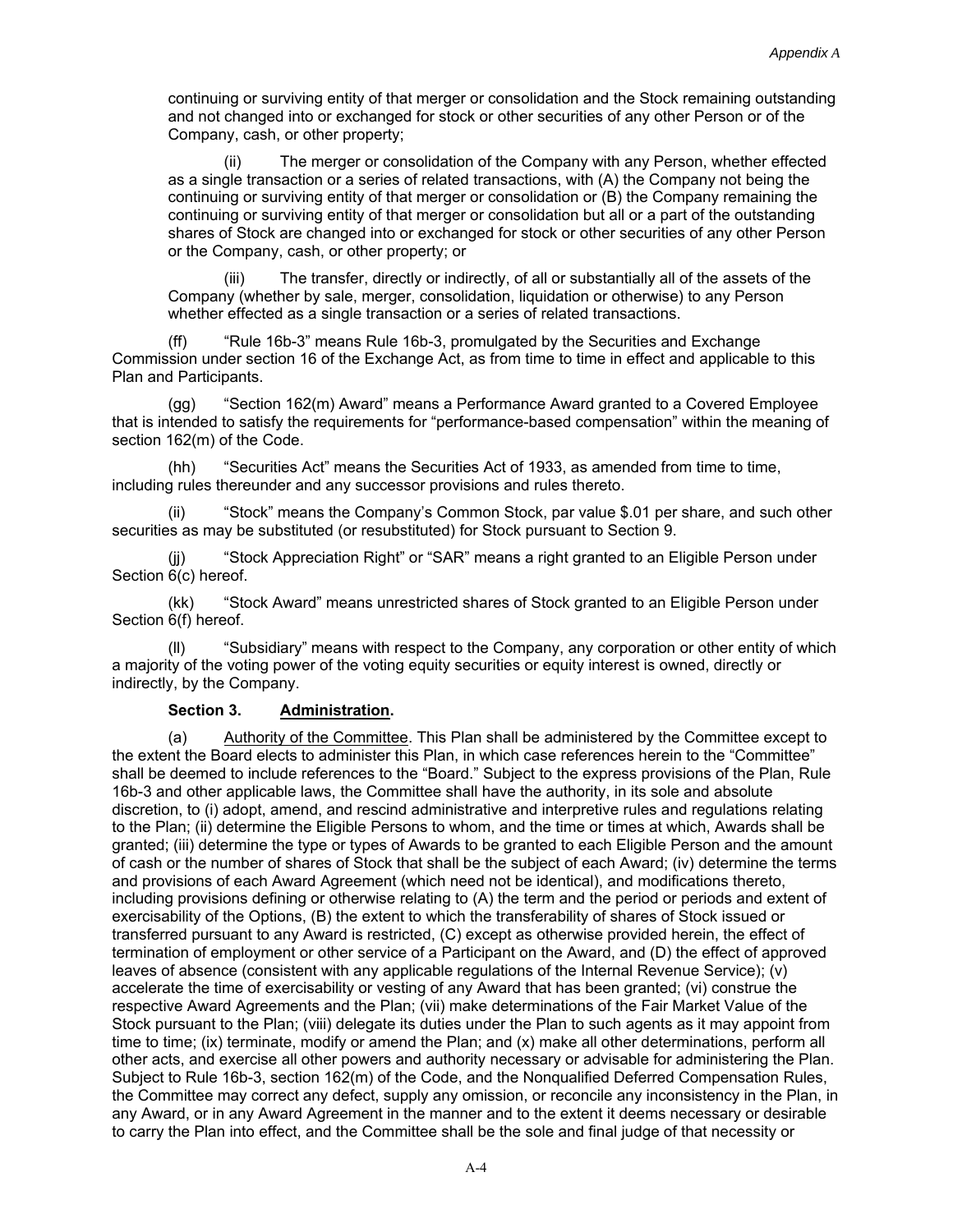desirability. Any action of the Committee shall be final, conclusive and binding on all Persons, including the Company, its Subsidiaries, stockholders, Participants, and Permitted Transferees under Section 10(a) hereof or other Persons claiming rights from or through a Participant. The express grant of any specific power to the Committee, and the taking of any action by the Committee, shall not be construed as limiting any power or authority of the Committee.

(b) Manner of Exercise of Committee Authority; Delegation. At any time that a member of the Committee is not a Qualified Member, any action of the Committee relating to an Award granted or to be granted to a Participant who is then subject to section 16 of the Exchange Act in respect of the Company, or relating to a Section 162(m) Award, may be taken either (i) by a subcommittee, designated by the Committee, composed solely of two or more Qualified Members, or (ii) by the Committee but with each such member who is not a Qualified Member abstaining or recusing himself or herself from such action; provided, however, that, upon such abstention or recusal, the Committee remains composed solely of two or more Qualified Members. Such action, authorized by such a subcommittee or by the Committee upon the abstention or recusal of such non-Qualified Member(s), shall be the action of the Committee for purposes of this Plan. For the avoidance of doubt, the full Board may take any action relating to an Award granted or to be granted to an Eligible Person who is then subject to section 16 of the Exchange Act in respect of the Company, provided that such Award is not a Section 162(m) Award. The Committee may delegate to a member of the Board, officers or managers of the Company or any Subsidiary, or committees thereof, the authority, subject to such terms as the Committee shall determine, to perform such functions of the Committee under the Plan, including administrative functions, as the Committee may determine, to the extent that such delegation will not violate state corporate law, will not result in the loss of an exemption under Rule 16b-3(d)(1) for Awards granted to Eligible Persons subject to section 16 of the Exchange Act in respect of the Company and will not cause Awards intended to be Section 162(m) Awards to fail to so qualify. The Committee may appoint agents to assist it in administering this Plan.

Limitation of Liability. The Committee and each member thereof shall be entitled to, in good faith, rely or act upon any report or other information furnished to him or her by any officer or employee of the Company or a Subsidiary, the Company's legal counsel, independent auditors, consultants or any other agents assisting in the administration of this Plan. Members of the Committee and any officer or employee of the Company or a Subsidiary acting at the direction or on behalf of the Committee shall not be personally liable for any action or determination taken or made in good faith with respect to this Plan, and shall, to the fullest extent permitted by law, be indemnified and held harmless by the Company with respect to any such action or determination.

(d) Participants in Non-U.S. Jurisdictions. Notwithstanding any provision of the Plan to the contrary, to comply with applicable laws in countries other than the United States in which the Company or any of its Subsidiaries operates or has employees, directors or other service providers from time to time, or to ensure that the Company complies with any applicable requirements of foreign securities exchanges, the Committee, in its sole discretion, shall have the power and authority to: (i) determine which of its Subsidiaries shall be covered by the Plan; (ii) determine which Eligible Persons outside the United States are eligible to participate in the Plan; (iii) modify the terms and conditions of any Award granted to Eligible Persons outside the United States to comply with applicable foreign laws or listing requirements of any foreign exchange; (iv) establish sub-plans and modify exercise procedures and other terms and procedures, to the extent such actions may be necessary or advisable (any such sub-plans and/or modifications shall be attached to the Plan as appendices), provided, however, that no such subplans and/or modifications shall increase the share limitations contained in Section 4(a); and (v) take any action, before or after an Award is granted, that it deems advisable to comply with any applicable governmental regulatory exemptions or approval or listing requirements of any such foreign securities exchange. For purposes of the Plan, all references to foreign laws, rules, regulations or taxes shall be references to the laws, rules, regulations and taxes of any applicable jurisdiction other than the United States or a political subdivision thereof.

# **Section 4. Stock Subject to Plan.**

(a) Overall Number of Shares Available for Delivery. Subject to adjustment in a manner consistent with any adjustment made pursuant to Section 9, the total number of shares of Stock reserved and available for delivery in connection with Awards under this Plan, since its original inception, shall not exceed 12,600,000 shares, which includes the 3,500,000 shares approved by the Company's stockholders on May 19, 2016 that became available as of the Effective Date. The total number of shares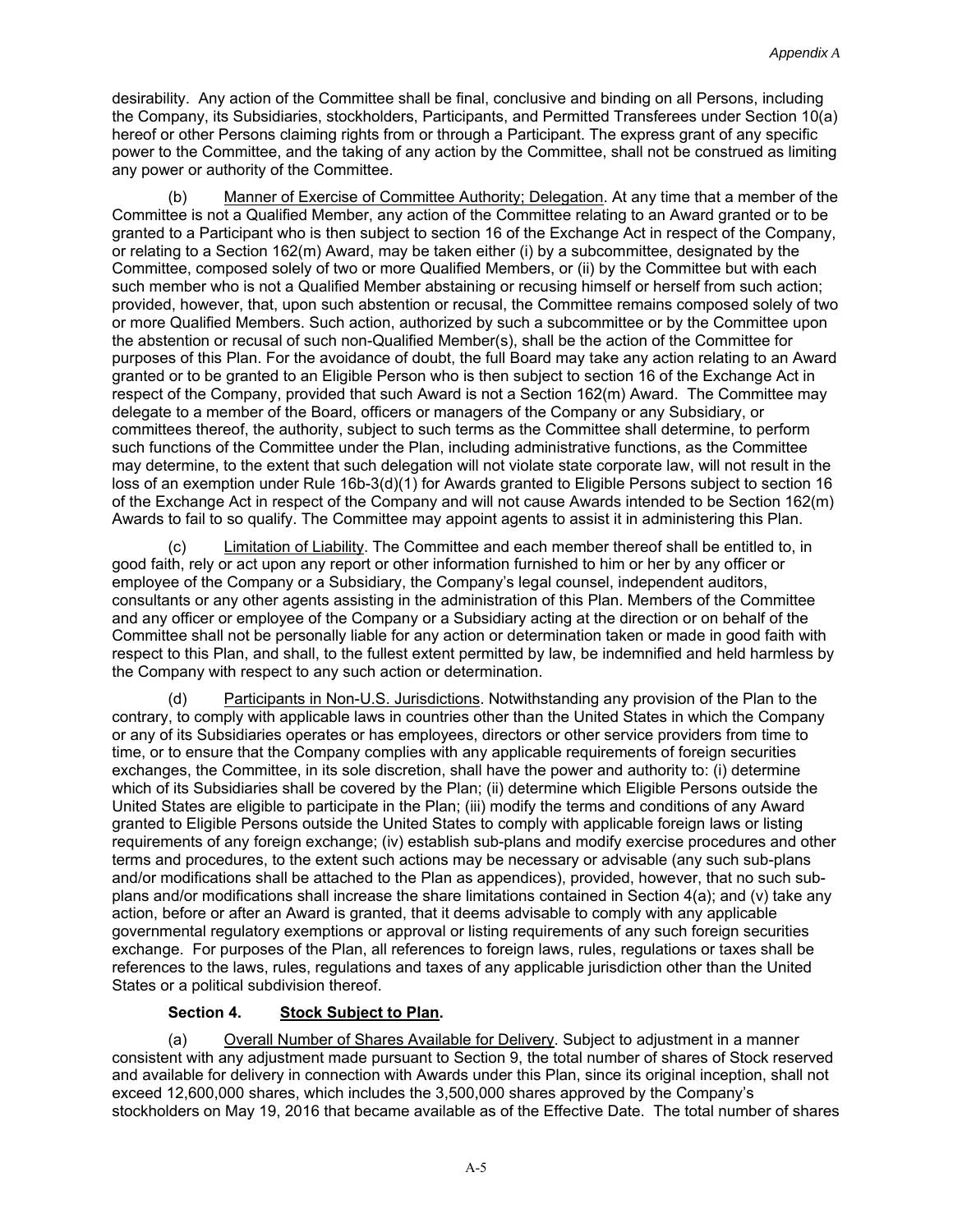of Stock received and available for delivery in connection with ISOs under this Plan, since its original inception, shall not exceed 9,100,000 shares.

(b) Application of Limitation to Grants of Awards. Subject to Section 4(c), no Award may be granted if the number of shares of Stock to be delivered in connection with such Award exceeds the number of shares of Stock remaining available under this Plan and not subject to other Awards. The Committee may adopt reasonable counting procedures to ensure appropriate counting, avoid double counting (as, for example, in the case of tandem or substitute awards) and make adjustments if the number of shares of Stock actually delivered differs from the number of shares previously counted in connection with an Award.

(c) Availability of Shares Not Issued under Awards. Shares of Stock subject to an Award under this Plan that expires or is canceled, forfeited, settled in cash or otherwise terminated without an issuance of shares to the Participant, including (i) shares forfeited with respect to Restricted Stock and (ii) the number of shares withheld or surrendered in payment of any exercise or purchase price of an Award or taxes relating to Awards, in each case, will again be available for Awards under this Plan, except that if any such shares could not again be available for Awards to a particular Participant under any applicable law or regulation, such shares shall be available exclusively for Awards to Participants who are not subject to such limitation. Notwithstanding the foregoing, with respect to any Option, Stock Appreciation Right, or other Award for which a Participant pays (or the value or amount payable under the Award is reduced by) an amount equal to or exceeding the Fair Market Value of the Stock determined as of the date of grant, the following shares will not, in each case, be available for future Awards under the Plan: (A) shares tendered or withheld in payment of any exercise or purchase price of such Award or taxes relating to such Award, (B) shares that were subject to such Award that was exercised, or (C) shares repurchased on the open market with the proceeds of such Award's exercise price. If an Award may be settled only in cash, such Award need not be counted against any of the share limits under this Section 4 but will remain subject to the limitations in Section 5 to the extent required to preserve the status of any Award intended to be a Section 162(m) Award.

(d) Stock Offered. The shares to be delivered under the Plan shall be made available from (i) authorized but unissued shares of Stock, (ii) Stock held in the treasury of the Company, or (iii) previously issued shares of Stock reacquired by the Company, including shares purchased on the open market.

# **Section 5. Eligibility; Per Person Award Limitations.**

(a) Eligibility for Awards. Awards may be granted under this Plan only to Persons who are Eligible Persons at the time of grant thereof.

(b) Limitations of Section 162(m) Awards. In each calendar year during any part of which this Plan is in effect, a Covered Employee may not be granted Awards intended to be Section 162(m) Awards (a) to the extent such Award is based on a number of shares of Stock (other than such an Award designated to be paid only in cash), relating to more than 400,000 shares of Stock, subject to adjustment in a manner consistent with any adjustment made pursuant to Section 9, and (b) to the extent such Award is designated to be paid only in cash, having a value determined on the date of grant in excess of \$5,000,000.

(c) Awards to Nonemployee Directors. Notwithstanding any provision in this Plan to the contrary and without being subject to management discretion, the Board, which may, but shall not be required to, act through the Qualified Members, shall have the authority, in its sole and absolute discretion, to make Awards (other than ISOs) to nonemployee members of the Board under this Plan; provided that, in each calendar year, during any part of which this Plan is in effect, a nonemployee member of the Board may not be granted Awards under this Plan (i) relating to more than 20,000 shares of Stock, subject to adjustment in a manner consistent with any adjustment made pursuant to Section 9, or (ii) if greater, Awards having a value (determined, if applicable, pursuant to Financial Accounting Standards Board Accounting Standards Codification Topic 718 or any successor provision thereto) on the date of grant greater than \$750,000; provided, that, for the calendar year in which a nonemployee director first commences service on the Board only, the foregoing limitations shall be doubled; provided, further that, the limits set forth in this Section 5(c) shall be without regard to grants of Awards, if any, made to a nonemployee member of the Board during any period in which such individual was an employee of the Company or of any of its Subsidiaries or was otherwise providing services to the Company or to any of its Subsidiaries other than in the capacity as a director of the Company. The Board, which may, but shall not be required to, act through the Qualified Members, shall set the terms of any such Awards in its sole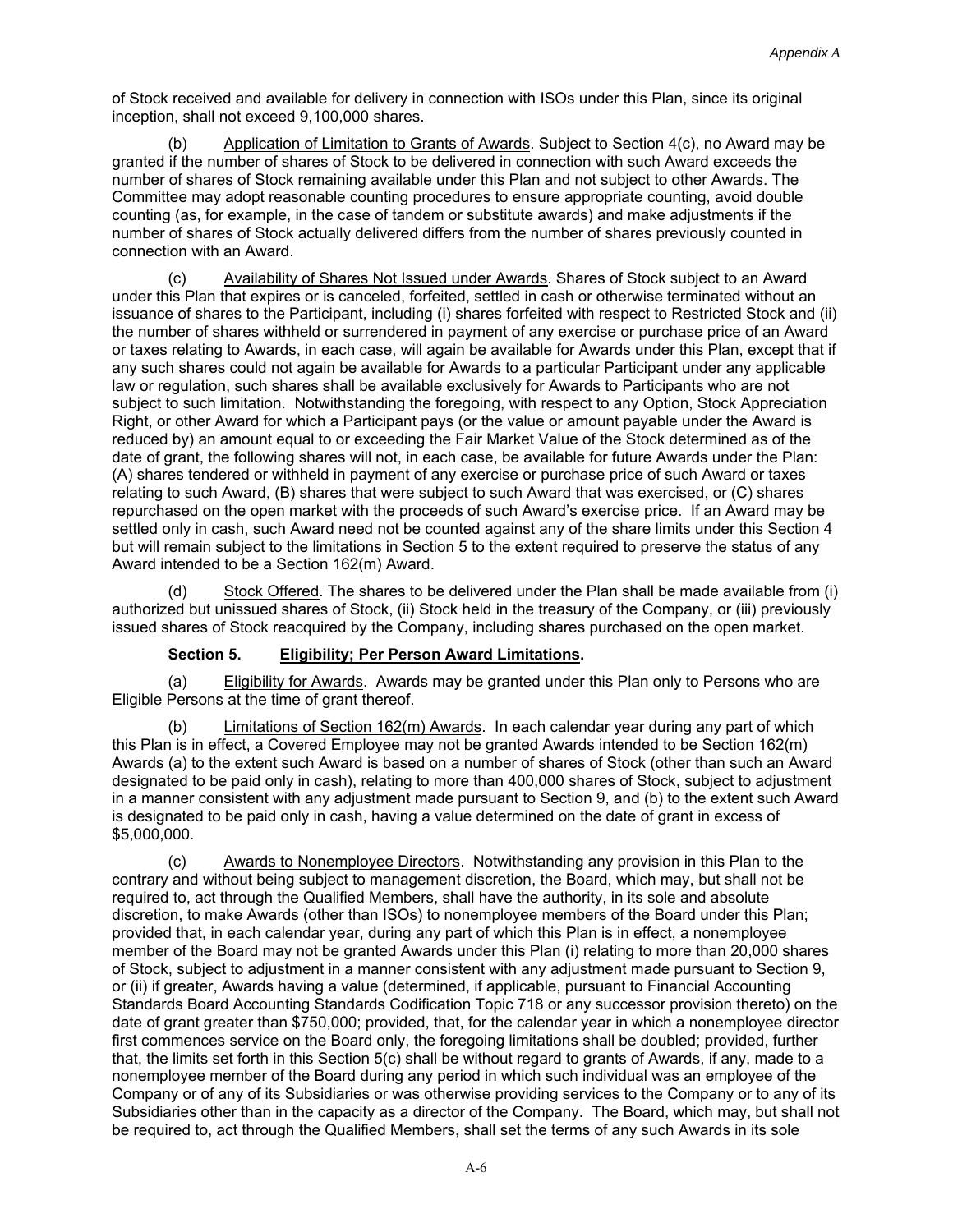discretion, and the Board, which may, but shall not be required to, act through the Qualified Members, shall be responsible for administering and construing such Awards in substantially the same manner as the Committee administers and construes Awards to other Eligible Persons.

# **Section 6. Specific Terms of Awards.**

(a) General. Awards may be granted on the terms and conditions set forth in this Section 6. In addition, the Committee may impose on any Award or the exercise thereof, at the date of grant or thereafter (subject to Section 10(c)), such additional terms and conditions, not inconsistent with the provisions of this Plan, as the Committee shall determine, including terms requiring forfeiture of Awards in the event of termination of employment by the Participant and terms permitting a Participant to make elections relating to his or her Award. Subject to Section 10(c), the Committee shall retain full power and discretion to accelerate, waive or modify, at any time, any term or condition of an Award that is not mandatory under this Plan; provided, however, that the Committee shall not have any discretion to accelerate, waive or modify any term or condition of an Award that is intended to qualify as a Section 162(m) Award if such discretion would cause the Section 162(m) Award to not so qualify.

(b) Options. The Committee is authorized to grant Options to Eligible Persons on the following terms and conditions:

Exercise Price. Each Option agreement shall state the exercise price per share of Stock (the "Exercise Price"); provided, however, that the Exercise Price per share of Stock subject to an ISO shall not be less than the greater of (A) the par value per share of the Stock or (B) 100% of the Fair Market Value per share of the Stock as of the date of grant of the Option (or in the case of an individual who owns stock possessing more than 10 percent of the total combined voting power of all classes of stock of the Company or its parent or any Subsidiary 110% of the Fair Market Value per share of the Stock on the date of grant). The exercise price per share of Stock subject to a Nonstatutory Stock Option shall not be less than the greater of (1) the par value per share of the Stock and (2) 100% of the Fair Market Value per share of the stock as of the date of grant of the Option.

Time and Method of Exercise. The Committee shall determine the time or times at which or the circumstances under which an Option may be exercised in whole or in part (including based on achievement of performance goals and/or future service requirements), the methods by which such exercise price may be paid or deemed to be paid, the form of such payment, including without limitation cash or cash equivalents, Stock (including previously owned shares or through a cashless or broker-assisted exercise or other reduction of the amount of shares otherwise issuable pursuant to the Option), other Awards or awards granted under other plans of the Company or any Subsidiary, other property, or any other legal consideration the Committee deems appropriate (including notes or other contractual obligations of Participants to make payment on a deferred basis), and the methods by or forms in which Stock will be delivered or deemed to be delivered to Participants, including, but not limited to, the delivery of Restricted Stock subject to Section 6(d). In the case of an exercise whereby the Exercise Price is paid with Stock, such Stock shall be valued as of the date of exercise.

(iii) ISOs. The terms of any ISO granted under this Plan shall comply in all respects with the provisions of section 422 of the Code. ISOs may only be granted to Eligible Persons who are employees of the Company or employees of a parent or Subsidiary corporation of the Company. Anything in this Plan to the contrary notwithstanding, no term of this Plan relating to ISOs (including any SAR in tandem therewith) shall be interpreted, amended or altered, nor shall any discretion or authority granted under this Plan be exercised, so as to disqualify either this Plan or any ISO under section 422 of the Code, unless the Participant has first requested the change that will result in such disqualification. ISOs shall not be granted more than ten years after the earlier of the adoption of this Plan or the approval of this Plan by the Company's stockholders. Notwithstanding the foregoing, the Fair Market Value of shares of Stock subject to an ISO and the aggregate Fair Market Value of shares of stock of any parent or Subsidiary corporation (within the meaning of sections 424(e) and (f) of the Code) subject to any other incentive stock option (within the meaning of section 422 of the Code)) of the Company or a parent or Subsidiary corporation (within the meaning of sections 424(e) and (f) of the Code) that first becomes purchasable by a Participant in any calendar year may not (with respect to that Participant) exceed \$100,000, or such other amount as may be prescribed under section 422 of the Code or applicable regulations or rulings from time to time. As used in the previous sentence, Fair Market Value shall be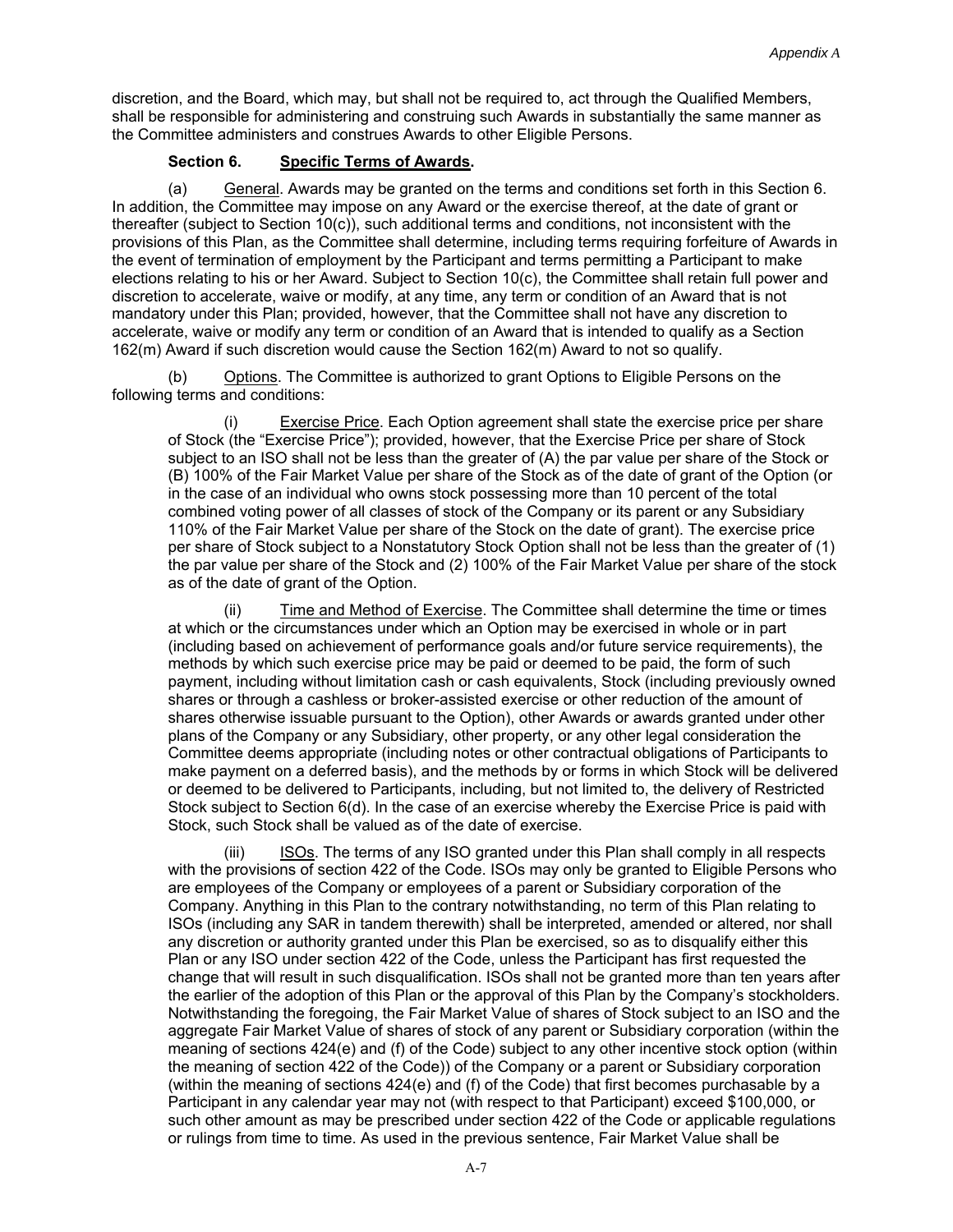determined as of the date the incentive stock option is granted. Failure to comply with this provision shall not impair the enforceability or exercisability of any Option, but shall cause the excess amount of shares to be reclassified in accordance with the Code.

(c) Stock Appreciation Rights. The Committee is authorized to grant SARs to Eligible Persons on the following terms and conditions:

(i) Right to Payment. An SAR shall confer on the Participant to whom it is granted a right to receive, upon exercise thereof, the excess of (A) the Fair Market Value of one share of Stock on the date of exercise over (B) the grant price of the SAR as determined by the Committee.

Grant Price. Each Award Agreement evidencing an SAR shall state the grant price per share of Stock; provided, however, that the grant price per share of Stock subject to an SAR shall not be less than the greater of (A) the par value per share of the Stock or (B) 100% of the Fair Market Value per share of the Stock as of the date of grant of the SAR.

(iii) Time and Method of Exercise and Settlement. Except as otherwise provided herein, the Committee shall determine, at the date of grant or thereafter, the number of shares of Stock to which the SAR relates, the time or times at which and the circumstances under which an SAR may be vested and/or exercised in whole or in part (including based on achievement of performance goals and/or future service requirements), the method of exercise, method of settlement, form of consideration payable upon settlement, method by or forms in which Stock (if any) will be delivered to Participants, and any other terms and conditions of any SAR. SARs may be either free-standing or in tandem with other Awards.

Rights Related to Options. An SAR granted in connection with an Option shall entitle a Participant, upon exercise, to surrender that Option or any portion thereof, to the extent unexercised, and to receive payment of an amount determined by multiplying (A) the difference obtained by subtracting the Exercise Price with respect to a share of Stock specified in the related Option from the Fair Market Value of a share of Stock on the date of exercise of the SAR, by (B) the number of shares as to which that SAR has been exercised. The Option shall then cease to be exercisable to the extent surrendered. SARs granted in connection with an Option shall be subject to the terms and conditions of the Award Agreement governing the Option, which shall provide that the SAR is exercisable only at such time or times and only to the extent that the related Option is exercisable and shall not be transferable except to the extent that the related Option is transferrable.

(d) Restricted Stock. The Committee is authorized to grant Restricted Stock to Eligible Persons on the following terms and conditions:

Grant and Restrictions. Restricted Stock shall be subject to such restrictions on transferability, risk of forfeiture and other restrictions, if any, as the Committee may impose, which restrictions may lapse separately or in combination at such times, under such circumstances (including based on achievement of performance goals and/or future service requirements), in such installments or otherwise, as the Committee may determine at the date of grant or thereafter. During the restricted period applicable to the Restricted Stock, the Restricted Stock may not be sold, transferred, pledged, hypothecated, margined or otherwise encumbered by the Participant.

(ii) Dividends and Splits. As a condition to the grant of an Award of Restricted Stock, the Committee may permit a Participant to elect, or may require, that any cash dividends paid on a share of Restricted Stock be automatically reinvested in additional shares of Restricted Stock, applied to the purchase of additional Awards under this Plan or deferred without interest to the date of vesting of the associated Award of Restricted Stock; provided, that, to the extent applicable, any such election is intended to comply with the Nonqualified Deferred Compensation Rules. Unless otherwise determined by the Committee, Stock distributed in connection with a Stock split or Stock dividend, and other property (other than cash) distributed as a dividend, shall be subject to restrictions and a risk of forfeiture to the same extent as the Restricted Stock with respect to which such Stock or other property has been distributed.

(e) Restricted Stock Units. The Committee is authorized to grant Restricted Stock Units to Eligible Persons on the following terms and conditions: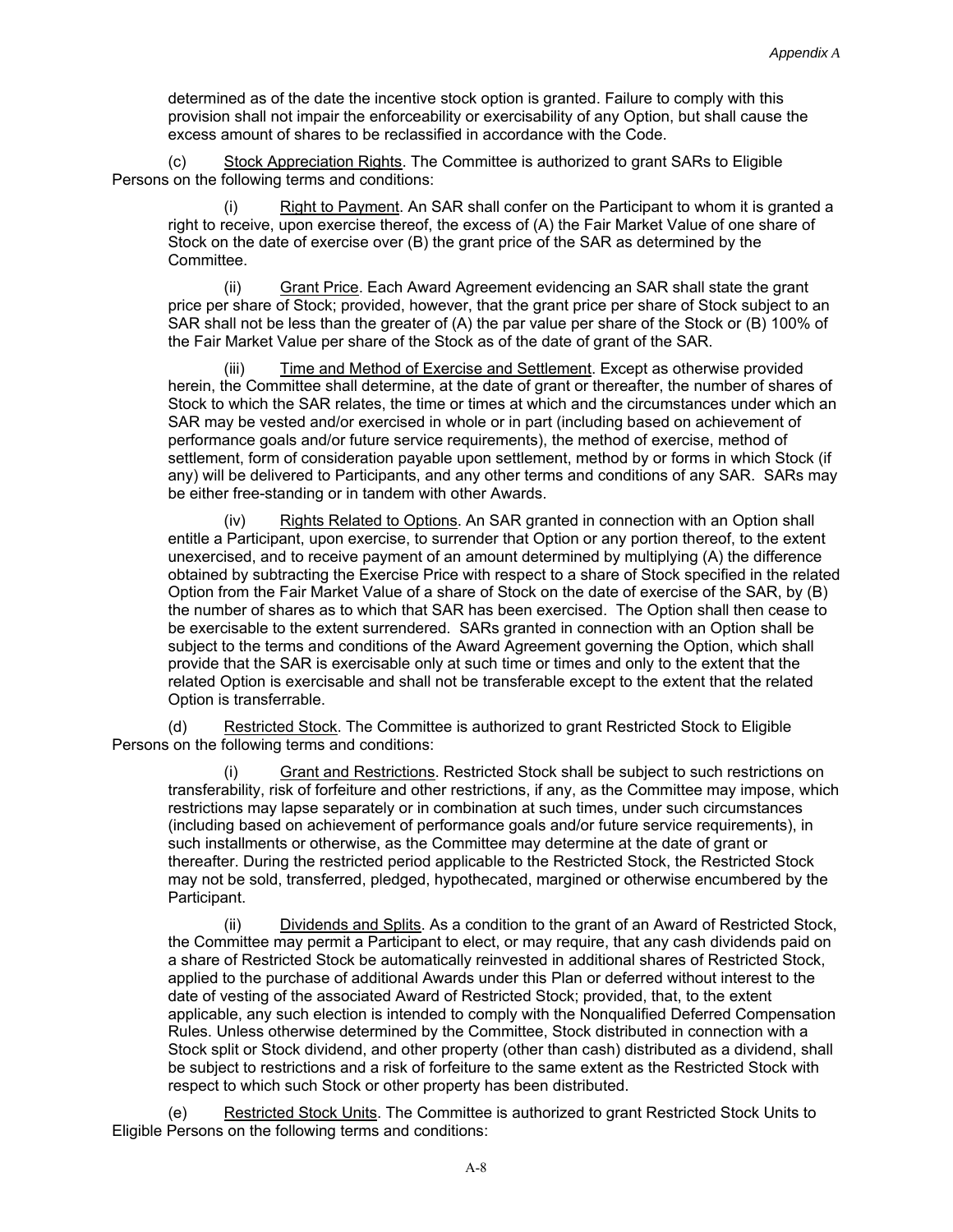Award and Restrictions. Restricted Stock Units shall be subject to such restrictions (which may include a risk of forfeiture) as the Committee may impose, if any, which restrictions may lapse at the expiration of the deferral period or at earlier specified times (including based on achievement of performance goals and/or future service requirements), separately or in combination, in installments or otherwise, as the Committee may determine.

(ii) Settlement. Settlement of an Award of Restricted Stock Units shall occur upon expiration of the deferral period specified for such Restricted Stock Unit by the Committee (or, if permitted by the Committee, as elected by the Participant). Restricted Stock Units shall be satisfied by the delivery of (A) a number of shares of Stock equal to the number of Restricted Stock Units vesting on such date, or (B) cash in an amount equal to the Fair Market Value of the specified number of shares of Stock covered by the vesting Restricted Stock Units, or a combination thereof, as determined by the Committee at the date of grant or thereafter.

Stock Awards. The Committee is authorized to grant a Stock Award under the Plan to any Eligible Person as a bonus, as additional compensation, or in lieu of cash or other compensation the individual is otherwise entitled to receive, in such amounts and subject to such other terms as the Committee in its discretion determines to be appropriate.

(g) Dividend Equivalents. The Committee is authorized to grant Dividend Equivalents to an Eligible Person, entitling such Eligible Person to receive cash, Stock, other Awards, or other property equal in value to dividends paid with respect to a specified number of shares of Stock, or other periodic payments. Dividend Equivalents may be awarded on a free-standing basis or in connection with another Award (other than an Award of Restricted Stock or a Stock Award). The Committee may provide that Dividend Equivalents shall be paid or distributed when accrued or shall be deemed to have been reinvested in additional Stock, Awards, or other investment vehicles, and subject to such restrictions on transferability and risks of forfeiture, as the Committee may specify. With respect to Dividend Equivalents granted in connection with another Award, absent a contrary provision in the Award Agreement, such Dividend Equivalents shall be subject to the same restrictions and risk of forfeiture as the Award with respect to which the dividends accrue and shall not be paid unless and until such Award has vested and been earned. Notwithstanding the foregoing, Dividend Equivalents shall only be paid in a manner that is either exempt from or in compliance with the Nonqualified Deferred Compensation Rules.

(h) Other Stock-Based Awards. The Committee is authorized, subject to limitations under applicable law, to grant to Eligible Persons such other Awards that may be denominated or payable in, valued in whole or in part by reference to, or otherwise based on, or related to, Stock, as deemed by the Committee to be consistent with the purposes of this Plan, including without limitation convertible or exchangeable debt securities, other rights convertible or exchangeable into Stock, purchase rights for Stock, Awards with value and payment contingent upon performance of the Company or any other factors designated by the Committee, and Awards valued by reference to the book value of Stock or the value of securities of or the performance of specified Subsidiaries. The Committee shall determine the terms and conditions of such Awards. Stock delivered pursuant to an Award in the nature of a purchase right granted under this Section 6(h) shall be purchased for such consideration, paid for at such times, by such methods, and in such forms, including, without limitation, cash, Stock, other Awards, or other property, as the Committee shall determine.

Cash Awards. The Committee is authorized to grant Cash Awards, on a free-standing basis or as an element of or supplement to, or in lieu of, any other Award under this Plan to Eligible Persons in such amounts and subject to such other terms (including the achievement of performance goals and/or future service requirements) as the Committee in its discretion determines to be appropriate.

(j) Conversion Awards. Awards may be granted under the Plan in substitution for similar awards held by individuals who become Eligible Persons as a result of a merger, consolidation or acquisition of another entity or the assets of another entity by or with the Company or an affiliate of the Company. Such Conversion Awards that are Options or Stock Appreciation Rights may have an exercise price that is less than the Fair Market Value of a share of Stock on the date of the substitution if such substitution complies with the Nonqualified Deferred Compensation Rules and other applicable laws and exchange rules.

#### **Section 7. Certain Provisions Applicable to Awards.**

(a) Termination of Employment. Except as provided herein, the treatment of an Award upon a termination of employment or any other service relationship by and between a Participant and the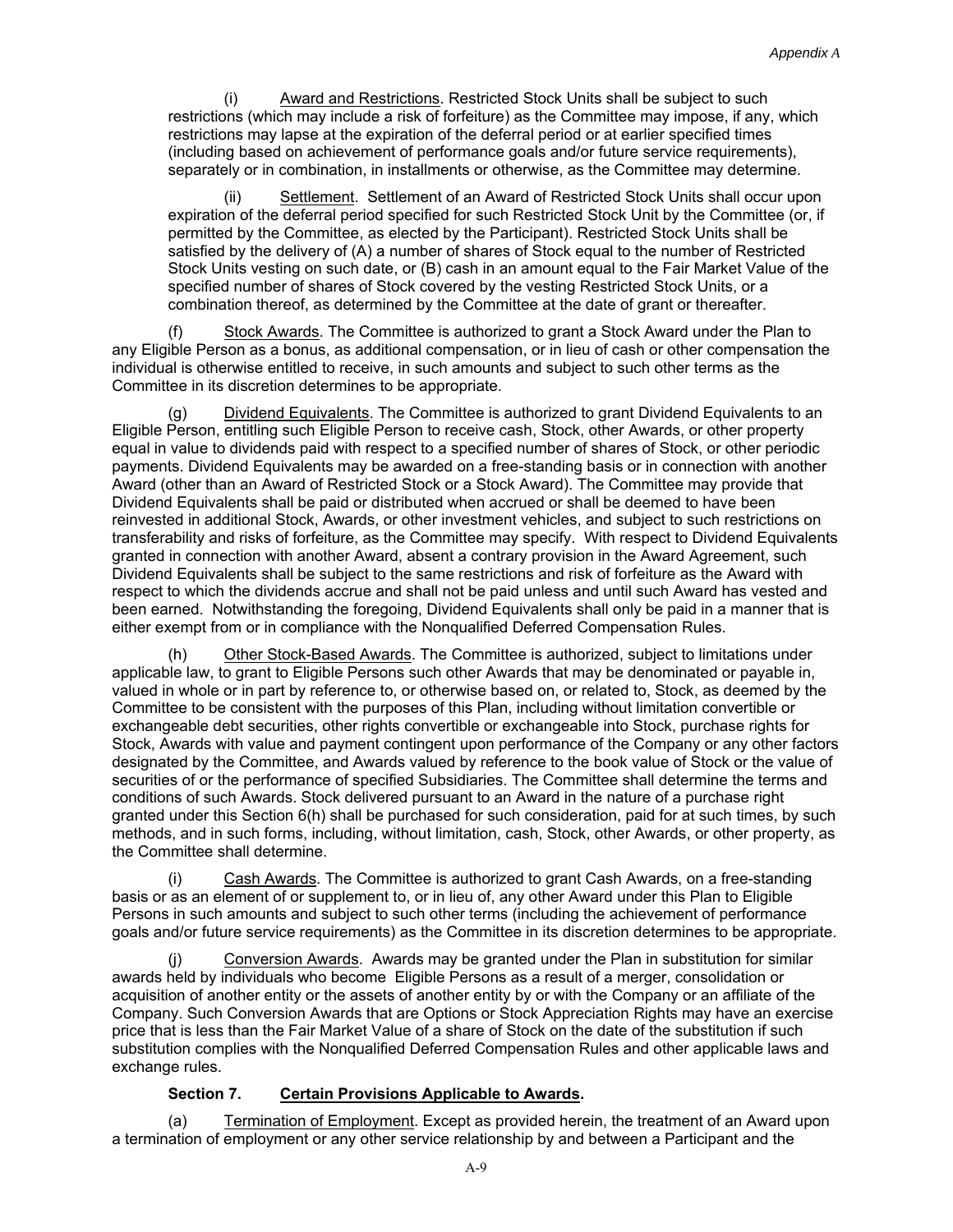Company or any Subsidiary shall be specified in the Award Agreement. Notwithstanding anything to the contrary herein or in any such Award Agreement, any Award that constitutes a "deferral of compensation" (within the meaning of the Nonqualified Deferred Compensation Rules) whether by design, due to a subsequent modification in the terms and conditions of such Award or as a result of a change in applicable law following the date of grant of such Award, and that is not exempt from Section 409A of the Code pursuant to an applicable exemption (any such Award, a "409A Award") shall not become exercisable, be settled or otherwise trigger a payment or distribution upon a termination of employment or other service relationship with the Company pursuant to the Plan or the applicable Award Agreement controlling such 409A Award in the event the Participant holding such 409A Award continues to provide or, in the 12 month period following such termination of employment, is expected to provide, sufficient services to the Company that, under the Company's written and generally applicable policies regarding what constitutes a "separation from service" for purposes of the Nonqualified Deferred Compensation Rules, such Participant does not incur a separation from service for purposes of Section 409A of the Code on the date of termination of the employment or service relationship; except that, to the extent permitted under the Nonqualified Deferred Compensation Rules, the time of exercise, payment or settlement of a 409A Award shall be accelerated, or payment shall be made under the Plan in respect of such Award, as determined by the Committee in its discretion, to the extent necessary to pay income, withholding, employment or other taxes imposed on such 409A Award. To the extent any 409A Award does not become exercisable or is not settled or otherwise payable upon a Participant's termination of employment or other service relationship as a result of the limitations described in the preceding sentence, it shall become exercisable or be settled or payable upon the occurrence of an event that qualifies as a permissible time of distribution in respect of such 409A Award under the Nonqualified Deferred Compensation Rules, the Plan and the terms of applicable Award Agreement.

(b) Stand-Alone, Additional, Tandem, and Substitute Awards; No Repricing. Awards granted under this Plan may, in the discretion of the Committee, be granted either alone or in addition to, in tandem with, or in substitution or exchange for, any other Award or any award granted under another plan of the Company or any Subsidiary, or any other right of a Participant to receive payment from the Company or any Subsidiary. Such additional, tandem and substitute or exchange Awards may be granted at any time. If an Award is granted in substitution or exchange for another Award, the Committee shall require the surrender of such other Award in consideration for the grant of a new Award. Notwithstanding the foregoing but subject to Section 6(j) and Section 9 of the Plan, without the approval of stockholders, the Committee will not (i) exchange or substitute previously granted Options or Stock Appreciation Rights in a transaction that constitutes a "repricing" as such term is used in Section 303A.08 of the Listed Company Manual of the New York Stock Exchange, as amended from time to time or (ii) cause the Company to offer to purchase or exchange for cash Options or Stock Appreciation Rights if, at the time of such offer, the Fair Market Value of a share of Stock is less than the Exercise Price of such Options or Stock Appreciation Rights. Awards under the Plan may be granted in lieu of cash compensation, including in lieu of cash amounts payable under other plans of the Company or any Subsidiary, in which the value of Stock subject to the Award is equivalent in value to the cash compensation (for example, Restricted Stock Units or Restricted Stock), or in which the exercise price, grant price or purchase price of the Award in the nature of a right that may be exercised is equal to the Fair Market Value of the underlying Stock minus the value of the cash compensation surrendered (for example, Options granted with an exercise price "discounted" by the amount of the cash compensation surrendered).

(c) Term of Awards; Minimum Vesting Provisions. The term of each Award shall be for such period as may be determined by the Committee; provided that in no event shall the term of any Option or SAR exceed a period of ten years following the date of grant of such Option or SAR (or such shorter term as may be required in respect of an ISO under section 422 of the Code). The minimum vesting or forfeiture restriction period with respect to Awards that are Options, SARs or other Awards for which a Participant pays (or the value or amount payable under the Award is reduced by) an amount equal to or exceeding the Fair Market Value of the Stock determined as of the date of grant, shall be one year, subject to the Committee's authority pursuant to Sections 7(a), 9 and 10(c) of the Plan in the event of a Participant's termination of employment or service or upon the occurrence of certain events.

(d) Form and Timing of Payment under Awards; Deferrals. Subject to the terms of this Plan and any applicable Award Agreement, payments to be made by the Company or a Subsidiary upon the exercise or settlement of an Award may be made in such forms as the Committee shall determine in its discretion, including without limitation cash, Stock, other Awards or other property, and may be made in a single payment or transfer, in installments, or on a deferred basis (which may be required by the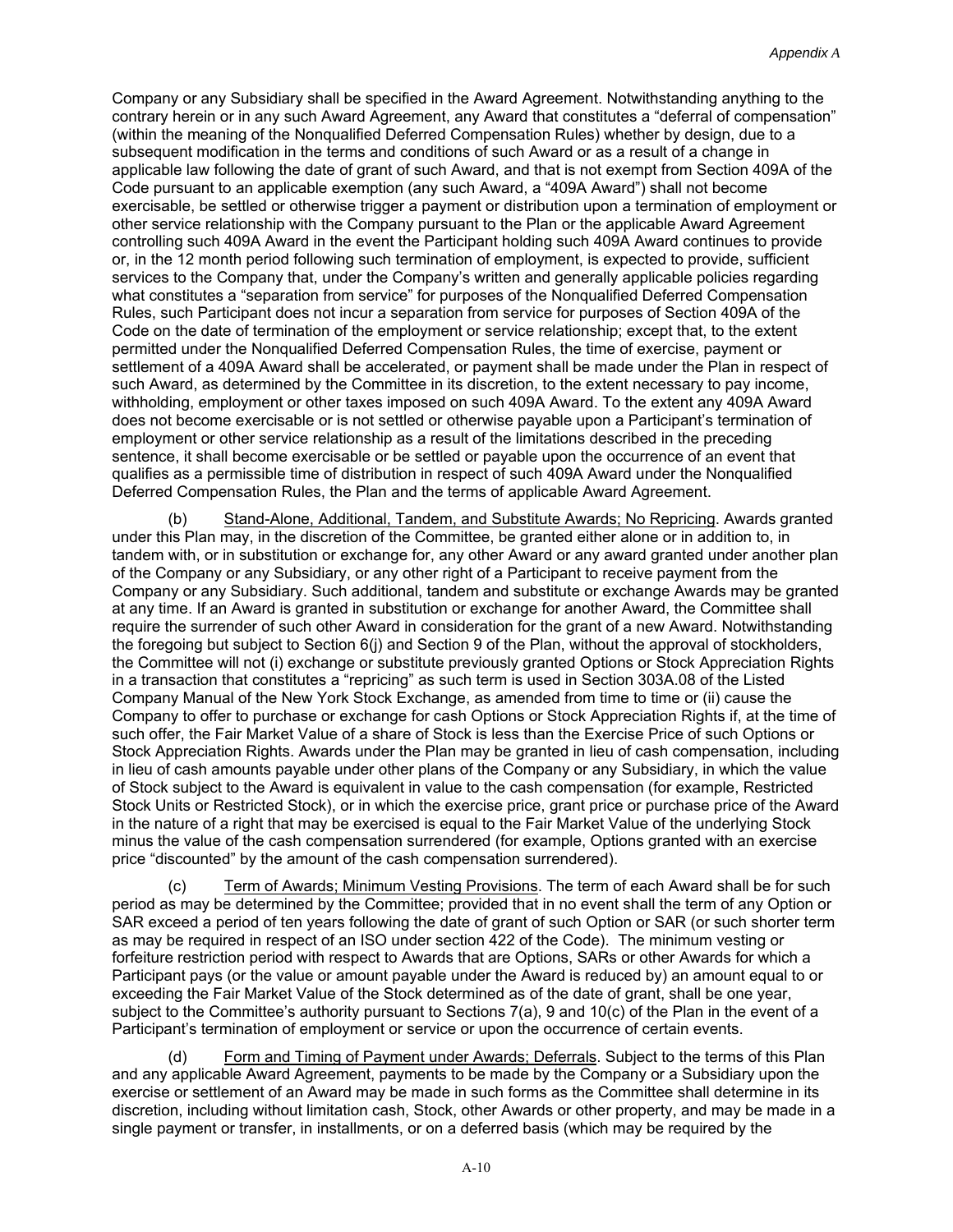Committee or permitted at the election of the Participant on terms and conditions established by the Committee); provided, however, that any such deferred or installment payments will be set forth in the Award Agreement and/or otherwise made in a manner that will not result in additional taxes under the Nonqualified Deferred Compensation Rules. Except as otherwise provided herein, the settlement of any Award may be accelerated, and cash paid in lieu of Stock in connection with such settlement, in the discretion of the Committee or upon occurrence of one or more specified events (in addition to a Change in Control). Installment or deferred payments may be required by the Committee (subject to Section 10(c) of this Plan, including the consent provisions thereof in the case of any deferral of an outstanding Award not provided for in the original Award Agreement) or permitted at the election of the Participant on terms and conditions established by the Committee. Payments may include, without limitation, provisions for the payment or crediting of reasonable interest on installment or deferred payments or the grant or crediting of Dividend Equivalents or other amounts in respect of installment or deferred payments denominated in Stock. This Plan shall not constitute an "employee benefit plan" for purposes of section 3(3) of the Employee Retirement Income Security Act of 1974, as amended.

(e) Additional Agreements. Each Participant to whom an Award is granted under this Plan may be required to agree in writing, as a condition to the grant of such Award or otherwise, to subject an Award that is exercised or settled following such Participant's termination of employment or service to a general release of claims and/or a noncompetition or other restricted covenant agreement in favor of the Company and its Subsidiaries, with the terms and conditions of such agreement(s) to be determined in good faith by the Committee.

# **Section 8. Performance Awards.**

(a) General. The Committee is authorized to designate any of the Awards that may be granted under Section 6 of the Plan as Performance Awards. The Committee may use such business criteria and other measures of performance as it may deem appropriate in establishing any performance conditions applicable to a Performance Award, and may exercise its discretion to reduce or increase the amounts payable under any Performance Award, except as limited under Section 8(b) hereof in the case of a Section 162(m) Award. Performance conditions may differ for Performance Awards granted to any one Participant or to different Participants. The performance period applicable to any Performance Award shall be set by the Committee in its discretion but shall not exceed ten years.

(b) Section 162(m) Awards. If the Committee determines that a Performance Award granted to a Covered Employee is intended to qualify as a Section 162(m) Award, the grant, exercise, vesting and/or settlement of such Performance Award shall be contingent upon achievement of a pre-established performance goal or goals and other terms set forth in this Section 8(b); provided, however, that nothing in this Section 8(b) or elsewhere in the Plan shall be interpreted as preventing the Committee from granting Performance Awards or other Awards to Covered Employees that are not intended to constitute Section 162(m) Awards or from determining that it is no longer necessary or appropriate for a Section 162(m) Award to qualify as such.

Performance Goals Generally. The performance goals for Section 162(m) Awards shall consist of one or more business criteria or individual performance criteria and a targeted level or levels of performance with respect to each of such criteria, as specified by the Committee consistent with this Section 8(b). Performance goals shall be objective and shall otherwise meet the requirements of section 162(m) of the Code and regulations thereunder (including Treasury Regulation § 1.162-27 and successor regulations thereto), including the requirement that the level or levels of performance targeted by the Committee must be "substantially uncertain" at the time the Committee actually establishes the performance goal or goals.

# (ii) Performance Criteria

(A) Business Criteria. One or more of the following business criteria for the Company, on a consolidated basis, and/or for specified Subsidiaries, business or geographical units or operating areas of the Company (except with respect to the total stockholder return and earnings per share criteria), shall be used by the Committee in establishing performance goals for Section 162(m) Awards: (1) oil and gas revenues, oil and gas revenues and other income or total revenues; (2) cash flow, discretionary cash flow, cash flows from operations, cash flows from investing activities, or cash flows from financing activities; (3) return on net assets, return on assets, return on investment, return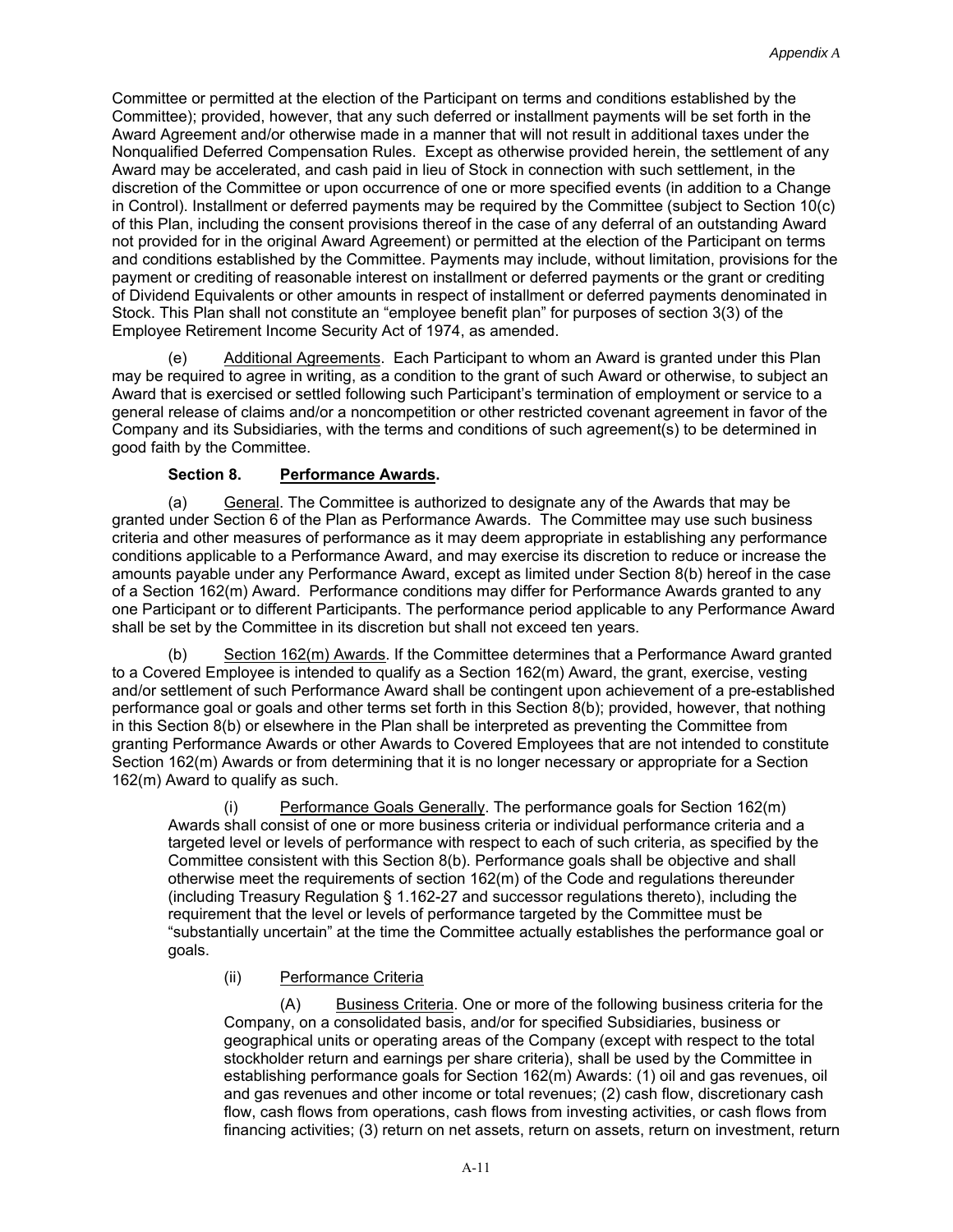on capital, return on capital employed or return on equity; (4) income, operating income or net income; (5) earnings before any one or more of depletion, depreciation and amortization expense; exploration and abandonments; impairment of oil and gas properties; impairment of inventory and other property and equipment; accretion of discount on asset retirement obligations; interest expense; net gain or loss on the disposition of assets; income or loss from discontinued operations, net of tax; noncash derivative related activity; amortization of stock-based compensation; income taxes; or other items; (6) income excluding noncash mark-to-market derivative gains or losses, or income excluding noncash mark-to-market derivative gains or losses and unusual items; (7) equity; net worth; tangible net worth; book capitalization; debt; debt, net of cash and cash equivalents; capital budget or other balance sheet goals; (8) debt or equity financings or improvement of financial ratings; (9) production volumes, production growth, or debt-adjusted production growth, which may be of oil, gas, natural gas liquids or any combination thereof; (10) general and administrative expenses; (11) proved reserves, reserve replacement, drillbit reserve replacement or reserve growth; (12) exploration and development costs, capital expenditures, finding and development costs, drillbit finding and development costs, operating costs (including, but not limited to, lease operating expenses, severance taxes and other production taxes, gathering and transportation and other components of operating expenses), base operating costs, or production costs; (13) net asset value; (14) Fair Market Value of the Stock, share price, share price appreciation, total stockholder return or payments of dividends; (15) achievement of savings from business improvement projects and achievement of capital projects deliverables; (16) working capital or working capital changes; (17) operating profit or net operating profit; (18) internal research or development programs; (19) geographic business expansion; (20) corporate development (including, without limitation, licenses, innovation, research or establishment of third party collaborations); (21) performance against environmental, ethics or sustainability targets; (22) safety performance and/or incident rate; (23) human resources management targets, including medical cost reductions, employee satisfaction or retention, workforce diversity and time to hire; (24) satisfactory internal or external audits; (25) consummation, implementation or completion of a Change in Control, Restructure, or other strategic partnerships, transactions, projects, processes or initiatives or other goals relating to acquisitions or divestitures (in whole or in part), joint ventures or strategic alliances; (26) regulatory approvals or other regulatory milestones; (27) legal compliance or risk reduction; and (28) drilling results. Any of the above goals may be determined pre-tax or post-tax, on an absolute or relative basis, as compared to the performance of a published or special index deemed applicable by the Committee including, but not limited to, the Standard & Poor's 500 Stock Index or a group of comparable companies, as a ratio with other business criteria, as a ratio over a period of time or on a per unit of measure (such as per day, or per barrel, a volume or thermal unit of gas or a barrel-of-oil equivalent), on a per-share basis (basic or diluted), and on a basis of continuing operations only. The terms above may, but shall not be required to be, used as applied under generally accepted accounting principles, as applicable.

(B) Effect of Certain Events. The Committee may, at the time the performance goals in respect of a Section 162(m) Award are established, provide for the manner in which actual performance and performance goals with regard to the business criteria selected will reflect the impact of specified events during the relevant performance period, which may mean excluding the impact of any or all of the following events or occurrences for such performance period: (a) asset write-downs or impairments to assets; (b) litigation, claims, judgments or settlements; (c) accruals for reorganization and restructuring programs; (d) any unusual or infrequent items; (e) any gain or loss from a discontinued operation; (f) goodwill impairment charges; (g) operating results for any business, asset or property (or interest therein) acquired or sold; (h) third party expenses associated with any investment or acquisition by the Company or any Subsidiary; (i) any amounts accrued by the Company or its Subsidiaries pursuant to management bonus plans or cash profit sharing plans and related employer payroll taxes for the fiscal year; (j) any discretionary or matching contributions made to a savings and deferred profit-sharing plan or deferred compensation plan for the fiscal year; (k) interest, expenses, taxes,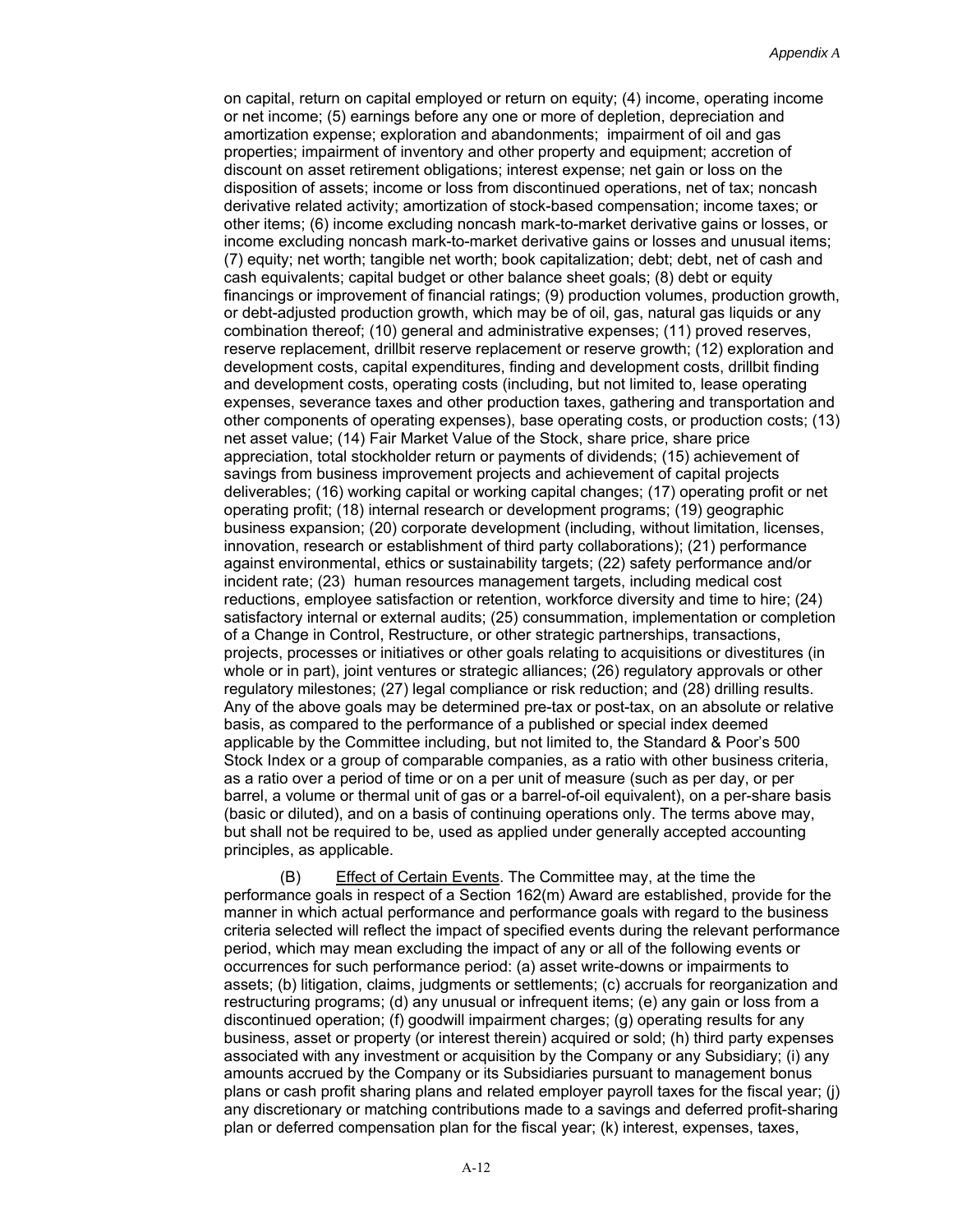depreciation and depletion, amortization and accretion charges; (l) mark-to-market adjustments for financial instruments; and (m) changes in business strategy impacting timing and magnitude of financial operating goals, including, but not limited to, expenses, operating cash flow, and balance sheet goals. Unless the Committee otherwise elects, the performance goals in respect of a Section 162(m) Awards shall be deemed to exclude the impact of the following events or occurrences for such performance period: (i) the effect of changes in tax law or other such laws or regulations affecting reported results; (ii) any change in accounting principles; and (iii) events of force majeure beyond the Company's control, such as acts of God, wars (declared or undeclared), insurrections, hostilities, strikes, lockouts, riots, floods, fires, storms, industrial disturbances, acts of the public enemy, sabotage, blockades, landslides, lightning, earthquakes, washouts, arrests and restraints of rulers and peoples, civil disturbances, explosions, breakage or accidents to machinery, equipment, facilities or lines of pipe and subsequent repairs, freezing of wells, pipe or other facilities, partial or entire failure of wells, pipe or other facilities, and action or restraint by court order or public or governmental authority. In addition, Section 162(m) Awards may be adjusted by the Committee in accordance with the provisions of Section 9 of the Plan. The adjustments described in this paragraph shall only be made, in each case, to the extent that such adjustments in respect of a Section 162(m) Award would not cause the Award to fail to qualify as "performance-based compensation" under section 162(m) of the Code.

(C) Individual Performance Criteria. The grant, exercise and/or settlement of Section 162(m) Awards may also be contingent upon individual performance goals established by the Committee. If required for compliance with section 162(m) of the Code, such criteria shall be approved by the stockholders of the Company.

Timing for Establishing Performance Goals. No later than 90 days after the beginning of any performance period applicable to a Section 162(m) Award, or at such other date as may be required or permitted for "performance-based compensation" under section 162(m) of the Code, the Company shall establish (A) the Eligible Persons who will be granted Section 162(m) Awards, and (B) the objective formula used to calculate the amount of cash or Stock payable, if any, under such Section 162(m) Awards, based upon the level of achievement of a performance goal or goals with respect to one or more of the business criteria selected by the Committee from the list set forth in Section 8(b)(ii)(A).

(iv) Section 162(m) Award Pool. The Committee may establish an unfunded pool with the amount of such pool calculated using an objective formula based upon the level of achievement of a performance goal or goals with respect to one or more of the business criteria selected from the list set forth in Section 8(b)(ii)(A) during the given performance period, as specified by the Committee for the purpose of granting Section 162(m) Awards. The Committee may specify the amount of the pool as a percentage of any of such business criteria, a percentage in excess of a threshold amount with respect to such business criteria, or as another amount which need not bear a direct relationship to such business criteria but shall be objectively determinable and calculated based upon the level of achievement of pre-established goals with regard to the business criteria.

(v) Settlement or Payout of Awards; Other Terms. Except as otherwise permitted under section 162(m) of the Code, after the end of each performance period and before any Section 162(m) Award is settled or paid, the Committee shall certify the level of performance achieved with regard to each performance goal established with respect to the selected business criteria for a Section 162(m) Award and shall determine the amount of cash or Stock, if any, payable to each Participant with respect to each Section 162(m) Award. The Committee may, in its discretion, reduce the amount of a payment or settlement otherwise to be made in connection with a Section 162(m) Award, but may not exercise discretion to increase any such amount payable to a Covered Employee in respect of a Section 162(m) Award.

(vi) Written Determinations. With respect to each Section 162(m) Award, all determinations by the Committee as to (A) the establishment of the performance period and performance goals with respect to the selected business criteria, (B) the establishment of the objective formula used to calculate the amount of cash or Stock payable, if any, based on the level of achievement of such performance goals, and (C) the certification of the level of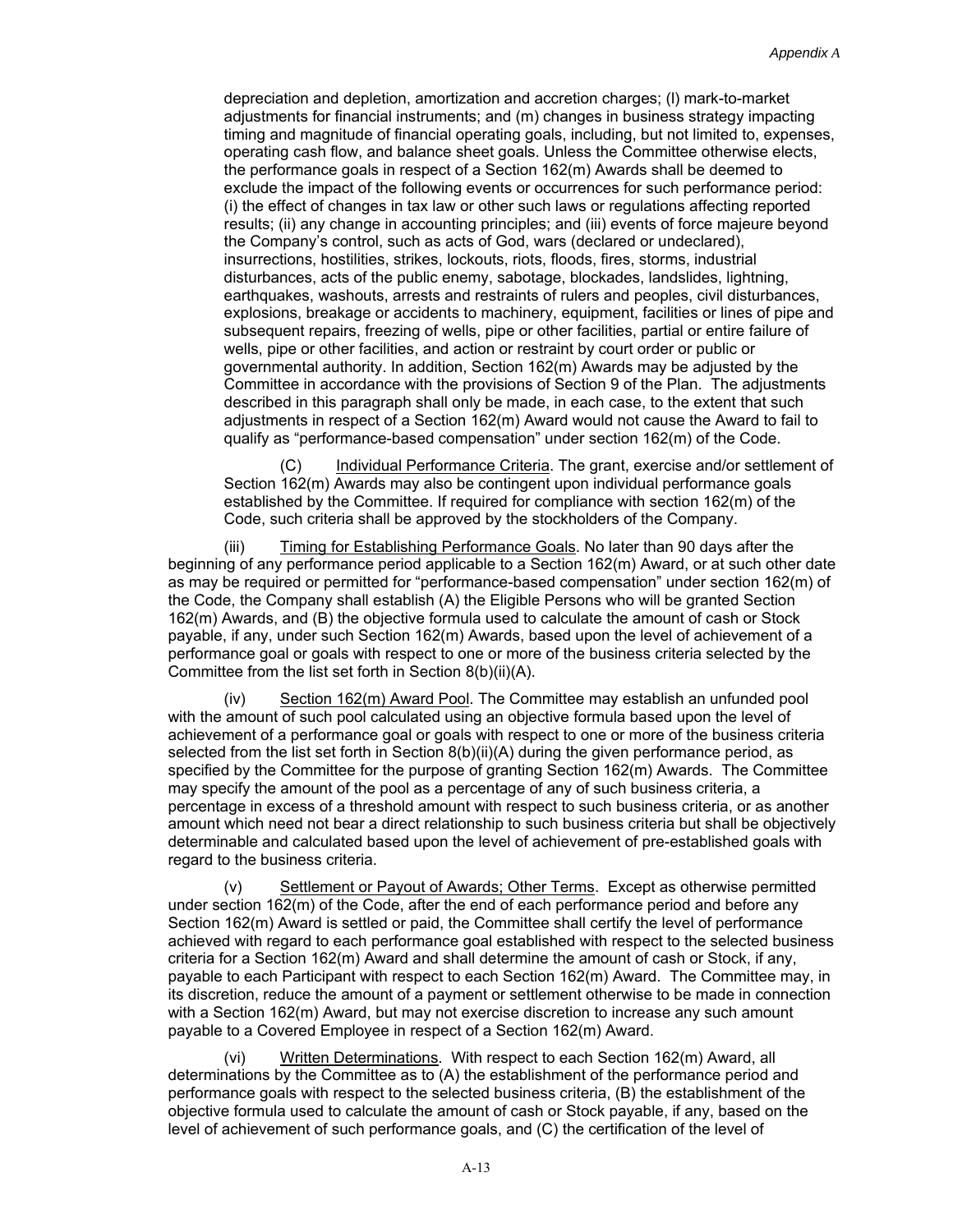performance achieved during the performance period with regard to the performance goals for each business criteria selected, shall each be made in writing.

(vii) Options and Stock Appreciation Rights. Notwithstanding the foregoing provisions of this Section 8(b), Options and Stock Appreciation Rights with an Exercise Price or grant price not less than the Fair Market Value on the date of grant awarded to Covered Employees are intended to be Section 162(m) Awards even if not otherwise contingent upon achievement of a pre-established performance goal or goals with respect to the business criteria listed above.

(viii) Status of Section 162(m) Awards. The terms governing Section 162(m) Awards shall be interpreted in a manner consistent with section 162(m) of the Code and the regulations thereunder, in particular the prerequisites for qualification as "performance-based compensation" and, if any provision of this Plan as in effect on the date of adoption of any Award Agreements relating to Performance Awards that are designated as Section 162(m) Awards does not comply or is inconsistent with the requirements of section 162(m) of the Code and the regulations thereunder, such provision shall be construed or deemed amended to the extent necessary to conform to such requirements.

## **Section 9. Recapitalization or Reorganization; Change in Control.**

(a) Existence of Plans and Awards. The existence of this Plan and the Awards granted hereunder shall not affect in any way the right or power of the Company, the Board or the stockholders of the Company to make or authorize any adjustment, recapitalization, reorganization or other change in the Company's capital structure or its business, any merger or consolidation of the Company, any issue of debt or equity securities ahead of or affecting Stock or the rights thereof, the dissolution or liquidation of the Company or any sale, lease, exchange or other disposition of all or any part of its assets or business or any other corporate act or proceeding.

(b) Subdivision or Consolidation of Shares. The terms of an Award and the share limitations under the Plan shall be subject to adjustment by the Committee from time to time, in accordance with the following provisions:

If at any time, or from time to time, the Company shall subdivide as a whole (by reclassification, by a Stock split, by the issuance of a distribution on Stock payable in Stock, or otherwise) the number of shares of Stock then outstanding into a greater number of shares of Stock or in the event the Company distributes an extraordinary cash dividend, then, as appropriate (A) the maximum number of shares of Stock available for the Plan or in connection with Awards as provided in Sections 4 and 5 shall be increased proportionately, and the kind of shares or other securities available for the Plan shall be appropriately adjusted, (B) the number of shares of Stock (or other kind of shares or securities) that may be acquired under any then outstanding Award shall be increased proportionately, and (C) the price (including the Exercise Price or grant price) for each share of Stock (or other kind of shares or securities) subject to then outstanding Awards shall be reduced proportionately, without changing the aggregate purchase price or value as to which outstanding Awards remain exercisable or subject to restrictions.

If at any time, or from time to time, the Company shall consolidate as a whole (by reclassification, reverse Stock split, or otherwise) the number of shares of Stock then outstanding into a lesser number of shares of Stock, then, as appropriate (A) the maximum number of shares of Stock available for the Plan or in connection with Awards as provided in Sections 4 and 5 shall be decreased proportionately, and the kind of shares or other securities available for the Plan shall be appropriately adjusted, (B) the number of shares of Stock (or other kind of shares or securities) that may be acquired under any then outstanding Award shall be decreased proportionately, and (C) the price (including the Exercise Price or grant price) for each share of Stock (or other kind of shares or securities) subject to then outstanding Awards shall be increased proportionately, without changing the aggregate purchase price or value as to which outstanding Awards remain exercisable or subject to restrictions.

(iii) Whenever the number of shares of Stock subject to outstanding Awards and the price for each share of Stock subject to outstanding Awards are required to be adjusted as provided in this Section 9(b), the Committee shall promptly prepare a notice setting forth, in reasonable detail, the event requiring adjustment, the amount of the adjustment, the method by which such adjustment was calculated, and the change in price and the number of shares of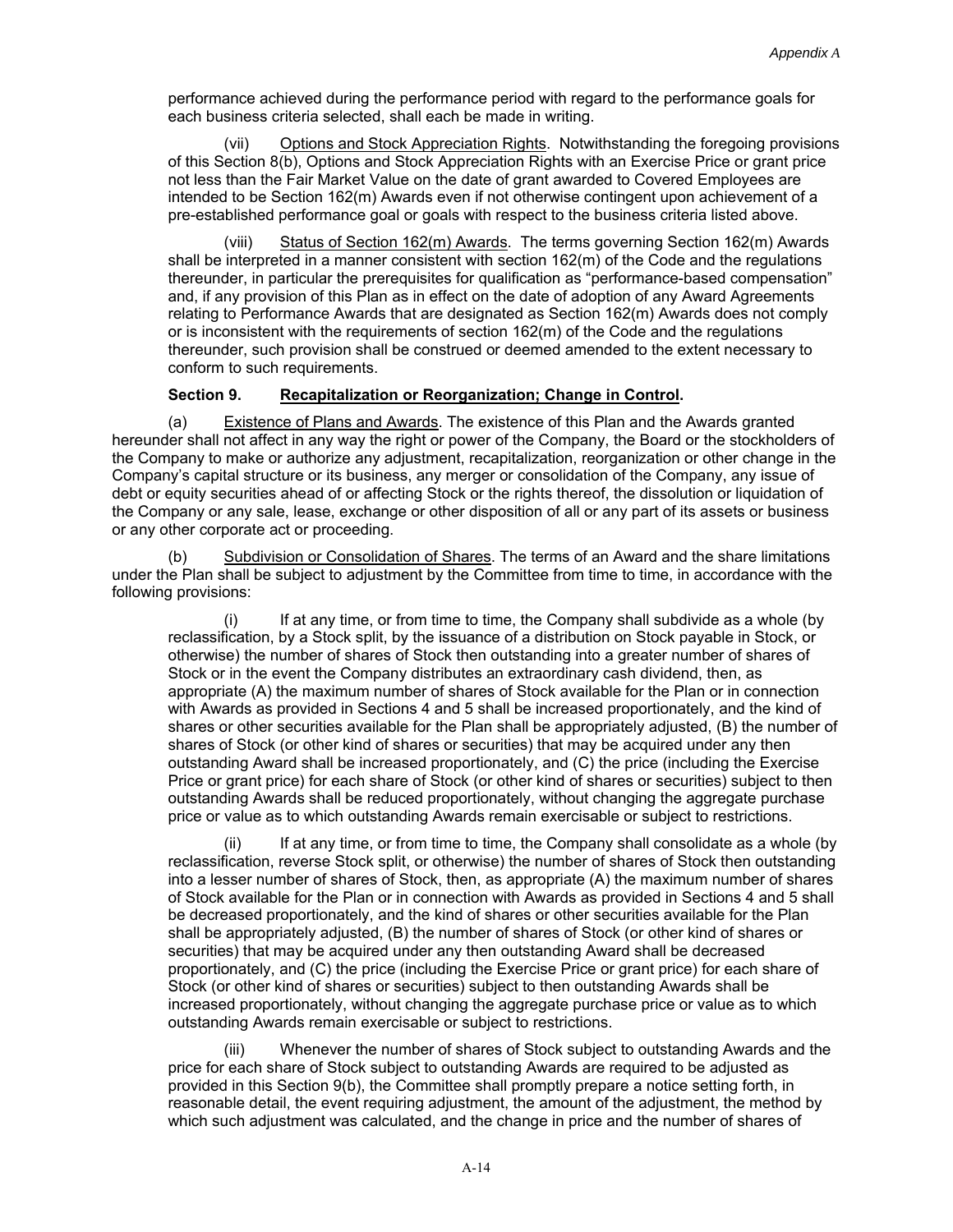Stock, other securities, cash, or property purchasable subject to each Award after giving effect to the adjustments. The Committee shall promptly give each Participant such a notice.

## (c) Corporate Recapitalization.

(i) If the Company recapitalizes, reclassifies its capital stock, or otherwise changes its capital structure (a "recapitalization") without the occurrence of a Change in Control, the number and class of shares of stock covered by an Award theretofore granted shall be adjusted so that such Award shall thereafter cover the number and class of shares of stock and securities to which the holder would have been entitled pursuant to the terms of the recapitalization if, immediately prior to the recapitalization, the holder had been the holder of record of the number of shares of Stock then covered by such Award and the share limitations provided in Sections 4 and 5 shall be adjusted in a manner consistent with the recapitalization.

In the event of changes in the outstanding Stock by reason of recapitalization, reorganizations, mergers, consolidations, combinations, exchanges or other relevant changes in capitalization occurring after the date of the grant of any Award and not otherwise provided for by this Section 9, any outstanding Awards and any applicable Award Agreements shall be subject to adjustment by the Committee at its discretion, which adjustment may, in the Committee's discretion, be described in the Award Agreement and may include, but not be limited to, adjustments as to the number and price of shares of Stock or other consideration subject to such Awards, conversion of such Awards into awards denominated in the securities or other interests of any successor person, or the cash settlement of such Awards in exchange for the cancellation thereof, or the cancellation of Awards either with or without consideration. In the event of any such change in the outstanding Stock, the share limitations in Sections 4 and 5 of the Plan may be appropriately adjusted by the Committee, whose determination shall be conclusive.

(d) Additional Issuances. Except as expressly provided herein, the issuance by the Company of shares of stock of any class or securities convertible into shares of stock of any class, for cash, property, labor or services, upon direct sale, upon the exercise of rights or warrants to subscribe therefor, or upon conversion of shares or obligations of the Company convertible into such shares or other securities, and in any case whether or not for fair value, shall not affect, and no adjustment by reason thereof shall be made with respect to, the number of shares of Stock subject to Awards theretofore granted or the purchase price per share of Stock, if applicable.

(e) Change in Control; Restructure. Except to the extent otherwise provided in any applicable Award Agreement, vesting of any Award will not occur solely upon the occurrence of a Change in Control or a Restructure and, in the event a Change in Control or Restructure should occur at any time when there is any outstanding Award hereunder, then (except to the extent otherwise provided in the applicable Award Agreement):

(i) merely because of the occurrence of the Change in Control or Restructure,

(A) no holder of an Option shall automatically be granted corresponding SARs;

(B) neither any outstanding SARs nor any outstanding Options shall immediately become fully vested and exercisable in full;

(C) the restriction period of any Restricted Stock Award or Restricted Stock Unit shall not immediately be accelerated and the restrictions shall not expire; and

the performance goals established under any Performance Award (including any Section 162(m) Award) will not be deemed to have been fully met for any performance period; and

at the option of the Committee, acting in its sole discretion without the consent or approval of any holder, the Company may (but shall not be required to) take any one or more of the following actions, which may vary among individual holders and among Awards held by any individual holder:

(A) grant each holder of an Option corresponding Stock or cash SARs;

(B) accelerate in whole or in part the time of the vesting and exercisability of any one or more of the outstanding SARs and Options so as to provide that those SARs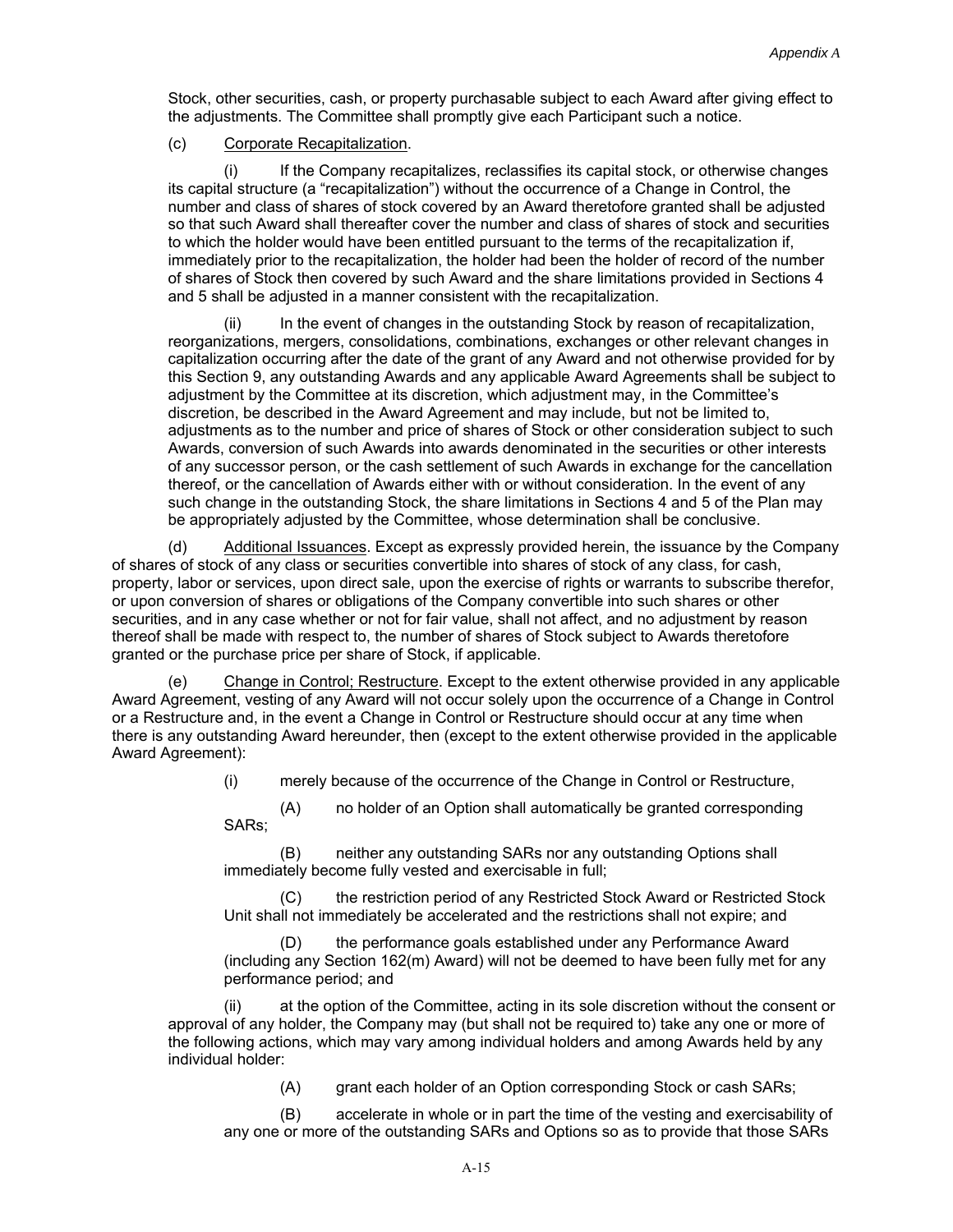and Options shall be exercisable before, upon, or after the consummation of the Change in Control or Restructure;

(C) accelerate in whole or in part the expiration of some or all of the restrictions on any Restricted Stock Award or Restricted Stock Unit so that the Stock subject to that Restricted Stock Award or Restricted Stock Unit shall be owned by the holder without restriction or risk of forfeiture;

(D) deem the performance goals established under any Performance Awards to have been fully met for all performance periods;

 $(E)$  if a Restructure (including a Change in Control that involves a Restructure) is in the form of a Non-Surviving Event, cause the surviving entity to assume in whole or in part any one or more of the outstanding Awards upon such terms and provisions as the Committee deems desirable;

(F) redeem in whole or in part any one or more of the outstanding Awards by requiring the mandatory surrender to the Company by selected holders of some or all of the outstanding Awards held by such holders (irrespective of whether such Awards are then vested or exercisable pursuant to the Plan), in which event the Committee shall thereupon cancel such Awards (with respect to all shares subject to such Awards) in consideration of a cash payment (or payment in other consideration including securities or other property), as such payment may be reduced for tax withholding obligations as contemplated in the section governing the particular form of Award, in an amount equal to:

(1) for Options and SARs granted in connection with Options, the excess of (a) the Fair Market Value, determined as of the date immediately preceding the consummation of the Change in Control or Restructure, of the aggregate number of shares of Stock subject to the Award and as to which the Award is being redeemed over (b) the Exercise Price for that number of shares of Stock (provided, that to the extent the Exercise Price exceeds such Fair Market Value, such Option or SAR may be canceled for no consideration);

(2) for SARs not granted in connection with an Option, the excess of (a) the Fair Market Value, determined as of the date immediately preceding the consummation of the Change in Control or Restructure, of the aggregate number of shares of Stock subject to the Award and as to which the Award is being redeemed over (b) the grant price for the number of shares of Stock subject to the SAR (provided, that to the extent the grant price exceeds such Fair Market Value, such SAR may be canceled for no consideration);

(3) for Restricted Stock Awards and Restricted Stock Units, the Fair Market Value, determined as of the date immediately preceding the consummation of the Change in Control or Restructure, of the aggregate number of shares of Stock subject to the Award and as to which the Award is being redeemed; and

(4) for Performance Awards, the amount per Performance Award as the Committee in its sole discretion may determine (which may be zero dollars); or

(G) make such other adjustments to Awards then outstanding as the Committee deems appropriate to reflect such Change in Control or Restructure.

The Company shall promptly notify each holder of an outstanding Award of any election or action taken by the Company under this Section 9(e). In the event of any election or action taken by the Company pursuant to this Section 9(e) that requires the amendment or cancellation of any Award Agreement as may be specified in any notice to the holder thereof, that holder shall promptly deliver that Award Agreement to the Company in order for that amendment or cancellation to be implemented by the Company and the Committee. The failure of the holder to deliver any such Award Agreement to the Company as provided in the preceding sentence shall not in any manner affect the validity or enforceability of any action taken by the Company and the Committee under this Section 9(e), including, without limitation, any redemption of an Award as of the consummation of a Change in Control or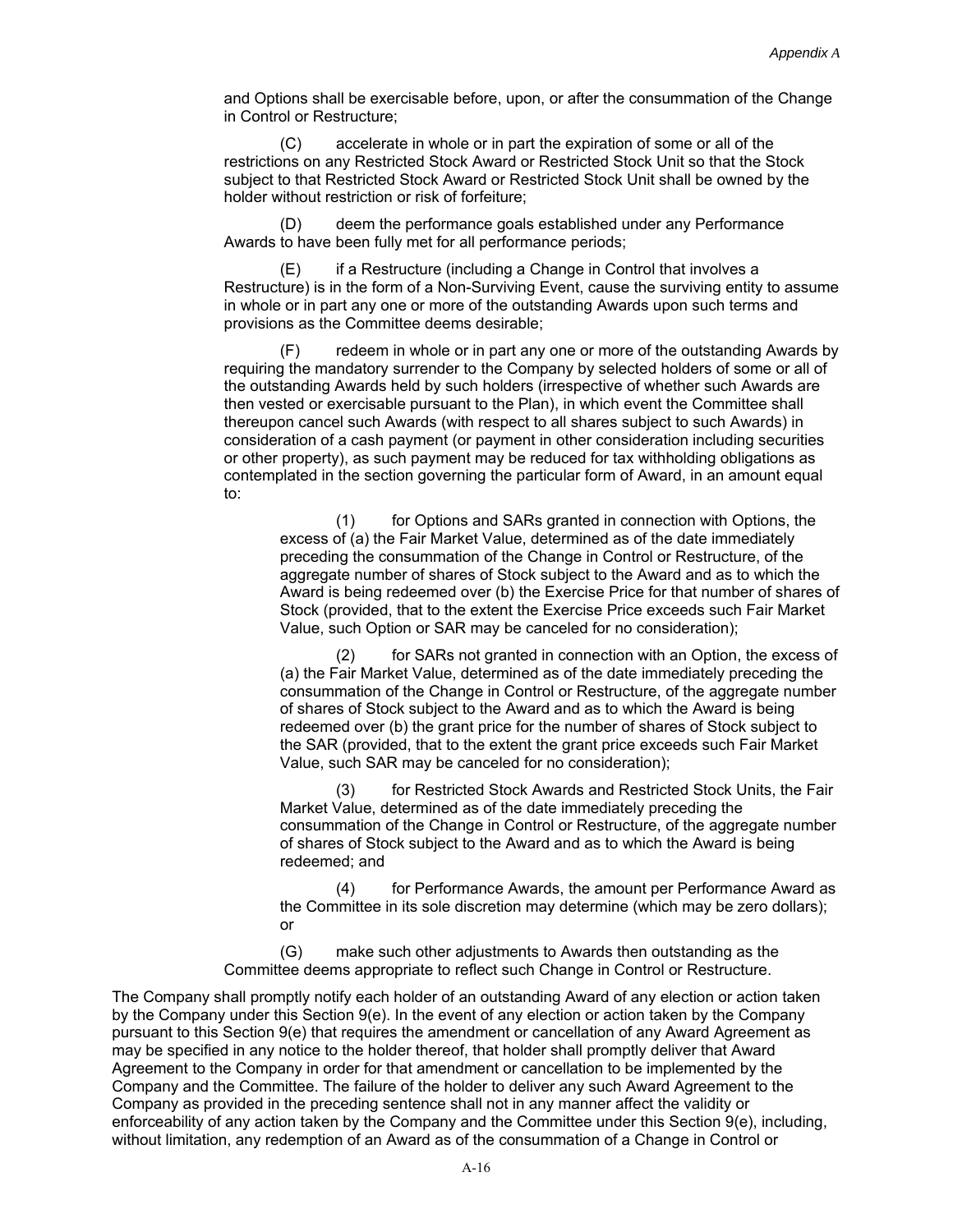Restructure. Any cash payment to be made by the Company pursuant to this Section 9(e) in connection with the redemption of any outstanding Awards shall be paid to the holder thereof currently with the delivery to the Company of the Award Agreement evidencing that Award; provided, however, that any such redemption shall be effective upon the consummation of the Restructure notwithstanding that the payment of the redemption price may occur subsequent to the consummation. If all or any portion of an outstanding Award is to be exercised or accelerated upon or after the consummation of a Restructure (including a Change in Control involving a Restructure) that is in the form of a Non-Surviving Event and as a part of that Restructure shares of stock, other securities, cash or property shall be issuable or deliverable in exchange for Stock, then the holder of such Award shall thereafter be entitled to purchase or receive (in lieu of the number of shares of Stock that the holder would otherwise be entitled to purchase or receive) the number of shares of stock, other securities, cash or property to which such number of shares of Stock would have been entitled in connection with the Restructure (and, for Options, at an aggregate exercise price equal to the Exercise Price that would have been payable if that number of shares of Stock had been purchased on the exercise of the Option immediately before the consummation of the Restructure).

## **Section 10. General Provisions.**

(a) Transferability.

(i) Permitted Transferees. The Committee may, in its discretion, permit a Participant to transfer all or any portion of an Award, or authorize all or a portion of an Award to be granted to an Eligible Person to be on terms which permit transfer by such Participant; provided that, in either case the transferee or transferees must be any child, stepchild, grandchild, parent, stepparent, grandparent, spouse, former spouse, sibling, niece, nephew, mother-in-law, father-inlaw, son-in-law, daughter-in-law, brother-in-law, or sister-in-law, including adoptive relationships, in each case with respect to the Participant, any person sharing the Participant's household (other than a tenant or employee of the Company), a trust in which these persons have more than fifty percent of the beneficial interest, a foundation in which these persons (or the Participant) control the management of assets, and any other entity in which these persons (or the Participant) own more than fifty percent of the voting interests (collectively, "Permitted Transferees"); provided further that, (X) there may be no consideration for any such transfer and (Y) subsequent transfers of Awards transferred as provided above shall be prohibited except subsequent transfers back to the original holder of the Award and transfers to other Permitted Transferees of the original holder. Award Agreements with respect to which such transferability is authorized at the time of grant must be approved by the Committee, and must expressly provide for transferability in a manner consistent with this Section 10(a)(i).

Qualified Domestic Relations Orders. Except as may be expressly provided in the applicable Award Agreement, an Award may be transferred, to a Permitted Transferee, pursuant to a domestic relations order entered or approved by a court of competent jurisdiction upon delivery to the Company of written notice of such transfer and a certified copy of such order.

(iii) Other Transfers. Except as expressly permitted by Sections  $10(a)(i)$  and  $10(a)(ii)$ . Awards shall not be transferable other than by will or the laws of descent and distribution. Notwithstanding anything to the contrary in this Section 10(a), an Incentive Stock Option shall not be transferable other than by will or the laws of descent and distribution.

(iv) Effect of Transfer. Following the transfer of any Award as contemplated by this Section 10(a), (A) such Award shall continue to be subject to the same terms and conditions as were applicable immediately prior to transfer, provided that the term "Participant" shall be deemed to refer to the Permitted Transferee, the recipient under a qualified domestic relations order, the estate or heirs of a deceased Participant, or other transferee, as applicable, to the extent appropriate to enable the Participant to exercise the transferred Award in accordance with the terms of this Plan and applicable law and (B) the provisions of the Award relating to exercisability hereof shall continue to be applied with respect to the original Participant and, following the occurrence of any such events described therein the Awards shall be exercisable by the Permitted Transferee, the recipient under a qualified domestic relations order, the estate or heirs of a deceased Participant, or other transferee, as applicable, only to the extent and for the periods that would have been applicable in the absence of the transfer.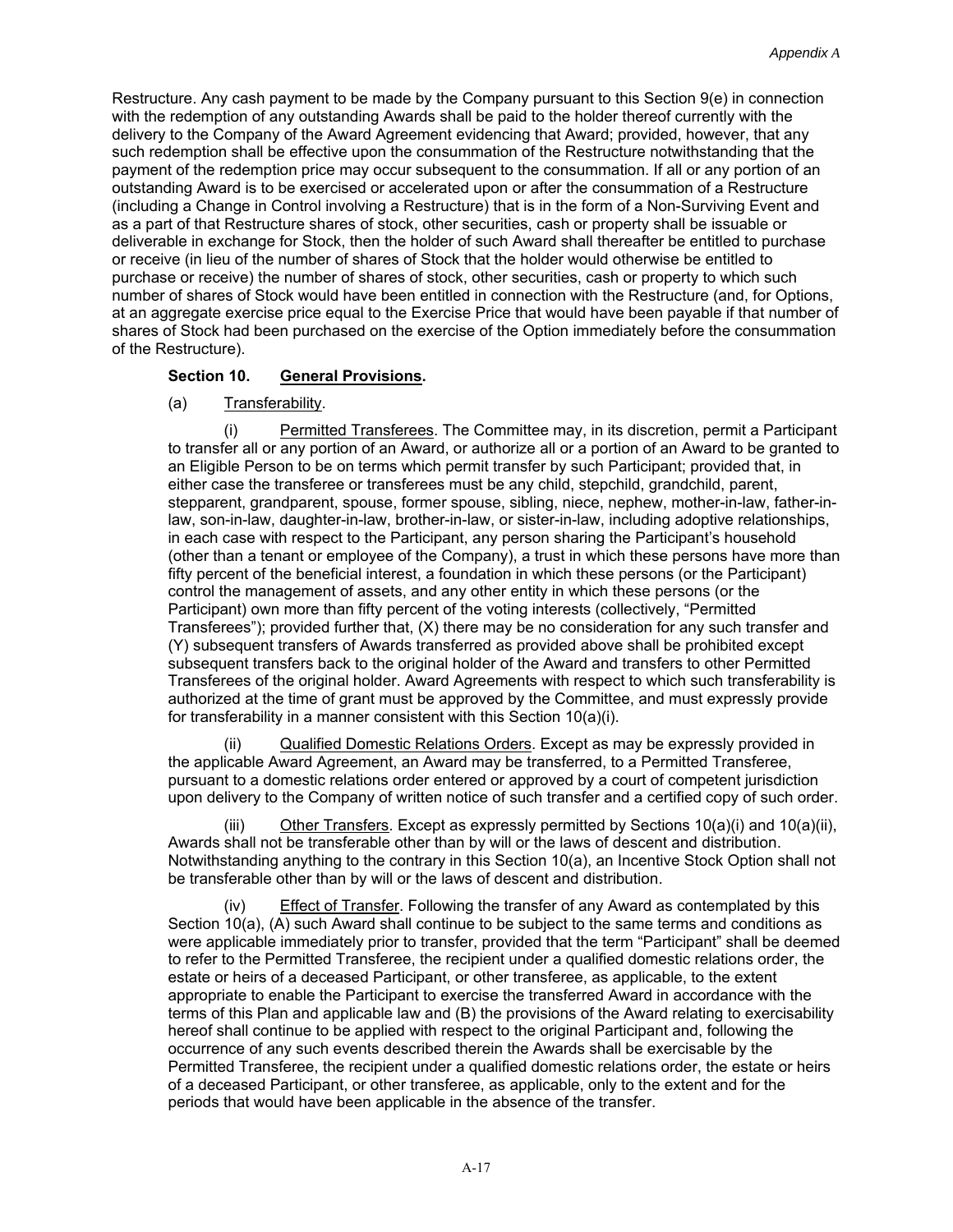(v) Procedures and Restrictions. Any Participant desiring to transfer an Award as permitted under this Section 10(a) shall make application therefor in the manner and time specified by the Committee and shall comply with such other requirements as the Committee may require to assure compliance with all applicable securities laws. The Committee shall not give permission for such a transfer if (A) it would give rise to short-swing liability under section 16(b) of the Exchange Act or (B) it may not be made in compliance with all applicable federal, state and foreign securities laws.

(vi) Registration. To the extent the issuance to any Permitted Transferee of any shares of Stock issuable pursuant to Awards transferred as permitted in this Section 10(a) is not registered pursuant to the effective registration statement of the Company generally covering the shares to be issued pursuant to this Plan to initial holders of Awards, the Company shall not have any obligation to register the issuance of any such shares of Stock to any such transferee.

(b) Taxes. The Company and any Subsidiary is authorized to withhold from any Award granted, or any payment relating to an Award under this Plan, including from a distribution of Stock, amounts of withholding and other taxes due or potentially payable in connection with any transaction involving an Award, and to take such other action as the Committee may deem advisable to enable the Company and Participants to satisfy obligations for the payment of withholding taxes and other tax obligations relating to any Award. The Committee shall determine, in its sole discretion, the form of payment acceptable for such tax withholding obligations, including, without limitation, the delivery of cash or cash equivalents, Stock (including previously owned shares, net settlement, a broker-assisted sale, or other cashless withholding or reduction of the amount of shares otherwise issuable or delivered pursuant to the Award), other property, or any other legal consideration the Committee deems appropriate. Any determination made by the Committee to allow a Participant who is subject to Rule 16b-3 to pay taxes with shares of Stock through net settlement or previously owned shares shall be approved by a committee made up of two or more Qualified Members or the full Board. If tax obligations are satisfied through the withholding of shares of Stock that are otherwise issuable to the Participant pursuant to an Award (or through the surrender of shares of Stock by the Participant to the Company), the maximum number of shares of Stock that may be so withheld (or surrendered) shall be the number of shares of Stock that have an aggregate Fair Market Value on the date of withholding or repurchase equal to the aggregate amount of such tax liabilities determined based on the greatest withholding rates for federal, state, foreign and/or local tax purposes, including payroll taxes, that may be utilized without creating adverse accounting treatment with respect to such Award, as determined by the Committee.

(c) Changes to this Plan and Awards. The Committee may amend, alter, suspend, discontinue or terminate this Plan or the Committee's authority to grant Awards under this Plan without the consent of stockholders or Participants, except that any amendment or alteration to this Plan, including any increase in any share limitation, shall be subject to the approval of the Company's stockholders not later than the annual meeting next following such action if such stockholder approval is required by any federal or state law or regulation or the rules of any stock exchange or automated quotation system on which the Stock may then be listed or quoted, and the Committee may otherwise, in its discretion, determine to submit other such changes to this Plan to stockholders for approval; provided that, without the consent of an affected Participant, no such action may materially and adversely affect the rights of such Participant under any previously granted and outstanding Award. The Committee may waive any conditions or rights under, or amend, alter, suspend, discontinue or terminate any Award theretofore granted and any Award Agreement relating thereto, except as otherwise provided in this Plan; provided that, without the consent of an affected Participant, no such Committee action may materially and adversely affect the rights of such Participant under such Award. For purposes of clarity, any adjustments made to Awards pursuant to Section 9 will be deemed not to materially and adversely affect the rights of any Participant under any previously granted and outstanding Award and therefore may be made without the consent of affected Participants.

(d) Evidencing Stock. The Stock or other securities (including shares of Restricted Stock) of the Company delivered pursuant to an Award may be evidenced in any manner deemed appropriate by the Committee in its sole discretion, including, but not limited to, in the form of a certificate issued in the name of the Participant or by book entry, electronic or otherwise and shall be subject to such stop transfer orders and other restrictions as the Committee may deem advisable under the Plan or the rules, regulations, and other requirements of the Securities and Exchange Commission, any stock exchange upon which such Stock or other securities are then listed, and any applicable federal, state or other laws, and the Committee may cause a legend or legends to be inscribed on any such certificates to make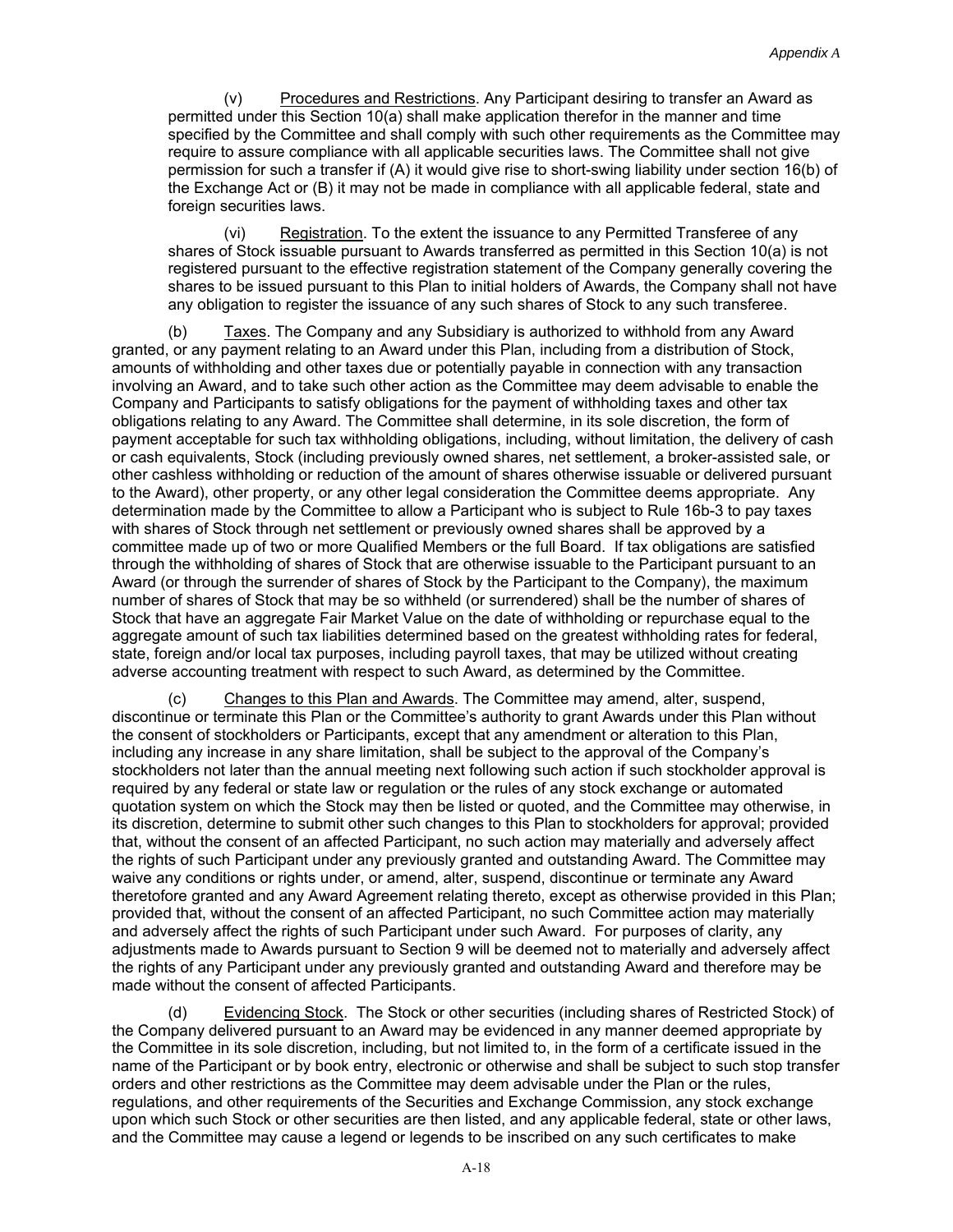appropriate reference to such restrictions. If certificates representing Restricted Stock are registered in the name of the Participant, the Committee may require that such certificates bear an appropriate legend referring to the terms, conditions and restrictions applicable to such Restricted Stock, that the Company retain physical possession of the certificates, and that the Participant deliver a stock power to the Company, endorsed in blank, related to the Restricted Stock.

(e) Limitation on Rights Conferred under Plan. Neither this Plan nor any action taken hereunder shall be construed as (i) giving any Eligible Person or Participant the right to continue as an Eligible Person or Participant or in the employ or service of the Company or a Subsidiary, (ii) interfering in any way with the right of the Company or a Subsidiary to terminate any Eligible Person's or Participant's employment or service at any time, (iii) giving an Eligible Person or Participant any claim to be granted any Award under this Plan or to be treated uniformly with other Participants, employees or other service providers, or (iv) conferring on a Participant any of the rights of a stockholder of the Company unless and until the Participant is duly issued or transferred shares of Stock in accordance with the terms of an Award.

(f) Unfunded Status of Awards. This Plan is intended to constitute an "unfunded" plan for certain incentive awards.

(g) Nonexclusivity of this Plan. Neither the adoption of this Plan by the Company nor its submission to the stockholders of the Company for approval shall be construed as creating any limitations on the power of the Board or a committee thereof to adopt such other incentive arrangements as it may deem desirable, including incentive arrangements and awards which do not qualify under section 162(m) of the Code. Nothing contained in this Plan shall be construed to prevent the Company or any Subsidiary from taking any corporate action which is deemed by the Company or such Subsidiary to be appropriate or in its best interest, whether or not such action would have an adverse effect on this Plan or any Award made under this Plan. No employee, beneficiary or other Person shall have any claim against the Company or any Subsidiary as a result of any such action.

Severability. If any provision of this Plan is held to be illegal or invalid for any reason, the illegality or invalidity shall not affect the remaining provisions hereof, but such provision shall be fully severable and the Plan shall be construed and enforced as if the illegal or invalid provision had never been included herein. If any of the terms or provisions of this Plan or any Award Agreement conflict with the requirements of Rule 16b-3 (as those terms or provisions are applied to Eligible Persons who are subject to section 16(b) of the Exchange Act) or section 422 of the Code (with respect to Incentive Stock Options), then those conflicting terms or provisions shall be deemed inoperative to the extent they so conflict with the requirements of Rule 16b-3 (unless the Board or the Committee, as appropriate, has expressly determined that the Plan or such Award should not comply with Rule 16b-3) or section 422 of the Code, in each case, only to the extent such sections of the Code are applicable. With respect to Incentive Stock Options, if this Plan does not contain any provision required to be included herein under section 422 of the Code, that provision shall be deemed to be incorporated herein with the same force and effect as if that provision had been set out at length herein; provided, further, that, to the extent any Option that is intended to qualify as an Incentive Stock Option cannot so qualify, that Option (to that extent) shall be deemed a Nonstatutory Stock Option for all purposes of the Plan.

(i) Governing Law; Submission to Jurisdiction. All questions arising with respect to the provisions of the Plan and Awards shall be determined by application of the laws of the State of Delaware, without giving effect to any conflict of law provisions thereof, except to the extent Delaware law is preempted by federal law. The obligation of the Company to sell and deliver Stock hereunder is subject to applicable federal and state laws and to the approval of any governmental authority required in connection with the authorization, issuance, sale, or delivery of such Stock. Except to the extent otherwise provided in any applicable Award Agreement, with respect to any claim or dispute related to or arising under this Plan, the Company and the Participants consent to the exclusive jurisdiction, forum and venue of the state and federal courts located in Dallas County, Texas.

(j) Conditions to Delivery of Stock. Nothing herein or in any Award granted hereunder or any Award Agreement shall require the Company to issue any shares with respect to any Award if that issuance would, in the opinion of counsel for the Company, constitute a violation of the Securities Act or any similar or superseding statute or statutes, any other applicable statute or regulation, or the rules of any applicable securities exchange or securities association, as then in effect. In addition, each Participant who receives an Award under this Plan shall not sell or otherwise dispose of Stock that is acquired upon grant or vesting of an Award in any manner that would constitute a violation of any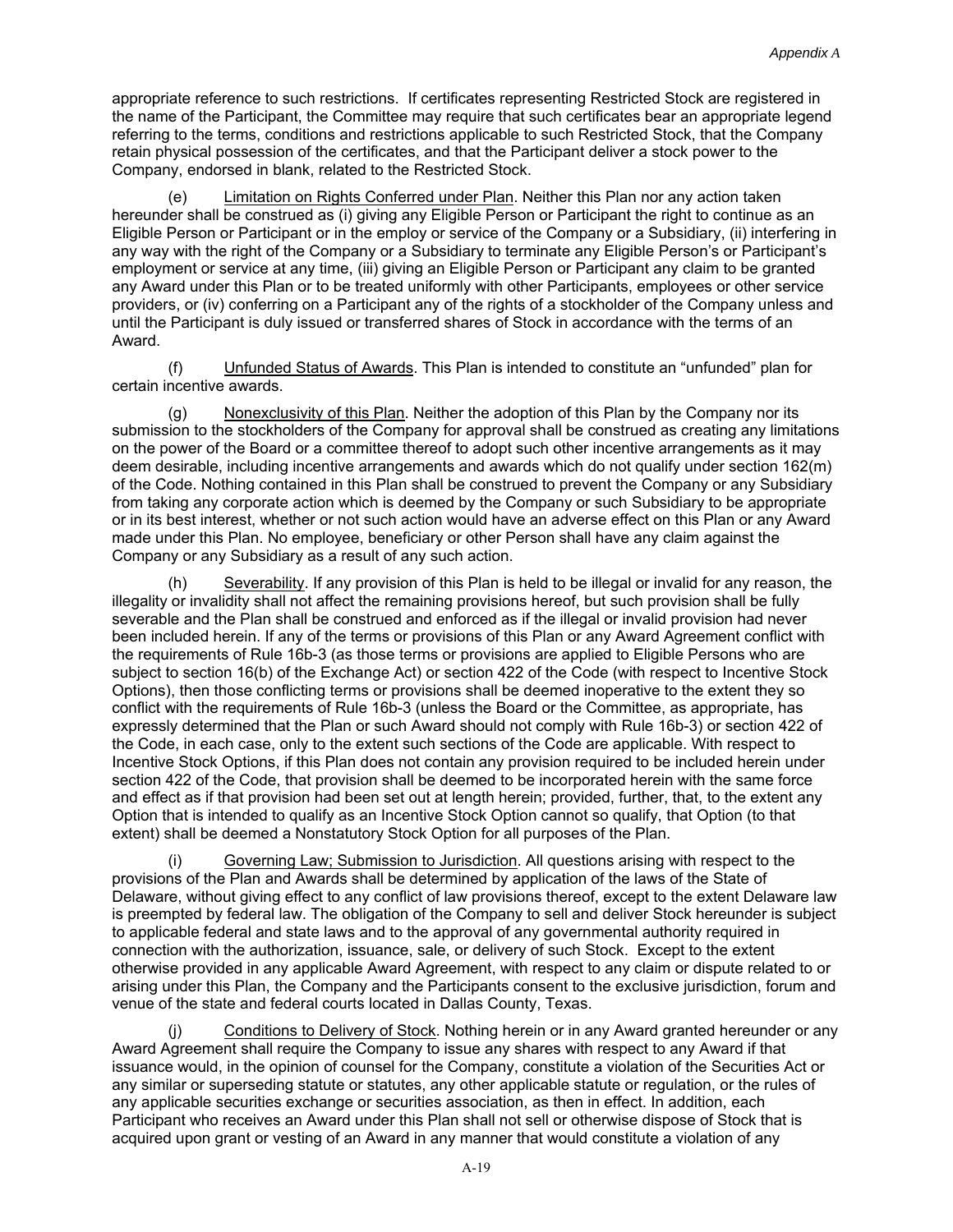applicable federal or state securities laws, the Plan or the rules, regulations or other requirements of the Securities and Exchange Commission or any stock exchange upon which the Stock is then listed. At the time of any exercise of an Option or Stock Appreciation Right, or at the time of grant of any other Award, the Company may, as a condition precedent to the exercise of such Option or Stock Appreciation Right or the grant or settlement of any other Award, require from the Participant (or in the event of his death, his legal representatives, heirs, legatees, or distributees) such written representations, if any, concerning the holder's intentions with regard to the retention or disposition of the shares of Stock being acquired pursuant to the Award and such written covenants and agreements, if any, as to the manner of disposal of such shares as, in the opinion of counsel to the Company, may be necessary to ensure that any disposition by that holder (or in the event of the holder's death, his legal representatives, heirs, legatees, or distributees) will not involve a violation of the Securities Act or any similar or superseding statute or statutes, any other applicable state or federal statute or regulation, or any rule of any applicable securities exchange or securities association, as then in effect. No Option or Stock Appreciation Right shall be exercisable and no settlement of any other Award shall occur with respect to a Participant unless and until the holder thereof shall have paid cash or property to, or performed services for, the Company or any of its Subsidiaries that the Committee believes is equal to or greater in value than the par value of the Stock subject to such Award.

(k) Section 409A. It is the general intention, but not the obligation, of the Committee to design Awards to comply with or to be exempt from the Nonqualified Deferred Compensation Rules, and Awards will be operated and construed accordingly. Neither this Section 10(k) nor any other provision of the Plan is or contains a representation to any Participant regarding the tax consequences of the grant, vesting, exercise, settlement, or sale of any Award (or the Stock underlying such Award) granted hereunder, and should not be interpreted as such. In no event shall the Company be liable for all or any portion of any taxes, penalties, interest or other expenses that may be incurred by a Participant on account of non-compliance with the Nonqualified Deferred Compensation Rules. Notwithstanding any provision in this Plan or an Award Agreement to the contrary, in the event that a "specified employee" (as defined under the Nonqualified Deferred Compensation Rules) becomes entitled to a payment under an Award that would be subject to additional taxes and interest under the Nonqualified Deferred Compensation Rules if the Participant's receipt of such payment or benefits is not delayed until the earlier of (i) the date of the Participant's death, or (ii) the date that is six months after the Participant's "separation from service," as defined under the Nonqualified Deferred Compensation Rules (such date, the "Section 409A Payment Date"), then such payment or benefit shall not be provided to the Participant until the Section 409A Payment Date. Any amounts subject to the preceding sentence that would otherwise be payable prior to the Section 409A Payment Date will be aggregated and paid in a lump sum without interest on the Section 409A Payment Date. The applicable provisions of the Nonqualified Deferred Compensation Rules are hereby incorporated by reference and shall control over any Plan or Award Agreement provision in conflict therewith.

Fractional Shares. No fractional shares of Stock shall be issued or delivered pursuant to the Plan or any Award, and the Committee shall determine in its sole discretion whether cash, other securities, or other property shall be paid or transferred in lieu of any fractional shares of Stock or whether such fractional shares of Stock or any rights thereto shall be canceled, terminated, or otherwise eliminated with or without consideration.

(m) Interpretation. Headings are given to the Sections and subsections of the Plan solely as a convenience to facilitate reference. Such headings shall not be deemed in any way material or relevant to the construction or interpretation of the Plan or any provision thereof. Words in the masculine gender shall include the feminine gender, the plural shall include the singular and the singular shall include the plural.

(n) Clawback. This Plan is subject to any written clawback policies that the Company, with the approval of the Board or a committee thereof, may adopt, either prior to or following the Effective Date, including any policy adopted to conform to the Dodd-Frank Wall Street Reform and Consumer Protection Act of 2010 and rules promulgated thereunder by the Securities and Exchange Commission, and that the Company determines should apply to Awards under this Plan. Any such policy may subject a Participant's Awards and amounts paid or realized with respect to such Awards to reduction, cancelation, forfeiture or recoupment if certain specified events or wrongful conduct occur, including but not limited to an accounting restatement due to the Company's material noncompliance with financial reporting regulations or other events or wrongful conduct specified in any such clawback policy.